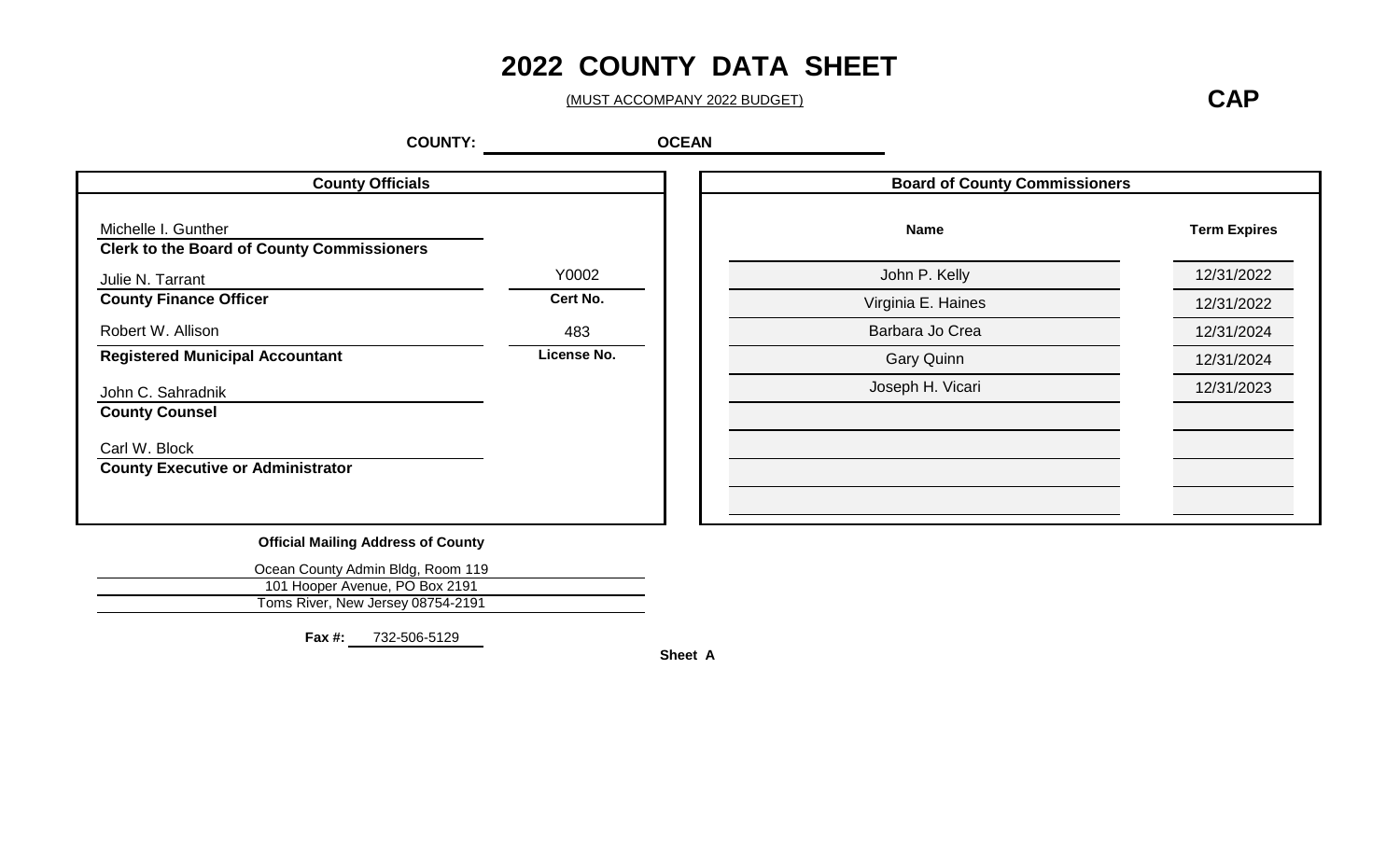| 2022<br><b>COUNTY BUDGET</b>                                                                                                                                                                      |                                                                                                                                                                                                                                                                                                                                                                                                                                                                                                                                                                                                                                                                                     |                                                                      |                                                                                                                                     |                                                                                                                                                                                                                                                                                                                                                                                                                                                                                                                                                                                                                                                                                                                               |  |  |  |
|---------------------------------------------------------------------------------------------------------------------------------------------------------------------------------------------------|-------------------------------------------------------------------------------------------------------------------------------------------------------------------------------------------------------------------------------------------------------------------------------------------------------------------------------------------------------------------------------------------------------------------------------------------------------------------------------------------------------------------------------------------------------------------------------------------------------------------------------------------------------------------------------------|----------------------------------------------------------------------|-------------------------------------------------------------------------------------------------------------------------------------|-------------------------------------------------------------------------------------------------------------------------------------------------------------------------------------------------------------------------------------------------------------------------------------------------------------------------------------------------------------------------------------------------------------------------------------------------------------------------------------------------------------------------------------------------------------------------------------------------------------------------------------------------------------------------------------------------------------------------------|--|--|--|
| County Budget of the                                                                                                                                                                              | <b>COUNTY</b>                                                                                                                                                                                                                                                                                                                                                                                                                                                                                                                                                                                                                                                                       | of                                                                   | <b>OCEAN</b>                                                                                                                        | for the Fiscal Year 2022.                                                                                                                                                                                                                                                                                                                                                                                                                                                                                                                                                                                                                                                                                                     |  |  |  |
| $\overline{2}$<br>day of<br>N.J.A.C. 5:30-4.4(d).<br>anticipated revenues equals the total of appropriations.<br>Certified by me, this<br>ballison@hfacpas.com<br>Registered Municipal Accountant | It is hereby certified that the Budget and Capital Budget annexed hereto and hereby made a part hereof<br>March<br>and that public advertisement will be made in accordance with the provisions of N.J.S.A. 40A:4-6 and<br>and that public advertisement will be made in accordance with the provisions of N.J.S.A. 40A:4-6 and<br>Certified by me, this 2 day of<br>It is hereby certified that the approved Budget annexed hereto and hereby made<br>a part is an exact copy of the original on file with the Clerk of the Board of County Commissioners,<br>that all additions are correct, all statements contained herein are in proof, and the total of<br>day of<br>$\sim$ 2 | ,2022<br>March<br>, 2022<br>Holman Frenia and Allison, PC<br>Address | is a true copy of the Budget and Capital Budget approved by resolution of the Board of County Commissioners on the<br>2022<br>March | mgunther@co.ocean.nj.us<br>Clerk to the Board of County Commissioners<br>101 Hooper Avenue, PO Box 2191<br>Address<br>Toms River, New Jersey 08754-2191<br>Address<br>732-929-2127<br>Phone Number<br>It is hereby certified that the approved Budget annexed hereto and hereby made<br>a part is an exact copy of the original on file with the Clerk of the Board of County Commissioners,<br>that all additions are correct, all statements contained herein are in proof, the total of anticipated<br>revenues equals the total of appropriations and the budget is in full compliance with the<br>Local Budget Law, N.J.S.A. 40A:4-1 et seq.<br>2022<br>Certified by me, 2<br>day of<br>March<br>jtarrant@co.ocean.nj.us |  |  |  |
| 1985 Cedar Brige Ave #3, Lakewood, NJ                                                                                                                                                             |                                                                                                                                                                                                                                                                                                                                                                                                                                                                                                                                                                                                                                                                                     | (732) 797-1333                                                       |                                                                                                                                     | <b>County Chief Financial Officer</b>                                                                                                                                                                                                                                                                                                                                                                                                                                                                                                                                                                                                                                                                                         |  |  |  |
| Address                                                                                                                                                                                           |                                                                                                                                                                                                                                                                                                                                                                                                                                                                                                                                                                                                                                                                                     | Phone Number                                                         |                                                                                                                                     |                                                                                                                                                                                                                                                                                                                                                                                                                                                                                                                                                                                                                                                                                                                               |  |  |  |
| foregoing only.                                                                                                                                                                                   | <b>CERTIFICATION OF ADOPTED BUDGET</b><br>(Do not advertise this Certification form)<br>It is hereby certified that the amounts to be raised by taxation for local purposes has been<br>compared with the approved Budget previously certified by me and any changes required as a<br>condition to such approval have been made. The adopted budget is certified with respect to the<br><b>STATE OF NEW JERSEY</b><br><b>Department of Community Affairs</b><br>Director of the Division of Local Government Services                                                                                                                                                               |                                                                      | DO NOT USE THESE SPACES                                                                                                             |                                                                                                                                                                                                                                                                                                                                                                                                                                                                                                                                                                                                                                                                                                                               |  |  |  |
| 2022<br>Dated:                                                                                                                                                                                    | By:                                                                                                                                                                                                                                                                                                                                                                                                                                                                                                                                                                                                                                                                                 |                                                                      | Sheet 1                                                                                                                             |                                                                                                                                                                                                                                                                                                                                                                                                                                                                                                                                                                                                                                                                                                                               |  |  |  |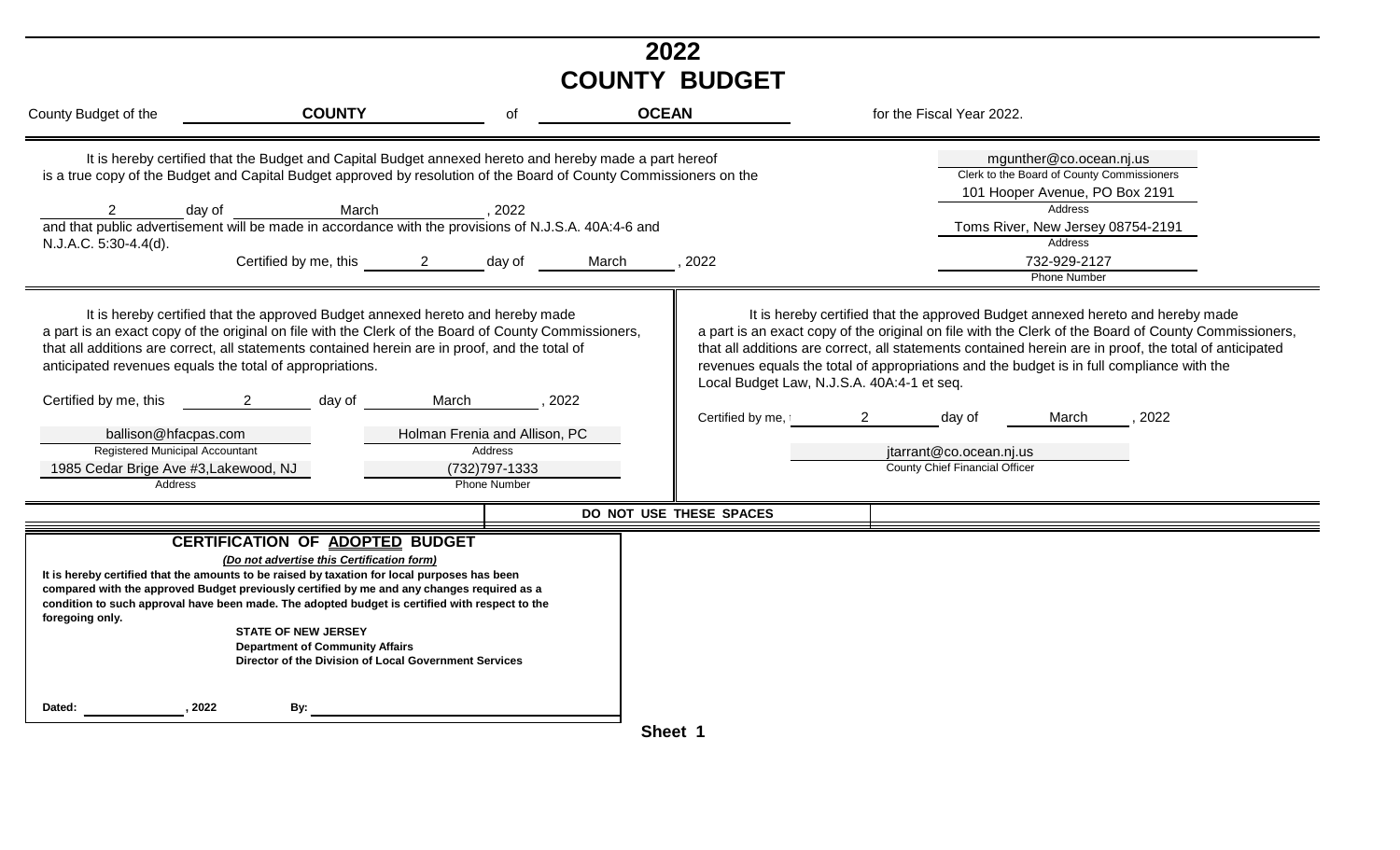### **COUNTY BUDGET NOTICE**



interested persons.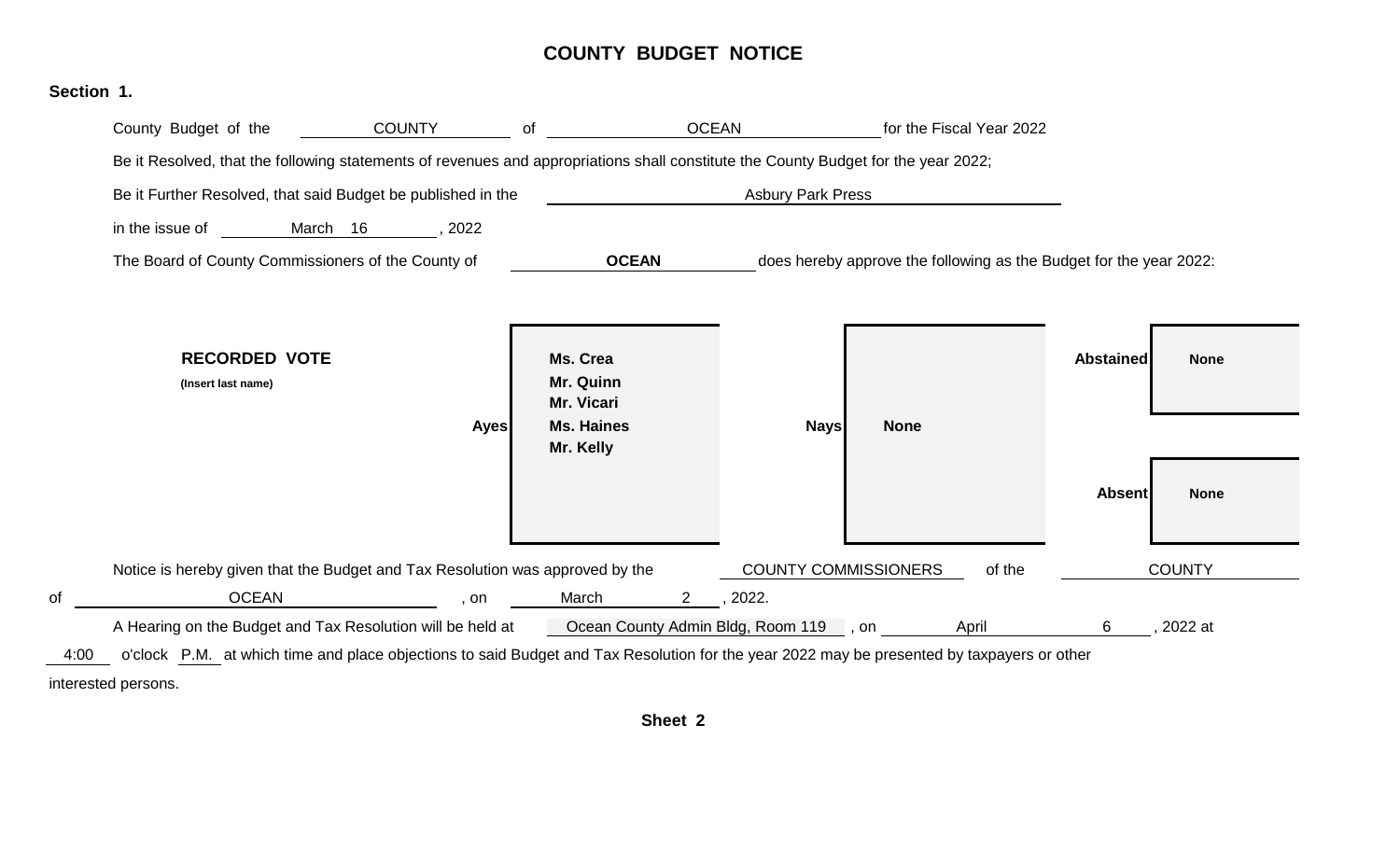## **EXPLANATORY STATEMENT**

## **SUMMARY OF CURRENT FUND SECTION OF APPROVED BUDGET**

|                                                                  | <b>YEAR 2022</b> | <b>YEAR 2021</b> |
|------------------------------------------------------------------|------------------|------------------|
|                                                                  | XXXXXXXXXXXX     | XXXXXXXXXXXX     |
| 1. Total Appropriations                                          | 479,916,286.00   | 511,744,829.00   |
| 2. Less: Anticipated Revenues Other Than Current Property Tax    | 92,555,743.00    | 146,532,190.00   |
| 3. Difference: Amount to be Raised by Taxes - County Purpose Tax | 387,360,543.00   | 365,212,639.00   |

**Sheet 3**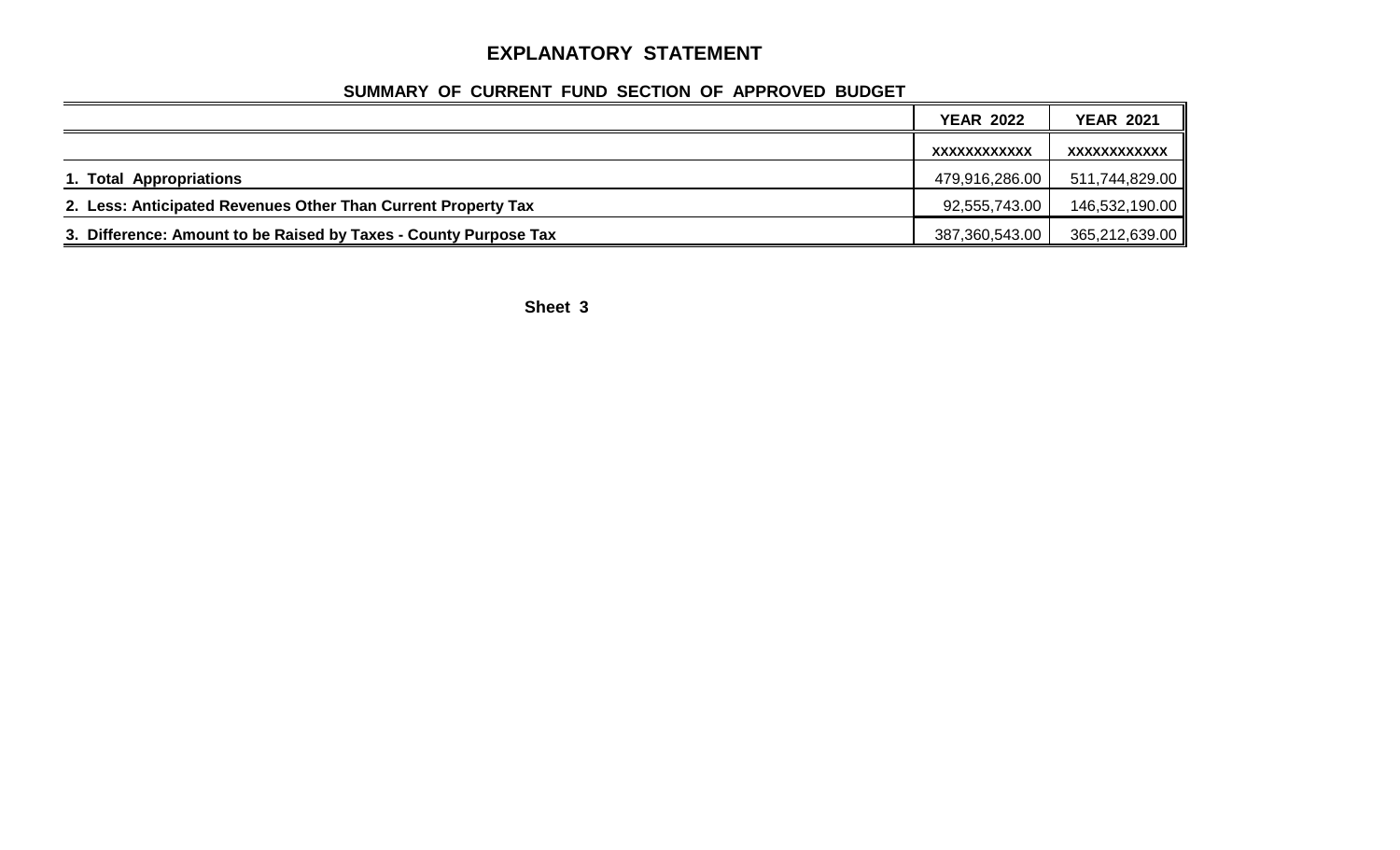## **EXPLANATORY STATEMENT - (Continued)**

#### **SUMMARY OF 2021 APPROPRIATIONS EXPENDED AND CANCELED**

|                                                                      | <b>General</b> |                |                |
|----------------------------------------------------------------------|----------------|----------------|----------------|
|                                                                      | <b>Budget</b>  | <b>Utility</b> | <b>Utility</b> |
| <b>Budget Appropriations - Adopted Budget</b>                        | 470,356,177.00 | -              |                |
| Budget Appropriations Added by N.J.S.A. 40A:4-87                     | 41,388,652.00  |                |                |
| <b>Emergency Appropriations</b>                                      |                |                |                |
| <b>Total Appropriations</b>                                          | 511,744,829.00 |                |                |
| Expenditures:                                                        |                |                |                |
| Paid or Charged                                                      | 488,485,329.52 |                |                |
| Reserved                                                             | 23,250,189.92  |                |                |
| <b>Unexpended Balances Canceled</b>                                  | 9,309.56       |                |                |
| <b>Total Expenditures and Unexpended</b><br><b>Balances Canceled</b> | 511,744,829.00 |                |                |
| Overexpenditures *                                                   |                |                |                |

**Sheet 3a**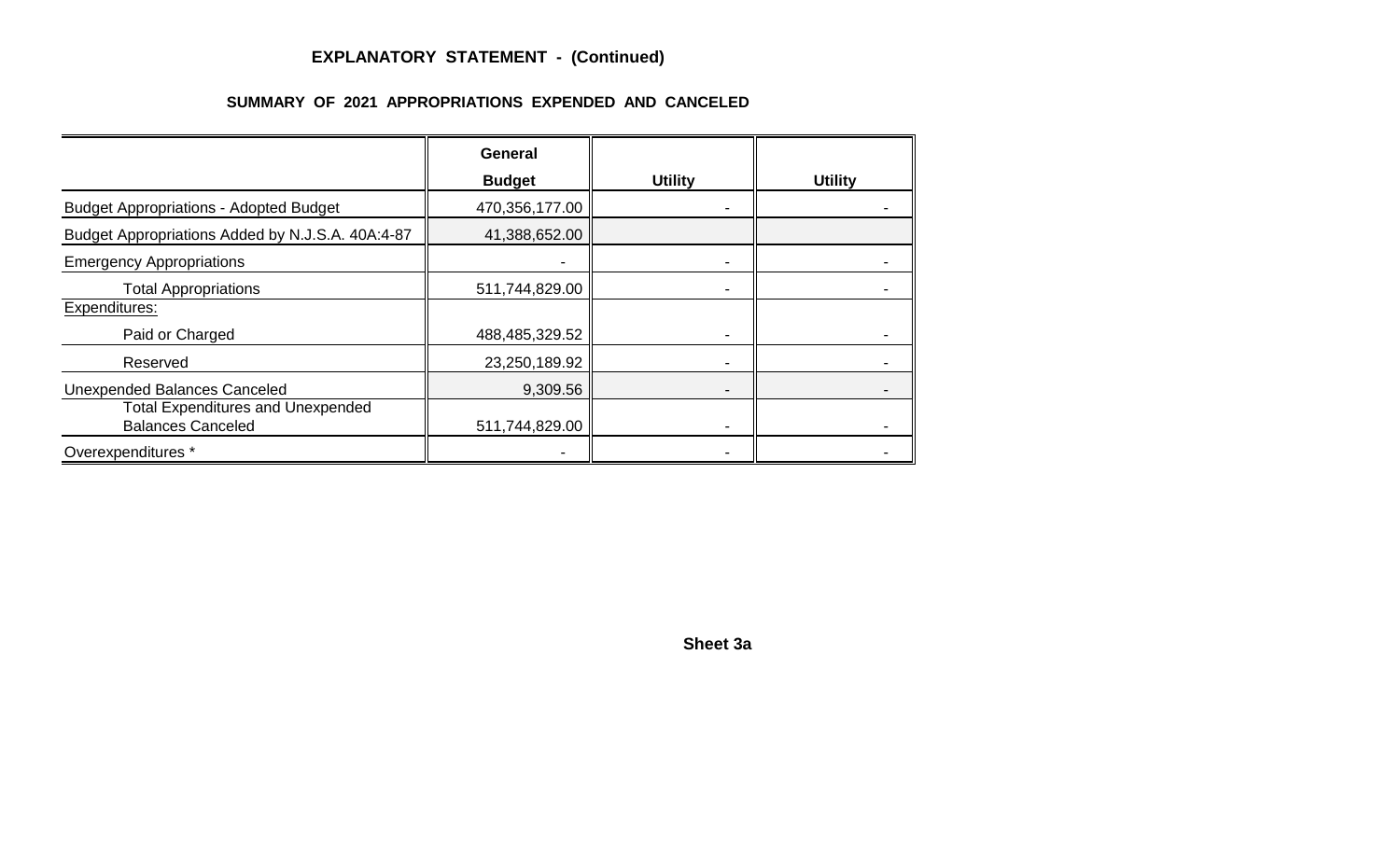|                                                                                                                                                                                                                                                                                                                                                                                                                                                                                                                                                                |                                                                                                                                  | <b>EXPLANATORY STATEMENT - (Continued)</b>                                                                                                                                                                                                                                                                                                                                                                                                                                                                       |                                                                                                                                                                |
|----------------------------------------------------------------------------------------------------------------------------------------------------------------------------------------------------------------------------------------------------------------------------------------------------------------------------------------------------------------------------------------------------------------------------------------------------------------------------------------------------------------------------------------------------------------|----------------------------------------------------------------------------------------------------------------------------------|------------------------------------------------------------------------------------------------------------------------------------------------------------------------------------------------------------------------------------------------------------------------------------------------------------------------------------------------------------------------------------------------------------------------------------------------------------------------------------------------------------------|----------------------------------------------------------------------------------------------------------------------------------------------------------------|
|                                                                                                                                                                                                                                                                                                                                                                                                                                                                                                                                                                |                                                                                                                                  | <b>BUDGET MESSAGE</b>                                                                                                                                                                                                                                                                                                                                                                                                                                                                                            |                                                                                                                                                                |
|                                                                                                                                                                                                                                                                                                                                                                                                                                                                                                                                                                | <b>1977 CAP CALCULATION</b>                                                                                                      | 1977 CAP CALCULATION (cont.)                                                                                                                                                                                                                                                                                                                                                                                                                                                                                     |                                                                                                                                                                |
| County Purpose Tax Levy - Prior Year (2021)<br>Cap Base Adjustment:<br>Adjusted County Purpose Tax Levy                                                                                                                                                                                                                                                                                                                                                                                                                                                        | 365,212,639.00<br>365,212,639.00                                                                                                 | Allowable County Tax before<br>Additional Exceptions per (N.J.S.A. 40A:4-45.4)                                                                                                                                                                                                                                                                                                                                                                                                                                   | 226,752,982.55                                                                                                                                                 |
| <b>EXCEPTIONS (Less):</b><br>Debt Service - Net of Debt Service Revenues<br>Deferred Charges<br><b>Emergency Appropriations</b><br>Capital Improvements (N.J.S.A. 40A:2-2)<br>Matching Funds for State and Federal Grants<br>Authority - Share of Costs MUA<br>Board of Social Services - County Welfare Board<br>Special Services School District<br><b>Vocational School</b><br>Out of County Vocational School<br>Net County College<br>Net Out of County College<br><b>Capital Lease Payments</b><br>911 Emergency Management Services<br>Health Insurance | 44,726,598.00<br>3,764,171.00<br>42,923,124.00<br>1,336,804.00<br>18,132,352.00<br>19,963,522.00<br>9,031,991.00<br>4,111,655.00 | <b>ADDITIONS:</b><br>New Construction (Actual)<br>Debt Service - Net of Debt Service Revenues<br>Deferred Charges<br><b>Emergency Authorizations</b><br>Capital Improvements (N.J.S.A. 40A:2-2)<br>Matching Funds for State and Federal Grants<br>Board of Social Services - County Welfare Board<br>Special Services School District<br><b>Vocational School</b><br>Out of County Vocational School<br>Net County College<br>Net Out of County College<br>911 Emergency Management Services<br>Health Insurance | 3,681,927.72<br>45,487,887.00<br>3,608,271.00<br>51,542,490.00<br>1,164,186.00<br>17,884,204.00<br>20,762,063.00<br>9,356,631.00<br>4,306,907.00<br>422,879.28 |
| <b>TOTAL EXCEPTIONS</b><br>Amount on Which CAP is Applied<br>2.5% CAP<br>Allowable County Tax before<br>Additional Exceptions per (N.J.S.A. 40A:4-45.4)                                                                                                                                                                                                                                                                                                                                                                                                        | 143,990,217.00<br>221,222,422.00<br>5,530,560.55<br>226,752,982.55                                                               | <b>TOTAL ADDITIONS</b><br>Subtotal (Levy Cap Determination Amount)<br>2020 Cap Bank Utilized<br>2021 Cap Bank Utilized<br><b>COLA Increase Utilized</b><br>ALLOWABLE COUNTY PURPOSE TAX AFTER ALL EXCEPTIONS<br><b>COUNTY LOCAL PURPOSE TAX PER BUDGET</b><br>Over or (Under)                                                                                                                                                                                                                                    | 158,217,446.00<br>384,970,428.55<br>2,390,114.45<br>387,360,543.00<br>387,360,543.00                                                                           |

**NOTE:**

**Sheet 3b**

**MANDATORY MINIMUM BUDGET MESSAGE MUST INCLUDE A SUMMARY OF:**

**1. HOW THE "CAP" WAS CALCULATED. (Explain in words what the "CAPS" mean and show the figures.)**

**2. A SUMMARY BY FUNCTION OF THE APPROPRIATIONS THAT ARE SPREAD AMONG MORE THAN ONE OFFICIAL LINE ITEM**

**(e.g. if Sheriff's Office S & W appears in the regular section and also under "Operation Excluded from "CAPS" section, combine the figures for purposes of citizen understanding.)**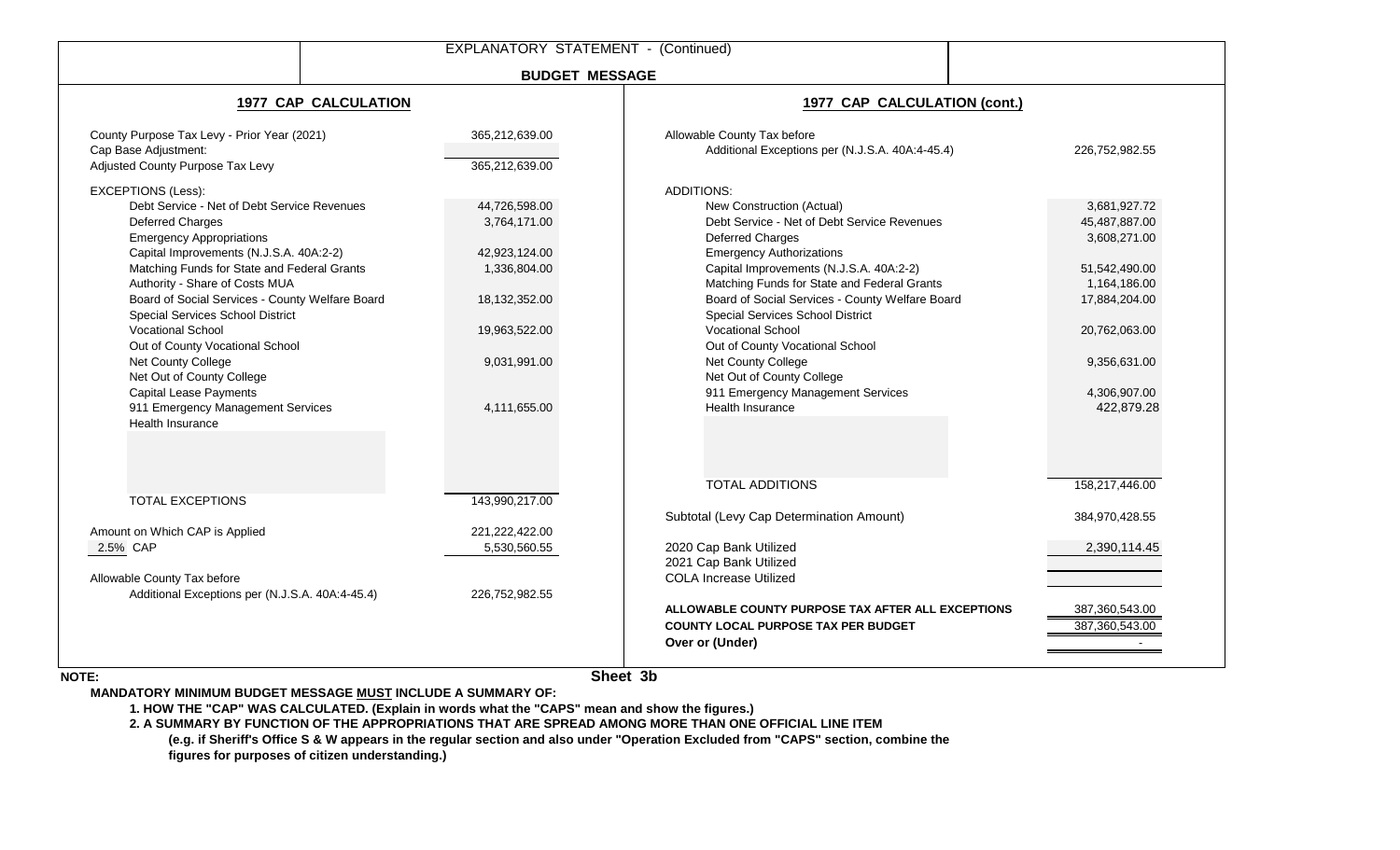| <b>BUDGET MESSAGE</b><br>ADJUSTED TAX LEVY PRIOR TO EXCLUSIONS<br>Implementation of legislation updated through P.L. 2007,ch.249 and J.R. 16, requires the<br>Exclusions:<br>Allowable Shared Service Agreements Increase<br>Allowable Health Insurance Costs Increase<br>1,268,638.00<br>Allowable Pension Obligations Increases<br>748,954.00 | 368,678,173.80                                                                                                                                            |
|-------------------------------------------------------------------------------------------------------------------------------------------------------------------------------------------------------------------------------------------------------------------------------------------------------------------------------------------------|-----------------------------------------------------------------------------------------------------------------------------------------------------------|
|                                                                                                                                                                                                                                                                                                                                                 |                                                                                                                                                           |
|                                                                                                                                                                                                                                                                                                                                                 |                                                                                                                                                           |
| Allowable Capital Improvements Increase<br>8,619,366.00<br>Allowable Debt Service and Capital Leases<br>769,877.00<br>Deferred Charge to Future Taxation Unfunded<br>3,608,271.00                                                                                                                                                               |                                                                                                                                                           |
| <b>Add Total Exclusions</b>                                                                                                                                                                                                                                                                                                                     | 15,015,106.00                                                                                                                                             |
| Less: Cancelled or Unexpended Waivers<br>Less: Cancelled or Unexpended Exclusions                                                                                                                                                                                                                                                               | 9,308.96                                                                                                                                                  |
| <b>ADJUSTED TAX LEVY</b><br>Additions:<br>New Ratables - Increase for New Construction                                                                                                                                                                                                                                                          | 383,683,970.84<br>3,681,927.72                                                                                                                            |
| Amounts approved by Referendum<br>Levy CAP Bank Applied                                                                                                                                                                                                                                                                                         |                                                                                                                                                           |
| <b>MAXIMUM ALLOWABLE AMOUNT TO BE RAISED BY TAXATION</b>                                                                                                                                                                                                                                                                                        | 387,365,898.56                                                                                                                                            |
| AMOUNT TO BE RAISED BY TAXATION FOR COUNTY PURPOSES                                                                                                                                                                                                                                                                                             | 387,360,543.00                                                                                                                                            |
| OVER OR (UNDER) 2% LEVY CAP<br>(must be equal or under for Introduction)                                                                                                                                                                                                                                                                        | (5,355.56)                                                                                                                                                |
|                                                                                                                                                                                                                                                                                                                                                 | <b>Current Year Deferred Charges: Emergencies</b><br>365,212,639.00<br>3,763,449.00<br>361,449,190.00<br>7,228,983.80<br>368,678,173.80<br>368,678,173.80 |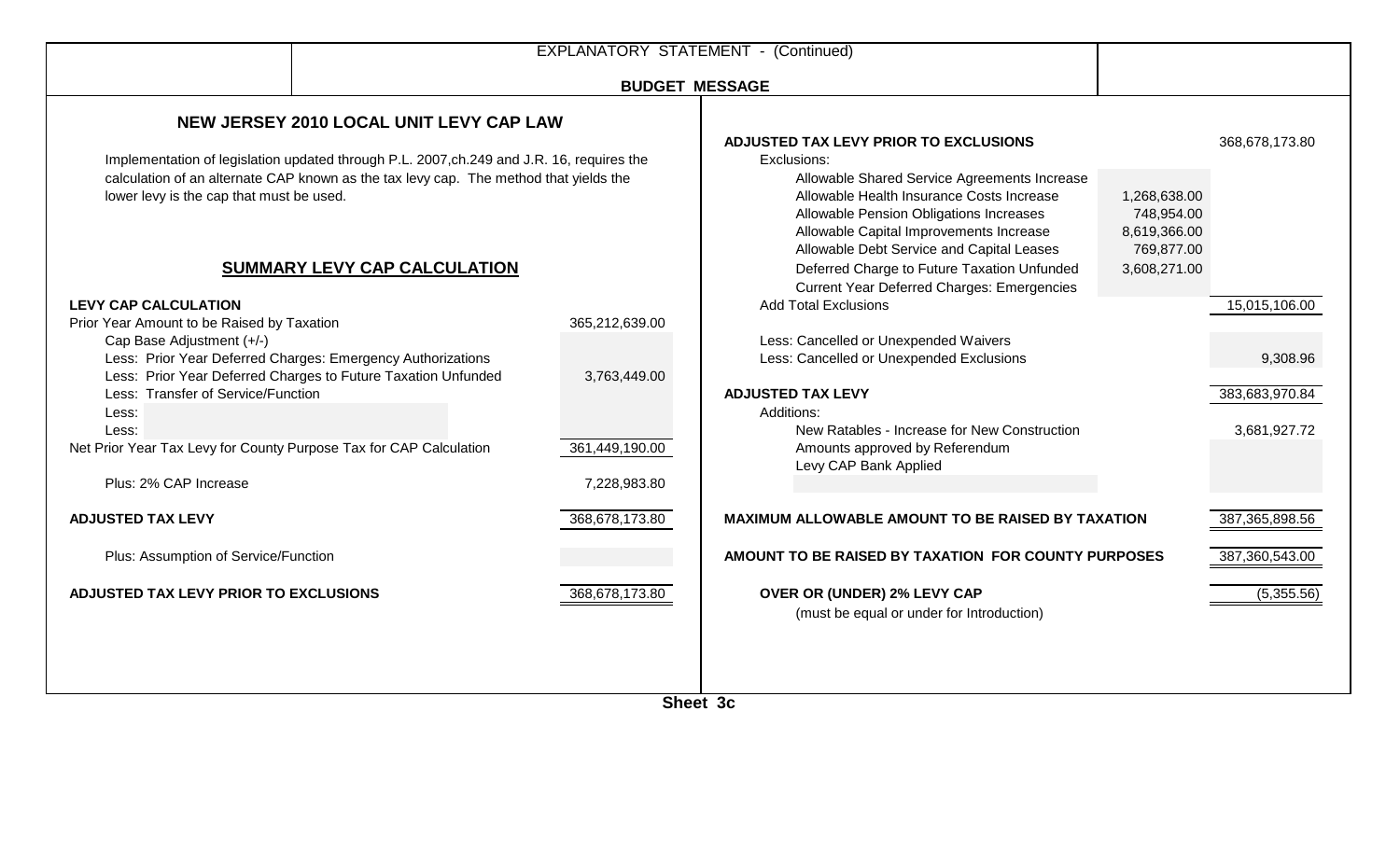|                                                                                                                                                                                                                                                                                                                                                                                                                                                                                 | <b>EXPLANATORY STATEMENT - (Continued)</b>                                                                                  |                                                                                                                                                                                                                                      |                                                        |                                                 |
|---------------------------------------------------------------------------------------------------------------------------------------------------------------------------------------------------------------------------------------------------------------------------------------------------------------------------------------------------------------------------------------------------------------------------------------------------------------------------------|-----------------------------------------------------------------------------------------------------------------------------|--------------------------------------------------------------------------------------------------------------------------------------------------------------------------------------------------------------------------------------|--------------------------------------------------------|-------------------------------------------------|
|                                                                                                                                                                                                                                                                                                                                                                                                                                                                                 | <b>BUDGET MESSAGE</b>                                                                                                       |                                                                                                                                                                                                                                      |                                                        |                                                 |
| "1977" LEVY CAP BANKS:<br>2020: Maximum Allowable Amount to be Raised by Taxation<br>Amount to be Raised by Taxation for County Purpose<br>Amount Used in 2021<br>Available for Banking (CY 2022)<br>Amount Used in 2022<br><b>Balance to Expire</b><br>2021: Maximum Allowable Amount to be Raised by Taxation<br>Amount to be Raised by Taxation for County Purpose<br>Available for Banking (CY 2022 - CY 2023)<br>Amount Used in 2022<br>Balance to Carry Forward (CY 2023) | 376,156,444<br>361,536,722<br>14,619,722<br>2,390,114<br>12,229,607<br>372,230,603<br>365,212,639<br>7,017,964<br>7,017,964 | Following is a recap of the County's Employee Group Insurance:<br>Estimated Group Insurance Costs - 2022:<br>Estimated Amounts to be Contributed by Employees:<br>Contribution from all eligible employees:                          | RECAP OF GROUP INSURANCE APPROPRIATION<br>6,428,849.69 | 52,062,423.30                                   |
| "2010" LEVY CAP BANKS:<br>2019: Available for Banking (2022)<br>Amount Utilized - 2022 Budget<br><b>Balance Expiring</b><br>2020: Available for Banking (2022-2023)<br>Amount Utilized - 2022 Budget<br>Balance Available for 2023                                                                                                                                                                                                                                              |                                                                                                                             | <b>Budgeted Group Insurance</b><br><b>Budgeted Group Insurance - Utilities</b><br>Budgeted Group Insurance - Other<br><b>TOTAL</b><br>Instead of receiving Health Benefits,<br>have elected an opt-out for 2022. This opt-out amount | 11.00 employees                                        | 45,633,573.61<br>45,633,574.00<br>45,633,574.00 |
| 2021: Available for Banking (2022-2024)<br>Amount Utilized - 2022 Budget<br>Balance Available for 2023-2024<br>2022: Maximum Allowable Amount to be Raised by Taxation<br>County Purpose Tax After All Exclusions<br>Amount to be Raised by Taxation - County Purpose Tax<br>Available for Banking (2023 - 2025)*<br>*Cap Bank available only if county is subject to 2010 Cap and has not yet implemented<br>Referendum provision of the law, in the Current Year.             | 387,365,898.56<br>387,360,543.00<br>5,355.56                                                                                | is budgeted separately.<br><b>Health Benefits Waiver</b><br>Salaries and Wages                                                                                                                                                       |                                                        | 42,900.00                                       |

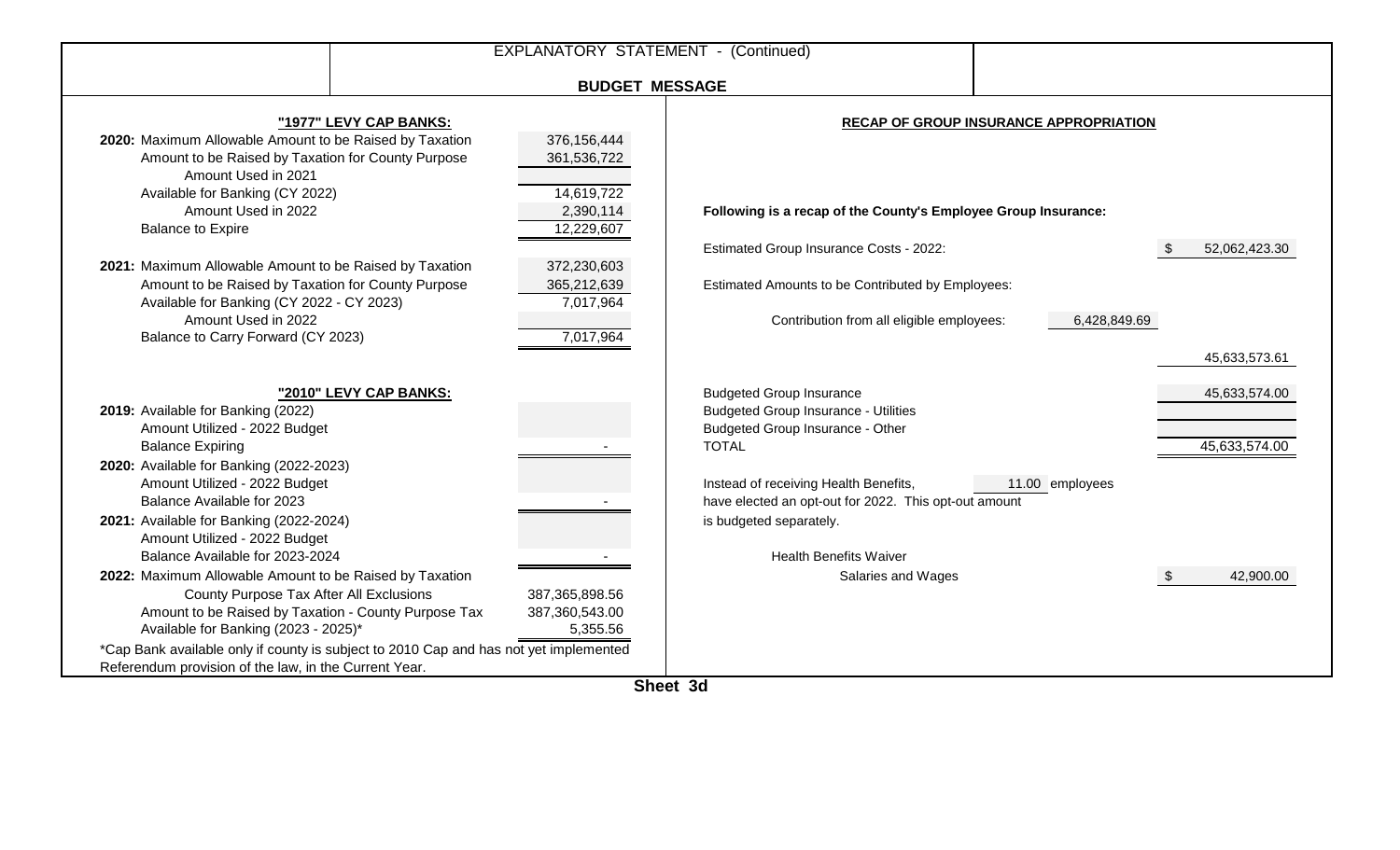|                                                                                                                                                                                        |  |                       | EXPLANATORY STATEMENT - (Continued)                                                                                                                                                                                                                                                                                    |  |              |  |  |
|----------------------------------------------------------------------------------------------------------------------------------------------------------------------------------------|--|-----------------------|------------------------------------------------------------------------------------------------------------------------------------------------------------------------------------------------------------------------------------------------------------------------------------------------------------------------|--|--------------|--|--|
|                                                                                                                                                                                        |  | <b>BUDGET MESSAGE</b> |                                                                                                                                                                                                                                                                                                                        |  |              |  |  |
| 2022 STATE OF NEW JERSEY PROPERTY TAX RELIEF PROGRAMS                                                                                                                                  |  |                       | New Jersey Department of Human Services Calendar Year 2022 estimates of the County's<br>revenue and expenditures related to the various Human Services categories covered by Public Law,<br>Chapter 73, amended by Public Law 1991, Chapter 63 and Public Law 2009, Chapter 68 for the<br>Property Tax Relief Program. |  |              |  |  |
| The following items of revenue and appropriation were formerly included within the County budget.<br>This changed in 2017 and will now only show as a note within this budget message. |  |                       |                                                                                                                                                                                                                                                                                                                        |  |              |  |  |
| New Jersey Department of Children and Families Calendar Year 2022 estimate of the County's                                                                                             |  |                       | Formerly Included as Anticipated Revenue:                                                                                                                                                                                                                                                                              |  |              |  |  |
| amount to be included in the 2022 County Budget Message related to the various categories                                                                                              |  |                       | State of New Jersey Social Service Reimbursement:                                                                                                                                                                                                                                                                      |  |              |  |  |
| covered by Public Law 1990, Chapter 73, amended by Public Law 1991, Chapter 63 for the                                                                                                 |  |                       | Maintenance of Patients in State Institutions for Mental Diseases                                                                                                                                                                                                                                                      |  | 4,912,521.00 |  |  |
| Property Tax Relief Program.                                                                                                                                                           |  |                       | Maintenance of Patients in State Institutions for Developmental Disabilities                                                                                                                                                                                                                                           |  | 2,311,057.00 |  |  |
|                                                                                                                                                                                        |  |                       | <b>Total Revenue</b>                                                                                                                                                                                                                                                                                                   |  | 7,223,578.00 |  |  |
| Formerly Included as Anticipated Revenue:                                                                                                                                              |  |                       |                                                                                                                                                                                                                                                                                                                        |  |              |  |  |
| State of New Jersey Social Service Reimbursement:                                                                                                                                      |  |                       | Formerly Included as a Budgeted Appropriation:                                                                                                                                                                                                                                                                         |  |              |  |  |
| Department of Children and Families                                                                                                                                                    |  | 4,379,463.00          | Maintenance of Patients - Mental Diseases                                                                                                                                                                                                                                                                              |  | 6,330,534.00 |  |  |
|                                                                                                                                                                                        |  |                       | Maintenance of Patients - Developmental Disabilities                                                                                                                                                                                                                                                                   |  | 2,311,057.00 |  |  |
| Formerly Included as a Budget Appropriation:                                                                                                                                           |  |                       | <b>Total Appropriations</b>                                                                                                                                                                                                                                                                                            |  | 8,641,591.00 |  |  |
| Department of Children and Families - Other Expenses                                                                                                                                   |  | 4,379,463.00          |                                                                                                                                                                                                                                                                                                                        |  |              |  |  |
|                                                                                                                                                                                        |  |                       |                                                                                                                                                                                                                                                                                                                        |  |              |  |  |
|                                                                                                                                                                                        |  |                       |                                                                                                                                                                                                                                                                                                                        |  |              |  |  |
|                                                                                                                                                                                        |  |                       |                                                                                                                                                                                                                                                                                                                        |  |              |  |  |
|                                                                                                                                                                                        |  |                       |                                                                                                                                                                                                                                                                                                                        |  |              |  |  |
|                                                                                                                                                                                        |  |                       |                                                                                                                                                                                                                                                                                                                        |  |              |  |  |
|                                                                                                                                                                                        |  |                       |                                                                                                                                                                                                                                                                                                                        |  |              |  |  |
|                                                                                                                                                                                        |  |                       |                                                                                                                                                                                                                                                                                                                        |  |              |  |  |
|                                                                                                                                                                                        |  |                       |                                                                                                                                                                                                                                                                                                                        |  |              |  |  |
|                                                                                                                                                                                        |  |                       |                                                                                                                                                                                                                                                                                                                        |  |              |  |  |
|                                                                                                                                                                                        |  |                       |                                                                                                                                                                                                                                                                                                                        |  |              |  |  |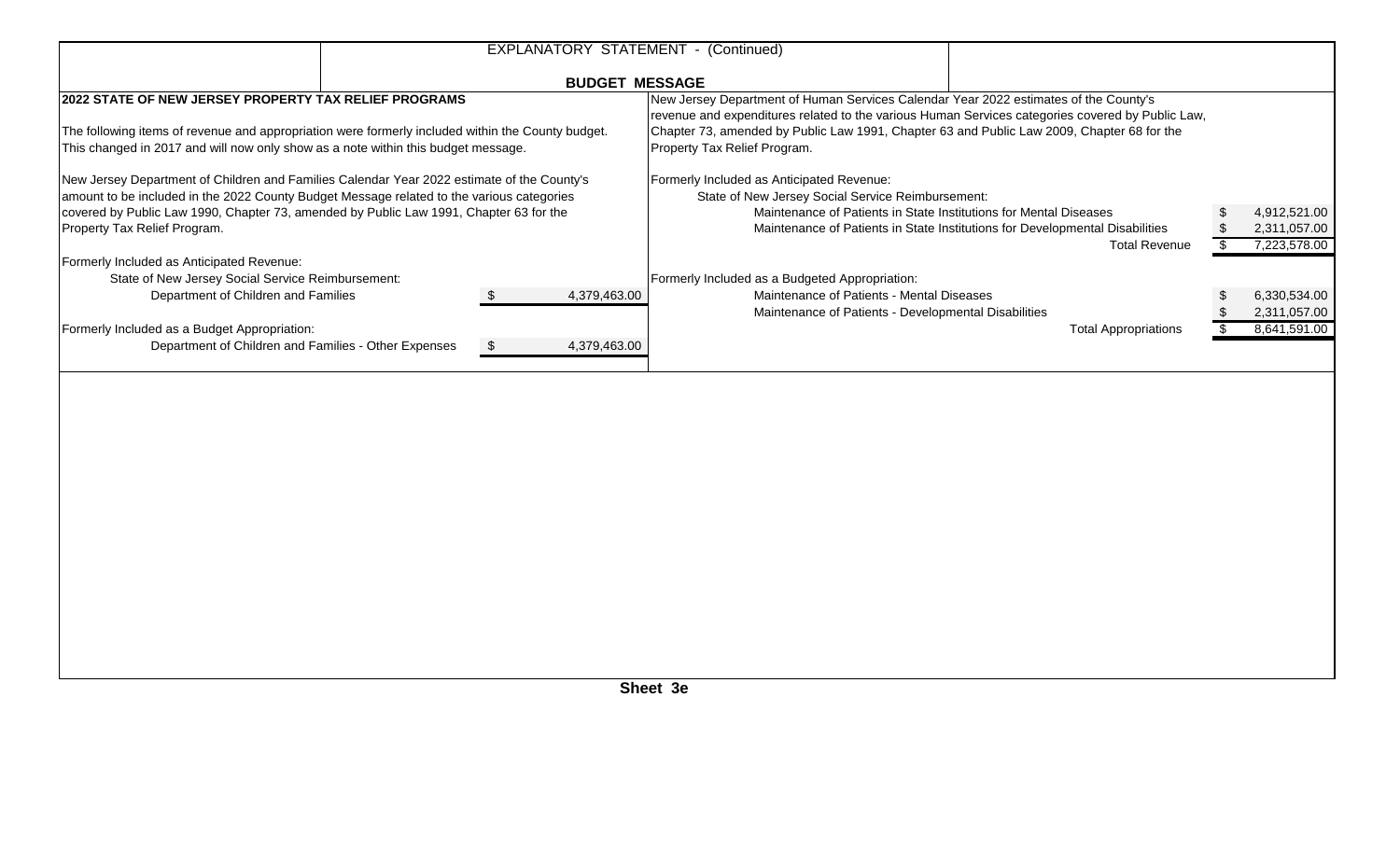|                                                                                                                                                                                                                                                                                                               |                       |               | EXPLANATORY STATEMENT - (Continued) |                 |                                                                           |                                                                   |                                                 |                            |  |
|---------------------------------------------------------------------------------------------------------------------------------------------------------------------------------------------------------------------------------------------------------------------------------------------------------------|-----------------------|---------------|-------------------------------------|-----------------|---------------------------------------------------------------------------|-------------------------------------------------------------------|-------------------------------------------------|----------------------------|--|
|                                                                                                                                                                                                                                                                                                               | <b>BUDGET MESSAGE</b> |               |                                     |                 |                                                                           |                                                                   |                                                 |                            |  |
| It has always been the policy of the Board of County Commissioners to provide quality<br>services to the residents of the County while maintaining a stable tax rate for the                                                                                                                                  |                       |               |                                     |                 |                                                                           | <b>COUNTY REVENUES - EXCLUSIVE OF TAXATION</b><br>$(2018 - 2022)$ |                                                 |                            |  |
| taxpayers of the County. The 2022 County Budget has been developed with that theory<br>in mind along with fiscal conservatism.<br>The formulation of the Budget was accomplished through a series of budget sessions<br>with the assistance of the County Officials over a three month period. These sessions |                       |               |                                     | Year            | <b>Miscellaneous</b><br><b>Revenue Anticipated</b><br>(Including Surplus) | (Surplus)                                                         | <b>Surplus</b><br><b>Balance</b><br>as of 12/31 |                            |  |
| included budget conferences with various Departments and Agencies of the County.                                                                                                                                                                                                                              |                       |               |                                     |                 | 2018                                                                      | 69,601,143                                                        | 22,000,000                                      | 70,728,239                 |  |
| With this 2022 County Budget, the Board of County Commissioners will decrease the tax                                                                                                                                                                                                                         |                       |               |                                     |                 | 2019                                                                      | 78,917,988                                                        | 28,800,000                                      | 82,098,546                 |  |
| rate to .322 cents per \$100 of equalized property value.                                                                                                                                                                                                                                                     |                       |               |                                     |                 | 2020                                                                      | 89,257,025                                                        | 36,800,000                                      | 76,746,173                 |  |
| The budget totals \$479,916,286, up \$9.6 million.                                                                                                                                                                                                                                                            |                       |               |                                     |                 | 2021                                                                      | 105,143,538                                                       | 38,000,000                                      | 77,729,551 (Unaudited)     |  |
| The amount to be raised in taxation is \$387,360,543, up \$22,147,904.                                                                                                                                                                                                                                        |                       |               |                                     |                 | 2022                                                                      | 92,555,743                                                        | 38,500,000                                      |                            |  |
| The County will use \$38,500,000 from its surplus to support the 2022 Budget,                                                                                                                                                                                                                                 |                       |               |                                     |                 |                                                                           |                                                                   |                                                 |                            |  |
| \$500,000 more than it did in 2021.                                                                                                                                                                                                                                                                           |                       |               |                                     |                 |                                                                           |                                                                   | <b>COUNTY VALUATION AND TAX RATE</b>            |                            |  |
| With the passage of Chapter 78 of the Laws of 2011, local government units were required                                                                                                                                                                                                                      |                       |               |                                     | $(2018 - 2022)$ |                                                                           |                                                                   |                                                 |                            |  |
| to institute specific formulas for the calculation of employee health benefit contribution. The                                                                                                                                                                                                               |                       |               |                                     |                 |                                                                           |                                                                   |                                                 | <b>Amount to be Raised</b> |  |
| formulas are based on the type of coverage, base salary and cost of coverage. The 2022                                                                                                                                                                                                                        |                       |               |                                     |                 | Year                                                                      | Valuation                                                         | <b>Tax Rate</b>                                 | by Taxation                |  |
| County Budget includes and appropriation for Group Insurance for Employees in the amount                                                                                                                                                                                                                      |                       |               |                                     |                 | 2018                                                                      | 99,824,107,745                                                    | .347                                            | 346,491,117                |  |
| of \$45,633,574. This amount was derived by subtracting the estimated employee contribution                                                                                                                                                                                                                   |                       |               |                                     |                 | 2019<br>2020                                                              | 103,230,840,849                                                   | .342<br>.337                                    | 353,049,175                |  |
| to be collected of \$6,428,850 from the calculated cost of \$52,062,424.<br>The following are the 2022 Budget requirements for revenue and appropriation for State                                                                                                                                            |                       |               |                                     |                 | 2021                                                                      | 107,281,019,171<br>110,003,903,298                                | .332                                            | 361,536,722<br>365,212,639 |  |
| assumated costs for Ocean County                                                                                                                                                                                                                                                                              |                       |               |                                     | (Est.)          | 2022                                                                      | 120,298,414,009                                                   | .322                                            | 387,360,543                |  |
|                                                                                                                                                                                                                                                                                                               |                       | Appropriation | Revenue                             |                 |                                                                           |                                                                   |                                                 |                            |  |
| Child Protection and Permanency                                                                                                                                                                                                                                                                               |                       | 4,379,463     | 4,379,463                           |                 |                                                                           |                                                                   |                                                 |                            |  |
| Division of Developmental Disabilities                                                                                                                                                                                                                                                                        |                       | 2,311,057     | 2,311,057                           |                 |                                                                           |                                                                   |                                                 |                            |  |
| <b>Supplemental Security Income</b>                                                                                                                                                                                                                                                                           |                       | 1,330,116     | 1,330,116                           |                 |                                                                           |                                                                   |                                                 |                            |  |
| Temporary Assistance to Needy Familities                                                                                                                                                                                                                                                                      |                       | 219,015       |                                     |                 |                                                                           |                                                                   |                                                 |                            |  |
| Mental Health and Addiction Services                                                                                                                                                                                                                                                                          |                       | 6,330,534     | 4,912,521                           |                 |                                                                           |                                                                   |                                                 |                            |  |
| Rutgers University Behavioral Health Care                                                                                                                                                                                                                                                                     |                       |               |                                     |                 |                                                                           |                                                                   |                                                 |                            |  |
| Division of Developmental Disabilities Assessment                                                                                                                                                                                                                                                             |                       |               |                                     |                 |                                                                           |                                                                   |                                                 |                            |  |
|                                                                                                                                                                                                                                                                                                               |                       |               |                                     |                 |                                                                           |                                                                   |                                                 |                            |  |
|                                                                                                                                                                                                                                                                                                               |                       |               |                                     |                 |                                                                           |                                                                   |                                                 |                            |  |
|                                                                                                                                                                                                                                                                                                               |                       |               |                                     |                 |                                                                           |                                                                   |                                                 |                            |  |
|                                                                                                                                                                                                                                                                                                               |                       |               |                                     |                 |                                                                           |                                                                   |                                                 |                            |  |
|                                                                                                                                                                                                                                                                                                               |                       |               |                                     |                 |                                                                           |                                                                   |                                                 |                            |  |
|                                                                                                                                                                                                                                                                                                               |                       |               | Chout 20/4)                         |                 |                                                                           |                                                                   |                                                 |                            |  |
|                                                                                                                                                                                                                                                                                                               |                       |               |                                     |                 |                                                                           |                                                                   |                                                 |                            |  |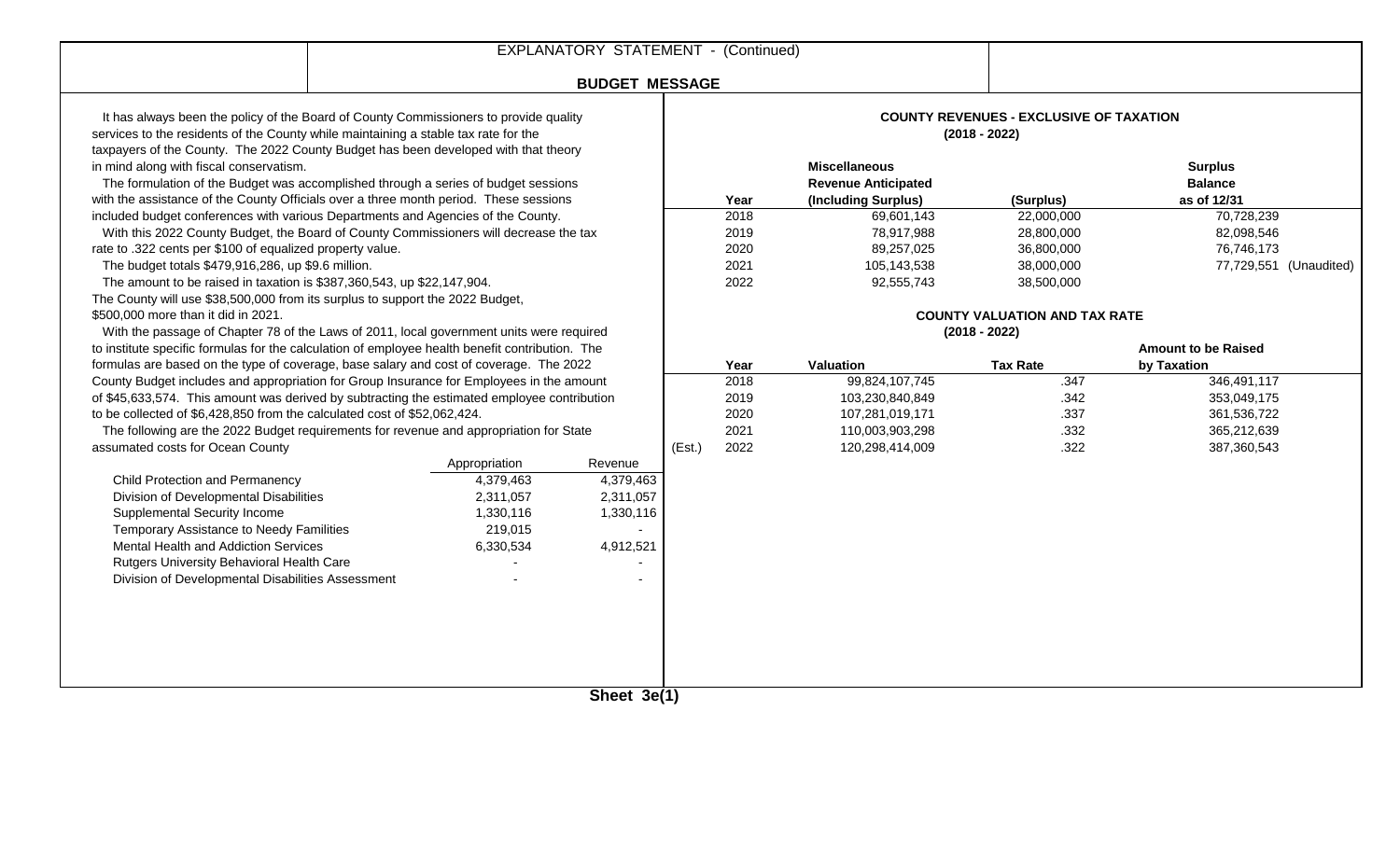#### **COUNTY BUDGET MESSAGE STRUCTURAL BUDGET IMBALANCES**

|   | Revenues at Rist |                         | Euture Year Appropriation Increases | Structural Imbalance Orisets<br>Line Item.<br>Put "X" in cell to the left that<br>corresponds to the type of imbalance. | <b>Amount</b> | <b>Comment/Explanation</b>                                                                             |
|---|------------------|-------------------------|-------------------------------------|-------------------------------------------------------------------------------------------------------------------------|---------------|--------------------------------------------------------------------------------------------------------|
|   |                  | $\overline{\mathbf{X}}$ |                                     | <b>Contractural Obligations</b>                                                                                         |               | Unknown Ten labor contracts either have expired or will expire this year. The budgetary impact of      |
|   |                  |                         |                                     |                                                                                                                         |               | these pending contracts are forecasted at rates similar to other settled County labor contracts.       |
|   |                  |                         |                                     |                                                                                                                         |               |                                                                                                        |
| X |                  |                         |                                     | Reserve to Pay Bonds                                                                                                    |               | \$3,718,699.00 Result of Ordinance cancellation, which varies from year to year, and is unpredictable. |
|   |                  |                         |                                     |                                                                                                                         |               |                                                                                                        |
| X |                  |                         |                                     | <b>Capital Surplus</b>                                                                                                  |               | \$1,587,455.00 Result of Ordinance cancellation, which varies from year to year, and is unpredictable. |
|   |                  |                         |                                     |                                                                                                                         |               |                                                                                                        |
|   |                  |                         |                                     |                                                                                                                         |               |                                                                                                        |
|   |                  |                         |                                     |                                                                                                                         |               |                                                                                                        |
|   |                  |                         |                                     |                                                                                                                         |               |                                                                                                        |
|   |                  |                         |                                     |                                                                                                                         |               |                                                                                                        |
|   |                  |                         |                                     |                                                                                                                         |               |                                                                                                        |
|   |                  |                         |                                     |                                                                                                                         |               |                                                                                                        |
|   |                  |                         |                                     |                                                                                                                         |               |                                                                                                        |
|   |                  |                         |                                     |                                                                                                                         |               |                                                                                                        |
|   |                  |                         |                                     |                                                                                                                         |               |                                                                                                        |
|   |                  |                         |                                     |                                                                                                                         |               |                                                                                                        |
|   |                  |                         |                                     |                                                                                                                         |               |                                                                                                        |
|   |                  |                         |                                     |                                                                                                                         |               |                                                                                                        |
|   |                  |                         |                                     |                                                                                                                         |               |                                                                                                        |
|   |                  |                         |                                     |                                                                                                                         |               |                                                                                                        |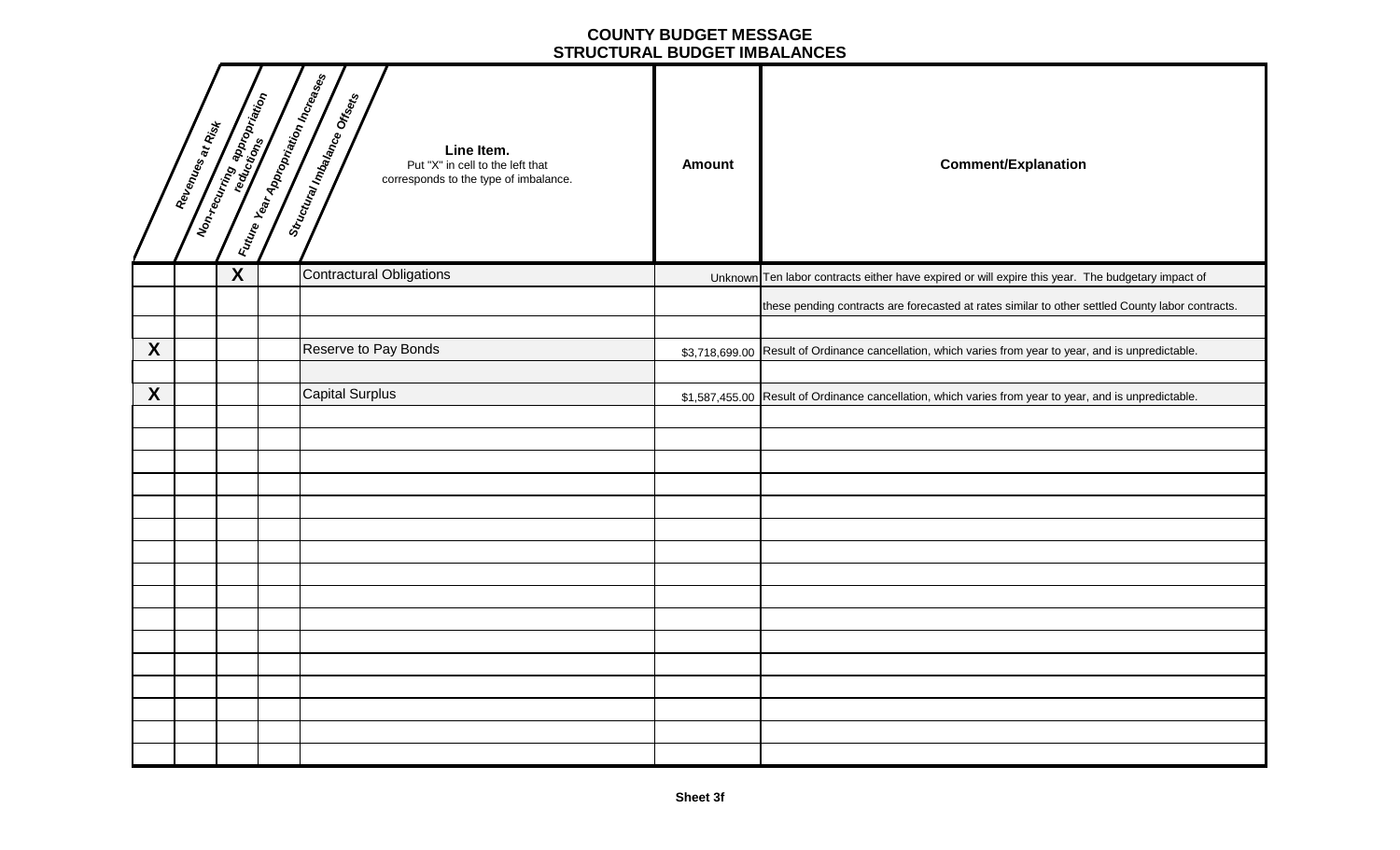### **COUNTY BUDGET MESSAGE ACCUMULATED ABSENCE LIABILITY**

**Legal basis for benefit**

**(check applicable items)**

| <b>Organization/Individuals Eligible for Benefit</b> | <b>Gross Days of</b><br><b>Accumulated</b><br><b>Absence</b> | <b>Dollar Value of Compensated</b><br><b>Absences</b> | <b>Approved</b><br>Labor<br><b>Agreement</b> | Local<br>Ordinance | <b>Individual</b><br><b>Employment</b><br><b>Agreement</b> |
|------------------------------------------------------|--------------------------------------------------------------|-------------------------------------------------------|----------------------------------------------|--------------------|------------------------------------------------------------|
| <b>Election Board</b>                                | 2,089.55                                                     | \$30,046.88                                           |                                              |                    |                                                            |
| Prosecutors Superior Officers Assoc.                 | 6,523.05                                                     | \$103,236.56                                          |                                              |                    |                                                            |
| <b>Prosecutors Clericals</b>                         | 3,406.27                                                     | \$41,262.81                                           |                                              |                    |                                                            |
| <b>Asst Fire Marshals</b>                            | 1,767.92                                                     | \$18,034.71                                           |                                              |                    |                                                            |
| <b>White Collar</b>                                  | 14,801.30                                                    | \$170,027.39                                          |                                              |                    |                                                            |
| <b>Blue Collar</b>                                   | 32,853.22                                                    | \$357,343.75                                          |                                              |                    |                                                            |
| Detec/Invest (Prosecutors)                           | 371.00                                                       | \$10,085.34                                           |                                              |                    |                                                            |
| <b>Corrections Officers</b>                          | 2,551.30                                                     | \$57,450.36                                           |                                              |                    |                                                            |
| <b>Corrections Superior Officers</b>                 | 2,655.67                                                     | \$75,273.42                                           |                                              |                    |                                                            |
| <b>Prosecutors Sergeants</b>                         | 4,021.63                                                     | \$70,956.34                                           |                                              |                    |                                                            |
| <b>While Collar Supervisors</b>                      | 9,147.20                                                     | \$115,508.45                                          |                                              |                    |                                                            |
| <b>Blue Collar Supervisors</b>                       | 22,310.50                                                    | \$276,518.63                                          |                                              |                    |                                                            |
| Confidentials                                        | 4,498.80                                                     | \$56,908.61                                           |                                              |                    |                                                            |
| White Collar Confidentials                           | 1,969.38                                                     | \$23,987.19                                           |                                              |                    |                                                            |
| <b>Confidentials Managerials</b>                     | 4,047.18                                                     | \$69,773.74                                           |                                              |                    |                                                            |
| <b>Confidentials Professionals</b>                   | 5,980.82                                                     | \$80,619.93                                           |                                              |                    |                                                            |
| <b>Managerial Executives</b>                         | 35,747.05                                                    | \$488,483.22                                          |                                              |                    |                                                            |
| Professionals                                        | 18,054.88                                                    | \$273,496.58                                          |                                              |                    |                                                            |
| Engineering                                          | 436.35                                                       | \$5,868.53                                            |                                              |                    |                                                            |
| <b>Sheriff's Superior Officers</b>                   | 3,017.88                                                     | \$79,789.17                                           |                                              |                    |                                                            |
| <b>Sheriff's Officers</b>                            | 1,538.12                                                     | \$37,232.57                                           |                                              |                    |                                                            |
| Non-Union                                            | 1,117.28                                                     | \$9,406.30                                            |                                              |                    |                                                            |
| <b>Assistant County Prosecutors</b>                  | 3,463.57                                                     | \$52,485.97                                           |                                              |                    |                                                            |
| <b>Supervising PST</b>                               | 10.28                                                        | \$177.46                                              |                                              |                    |                                                            |
| Professional P/T                                     | 799.00                                                       | \$11,768.20                                           |                                              |                    |                                                            |
| Data Processing                                      | 1,561.72                                                     | \$31,070.31                                           |                                              |                    |                                                            |
| <b>Corrections Professionals</b>                     | 128.60                                                       | \$2,082.92                                            |                                              |                    |                                                            |
| <b>Communications Operators</b>                      | 1,706.27                                                     | \$19,043.28                                           |                                              |                    |                                                            |
| Juvenile Detention                                   | 194.75                                                       | \$2,493.03                                            |                                              |                    |                                                            |
| <b>Confidentials Supervisors</b>                     | 3.57                                                         | \$61.25                                               |                                              |                    |                                                            |
| Weights & Measures                                   | 483.67                                                       | \$4,344.83                                            |                                              |                    |                                                            |
|                                                      |                                                              |                                                       |                                              |                    |                                                            |
| <b>Page Totals</b>                                   | 187,257.78                                                   | \$2,574,837.73                                        |                                              |                    |                                                            |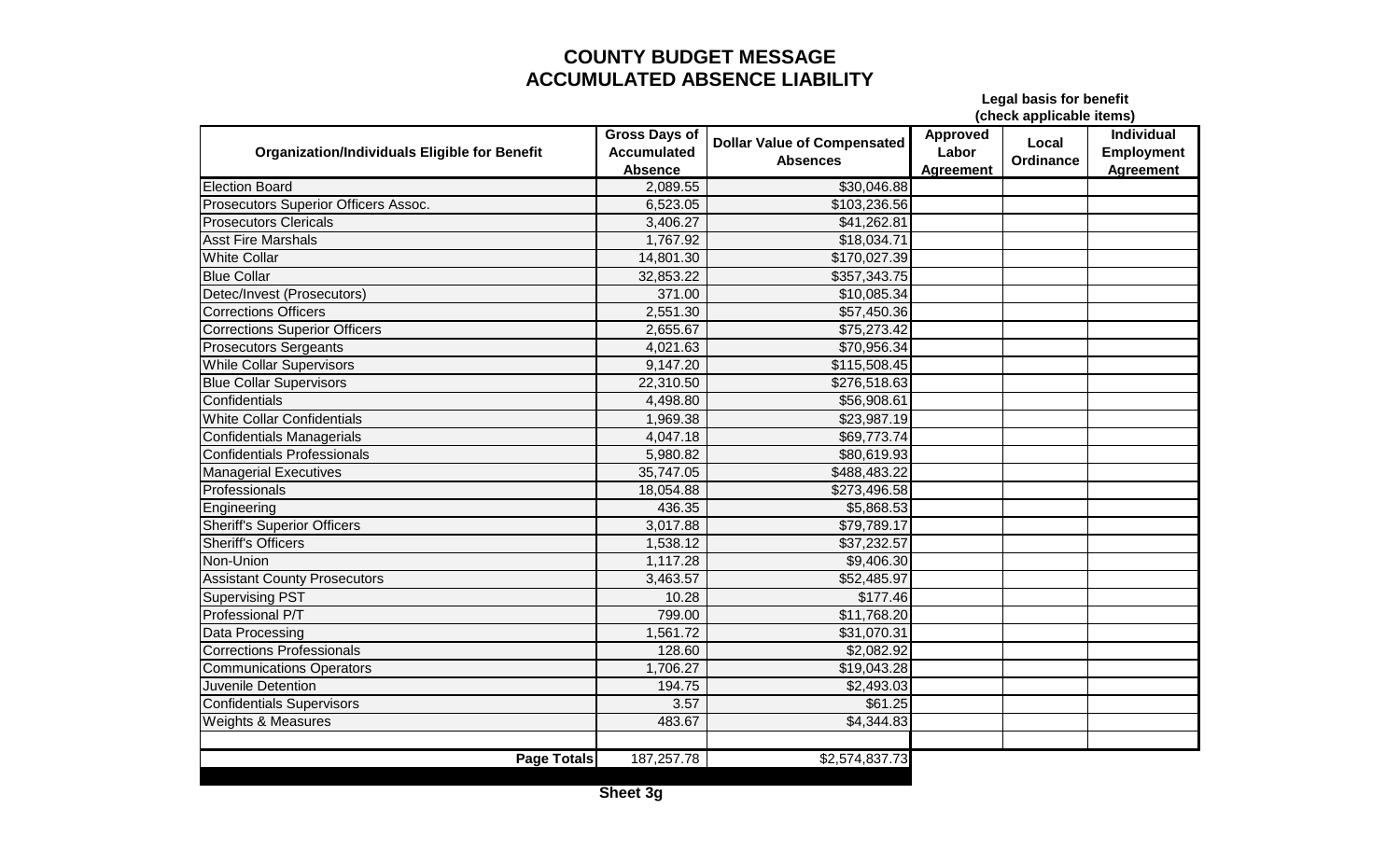### **COUNTY BUDGET MESSAGE ACCUMULATED ABSENCE LIABILITY**

#### **Legal basis for benefit (check applicable items)**

| <b>Organization/Individuals Eligible for Benefit</b> | <b>Gross Days of</b><br>Accumulated<br><b>Absence</b> | Dollar Value of Compensated<br><b>Absences</b> | <b>Approved</b><br>Labor<br><b>Agreement</b> | force and while are and<br>Local<br>Ordinance | . <i>.</i><br>Individual<br>Employment<br><b>Agreement</b> |  |
|------------------------------------------------------|-------------------------------------------------------|------------------------------------------------|----------------------------------------------|-----------------------------------------------|------------------------------------------------------------|--|
|                                                      |                                                       |                                                |                                              |                                               |                                                            |  |
|                                                      |                                                       |                                                |                                              |                                               |                                                            |  |
|                                                      |                                                       |                                                |                                              |                                               |                                                            |  |
|                                                      |                                                       |                                                |                                              |                                               |                                                            |  |
|                                                      |                                                       |                                                |                                              |                                               |                                                            |  |
|                                                      |                                                       |                                                |                                              |                                               |                                                            |  |
|                                                      |                                                       |                                                |                                              |                                               |                                                            |  |
|                                                      |                                                       |                                                |                                              |                                               |                                                            |  |
|                                                      |                                                       |                                                |                                              |                                               |                                                            |  |
|                                                      |                                                       |                                                |                                              |                                               |                                                            |  |
|                                                      |                                                       |                                                |                                              |                                               |                                                            |  |
|                                                      |                                                       |                                                |                                              |                                               |                                                            |  |
|                                                      |                                                       |                                                |                                              |                                               |                                                            |  |
|                                                      |                                                       |                                                |                                              |                                               |                                                            |  |
|                                                      |                                                       |                                                |                                              |                                               |                                                            |  |
|                                                      |                                                       |                                                |                                              |                                               |                                                            |  |
|                                                      |                                                       |                                                |                                              |                                               |                                                            |  |
|                                                      |                                                       |                                                |                                              |                                               |                                                            |  |
|                                                      |                                                       |                                                |                                              |                                               |                                                            |  |
|                                                      |                                                       |                                                |                                              |                                               |                                                            |  |
|                                                      |                                                       |                                                |                                              |                                               |                                                            |  |
|                                                      |                                                       |                                                |                                              |                                               |                                                            |  |
|                                                      |                                                       |                                                |                                              |                                               |                                                            |  |
|                                                      |                                                       |                                                |                                              |                                               |                                                            |  |
|                                                      |                                                       |                                                |                                              |                                               |                                                            |  |
|                                                      |                                                       |                                                |                                              |                                               |                                                            |  |
|                                                      |                                                       |                                                |                                              |                                               |                                                            |  |
|                                                      |                                                       |                                                |                                              |                                               |                                                            |  |
| <b>Grand Totals</b>                                  | 187,257.78                                            | \$2,574,837.73                                 |                                              |                                               |                                                            |  |
|                                                      |                                                       |                                                |                                              |                                               |                                                            |  |
| Total Funds Reserved as of end of 2021               |                                                       | \$2,174,407.98                                 |                                              |                                               |                                                            |  |
| <b>Total Funds Appropriated in 2022</b>              |                                                       | \$400,430.00                                   |                                              |                                               |                                                            |  |
| Sheet 3g TOTAL                                       |                                                       |                                                |                                              |                                               |                                                            |  |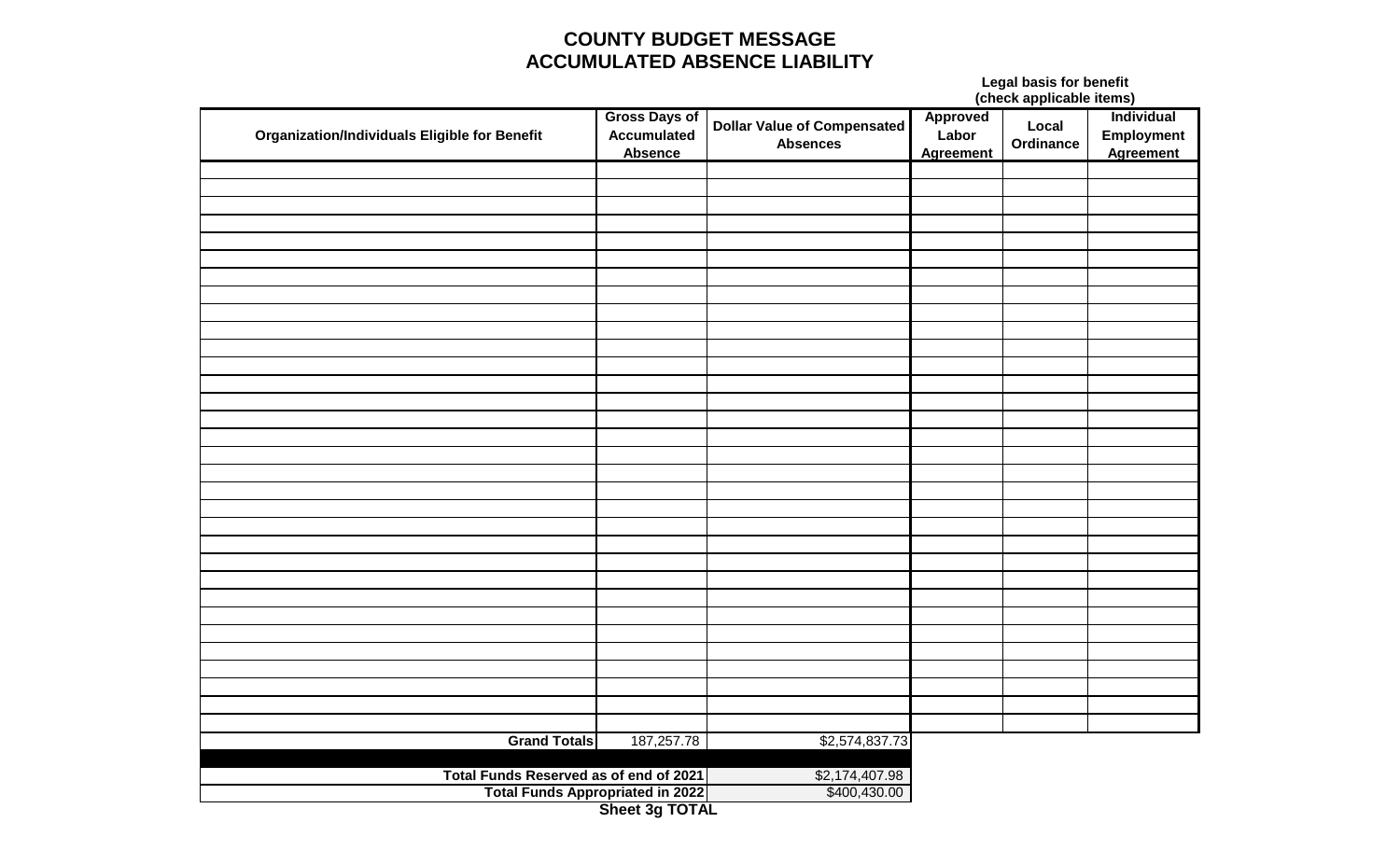## **CURRENT FUND - ANTICIPATED REVENUES**

|                                                                                            |                | <b>Anticipated</b> |               | <b>Realized in</b> |  |
|--------------------------------------------------------------------------------------------|----------------|--------------------|---------------|--------------------|--|
| <b>GENERAL REVENUES</b>                                                                    | <b>FCOA</b>    | 2022               | 2021          | Cash in 2021       |  |
| 1. Surplus Anticipated                                                                     | 08-101         | 38,500,000.00      | 38,000,000.00 | 38,000,000.00      |  |
| 2. Surplus Anticipated with Prior Written Consent of Director of Local Government Services | 08-102         |                    |               |                    |  |
| <b>Total Surplus Anticipated</b>                                                           | 08-100         | 38,500,000.00      | 38,000,000.00 | 38,000,000.00      |  |
| Miscellaneous Revenues - Section A: Local Revenues                                         | <b>XXXXXXX</b> | XXXXXXXXXX         | XXXXXXXXXX    | XXXXXXXXXX         |  |
| <b>County Clerk</b>                                                                        | 08-106         | 10,250,000.00      | 7,750,000.00  | 14,330,263.25      |  |
| <b>Register of Deeds</b>                                                                   | 08-106         |                    |               |                    |  |
| Surrogate                                                                                  | 08-117         | 520,000.00         | 510,000.00    | 562,446.73         |  |
| Sheriff                                                                                    | 08-119         | 1,300,000.00       | 1,500,000.00  | 1,313,871.06       |  |
| <b>County Court Fines and Costs</b>                                                        | 08-110         |                    |               |                    |  |
| Interest on Investments and Deposits                                                       | 08-113         | 1,000,000.00       | 2,500,000.00  | 2,535,791.59       |  |
| Data Processing Time Sharing Service                                                       | 08-114         | 1,500.00           | 2,000.00      | 1,879.82           |  |
| <b>Road Opening Permits</b>                                                                | 08-115         | 25,000.00          | 25,000.00     | 36,937.50          |  |
| Copy Machines Fees-County Clerk                                                            | 08-105         | 7,000.00           | 2,000.00      | 8,207.10           |  |
| <b>County Clerk - Notary Fees</b>                                                          | 08-105         | 25,000.00          | 25,000.00     | 41,070.00          |  |
| County Clerk - Passport Fees                                                               | 08-105         | 475,000.00         | 475,000.00    | 675,280.00         |  |
| <b>Federal and State Contract Indirect Cost Allocation</b>                                 | 08-116         | 950,000.00         | 950,000.00    | 1,107,941.38       |  |
| Sale of Plans and Specifications                                                           | 08-119         | 5,000.00           | 9,000.00      | 5,285.00           |  |
| <b>College Debt Service Reimbursement</b>                                                  | 08-160         | 1,807,114.00       | 1,819,243.00  | 1,819,243.75       |  |
|                                                                                            |                |                    |               |                    |  |
|                                                                                            |                |                    |               |                    |  |
|                                                                                            |                |                    |               |                    |  |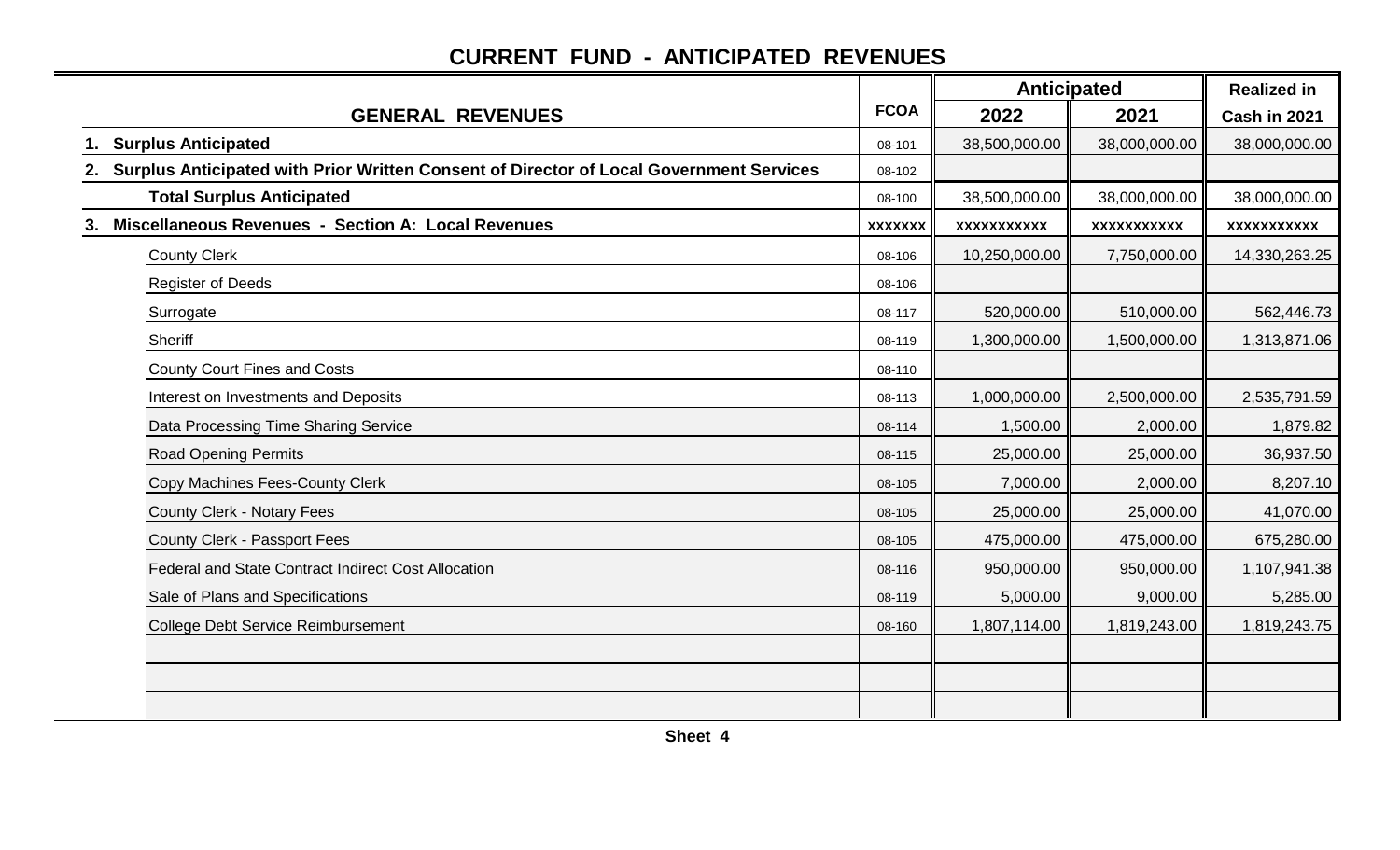|    |                                                                                               |                | <b>Anticipated</b> |                    | <b>Realized in</b> |  |
|----|-----------------------------------------------------------------------------------------------|----------------|--------------------|--------------------|--------------------|--|
|    | <b>GENERAL REVENUES</b>                                                                       | <b>FCOA</b>    | 2022               | 2021               | Cash in 2021       |  |
| 3. | Miscellaneous Revenues - Section A: Local Revenues (continued)                                | <b>XXXXXXX</b> | <b>XXXXXXXXXXX</b> | <b>XXXXXXXXXXX</b> | XXXXXXXXXXX        |  |
|    | Rent-Ocean County Air Park                                                                    | 08-120         | 75,000.00          | 75,000.00          | 120,412.83         |  |
|    | <b>Rent-Parks Picnic Areas</b>                                                                | 08-121         | 10,000.00          | 10,000.00          | 29,555.00          |  |
|    | <b>State Reimbursement-Inmates</b>                                                            | 08-122         | 700,000.00         | 300,000.00         | 1,039,650.36       |  |
|    | County Parks Non- Profit Program                                                              | 08-124         | 40,000.00          | 32,000.00          | 64,891.21          |  |
|    | Agreements with Municipalities to perform shared services-Schedule"C" [Offset] Roads          | $11 - 100$     |                    | 125,000.00         | 418,223.37         |  |
|    | Agreements with Municipalities to perform shared services-Schedule"C" [Offset] Engineering    | 11-101         |                    | 5,000.00           | 6,171.52           |  |
|    | Agreements with Municipalities to perform shared services-Schedule"C" [Offset] Vehicle Svs    | 11-103         | 399,500.00         | 395,500.00         | 168,799.73         |  |
|    | Agreements with Municipalities to perform shared services-Schedule"C" [Offset] Planning Board | 11-104         |                    | 65,000.00          |                    |  |
|    | <b>Atlantis Complex Revenues</b>                                                              | 08-125         | 750,000.00         | 580,000.00         | 1,130,175.48       |  |
|    | Forge Pond Golf Course Fees                                                                   | 08-126         | 450,000.00         | 375,000.00         | 678,527.42         |  |
|    | <b>Atlantis Pro Shop</b>                                                                      | 08-127         | 20,000.00          | 20,000.00          | 50,144.92          |  |
|    | Forge Pond Pro Shop                                                                           | 08-128         | 20,000.00          | 19,000.00          | 43,342.51          |  |
|    | Reimbursement for Salary & Wages of Mental Health Coordinator                                 | 08-130         | 12,000.00          | 12,000.00          | 12,000.00          |  |
|    | Division of Aging-State Distribution Center Reimbursement                                     | 08-132         | 60,000.00          | 65,000.00          | 64,698.19          |  |
|    |                                                                                               |                |                    |                    |                    |  |
|    |                                                                                               |                |                    |                    |                    |  |
|    |                                                                                               |                |                    |                    |                    |  |
|    |                                                                                               |                |                    |                    |                    |  |
|    |                                                                                               |                |                    |                    |                    |  |
|    |                                                                                               |                |                    |                    |                    |  |
|    |                                                                                               |                |                    |                    |                    |  |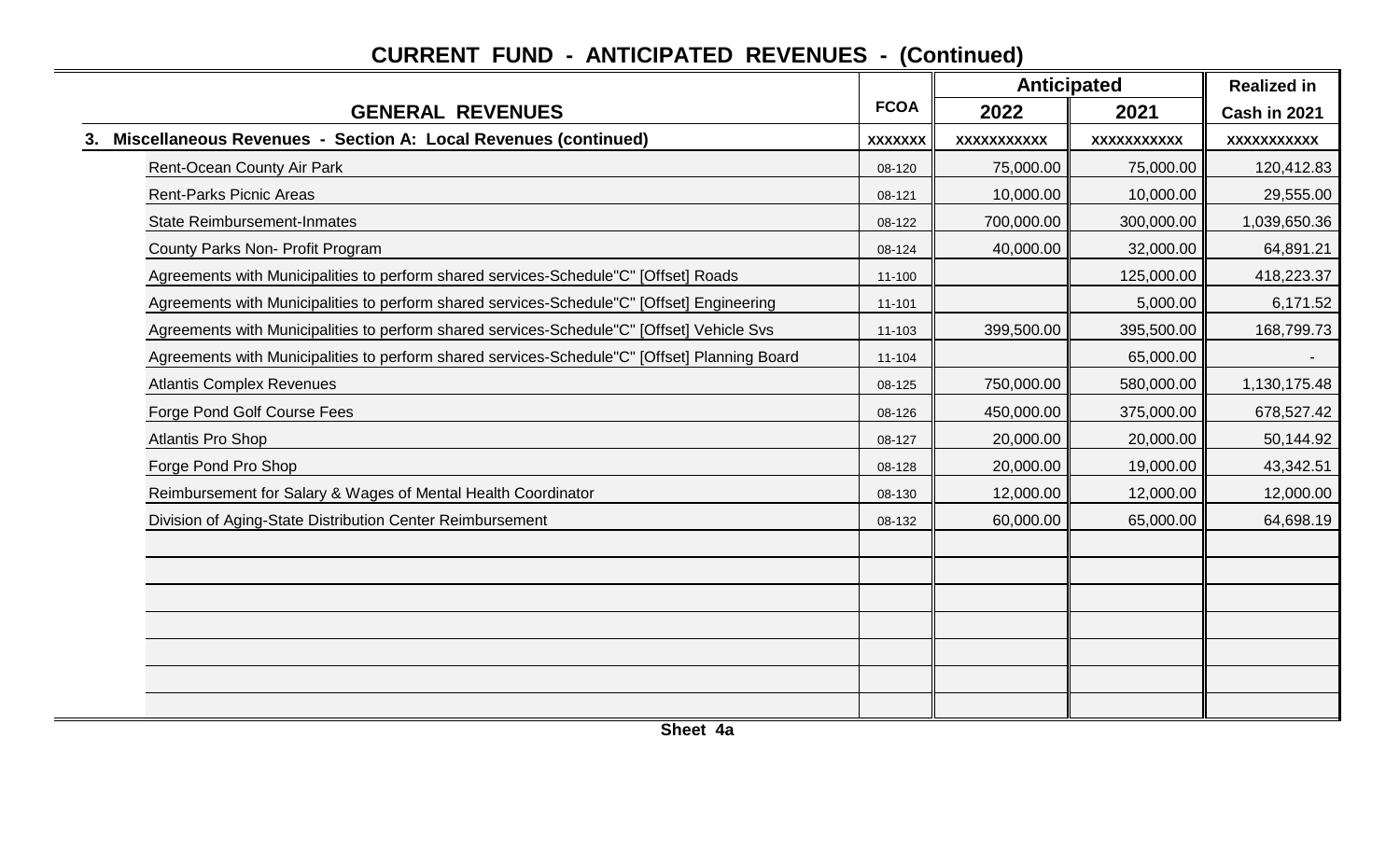|                                                                   |                | <b>Anticipated</b> |                    | <b>Realized in</b> |
|-------------------------------------------------------------------|----------------|--------------------|--------------------|--------------------|
| <b>GENERAL REVENUES</b>                                           | <b>FCOA</b>    | 2022               | 2021               | Cash in 2021       |
| 3. Miscellaneous Revenues - Section A: Local Revenues (continued) | <b>XXXXXXX</b> | <b>XXXXXXXXXXX</b> | <b>XXXXXXXXXXX</b> | <b>XXXXXXXXXXX</b> |
|                                                                   |                |                    |                    |                    |
|                                                                   |                |                    |                    |                    |
|                                                                   |                |                    |                    |                    |
|                                                                   |                |                    |                    |                    |
|                                                                   |                |                    |                    |                    |
|                                                                   |                |                    |                    |                    |
|                                                                   |                |                    |                    |                    |
|                                                                   |                |                    |                    |                    |
|                                                                   |                |                    |                    |                    |
|                                                                   |                |                    |                    |                    |
|                                                                   |                |                    |                    |                    |
|                                                                   |                |                    |                    |                    |
|                                                                   |                |                    |                    |                    |
|                                                                   |                |                    |                    |                    |
|                                                                   |                |                    |                    |                    |
|                                                                   |                |                    |                    |                    |
|                                                                   |                |                    |                    |                    |
| <b>Total Section A: Local Revenues</b>                            | 08-001         | 18,902,114.00      | 17,645,743.00      | 26,264,809.72      |

**Sheet 4 TOTAL**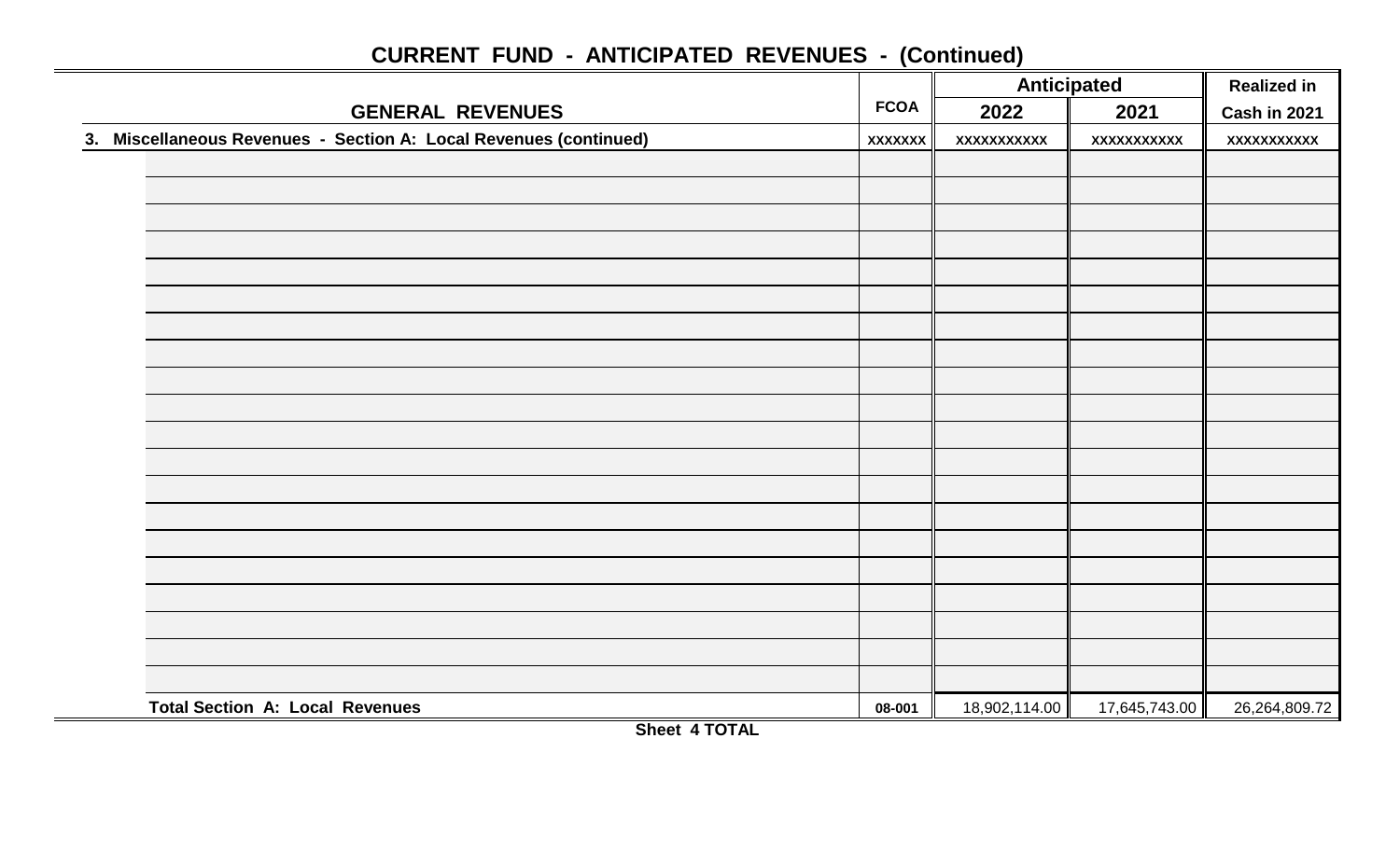|                                                                                       |                | <b>Anticipated</b> |              | <b>Realized in</b> |
|---------------------------------------------------------------------------------------|----------------|--------------------|--------------|--------------------|
| <b>GENERAL REVENUES</b>                                                               | <b>FCOA</b>    | 2022               | 2021         | Cash in 2021       |
| Miscellaneous Revenues - Section B: State Aid Without Offsetting Appropriations<br>3. | <b>XXXXXXX</b> | <b>XXXXXXXXXXX</b> | XXXXXXXXXX   | XXXXXXXXXXX        |
| State Aid - County College Bonds (N.J.S.A. 18A:64A-22.6)                              | 09-221         | 2,568,277.00       | 1,699,100.00 | 1,699,100.00       |
| Permanent Disability - Patients in County Institutions (N.J.S.A. 44:7-38 et seq.)     | 09-222         |                    |              |                    |
| State Aid - County Vocational School Bonds (N.J.S.A. 18A:58-33.22)                    | 09-224         | 593,351.00         | 591,991.00   | 591,991.00         |
| Prosecutor's Salary Reimbursement                                                     | 08-136         | 96,239.00          | 92,391.00    | 92,390.66          |
| State & Federal Reimbursement School Nutrition                                        | 09-138         | 16,000.00          | 16,000.00    | 19,621.11          |
| <b>Library Pension Payment</b>                                                        | 08-137         | 2,298,256.00       | 2,185,382.00 | 2,185,382.00       |
| <b>HUD Pension Payment</b>                                                            | 08-137         | 23,565.00          |              |                    |
| <b>County Clerk Salary Reimbursement</b>                                              | 08-136         | 12,215.00          |              |                    |
| <b>Sheriff Salary Reimbursement</b>                                                   | 08-136         | 4,886.00           |              |                    |
| Surrogate Salary Reimbursement                                                        | 08-136         | 17,331.00          |              |                    |
|                                                                                       |                |                    |              |                    |
|                                                                                       |                |                    |              |                    |
|                                                                                       |                |                    |              |                    |
|                                                                                       |                |                    |              |                    |
|                                                                                       |                |                    |              |                    |
|                                                                                       |                |                    |              |                    |
|                                                                                       |                |                    |              |                    |
|                                                                                       |                |                    |              |                    |
|                                                                                       |                |                    |              |                    |
|                                                                                       |                |                    |              |                    |
| <b>Total Section B: State Aid Without Offsetting Appropriations</b>                   | 09-001         | 5,630,120.00       | 4,584,864.00 | 4,588,484.77       |

**Sheet 5**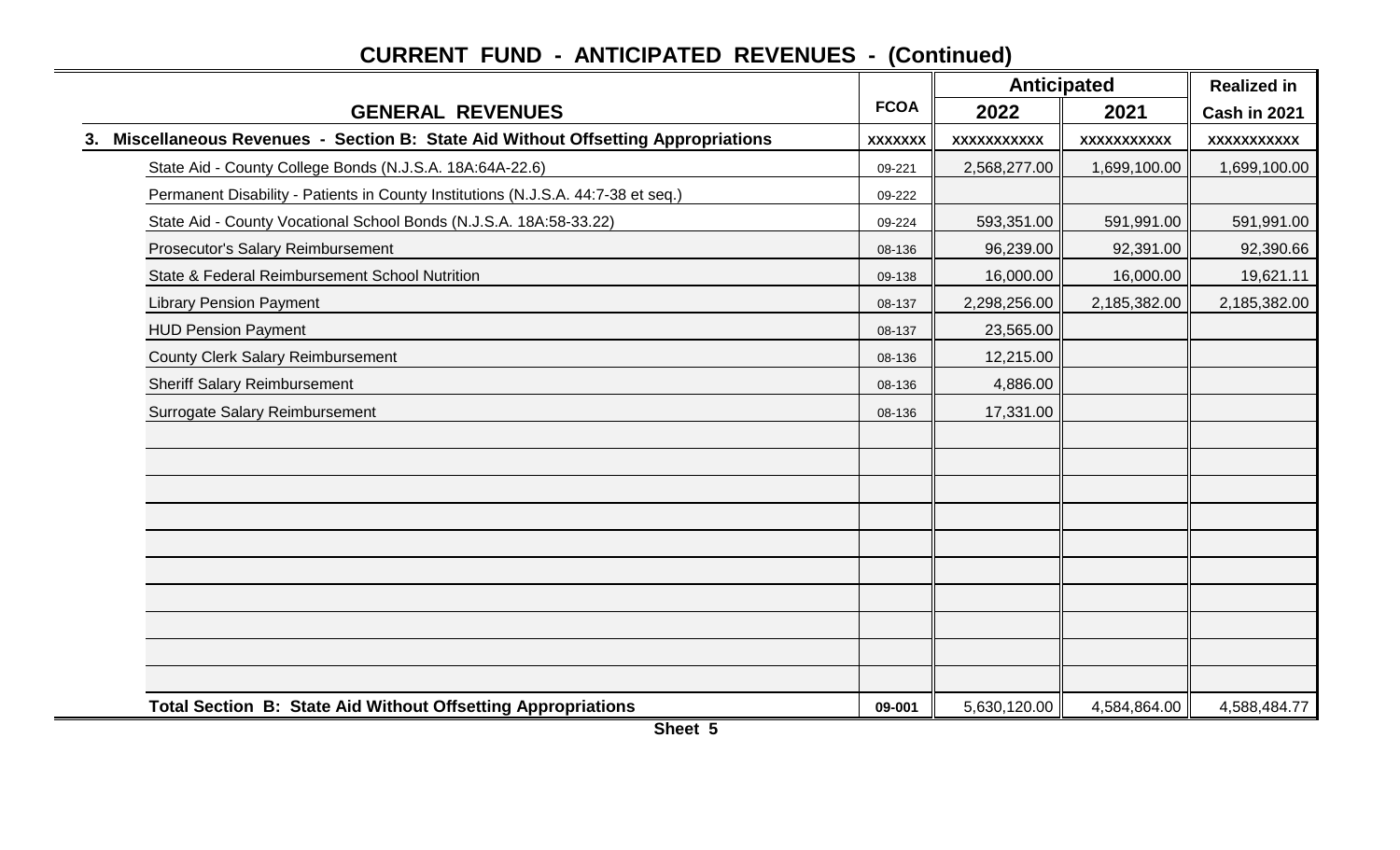|                                                                                       |                | <b>Anticipated</b> |                    | <b>Realized in</b> |  |
|---------------------------------------------------------------------------------------|----------------|--------------------|--------------------|--------------------|--|
| <b>GENERAL REVENUES</b>                                                               | <b>FCOA</b>    | 2022               | 2021               | Cash in 2021       |  |
| 3. Miscellaneous Revenues - Section C: State Assumption of Costs of County Social and | <b>XXXXXXX</b> | XXXXXXXXXXX        | XXXXXXXXXXX        | XXXXXXXXXXX        |  |
| <b>Welfare Services and Psychiatric Facilities</b>                                    | <b>XXXXXXX</b> | XXXXXXXXXX         | XXXXXXXXXXX        | XXXXXXXXXXX        |  |
|                                                                                       | <b>XXXXXXX</b> | XXXXXXXXXX         | <b>XXXXXXXXXXX</b> | XXXXXXXXXXX        |  |
| Social and Welfare Services (c.66, P.L. 1990):                                        | <b>XXXXXXX</b> | XXXXXXXXXXX        | XXXXXXXXXXX        | XXXXXXXXXXX        |  |
| Aid to Families with Dependent Children                                               | 09-230         |                    |                    |                    |  |
| Department of Children and Families                                                   | 09-231         |                    |                    |                    |  |
| <b>Supplemental Social Security Income</b>                                            | 09-232         | 1,330,116.00       | 1,225,657.00       | 1,496,085.00       |  |
|                                                                                       | 08-139         |                    |                    |                    |  |
|                                                                                       |                |                    |                    |                    |  |
|                                                                                       |                |                    |                    |                    |  |
|                                                                                       |                |                    |                    |                    |  |
|                                                                                       |                |                    |                    |                    |  |
| Psychiatric Facilities (c.73. P.L. 1990)                                              | <b>XXXXXXX</b> | XXXXXXXXXXX        | XXXXXXXXXXX        | XXXXXXXXXXX        |  |
| Maintenance of Patients in State Institutions for Mental Diseases                     | 09-236         |                    |                    |                    |  |
| Maintenance of Patients in State Institutions for Mentally Challenged                 | 09-237         |                    |                    |                    |  |
| <b>State Patients in County Psychiatric Hospitals</b>                                 | 09-238         |                    |                    |                    |  |
| County Adjuster - State Psychiatric Hopsital Maintenance Recoveries                   | 09-239         |                    |                    |                    |  |
| Division of Developmental Disabilities (DDD) Assessment Program                       | 09-240         |                    |                    |                    |  |
|                                                                                       |                |                    |                    |                    |  |
|                                                                                       |                |                    |                    |                    |  |
| Total Section C: State Assumption of Costs of County Social and Welfare Services      | <b>XXXXXXX</b> | XXXXXXXXXX         | XXXXXXXXXXX        | XXXXXXXXXXX        |  |
| and Psychiatric Facilities                                                            | 08-002         | 1,330,116.00       | 1,225,657.00       | 1,496,085.00       |  |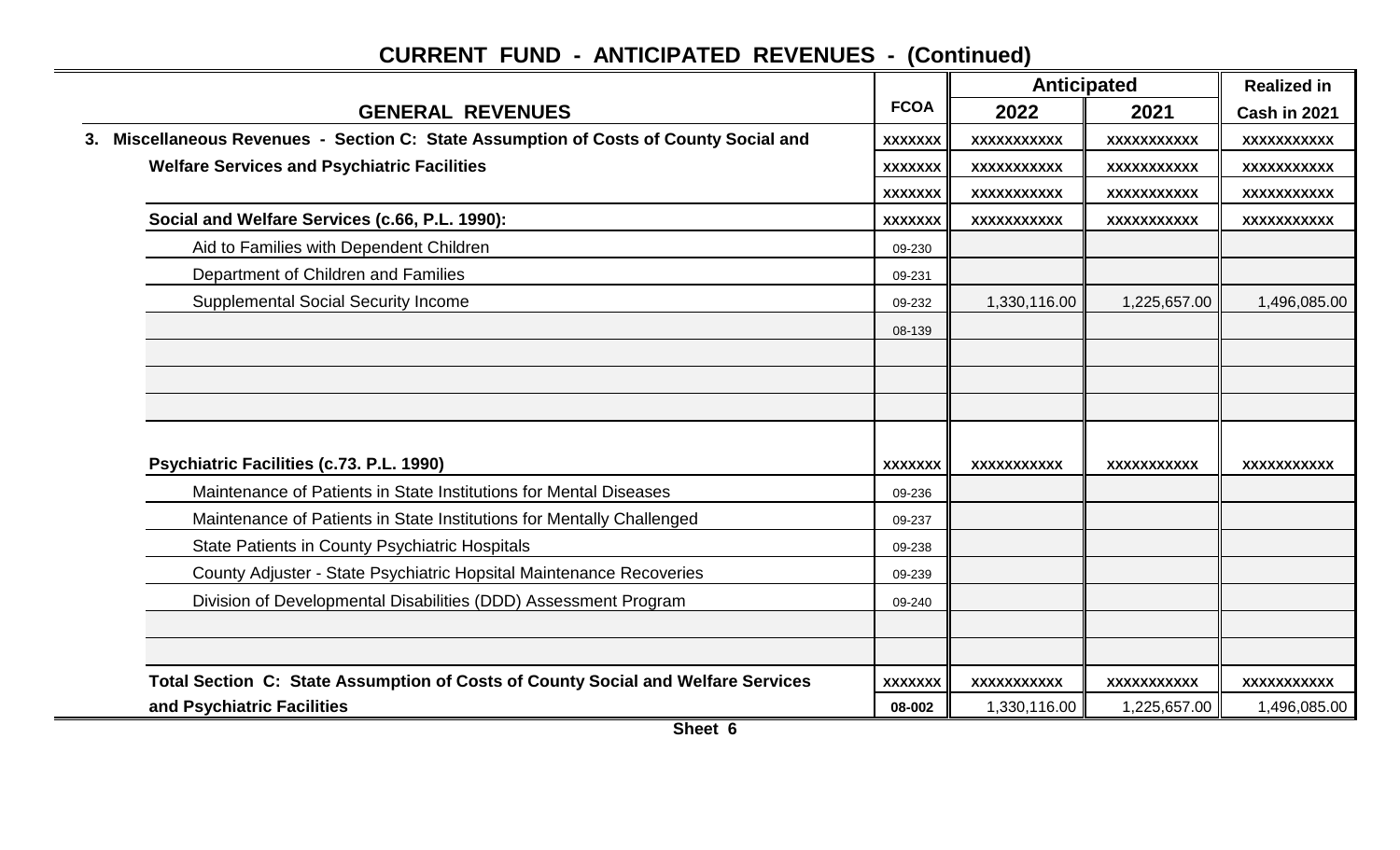|                                                                                     |                | <b>Anticipated</b> |              | <b>Realized in</b> |  |
|-------------------------------------------------------------------------------------|----------------|--------------------|--------------|--------------------|--|
| <b>GENERAL REVENUES</b>                                                             | <b>FCOA</b>    | 2022               | 2021         | Cash in 2021       |  |
| 3. Miscellaneous Revenues - Section D: Special Items of General Revenue Anticipated | <b>XXXXXXX</b> | XXXXXXXXXX         | XXXXXXXXXXX  | <b>XXXXXXXXXXX</b> |  |
| With Prior Written Consent of Director of Local Government Services - Public and    | <b>XXXXXXX</b> | XXXXXXXXXX         | XXXXXXXXXXX  | XXXXXXXXXXX        |  |
| <b>Private Revenues Offset with Appropriations:</b>                                 | <b>XXXXXXX</b> | XXXXXXXXXX         | XXXXXXXXXXX  | XXXXXXXXXXX        |  |
| Ocean Area Plan Grant FY21                                                          | 10-700         | 11,193.00          | 2,341,868.00 | 2,341,868.00       |  |
| Ocean Area Plan Grant                                                               | 10-700         | 2,329,400.00       |              |                    |  |
| Safe Housing & Transport                                                            | 10-702         | 84,289.00          | 84,593.00    | 84,593.00          |  |
| <b>Adult Protective Svc</b>                                                         | 10-703         | 451,670.00         | 447,798.00   | 447,798.00         |  |
| Sr Citizen/Persons w/ Disab                                                         | 10-704         | 1,657,504.00       | 1,685,543.00 | 1,685,543.00       |  |
| WIOA On the Job Training                                                            | 10-707         | 150,000.00         |              |                    |  |
| Juvenile Detention Alt Init                                                         | 10-708         | 120,000.00         | 120,000.00   | 120,000.00         |  |
| Personal Asst Svcs Program                                                          | 10-710         | 59,427.00          | 118,854.00   | 118,854.00         |  |
| Human Svcs Advisory Svc                                                             | 10-711         |                    | 96,593.00    | 96,593.00          |  |
| <b>Supp Aging Supportive Svcs</b>                                                   | 10-712         | 232,634.00         | 227,542.00   | 227,542.00         |  |
| State Health Ins Asst Prg                                                           | 10-713         |                    | 47,500.00    | 47,500.00          |  |
| Driving While Intoxicated                                                           | 10-715         |                    | 150,489.00   | 150,489.00         |  |
| Program Management Fund                                                             | 10-718         | 55,550.00          | 55,550.00    | 55,550.00          |  |
| HUD Home Program Income                                                             | 10-719         | 10,000.00          | 10,000.00    | 10,000.00          |  |
| <b>State COLA Senior Svcs</b>                                                       | 10-720         | 390,461.00         | 392,527.00   | 392,527.00         |  |
| <b>Workforce Learning Link</b>                                                      | 10-722         |                    | 45,000.00    | 45,000.00          |  |
| Veterans Transportation                                                             | 10-725         |                    | 15,000.00    | 15,000.00          |  |
|                                                                                     |                |                    |              |                    |  |
|                                                                                     |                |                    |              |                    |  |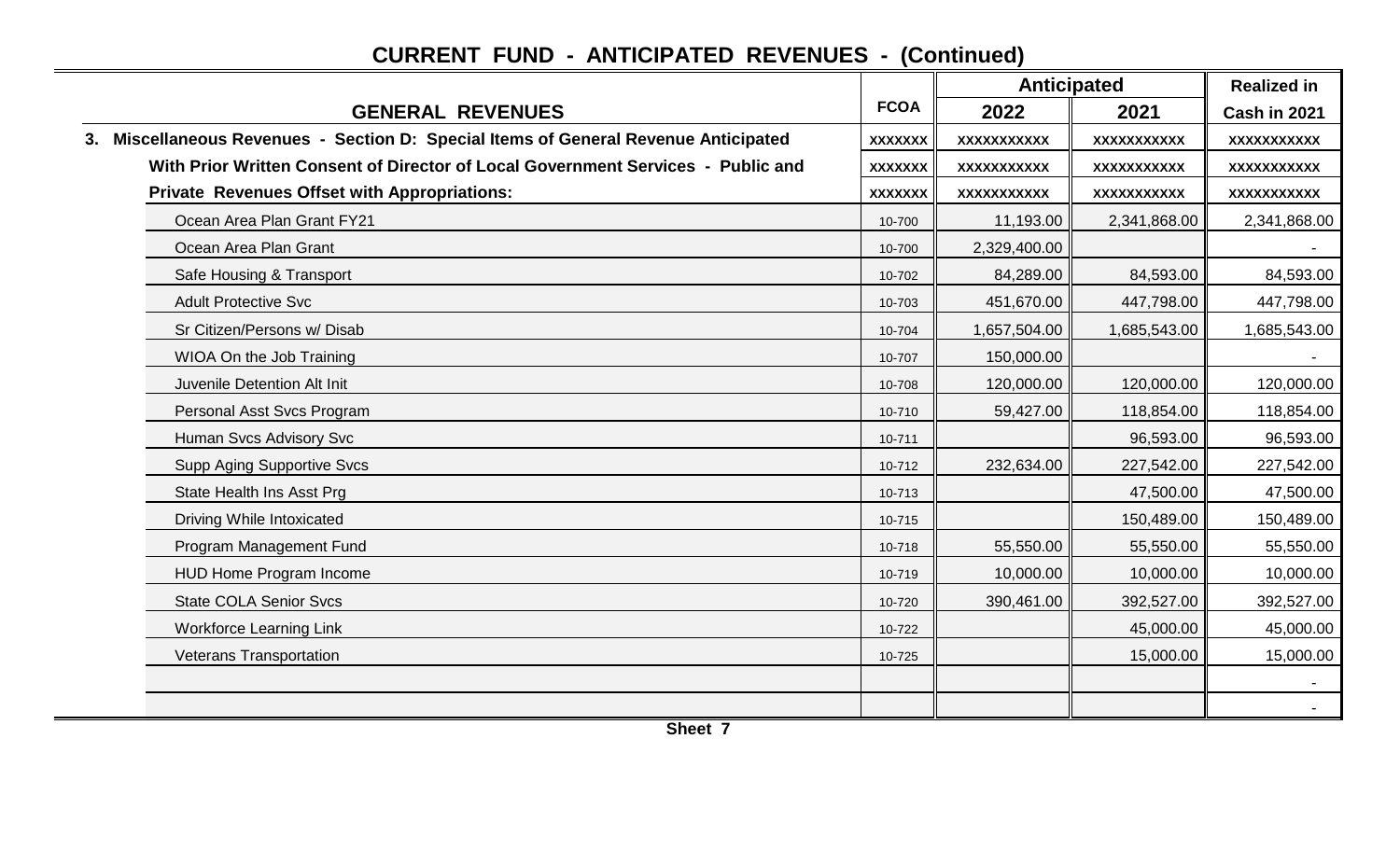|                                                                                     |                | <b>Anticipated</b> |                    | <b>Realized in</b> |
|-------------------------------------------------------------------------------------|----------------|--------------------|--------------------|--------------------|
| <b>GENERAL REVENUES</b>                                                             | <b>FCOA</b>    | 2022               | 2021               | Cash in 2021       |
| 3. Miscellaneous Revenues - Section D: Special Items of General Revenue Anticipated | <b>XXXXXXX</b> | <b>XXXXXXXXXXX</b> | <b>XXXXXXXXXXX</b> | <b>XXXXXXXXXXX</b> |
| With Prior Written Consent of Director of Local Government Services - Public and    | <b>XXXXXXX</b> | XXXXXXXXXX         | XXXXXXXXXXX        | XXXXXXXXXX         |
| <b>Private Revenues Offset with Appropriations:</b>                                 | <b>XXXXXXX</b> | XXXXXXXXXXX        | <b>XXXXXXXXXXX</b> | XXXXXXXXXX         |
| <b>State Facilities Ed Act</b>                                                      | 10-726         |                    | 27,000.00          | 27,000.00          |
| <b>State Homeland Security</b>                                                      | 10-728         |                    | 248,444.00         | 248,444.00         |
| Workforce Learning Link FY21/22                                                     | 10-729         |                    | 70,000.00          | 70,000.00          |
| <b>USDA FY21</b>                                                                    | 10-731         | 694.00             | 222,452.00         | 222,452.00         |
| <b>USDA</b>                                                                         | 10-731         | 222,452.00         |                    |                    |
| <b>Medicaid Match</b>                                                               | 10-734         | 36,295.00          | 39,435.00          | 39,435.00          |
| S.A.N.E. Grant                                                                      | 10-736         |                    | 89,934.00          | 89,934.00          |
| <b>Care Coordination</b>                                                            | 10-745         | 23,810.00          | 23,810.00          | 23,810.00          |
| <b>Emerg Mgmt Agency Asst</b>                                                       | 10-746         |                    | 55,000.00          | 55,000.00          |
| <b>Clean Community</b>                                                              | 10-747         |                    | 209,457.00         | 209,457.00         |
| <b>Subregional Transportation</b>                                                   | 10-748         |                    | 144,381.00         | 144,381.00         |
| <b>US Marshal Service</b>                                                           | 10-749         |                    | 30,000.00          | 30,000.00          |
| <b>Community Dev Block Grant</b>                                                    | 10-750         |                    | 1,463,169.00       | 1,463,169.00       |
| Click It or Ticket                                                                  | 10-751         |                    | 6,000.00           | 6,000.00           |
| Council of the Arts                                                                 | 10-752         | 264,480.00         | 93,160.00          | 93,160.00          |
| <b>DRE Callout Program</b>                                                          | 10-754         |                    | 82,000.00          | 82,000.00          |
| DHS Emerg Food & Shelter                                                            | 10-758         | 964,780.00         | 964,780.00         | 964,780.00         |
|                                                                                     |                |                    |                    |                    |
|                                                                                     |                |                    |                    |                    |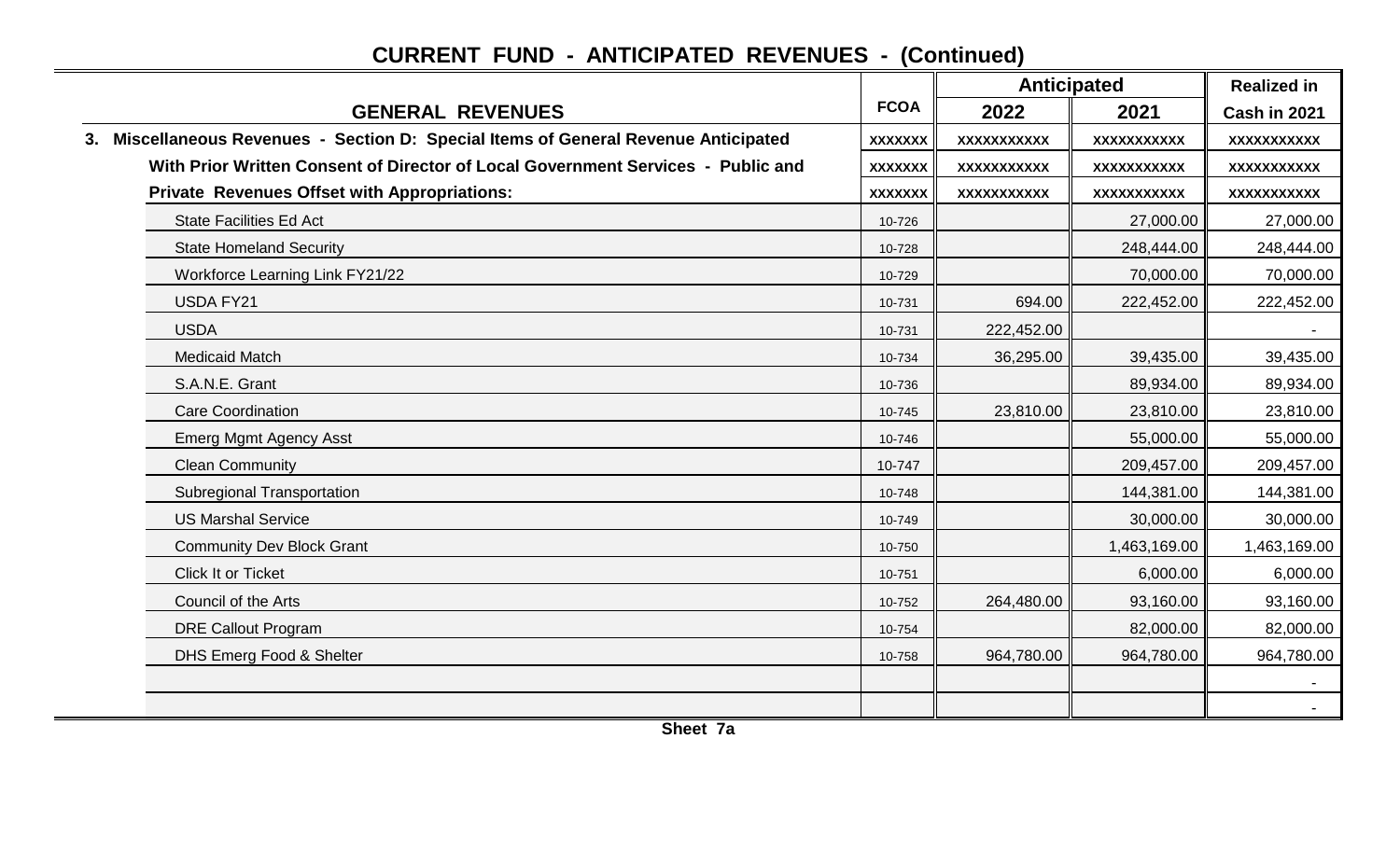|                                                                                     |                |                    | <b>Anticipated</b> |               |
|-------------------------------------------------------------------------------------|----------------|--------------------|--------------------|---------------|
| <b>GENERAL REVENUES</b>                                                             | <b>FCOA</b>    | 2022               | 2021               | Cash in 2021  |
| 3. Miscellaneous Revenues - Section D: Special Items of General Revenue Anticipated | <b>XXXXXXX</b> | <b>XXXXXXXXXXX</b> | <b>XXXXXXXXXXX</b> | XXXXXXXXXXX   |
| With Prior Written Consent of Director of Local Government Services - Public and    | <b>XXXXXXX</b> | XXXXXXXXXXX        | XXXXXXXXXXX        | XXXXXXXXXXX   |
| <b>Private Revenues Offset with Appropriations:</b>                                 | <b>XXXXXXX</b> | XXXXXXXXXXX        | XXXXXXXXXXX        | XXXXXXXXXXX   |
| HUD: HOME Invest Partnership                                                        | 10-765         |                    | 1,342,509.00       | 1,342,509.00  |
| <b>WorkFirst NJ</b>                                                                 | 10-770         |                    | 1,456,126.00       | 1,456,126.00  |
| Insurance Fraud Program                                                             | 10-772         |                    | 250,000.00         | 250,000.00    |
| Law Enf Train & Equip                                                               | 10-777         |                    | 44,190.00          | 44,190.00     |
| <b>WIOA Plan</b>                                                                    | 10-780         |                    | 3,316,445.00       | 3,316,445.00  |
| NJ Co History Partnership                                                           | 10-782         | 119,422.00         | 78,381.00          | 78,381.00     |
| ARP-ERA2                                                                            | 10-784         |                    | 19,212,011.00      | 19,212,011.00 |
| <b>NJ JARC</b>                                                                      | 10-786         |                    | 350,000.00         | 350,000.00    |
| <b>Traumatic Loss Coalition</b>                                                     | 10-789         |                    | 14,255.00          | 14,255.00     |
| <b>WIOA DRA</b>                                                                     | 10-792         | 12,971.00          | 12,971.00          | 12,971.00     |
| Program Service Fund                                                                | 10-793         | 324,867.00         | 324,867.00         | 324,867.00    |
| Area Plan III E State FY21                                                          | 10-794         | 393.00             | 105,509.00         | 105,509.00    |
| Area Plan III E State                                                               | 10-794         | 105,509.00         |                    |               |
| Area Plan III-E Admin                                                               | 10-797         | 35,169.00          | 33,886.00          | 33,886.00     |
| <b>Barnegat Branch Trail VIII</b>                                                   | 10-799         |                    | 350,000.00         | 350,000.00    |
| <b>State Homeland Security FY21</b>                                                 | 10-802         |                    | 234,763.00         | 234,763.00    |
| <b>Family Court Services</b>                                                        | 10-803         | 338,792.00         | 338,792.00         | 338,792.00    |
|                                                                                     |                |                    |                    |               |
|                                                                                     |                |                    |                    |               |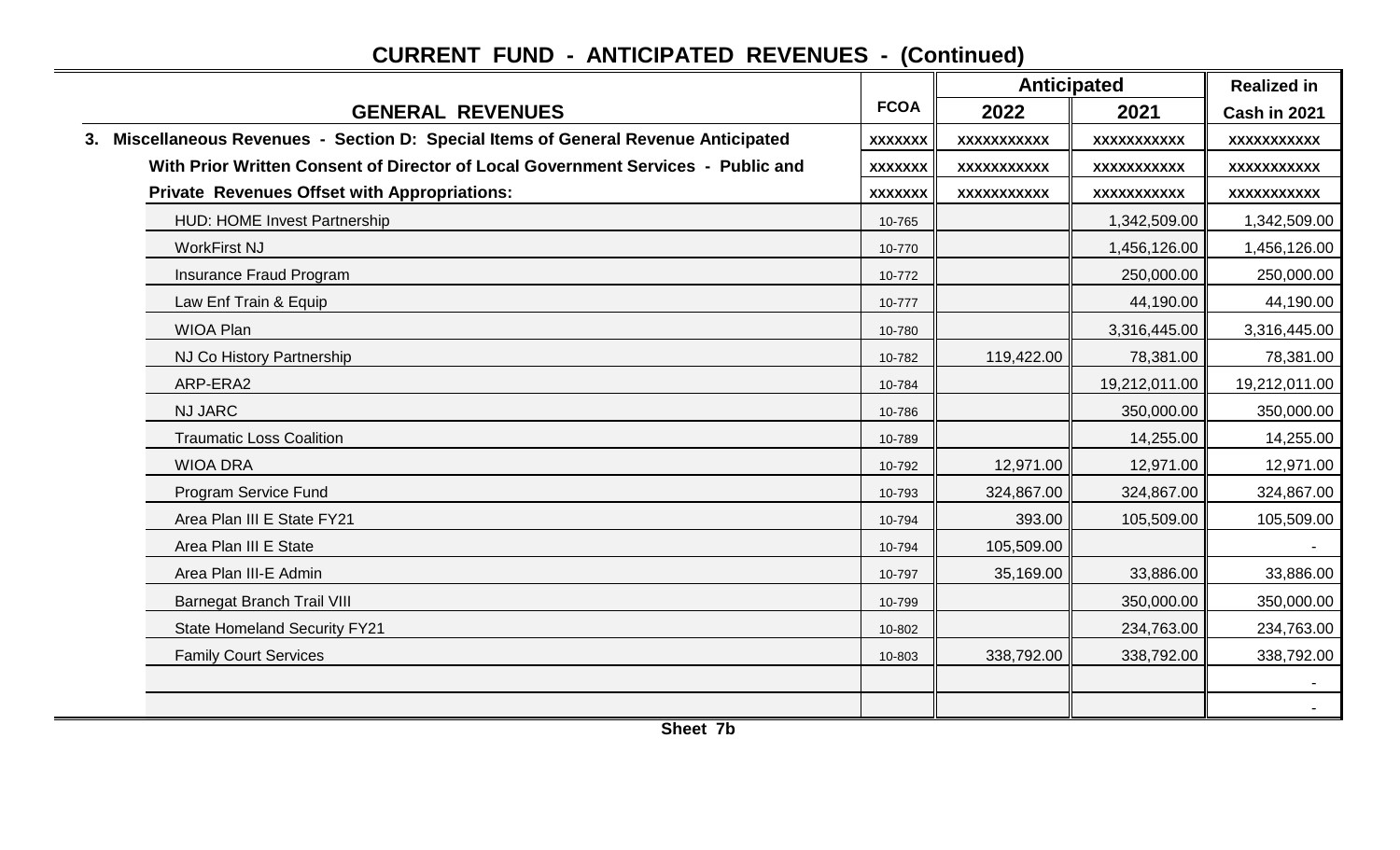|                                                                                     |                | <b>Anticipated</b> |                    | <b>Realized in</b> |  |
|-------------------------------------------------------------------------------------|----------------|--------------------|--------------------|--------------------|--|
| <b>GENERAL REVENUES</b>                                                             | <b>FCOA</b>    | 2022               | 2021               | Cash in 2021       |  |
| 3. Miscellaneous Revenues - Section D: Special Items of General Revenue Anticipated | <b>XXXXXXX</b> | <b>XXXXXXXXXXX</b> | <b>XXXXXXXXXXX</b> | <b>XXXXXXXXXXX</b> |  |
| With Prior Written Consent of Director of Local Government Services - Public and    | <b>XXXXXXX</b> | XXXXXXXXXXX        | XXXXXXXXXXX        | XXXXXXXXXXX        |  |
| <b>Private Revenues Offset with Appropriations:</b>                                 | <b>XXXXXXX</b> | XXXXXXXXXXX        | <b>XXXXXXXXXXX</b> | XXXXXXXXXXX        |  |
| Ocean Area Comprehensive                                                            | 10-804         | 223,652.00         | 212,467.00         | 212,467.00         |  |
| Ocean Area Plan State FY21                                                          | 10-805         | 523.00             | 118,404.00         | 118,404.00         |  |
| Ocean Area Plan State                                                               | 10-805         | 118,404.00         |                    |                    |  |
| <b>DCA: Home Delivered Meals</b>                                                    | 10-806         | 71,746.00          | 71,913.00          | 71,913.00          |  |
| Subregional Intern Supp Prog                                                        | 10-807         |                    | 15,000.00          | 15,000.00          |  |
| <b>CAA</b>                                                                          | 10-809         |                    | 332,071.00         | 332,071.00         |  |
| Sec 5310 Operating                                                                  | 10-810         |                    | 150,000.00         | 150,000.00         |  |
| <b>FAA CRRSAA</b>                                                                   | 10-813         |                    | 23,000.00          | 23,000.00          |  |
| <b>CRRSA</b>                                                                        | 10-815         |                    | 158,193.00         | 158,193.00         |  |
| <b>Training Needs of Juv Pros</b>                                                   | 10-823         |                    | 6,656.00           | 6,656.00           |  |
| <b>Veterans Transportation FY21</b>                                                 | 10-825         |                    | 30,000.00          | 30,000.00          |  |
| <b>OLDCC MIS</b>                                                                    | 10-827         |                    | 450,000.00         | 450,000.00         |  |
| <b>SAMHSA</b>                                                                       | 10-828         |                    | 329,075.00         | 329,075.00         |  |
| <b>ADRC/NWD COVID 19</b>                                                            | 10-829         |                    | 41,918.00          | 41,918.00          |  |
| VAC5 COVID-19                                                                       | 10-832         |                    | 96,355.00          | 96,355.00          |  |
| <b>Traffic Enf Program</b>                                                          | 10-833         | 72,000.00          |                    |                    |  |
| Recycling Enhance Tax Ent                                                           | 10-834         |                    | 526,500.00         | 526,500.00         |  |
|                                                                                     |                |                    |                    | $\sim$             |  |
|                                                                                     |                |                    |                    |                    |  |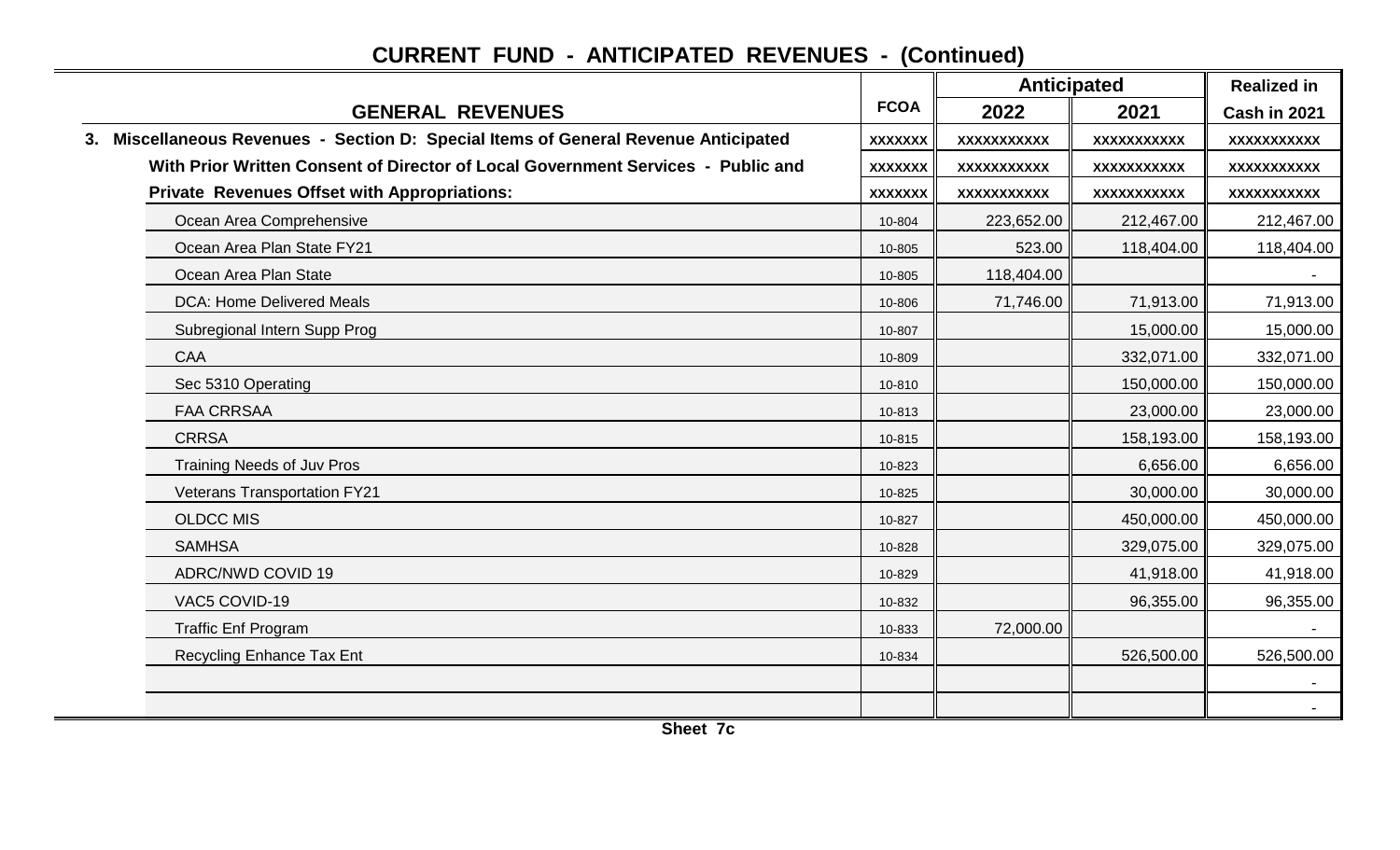|                                                                                     |                | <b>Anticipated</b> |                    | <b>Realized in</b> |  |
|-------------------------------------------------------------------------------------|----------------|--------------------|--------------------|--------------------|--|
| <b>GENERAL REVENUES</b>                                                             | <b>FCOA</b>    | 2022               | 2021               | Cash in 2021       |  |
| 3. Miscellaneous Revenues - Section D: Special Items of General Revenue Anticipated | <b>XXXXXXX</b> | <b>XXXXXXXXXXX</b> | <b>XXXXXXXXXXX</b> | XXXXXXXXXXX        |  |
| With Prior Written Consent of Director of Local Government Services - Public and    | <b>XXXXXXX</b> | XXXXXXXXXXX        | XXXXXXXXXXX        | XXXXXXXXXXX        |  |
| <b>Private Revenues Offset with Appropriations:</b>                                 | <b>XXXXXXX</b> | XXXXXXXXXX         | XXXXXXXXXXX        | XXXXXXXXXXX        |  |
| Child Inter-Ag Coord Council                                                        | 10-835         |                    | 39,418.00          | 39,418.00          |  |
| S.A.N.E. Grant FY21/22                                                              | 10-837         |                    | 91,871.00          | 91,871.00          |  |
| Victims of Crime Act                                                                | 10-839         |                    | 591,313.00         | 591,313.00         |  |
| Hist Preserv - Cox House                                                            | 10-840         | 750,000.00         |                    |                    |  |
| Body Worn Camera Sheriff                                                            | 10-842         |                    | 285,320.00         | 285,320.00         |  |
| 966 Reimbursement Prog                                                              | 10-844         |                    | 50,990.00          | 50,990.00          |  |
| HUD: Home ARP                                                                       | 10-845         |                    | 4,865,698.00       | 4,865,698.00       |  |
| Move Over Enf                                                                       | 10-846         | 55,000.00          | 55,000.00          | 55,000.00          |  |
| Emerg Mgmt Agency Asst FY20                                                         | 10-847         |                    | 55,000.00          | 55,000.00          |  |
| Body Worn Camera Pros                                                               | 10-849         |                    | 138,584.00         | 138,584.00         |  |
| NJ Child Advocacy Center                                                            | 10-850         | 204,441.00         | 118,870.00         | 118,870.00         |  |
| NJ DOE ESSER II                                                                     | 10-852         |                    | 20,000.00          | 20,000.00          |  |
| HUD CDBG Program Income                                                             | 10-854         | 45,554.00          | 84,621.00          | 84,621.00          |  |
| HUD: CDBG-CV Funds                                                                  | 10-855         |                    | 2,098,176.00       | 2,098,176.00       |  |
| State Body Armor Corr                                                               | 10-856         | 8,054.00           | 13,575.00          | 13,575.00          |  |
| <b>State Body Armor Pros</b>                                                        | 10-857         | 3,042.00           | 4,797.00           | 4,797.00           |  |
| <b>State Body Armor Sheriff</b>                                                     | 10-858         | 5,947.00           | 9,892.00           | 9,892.00           |  |
|                                                                                     |                |                    |                    |                    |  |
|                                                                                     |                |                    |                    |                    |  |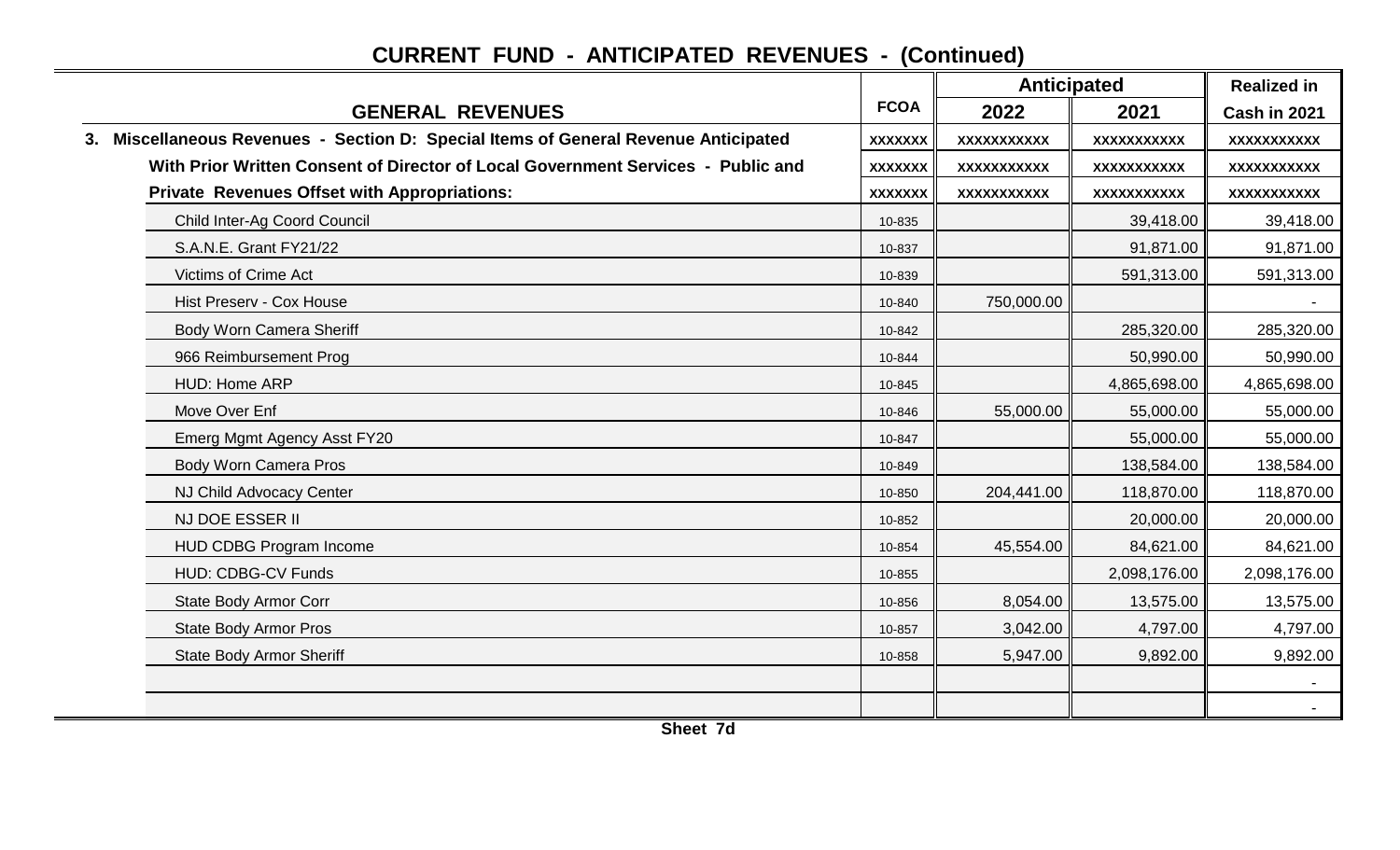|                                                                                     |                |                    | <b>Anticipated</b><br>2022<br>2021 |               |
|-------------------------------------------------------------------------------------|----------------|--------------------|------------------------------------|---------------|
| <b>GENERAL REVENUES</b>                                                             | <b>FCOA</b>    |                    |                                    | Cash in 2021  |
| 3. Miscellaneous Revenues - Section D: Special Items of General Revenue Anticipated | <b>XXXXXXX</b> | <b>XXXXXXXXXXX</b> | <b>XXXXXXXXXXX</b>                 | XXXXXXXXXXX   |
| With Prior Written Consent of Director of Local Government Services - Public and    | <b>XXXXXXX</b> | XXXXXXXXXXX        | XXXXXXXXXXX                        | XXXXXXXXXXX   |
| <b>Private Revenues Offset with Appropriations:</b>                                 | <b>XXXXXXX</b> | XXXXXXXXXXX        | XXXXXXXXXXX                        | XXXXXXXXXXX   |
| Child Restraint & Protect FY22                                                      | 10-859         |                    | 56,000.00                          | 56,000.00     |
| <b>Child Restraint &amp; Protect</b>                                                | 10-860         |                    | 56,000.00                          | 56,000.00     |
| FAA Rehab Apron Const PHII                                                          | 10-861         |                    | 1,458,080.00                       | 1,458,080.00  |
| Inclusive Healthy Comm OCBOH                                                        | 10-863         |                    | 10,000.00                          | 10,000.00     |
| <b>Operation Helping Hand</b>                                                       | 10-865         | 52,632.00          | 47,619.00                          | 47,619.00     |
| Opioid Recovery Emp Prg                                                             | 10-866         |                    | 431,000.00                         | 431,000.00    |
| Op Helping Hand State                                                               | 10-868         |                    | 90,477.00                          | 90,477.00     |
| <b>CARES/Emerg Rental Assist Prg</b>                                                | 10-870         |                    | 18,119,163.00                      | 18,119,163.00 |
| <b>RERP: Reimbursement Cater</b>                                                    | 10-871         |                    | 1,776.00                           | 1,776.00      |
| CARES JJC DOE                                                                       | 10-875         |                    | 5,000.00                           | 5,000.00      |
| Stop Violence/Women                                                                 | 10-882         |                    | 51,053.00                          | 51,053.00     |
| FAA ARPA-ARGP                                                                       | 10-798         | 59,000.00          |                                    |               |
|                                                                                     |                |                    |                                    |               |
|                                                                                     |                |                    |                                    |               |
|                                                                                     |                |                    |                                    |               |
|                                                                                     |                |                    |                                    |               |
|                                                                                     |                |                    |                                    |               |
|                                                                                     |                |                    |                                    |               |
|                                                                                     |                |                    |                                    |               |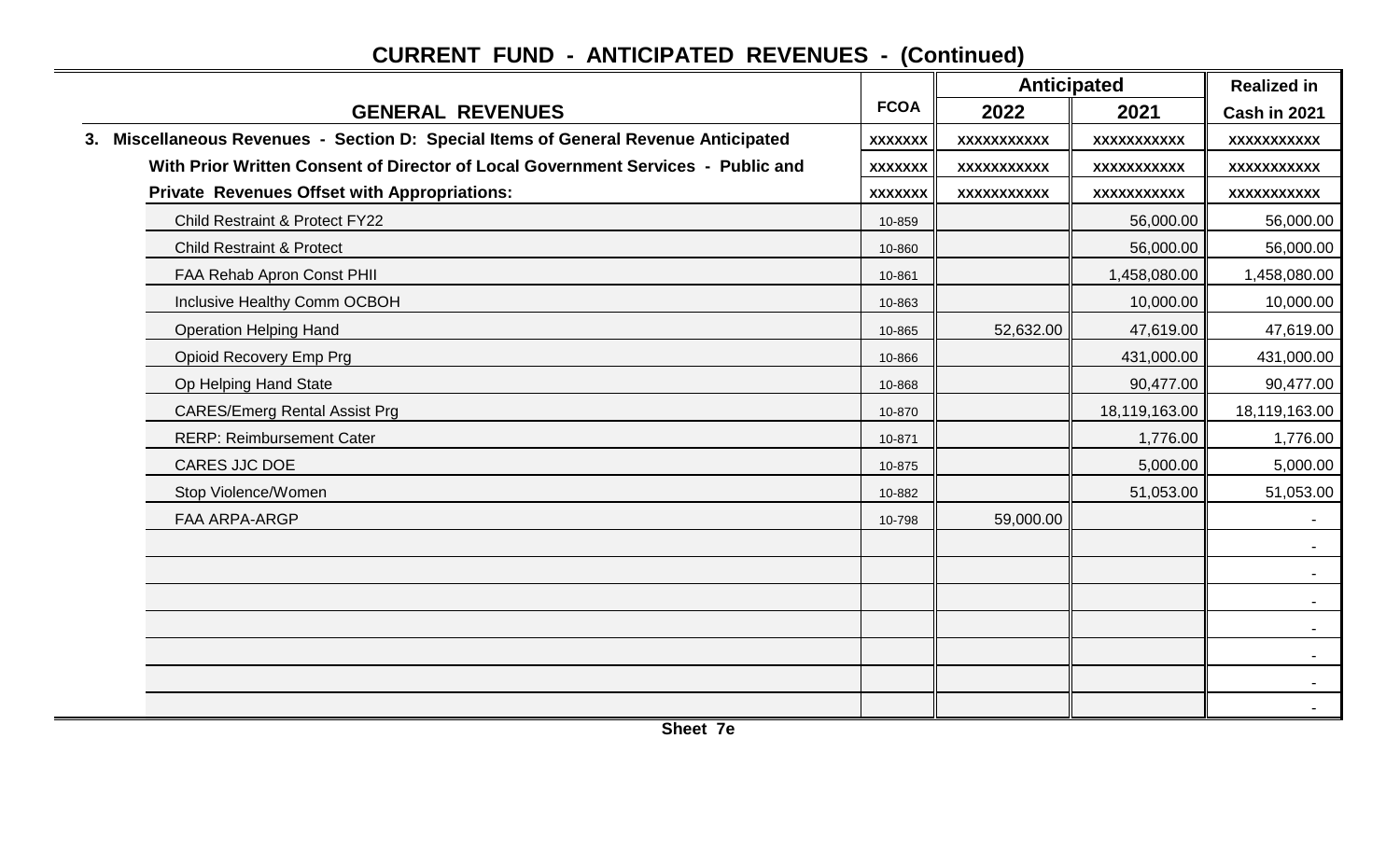|                                                                                     |                | <b>Anticipated</b> | <b>Realized in</b> |                    |
|-------------------------------------------------------------------------------------|----------------|--------------------|--------------------|--------------------|
| <b>GENERAL REVENUES</b>                                                             | <b>FCOA</b>    | 2022               | 2021               | Cash in 2021       |
| 3. Miscellaneous Revenues - Section D: Special Items of General Revenue Anticipated | <b>XXXXXXX</b> | XXXXXXXXXXX        | <b>XXXXXXXXXXX</b> | XXXXXXXXXX         |
| With Prior Written Consent of Director of Local Government Services - Public and    | <b>XXXXXXX</b> | XXXXXXXXXXX        | XXXXXXXXXXX        | <b>XXXXXXXXXXX</b> |
| Private Revenues Offset with Appropriations (Continued):                            | <b>XXXXXXX</b> | <b>XXXXXXXXXXX</b> | XXXXXXXXXXX        | XXXXXXXXXXX        |
|                                                                                     |                |                    |                    |                    |
|                                                                                     |                |                    |                    |                    |
|                                                                                     |                |                    |                    |                    |
|                                                                                     |                |                    |                    |                    |
|                                                                                     |                |                    |                    | $\blacksquare$     |
|                                                                                     |                |                    |                    |                    |
|                                                                                     |                |                    |                    |                    |
|                                                                                     |                |                    |                    |                    |
|                                                                                     |                |                    |                    |                    |
|                                                                                     |                |                    |                    |                    |
|                                                                                     |                |                    |                    |                    |
|                                                                                     |                |                    |                    |                    |
|                                                                                     |                |                    |                    |                    |
|                                                                                     |                |                    |                    |                    |
|                                                                                     |                |                    |                    |                    |
|                                                                                     |                |                    |                    |                    |
|                                                                                     |                |                    |                    |                    |
| Total Section D: Special Item of General Revenue Anticipated with Prior Written     | <b>XXXXXXX</b> | XXXXXXXXXXX        | XXXXXXXXXXX        | XXXXXXXXXX         |
| Consent of Director of Local Government Services - Public and Private Revenues      | 10-001         | 9,671,757.00       | 68,483,429.00      | 68,483,429.00      |

**Sheet 7 TOTAL**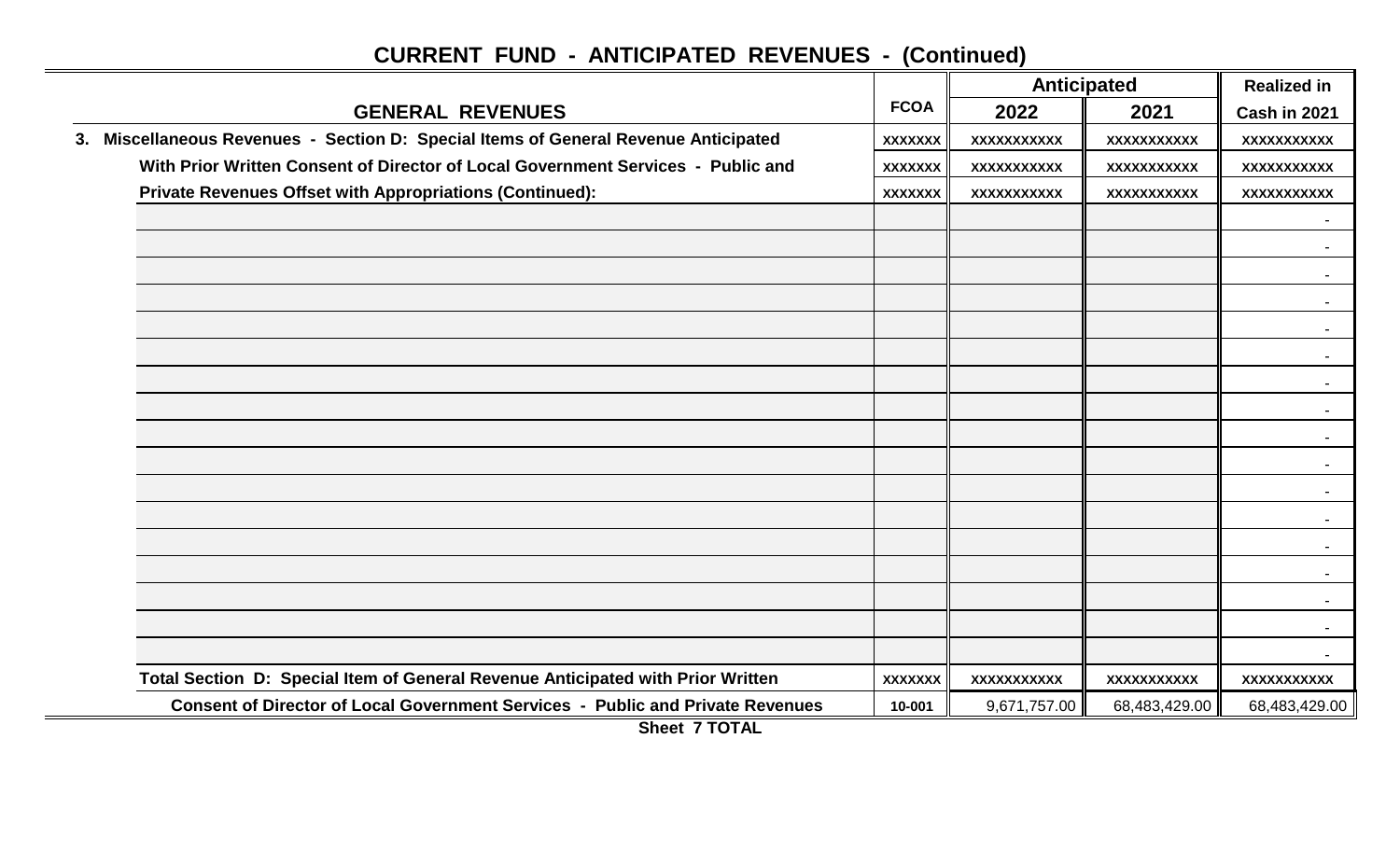|                                                                                     |                | <b>Anticipated</b> | <b>Realized in</b>        |                                                         |
|-------------------------------------------------------------------------------------|----------------|--------------------|---------------------------|---------------------------------------------------------|
| <b>GENERAL REVENUES</b>                                                             | <b>FCOA</b>    | 2022               | 2021                      | Cash in 2021                                            |
| 3. Miscellaneous Revenues - Section E: Special Items of General Revenue Anticipated | <b>XXXXXXX</b> | <b>XXXXXXXXXXX</b> | XXXXXXXXXXX               | XXXXXXXXXXX                                             |
| With Prior Written Consent of Director of Local Government Services - Other         | <b>XXXXXXX</b> | <b>XXXXXXXXXXX</b> | XXXXXXXXXXX               | XXXXXXXXXX                                              |
| <b>Special Items:</b>                                                               | <b>XXXXXXX</b> | <b>XXXXXXXXXXX</b> | XXXXXXXXXXX               | XXXXXXXXXXX                                             |
| Utility Operating Surplus of Prior Year                                             | 08-116         |                    |                           |                                                         |
| <b>Vending Machine Commissions</b>                                                  | 08-143         |                    | 2,500.00                  |                                                         |
| Sample Ballots Postage                                                              | 08-145         | 30,000.00          |                           |                                                         |
| <b>Printing Sample Ballots</b>                                                      | 08-146         | 15,000.00          | $\blacksquare$            |                                                         |
| Rent T-Hangars at Air Park                                                          | 08-147         | 130,000.00         | 130,000.00                | 156,200.00                                              |
| Subdivision and Site Plan Fees (Trust)                                              | 08-148         | 29,807.00          | 27,394.00<br>1,319,728.00 | 27,394.00<br>1,319,728.00<br>5,162,156.00<br>759,905.00 |
| <b>Trust Account-Motor Vehicle Fines</b>                                            | 08-110         | 1,358,854.00       |                           |                                                         |
| Reserve to Pay Bonds                                                                | 08-150         | 3,718,699.00       | 5,162,156.00              |                                                         |
| <b>Capital Surplus</b>                                                              | 08-151         | 1,587,455.00       | 759,905.00                |                                                         |
| <b>Recycling Reserve Trust</b>                                                      | 08-151         | 200,000.00         |                           |                                                         |
| Constitutional Officers Fees - Increased Fees (P.L. 2001, c. 370)                   |                |                    |                           |                                                         |
| <b>County Clerk</b>                                                                 | 08-155         | 5,250,000.00       | 3,750,000.00              | 7,259,801.50                                            |
| Surrogate                                                                           | 08-156         | 485,000.00         | 470,000.00                | 519,181.70                                              |
| <b>Sheriff Fee</b>                                                                  | 08-157         | 740,000.00         | 800,000.00                | 741,312.64                                              |
| Public Health Priority Funding (N.J.S.A.26:2F-1)                                    | 08-158         | 1,840,000.00       | 1,840,000.00              | 4,091,379.05                                            |
| <b>Added &amp; Omitted Taxes</b>                                                    | 08-159         | 2,715,560.00       | 1,914,860.00              | 1,984,267.34                                            |
| 911 Service Agreements                                                              | 08-168         | 421,261.00         | 415,954.00                | 658,995.27                                              |
|                                                                                     |                |                    |                           |                                                         |
|                                                                                     |                |                    |                           |                                                         |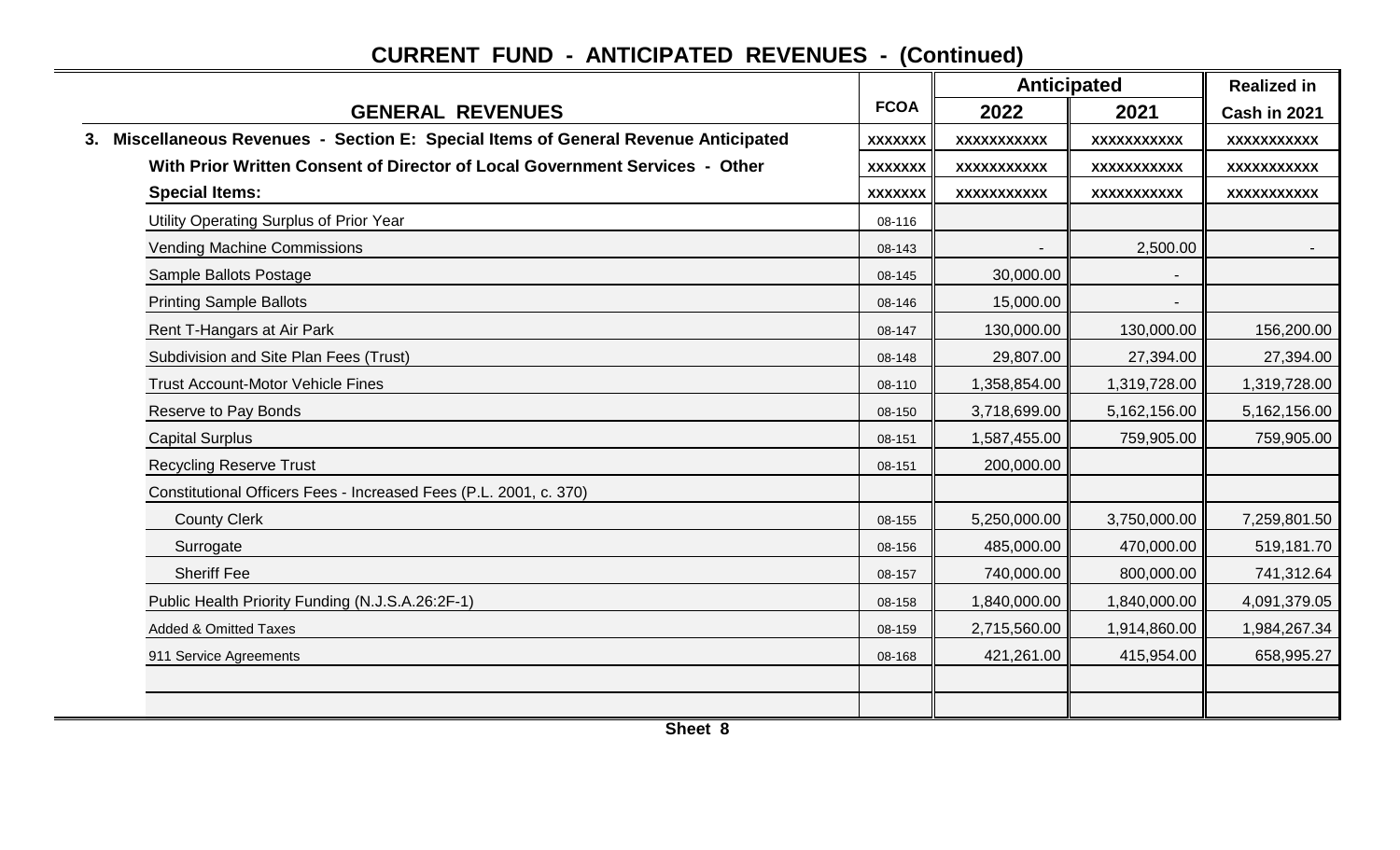|                                                                                                   |                | <b>Anticipated</b> | <b>Realized in</b> |                    |
|---------------------------------------------------------------------------------------------------|----------------|--------------------|--------------------|--------------------|
| <b>GENERAL REVENUES</b>                                                                           | <b>FCOA</b>    | 2022               | 2021               | Cash in 2021       |
| 3. Miscellaneous Revenues - Section E: Special Items of General Revenue Anticipated               | <b>XXXXXXX</b> | <b>XXXXXXXXXXX</b> | XXXXXXXXXXX        | XXXXXXXXXXX        |
| With Prior Written Consent of Director of Local Government Services - Other                       | <b>XXXXXXX</b> | XXXXXXXXXXX        | XXXXXXXXXXX        | <b>XXXXXXXXXXX</b> |
| <b>Special Items:</b>                                                                             | <b>XXXXXXX</b> | <b>XXXXXXXXXXX</b> | XXXXXXXXXXX        | <b>XXXXXXXXXXX</b> |
|                                                                                                   |                |                    |                    |                    |
|                                                                                                   |                |                    |                    |                    |
|                                                                                                   |                |                    |                    |                    |
|                                                                                                   |                |                    |                    |                    |
|                                                                                                   |                |                    |                    |                    |
|                                                                                                   |                |                    |                    |                    |
|                                                                                                   |                |                    |                    |                    |
|                                                                                                   |                |                    |                    |                    |
|                                                                                                   |                |                    |                    |                    |
|                                                                                                   |                |                    |                    |                    |
|                                                                                                   |                |                    |                    |                    |
|                                                                                                   |                |                    |                    |                    |
|                                                                                                   |                |                    |                    |                    |
|                                                                                                   |                |                    |                    |                    |
|                                                                                                   |                |                    |                    |                    |
|                                                                                                   |                |                    |                    |                    |
|                                                                                                   |                |                    |                    |                    |
|                                                                                                   |                |                    |                    |                    |
| Total Section E: Special Items of General Revenue Anticipated with Prior Written                  | <b>XXXXXXX</b> | XXXXXXXXXX         | XXXXXXXXXXX        | XXXXXXXXXX         |
| Consent of Director of Local Government Services - Other Special Items<br><b>AI <i>I</i>ATATI</b> | 08-004         | 18,521,636.00      | 16,592,497.00      | 22,680,320.50      |

**Sheet 8 TOTAL**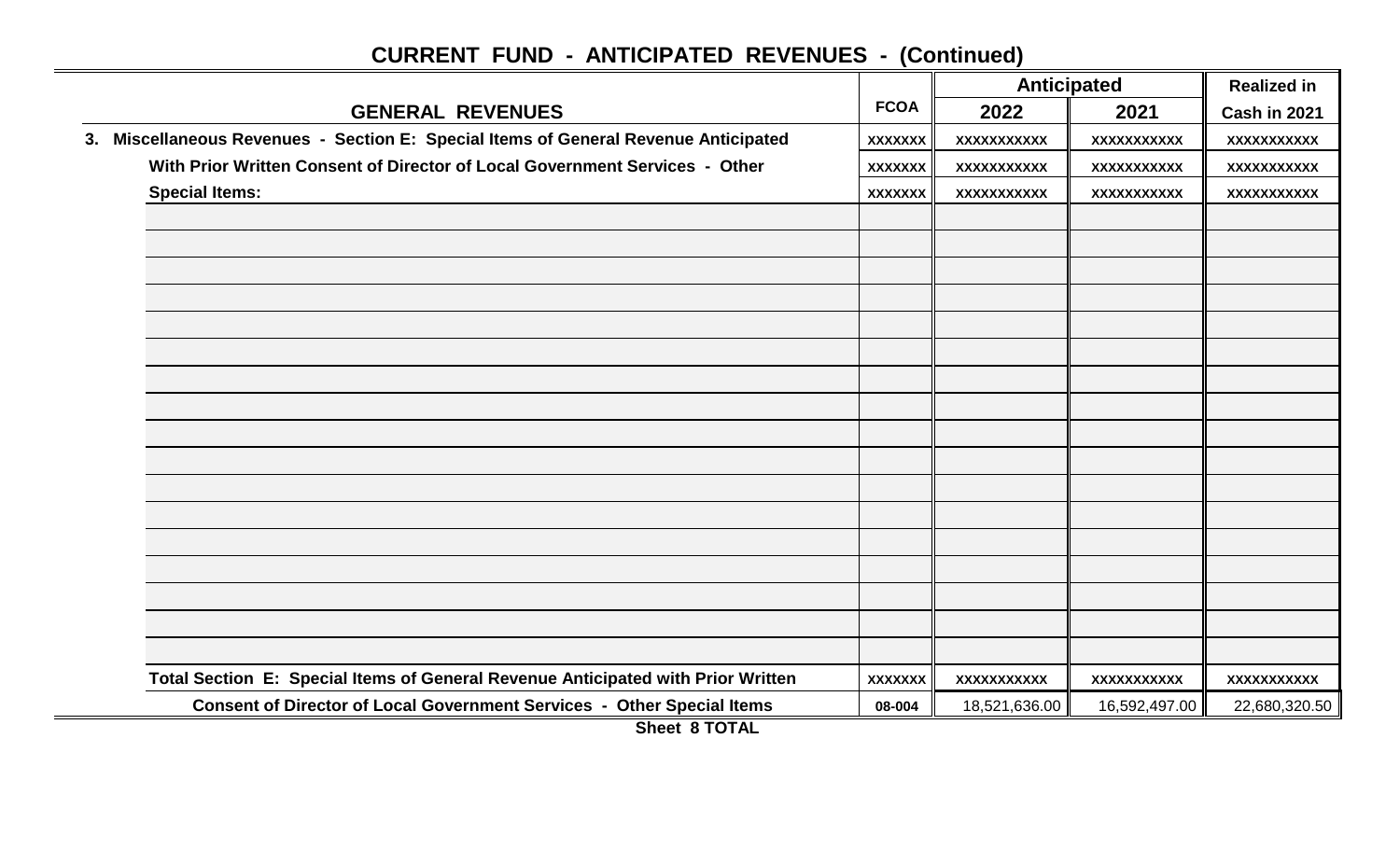|    |                                                 |                                                                                                                                                   |              | <b>Anticipated</b> |                | <b>Realized in</b> |
|----|-------------------------------------------------|---------------------------------------------------------------------------------------------------------------------------------------------------|--------------|--------------------|----------------|--------------------|
|    |                                                 | <b>GENERAL REVENUES</b>                                                                                                                           | <b>FCOA</b>  | 2022               | 2021           | Cash in 2021       |
|    | <b>Summary of Revenues</b>                      |                                                                                                                                                   | <b>XXXXX</b> | XXXXXXXXXXX        | XXXXXXXXXXX    | XXXXXXXXXXX        |
|    | Surplus Anticipated (Sheet 4, #1)               |                                                                                                                                                   | 08-101       | 38,500,000.00      | 38,000,000.00  | 38,000,000.00      |
|    |                                                 | Surplus Anticipated with Prior Written Consent of Director of Local Government Services                                                           | 08-102       |                    |                |                    |
| З. | <b>Miscellaneous Revenues:</b>                  |                                                                                                                                                   | <b>XXXXX</b> | XXXXXXXXXXX        | XXXXXXXXXXX    | XXXXXXXXXXX        |
|    | <b>Total Section A:</b>                         | <b>Local Revenues</b>                                                                                                                             | 08-001       | 18,902,114.00      | 17,645,743.00  | 26,264,809.72      |
|    | <b>Total Section B:</b>                         | State Aid                                                                                                                                         | 09-001       | 5,630,120.00       | 4,584,864.00   | 4,588,484.77       |
|    | <b>Total Section C:</b>                         | State Assumption of Costs of County Social and Welfare Services and Psychiatric<br><b>Facilities</b>                                              | 08-002       | 1,330,116.00       | 1,225,657.00   | 1,496,085.00       |
|    | <b>Total Section D:</b>                         | Special Items of General Revenue Anticipated with Prior Written Consent of Director of<br>Local Government Services - Public and Private Revenues | 10-001       | 9,671,757.00       | 68,483,429.00  | 68,483,429.00      |
|    | <b>Total Section E:</b>                         | Special Items of General Revenue Anticipated with Prior Written Consent of Director of<br>Local Government Services - Other Special Items         | 08-004       | 18,521,636.00      | 16,592,497.00  | 22,680,320.50      |
|    | <b>Total Miscellaneous Revenues</b>             |                                                                                                                                                   | 13-099       | 54,055,743.00      | 108,532,190.00 | 123,513,128.99     |
|    | <b>Receipts from Delinquent Taxes</b>           |                                                                                                                                                   | 15-499       |                    |                |                    |
| 5. | Subtotal General Revenues (Items 1, 2, 3 and 4) |                                                                                                                                                   | 13-199       | 92,555,743.00      | 146,532,190.00 | 161,513,128.99     |
|    |                                                 | Total Amount to be Raised by Taxes for Support of County Budget                                                                                   | 07-190       | 387,360,543.00     | 365,212,639.00 | 365,212,639.00     |
|    | <b>Total General Revenues</b>                   |                                                                                                                                                   | 13-299       | 479,916,286.00     | 511,744,829.00 | 526,725,767.99     |

**Sheet 9**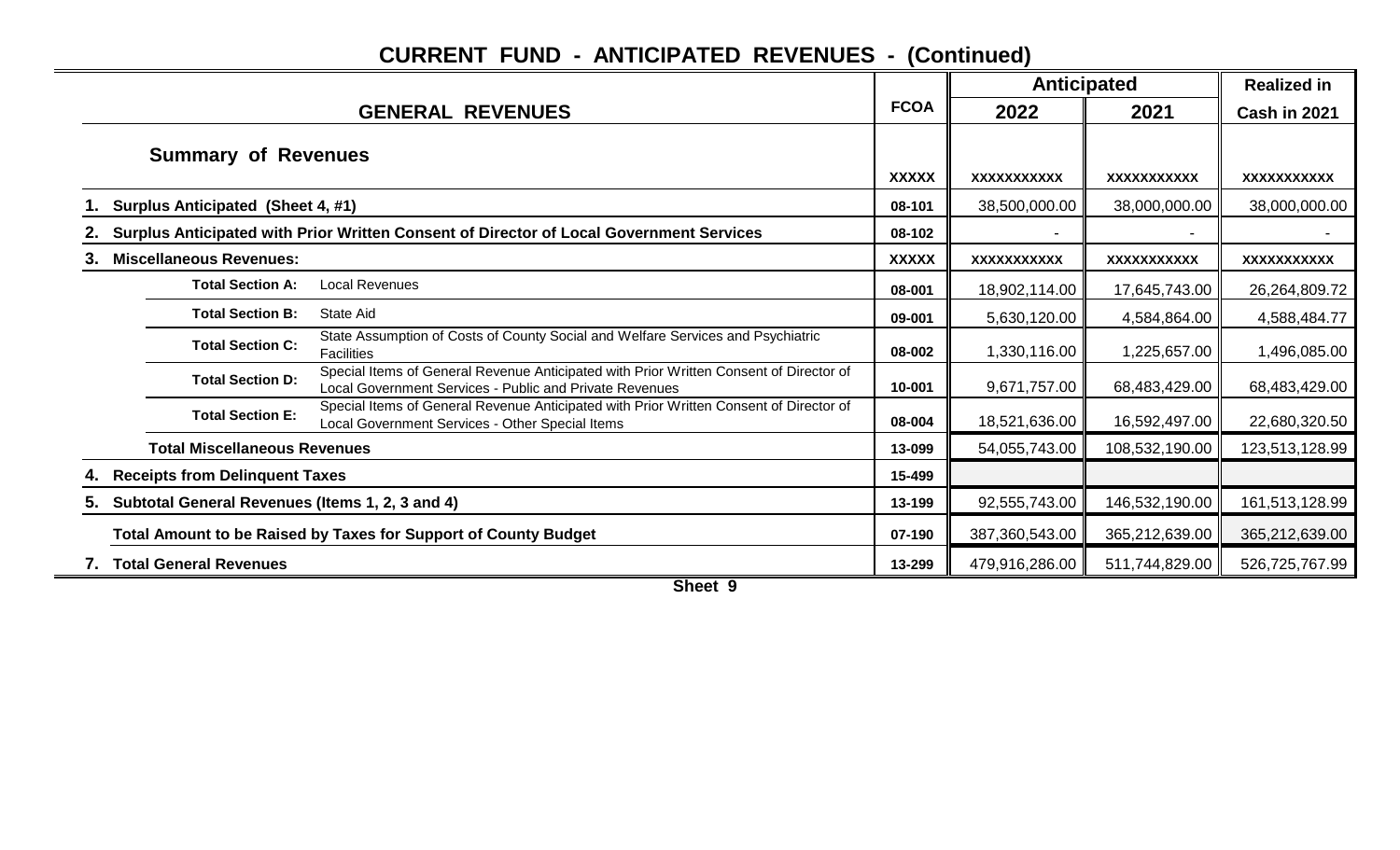| <b>8. GENERAL APPROPRIATIONS</b>      |                |              | <b>Appropriated</b> |                                                  | <b>Expended 2021</b>                                            |                    |                  |
|---------------------------------------|----------------|--------------|---------------------|--------------------------------------------------|-----------------------------------------------------------------|--------------------|------------------|
| (A) Operations                        | <b>FCOA</b>    | for 2022     | for 2021            | for 2021 By<br><b>Emergency</b><br>Appropriation | Total for 2021<br><b>As Modified By</b><br><b>All Transfers</b> | Paid or<br>Charged | <b>Reserved</b>  |
| <b>Administration &amp; Executive</b> |                |              |                     |                                                  |                                                                 |                    |                  |
| <b>Board of Commissioners</b>         |                |              |                     |                                                  |                                                                 |                    |                  |
| Salaries & Wages                      | $20-110$ 1     | 527,000.00   | 522,046.00          |                                                  | 522,046.00                                                      | 520,524.58         | 1,521.42         |
| <b>Other Expenses</b>                 | $20-110$   2   | 6,000.00     | 6,000.00            |                                                  | 6,000.00                                                        | 5,986.21           | 13.79            |
| <b>County Administrator</b>           |                |              |                     |                                                  |                                                                 |                    |                  |
| Salaries & Wages                      | $20-100$ 1     | 1,487,099.00 | 1,444,968.00        |                                                  | 1,444,968.00                                                    | 1,295,656.77       | 149,311.23       |
| <b>Other Expenses</b>                 | $20-100$   2   | 91,800.00    | 91,800.00           |                                                  | 91,800.00                                                       | 10,903.56          | 80,896.44        |
| Management System & Budget Analysis   |                |              |                     |                                                  |                                                                 |                    | $\blacksquare$   |
| Salaries & Wages                      | $20-100$ 1     | 745,382.00   | 722,403.00          |                                                  | 722,403.00                                                      | 717,447.76         | 4,955.24         |
| <b>Other Expenses</b>                 | $20-100$   2   | 122,650.00   | 122,650.00          |                                                  | 122,650.00                                                      | 96,871.79          | 25,778.21        |
| Wireless Technologies Division        |                |              |                     |                                                  |                                                                 |                    | $\sim$           |
| <b>Other Expenses</b>                 | $20-101$   2   | 1,149,669.00 | 1,189,669.00        |                                                  | 1,189,669.00                                                    | 1,111,328.40       | 78,340.60        |
| Audit                                 |                |              |                     |                                                  |                                                                 |                    |                  |
| <b>Other Expenses</b>                 | $20-135$ 2     | 185,000.00   | 180,000.00          |                                                  | 180,000.00                                                      | 180,000.00         |                  |
| <b>Special Accounting Services</b>    |                |              |                     |                                                  |                                                                 |                    | $\sim$           |
| Other Expenses                        | $20-135$   2   | 150,000.00   | 150,000.00          |                                                  | 150,000.00                                                      | 74,400.00          | 75,600.00        |
| Legal Department                      |                |              |                     |                                                  |                                                                 |                    |                  |
| <b>County Counsel</b>                 |                |              |                     |                                                  |                                                                 |                    | $\sim$ 100 $\mu$ |
| <b>Other Expenses</b>                 | $20 - 155$   2 | 650,000.00   | 731,000.00          |                                                  | 731,000.00                                                      | 498,137.90         | 232,862.10       |
|                                       |                |              |                     |                                                  |                                                                 |                    |                  |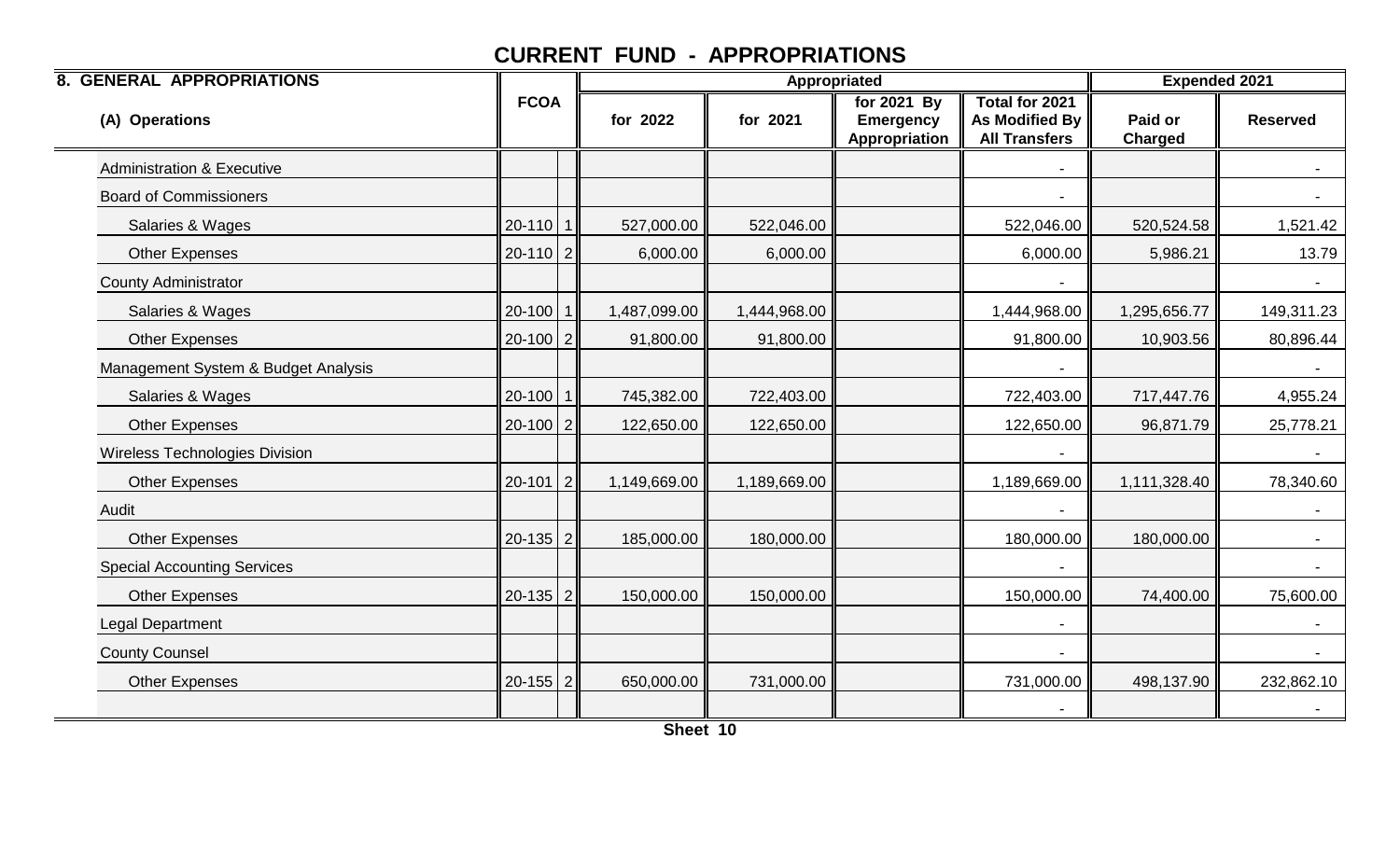| <b>8. GENERAL APPROPRIATIONS</b>        |              |              | Appropriated |                                                  | <b>Expended 2021</b>                                                   |                           |                 |
|-----------------------------------------|--------------|--------------|--------------|--------------------------------------------------|------------------------------------------------------------------------|---------------------------|-----------------|
| (A) Operations - (continued)            | <b>FCOA</b>  | for 2022     | for 2021     | for 2021 By<br><b>Emergency</b><br>Appropriation | <b>Total for 2021</b><br><b>As Modified By</b><br><b>All Transfers</b> | Paid or<br><b>Charged</b> | <b>Reserved</b> |
| <b>County Adjuster's Office</b>         |              |              |              |                                                  |                                                                        |                           |                 |
| Salaries & Wages                        | $20-155$   1 | 238,377.00   | 240,907.00   |                                                  | 240,907.00                                                             | 218,288.94                | 22,618.06       |
| <b>Other Expenses</b>                   | $20-155$   2 | 85,965.00    | 85,965.00    |                                                  | 85,965.00                                                              | 67,414.44                 | 18,550.56       |
| Department of Finance                   |              |              |              |                                                  |                                                                        |                           |                 |
| Salaries & Wages                        | $20-130$ 1   | 1,824,673.00 | 1,687,979.00 |                                                  | 1,687,979.00                                                           | 1,663,803.44              | 24,175.56       |
| <b>Other Expenses</b>                   | $20-130$ 2   | 142,000.00   | 142,000.00   |                                                  | 142,000.00                                                             | 66,848.99                 | 75,151.01       |
| Clerk of the Board                      |              |              |              |                                                  |                                                                        |                           |                 |
| Salaries & Wages                        | $20-110$ 1   | 1,131,078.00 | 1,052,383.00 |                                                  | 1,052,383.00                                                           | 980,151.77                | 72,231.23       |
| <b>Other Expenses</b>                   | $20-110$   2 | 43,009.00    | 43,009.00    |                                                  | 43,009.00                                                              | 35,556.83                 | 7,452.17        |
| <b>Business Development and Tourism</b> |              |              |              |                                                  |                                                                        |                           |                 |
| <b>Other Expenses</b>                   | $20-102$   2 | 226,000.00   | 212,038.00   |                                                  | 212,038.00                                                             | 189,837.13                | 22,200.87       |
| <b>Employee Relations</b>               |              |              |              |                                                  |                                                                        |                           |                 |
| Salaries & Wages                        | $20-105$   1 | 1,216,025.00 | 1,434,330.00 |                                                  | 1,434,330.00                                                           | 1,265,857.17              | 168,472.83      |
| <b>Other Expenses</b>                   | $20-105$   2 | 13,500.00    | 13,500.00    |                                                  | 13,500.00                                                              | 9,313.87                  | 4,186.13        |
| <b>Personnel Training Program</b>       |              |              |              |                                                  |                                                                        |                           |                 |
| <b>Other Expenses</b>                   | $20-105$ 2   | 35,150.00    | 35,000.00    |                                                  | 35,000.00                                                              | 4,302.32                  | 30,697.68       |
| <b>Labor Relations Consultant</b>       |              |              |              |                                                  |                                                                        |                           |                 |
| <b>Other Expenses</b>                   | $20-105$   2 | 205,000.00   | 195,000.00   |                                                  | 195,000.00                                                             | 114,322.62                | 80,677.38       |
| Public Information/Outreach             |              |              |              |                                                  |                                                                        |                           |                 |
| <b>Other Expenses</b>                   | $20-103$   2 | 204,450.00   | 204,450.00   |                                                  | 204,450.00                                                             | 146,540.16                | 57,909.84       |

**Sheet 11**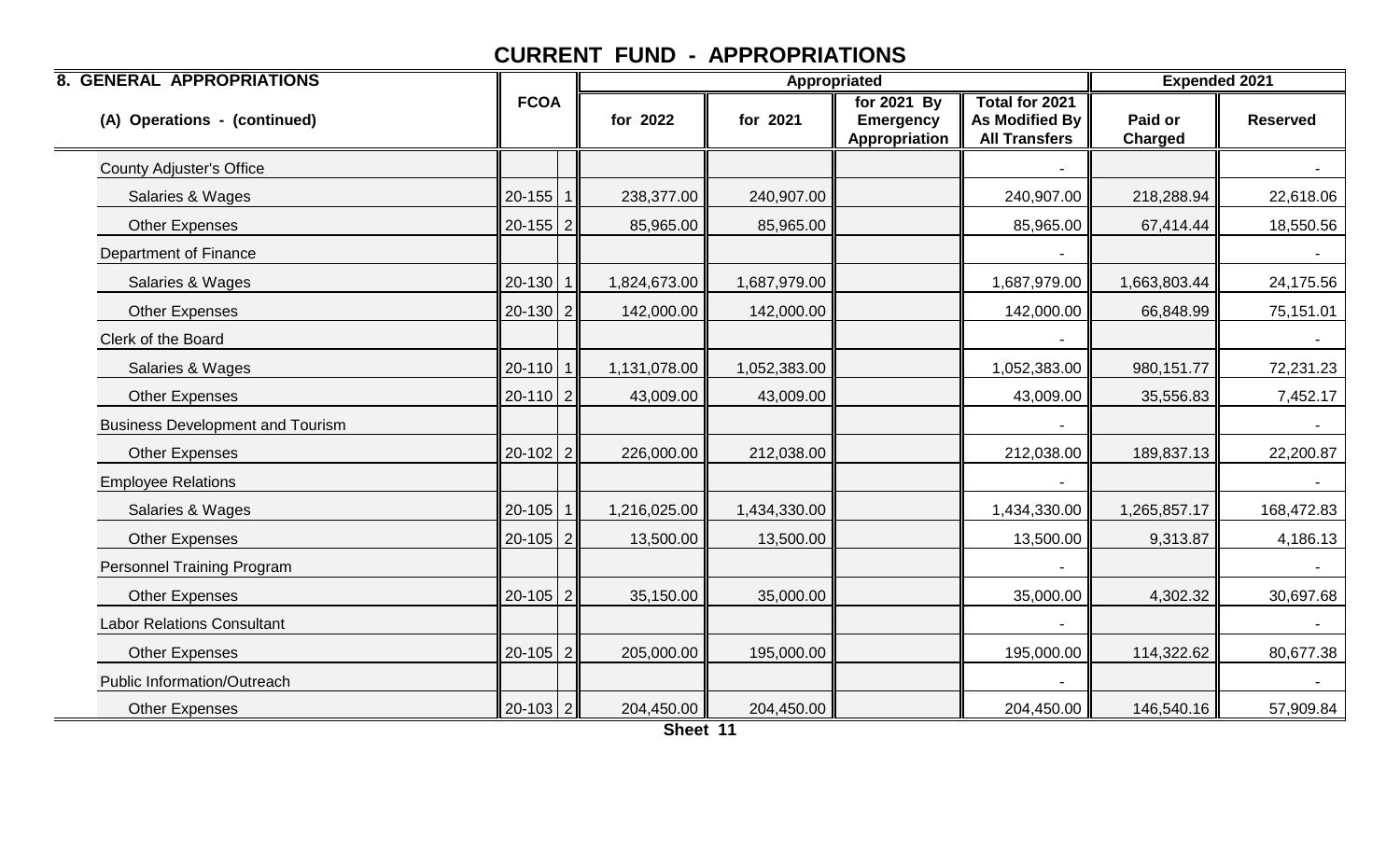| <b>8. GENERAL APPROPRIATIONS</b> |              |               | Appropriated  |                                                  | <b>Expended 2021</b>                                     |                           |                 |
|----------------------------------|--------------|---------------|---------------|--------------------------------------------------|----------------------------------------------------------|---------------------------|-----------------|
| (A) Operations - (continued)     | <b>FCOA</b>  | for 2022      | for 2021      | for 2021 By<br><b>Emergency</b><br>Appropriation | Total for 2021<br>As Modified By<br><b>All Transfers</b> | Paid or<br><b>Charged</b> | <b>Reserved</b> |
| <b>County Connection</b>         |              |               |               |                                                  |                                                          |                           |                 |
| <b>Other Expenses</b>            | $20-104$   2 | 16,795.00     | 16,795.00     |                                                  | 16,795.00                                                | 11,648.89                 | 5,146.11        |
| <b>County Clerk</b>              |              |               |               |                                                  |                                                          |                           |                 |
| Salaries & Wages                 | $20-120$ 1   | 2,469,719.00  | 2,409,679.00  |                                                  | 2,339,679.00                                             | 2,308,227.98              | 31,451.02       |
| <b>Other Expenses</b>            | $20-120$   2 | 416,300.00    | 358,300.00    |                                                  | 388,300.00                                               | 380,654.50                | 7,645.50        |
| Prosecutor's Programs            |              |               |               |                                                  |                                                          |                           |                 |
| <b>Other Expenses</b>            | $25-275$   2 | 87,321.00     | 85,608.00     |                                                  | 85,608.00                                                | 80,086.66                 | 5,521.34        |
| Prosecutor                       |              |               |               |                                                  | $\blacksquare$                                           |                           | $\sim$          |
| Salaries & Wages                 | $25-275$ 1   | 16,451,960.00 | 16,207,248.00 |                                                  | 16,207,248.00                                            | 14,910,115.90             | 1,297,132.10    |
| <b>Other Expenses</b>            | $25-275$   2 | 675,000.00    | 598,230.00    |                                                  | 598,230.00                                               | 594,803.79                | 3,426.21        |
| <b>Gang Violence Initiative</b>  |              |               |               |                                                  |                                                          |                           |                 |
| Salaries & Wages                 | $25-275$ 1   | 581,946.00    | 554,234.00    |                                                  | 554,234.00                                               | 508,591.44                | 45,642.56       |
| <b>Purchase Department</b>       |              |               |               |                                                  |                                                          |                           |                 |
| Salaries & Wages                 | $20-100$ 1   | 518,195.00    | 494,810.00    |                                                  | 489,810.00                                               | 456,627.04                | 33,182.96       |
| <b>Other Expenses</b>            | $20-100$ 2   | 12,834.00     | 12,834.00     |                                                  | 12,834.00                                                | 3,962.70                  | 8,871.30        |
| Warehouse/Record Storage         |              |               |               |                                                  |                                                          |                           | $\sim$          |
| Salaries & Wages                 | $20-100$ 1   | 327,940.00    | 309,859.00    |                                                  | 314,859.00                                               | 310,596.65                | 4,262.35        |
| <b>Other Expenses</b>            | $20-100$   2 | 4,239.00      | 4,239.00      |                                                  | 4,239.00                                                 | 2,975.97                  | 1,263.03        |
|                                  |              |               |               |                                                  |                                                          |                           | $\sim$          |
|                                  |              |               |               |                                                  |                                                          |                           |                 |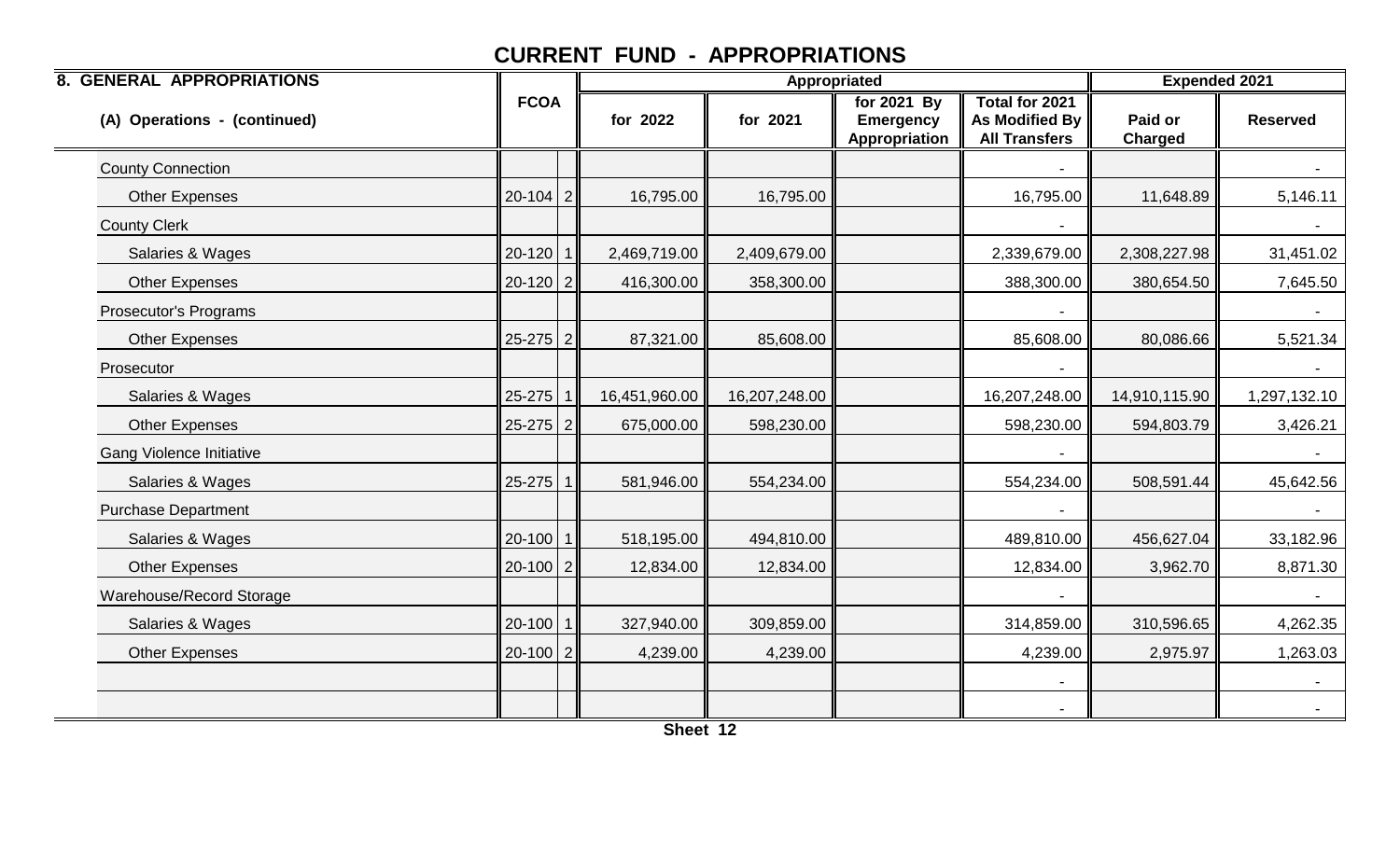| <b>8. GENERAL APPROPRIATIONS</b>         |                |               | Appropriated  |                                                  | <b>Expended 2021</b>                                     |                           |                 |
|------------------------------------------|----------------|---------------|---------------|--------------------------------------------------|----------------------------------------------------------|---------------------------|-----------------|
| (A) Operations - (continued)             | <b>FCOA</b>    | for 2022      | for 2021      | for 2021 By<br><b>Emergency</b><br>Appropriation | Total for 2021<br>As Modified By<br><b>All Transfers</b> | Paid or<br><b>Charged</b> | <b>Reserved</b> |
| <b>Buildings &amp; Grounds</b>           |                |               |               |                                                  |                                                          |                           |                 |
| Salaries & Wages                         | $26-310$   1   | 6,872,491.00  | 6,660,362.00  |                                                  | 6,660,362.00                                             | 6,439,142.60              | 221,219.40      |
| <b>Other Expenses</b>                    | $26-310$   2   | 3,090,475.00  | 3,044,803.00  |                                                  | 3,044,803.00                                             | 3,005,075.85              | 39,727.15       |
|                                          |                |               |               |                                                  |                                                          |                           |                 |
| Insurance                                |                |               |               |                                                  |                                                          |                           | $\sim$          |
|                                          |                |               |               |                                                  |                                                          |                           |                 |
| Ocean County Insurance Commission        | 23-210 2       | 8,335,658.00  |               |                                                  |                                                          |                           |                 |
| Group Insurance Plan for Employees       | $23 - 220$   2 | 45,633,574.00 | 42,287,928.00 |                                                  | 42,287,928.00                                            | 39,803,508.88             | 2,484,419.12    |
| <b>Health Benefit Waiver</b>             | $23 - 222$ 2   | 42,900.00     | 42,900.00     |                                                  | 42,900.00                                                | 42,900.00                 |                 |
| Liability Self-Insurance (40A: 10-6)     | $23 - 210$ 2   |               | 2,660,210.00  |                                                  | 2,660,210.00                                             | 1,646,140.00              | 1,014,070.00    |
| <b>Employee Physicals &amp; Policy</b>   | $23 - 210$ 2   | 85,500.00     | 82,000.00     |                                                  | 82,000.00                                                | 76,756.00                 | 5,244.00        |
| <b>Insurance Consultant</b>              | $23 - 210$   2 | 200,000.00    | 53,000.00     |                                                  | 53,000.00                                                | 53,000.00                 | $\sim$          |
| Workmen's Compensation Trust (40A: 10-6) | $23 - 215$ 2   | 2,098,842.00  | 95,452.00     |                                                  | 95,452.00                                                | 95,452.00                 | $\sim$          |
| Self Insurance-Administration of Claims  | $23 - 210$ 2   |               | 253,558.00    |                                                  | 253,558.00                                               | 253,557.24                | 0.76            |
| Self Insurance-Police Professionals      | $23 - 210$   2 | 1,000.00      | 1,000.00      |                                                  | 1,000.00                                                 | 1,000.00                  |                 |
| Self Insurance-Auto Liability            | $23 - 210$   2 | 1,000.00      | 41,528.00     |                                                  | 41,528.00                                                | 41,528.00                 | $\sim$          |
| Self Insurance-Public Officials Trust    | $23 - 210$   2 | 1,000.00      | 88,711.00     |                                                  | 88,711.00                                                | 88,711.00                 | $\sim$          |
| Self Insurance-General Liability         | $23 - 210$   2 | 1,000.00      | 34,691.00     |                                                  | 34,691.00                                                | 34,691.00                 |                 |
| Property                                 | $23 - 210$ 2   | 1,000.00      | 1,000.00      |                                                  | 1,000.00                                                 | 1,000.00                  |                 |
| Self Insurance-Unemployment              | $23 - 210$   2 | 100,000.00    | 300,000.00    |                                                  | 300,000.00                                               | 300,000.00                |                 |

**Sheet 13**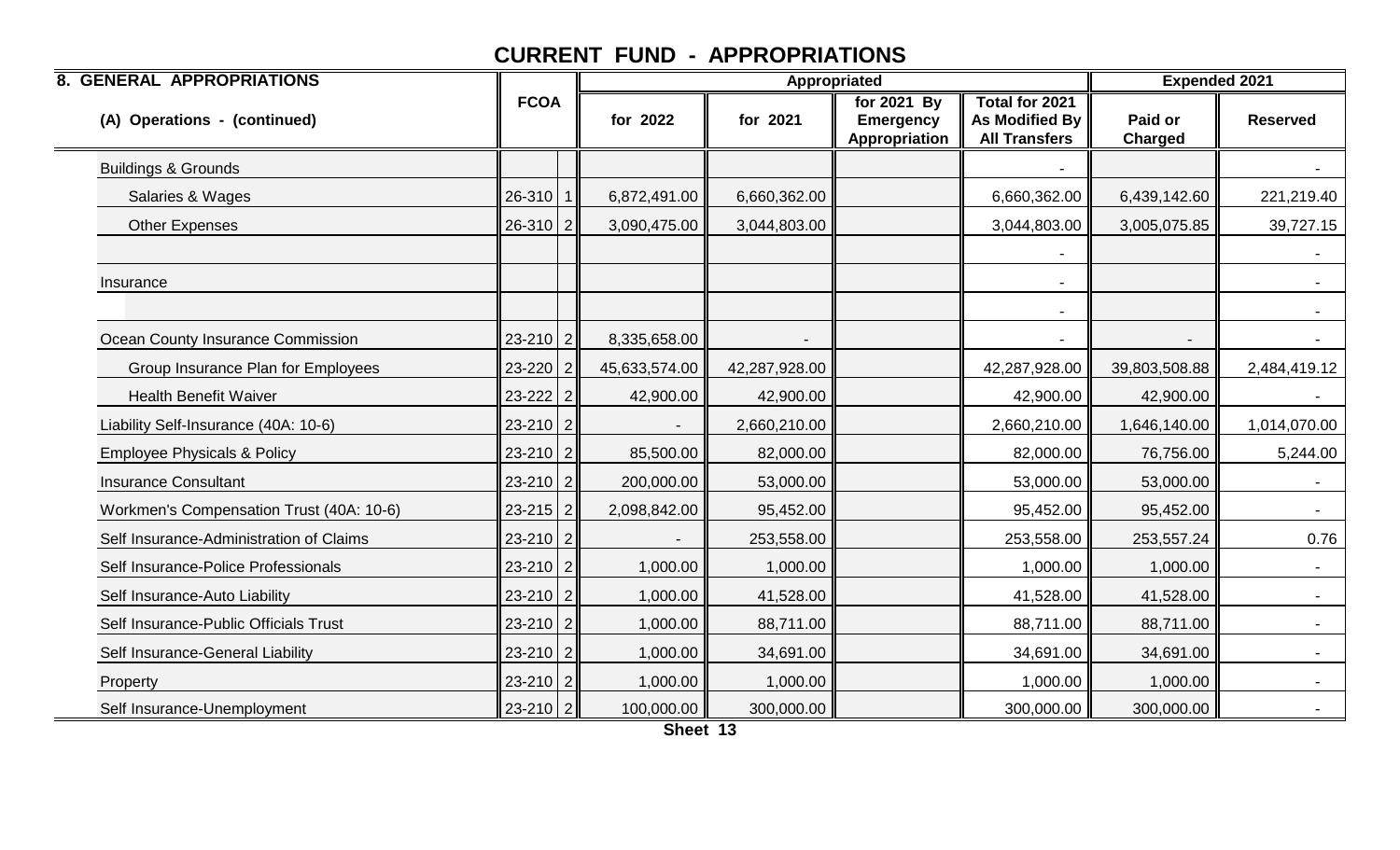| <b>8. GENERAL APPROPRIATIONS</b>     |                | Appropriated |              |              |                                                  | <b>Expended 2021</b>                                     |                           |                 |
|--------------------------------------|----------------|--------------|--------------|--------------|--------------------------------------------------|----------------------------------------------------------|---------------------------|-----------------|
| (A) Operations - (continued)         | <b>FCOA</b>    |              | for 2022     | for 2021     | for 2021 By<br><b>Emergency</b><br>Appropriation | Total for 2021<br>As Modified By<br><b>All Transfers</b> | Paid or<br><b>Charged</b> | <b>Reserved</b> |
| Stationery, Printing and Advertising |                |              |              |              |                                                  |                                                          |                           |                 |
| Other expenses                       | $20-101$   2   |              | 18,000.00    | 18,000.00    |                                                  | 18,000.00                                                | 9,225.23                  | 8,774.77        |
| Postage                              |                |              |              |              |                                                  |                                                          |                           |                 |
| <b>Other Expenses</b>                | $20-101$   2   |              | 575,500.00   | 575,500.00   |                                                  | 575,500.00                                               | 557,415.00                | 18,085.00       |
| Office of Information Technology     |                |              |              |              |                                                  |                                                          |                           | $\sim$          |
| Salaries & Wages                     | $20-140$   1   |              | 3,418,310.00 | 3,124,383.00 |                                                  | 3,124,383.00                                             | 2,905,448.36              | 218,934.64      |
| <b>Other Expenses</b>                | $20-140$ 2     |              | 5,374,887.00 | 4,426,000.00 |                                                  | 4,426,000.00                                             | 3,996,055.50              | 429,944.50      |
| Printing & Graphic Arts              |                |              |              |              |                                                  | $\blacksquare$                                           |                           | $\sim$          |
| Salaries & Wages                     | $20-101$ 1     |              | 582,399.00   | 627,322.00   |                                                  | 627,322.00                                               | 501,825.36                | 125,496.64      |
| <b>Other Expenses</b>                | $20-101$   2   |              | 256,000.00   | 256,000.00   |                                                  | 256,000.00                                               | 178,978.31                | 77,021.69       |
| Security                             |                |              |              |              |                                                  |                                                          |                           |                 |
| Salaries & Wages                     | $25 - 241$ 1   |              | 4,278,013.00 | 4,048,815.00 |                                                  | 4,048,815.00                                             | 3,737,241.64              | 311,573.36      |
| <b>Other Expenses</b>                | $25 - 241$   2 |              | 79,160.00    | 77,160.00    |                                                  | 77,160.00                                                | 76,996.75                 | 163.25          |
|                                      |                |              |              |              |                                                  |                                                          |                           |                 |
|                                      |                |              |              |              |                                                  |                                                          |                           |                 |
|                                      |                |              |              |              |                                                  | $\blacksquare$                                           |                           | $\sim$          |
|                                      |                |              |              |              |                                                  |                                                          |                           |                 |
|                                      |                |              |              |              |                                                  | $\overline{\phantom{a}}$                                 |                           |                 |
|                                      |                |              |              |              |                                                  | $\overline{\phantom{a}}$                                 |                           |                 |
|                                      |                |              |              |              |                                                  |                                                          |                           |                 |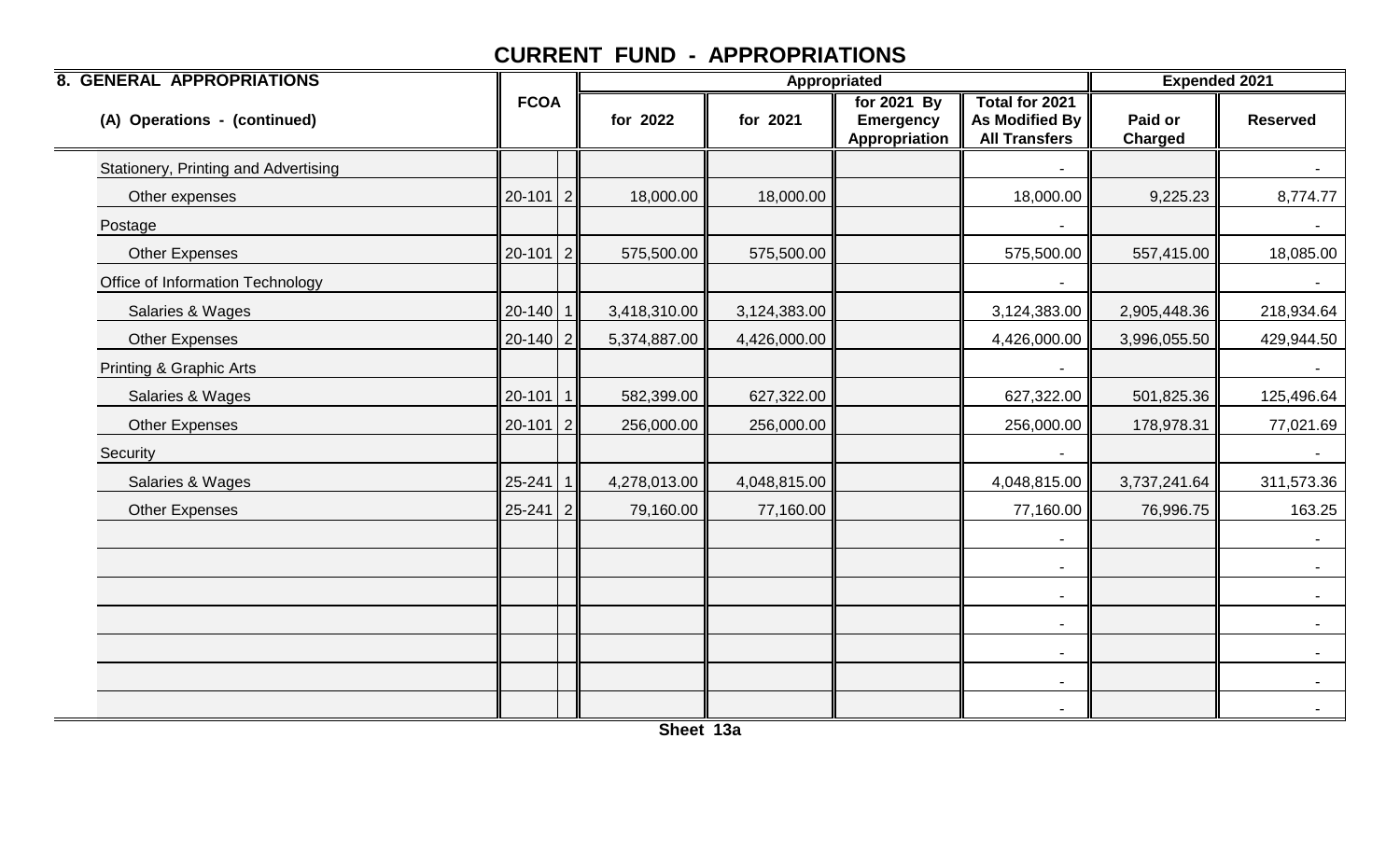| <b>8. GENERAL APPROPRIATIONS</b>      |              | Appropriated |              |              |                                                  | <b>Expended 2021</b>                                            |                           |                 |
|---------------------------------------|--------------|--------------|--------------|--------------|--------------------------------------------------|-----------------------------------------------------------------|---------------------------|-----------------|
| (A) Operations - (continued)          | <b>FCOA</b>  |              | for 2022     | for 2021     | for 2021 By<br><b>Emergency</b><br>Appropriation | <b>Total for 2021</b><br>As Modified By<br><b>All Transfers</b> | Paid or<br><b>Charged</b> | <b>Reserved</b> |
| <b>JUDICIARY</b>                      |              |              |              |              |                                                  | $\overline{\phantom{a}}$                                        |                           | $\sim$          |
| <b>Indigent Costs</b>                 |              |              |              |              |                                                  | -                                                               |                           |                 |
| <b>Other Expenses</b>                 | $20-155$ 2   |              | 25,000.00    | 25,000.00    |                                                  | 25,000.00                                                       | 2,060.43                  | 22,939.57       |
| Uniform Interstate Family Support Act |              |              |              |              |                                                  | -                                                               |                           | $\sim$          |
| <b>Other Expenses</b>                 | $20-155$   2 |              | 175,000.00   | 175,000.00   |                                                  | 175,000.00                                                      | 101,091.43                | 73,908.57       |
| <b>County Surrogate</b>               |              |              |              |              |                                                  |                                                                 |                           |                 |
| Salaries & Wages                      | $20-160$ 1   |              | 1,198,654.00 | 1,152,321.00 |                                                  | 1,152,321.00                                                    | 1,050,068.19              | 102,252.81      |
| <b>Other Expenses</b>                 | $20-160$   2 |              | 27,788.00    | 27,788.00    |                                                  | 27,788.00                                                       | 26,651.49                 | 1,136.51        |
| Sheriff's Office (Judicial Function)  |              |              |              |              |                                                  | $\overline{\phantom{0}}$                                        |                           | $\sim$ $^{-1}$  |
| <b>Other Expenses</b>                 | $25-270$ 2   |              | 79,500.00    | 78,000.00    |                                                  | 78,000.00                                                       | 65,955.65                 | 12,044.35       |
|                                       |              |              |              |              |                                                  | -                                                               |                           | $\sim$          |
|                                       |              |              |              |              |                                                  | $\blacksquare$                                                  |                           | $\sim$ $-$      |
|                                       |              |              |              |              |                                                  | $\blacksquare$                                                  |                           | $\sim$          |
|                                       |              |              |              |              |                                                  | $\blacksquare$                                                  |                           |                 |
|                                       |              |              |              |              |                                                  | $\blacksquare$                                                  |                           | $\sim$          |
|                                       |              |              |              |              |                                                  | $\blacksquare$                                                  |                           | $\sim$          |
|                                       |              |              |              |              |                                                  | $\blacksquare$                                                  |                           | $\sim$          |
|                                       |              |              |              |              |                                                  | $\blacksquare$                                                  |                           | $\sim$          |
|                                       |              |              |              |              |                                                  | $\overline{\phantom{a}}$                                        |                           | $\sim$          |
|                                       |              |              |              |              |                                                  | $\blacksquare$                                                  |                           | $\sim$          |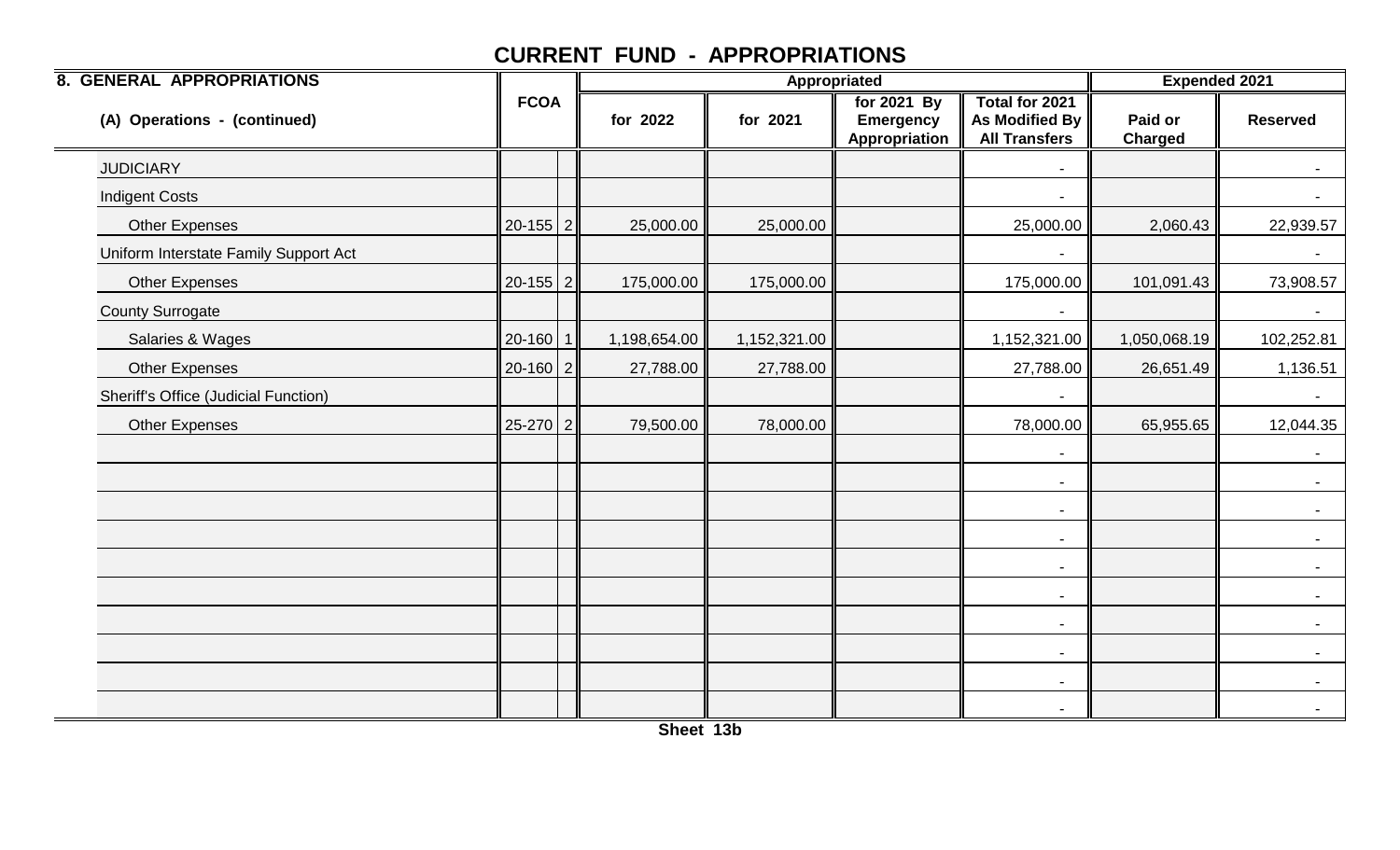| <b>8. GENERAL APPROPRIATIONS</b>             |                |               | <b>Appropriated</b> |                                                  | <b>Expended 2021</b>                                     |                           |                 |
|----------------------------------------------|----------------|---------------|---------------------|--------------------------------------------------|----------------------------------------------------------|---------------------------|-----------------|
| (A) Operations - (continued)                 | <b>FCOA</b>    | for 2022      | for 2021            | for 2021 By<br><b>Emergency</b><br>Appropriation | Total for 2021<br>As Modified By<br><b>All Transfers</b> | Paid or<br><b>Charged</b> | <b>Reserved</b> |
| <b>REGULATION</b>                            |                |               |                     |                                                  |                                                          |                           |                 |
| Office of the Sheriff                        |                |               |                     |                                                  |                                                          |                           |                 |
| Salaries & Wages                             | $25 - 270$ 1   | 19,866,989.00 | 19,883,070.00       |                                                  | 19,883,070.00                                            | 18,114,063.08             | 1,769,006.92    |
| <b>Other Expenses</b>                        | $25-270$   2   | 469,500.00    | 460,500.00          |                                                  | 460,500.00                                               | 454,018.14                | 6,481.86        |
| Sheriff's/911 System (40A:45.4(r))           |                |               |                     |                                                  |                                                          |                           | $\sim$          |
| Salaries & Wages                             | $25 - 250$   1 | 4,132,168.00  | 3,943,809.00        |                                                  | 3,943,809.00                                             | 3,647,138.11              | 296,670.89      |
| <b>Other Expenses</b>                        | $25 - 250$ 2   | 596,000.00    | 583,800.00          |                                                  | 583,800.00                                               | 579,474.27                | 4,325.73        |
| Sheriff-Communications & Operations Division |                |               |                     |                                                  |                                                          |                           | $\sim$          |
| <b>Other Expenses</b>                        | $25 - 250$ 2   | 208,000.00    | 204,000.00          |                                                  | 204,000.00                                               | 195,400.95                | 8,599.05        |
| <b>Sheriff-Criminal Division</b>             |                |               |                     |                                                  |                                                          |                           |                 |
| <b>Other Expenses</b>                        | $25-270$ 2     | 404,500.00    | 396,500.00          |                                                  | 396,500.00                                               | 386,713.43                | 9,786.57        |
| Police Academy                               |                |               |                     |                                                  |                                                          |                           | $\sim$          |
| <b>Other Expenses</b>                        | $25 - 241$   2 | 42,600.00     | 41,800.00           |                                                  | 41,800.00                                                | 29,746.28                 | 12,053.72       |
| <b>Board of Taxation</b>                     |                |               |                     |                                                  |                                                          |                           |                 |
| Salaries & Wages                             | $20-150$   1   | 655,585.00    | 595,809.00          |                                                  | 595,809.00                                               | 582,966.64                | 12,842.36       |
| Other Expenses                               | $20-150$   2   | 17,400.00     | 17,400.00           |                                                  | 17,400.00                                                | 7,074.51                  | 10,325.49       |
| <b>County Medical Examiner</b>               |                |               |                     |                                                  |                                                          |                           |                 |
| Salaries & Wages                             | $25 - 242$ 1   | 1,050,871.00  | 980,595.00          |                                                  | 955,595.00                                               | 832,466.32                | 123,128.68      |
| <b>Other Expenses</b>                        | $25 - 242$ 2   | 1,936,000.00  | 1,620,000.00        |                                                  | 1,620,000.00                                             | 1,471,634.75              | 148,365.25      |
|                                              |                |               |                     |                                                  |                                                          |                           |                 |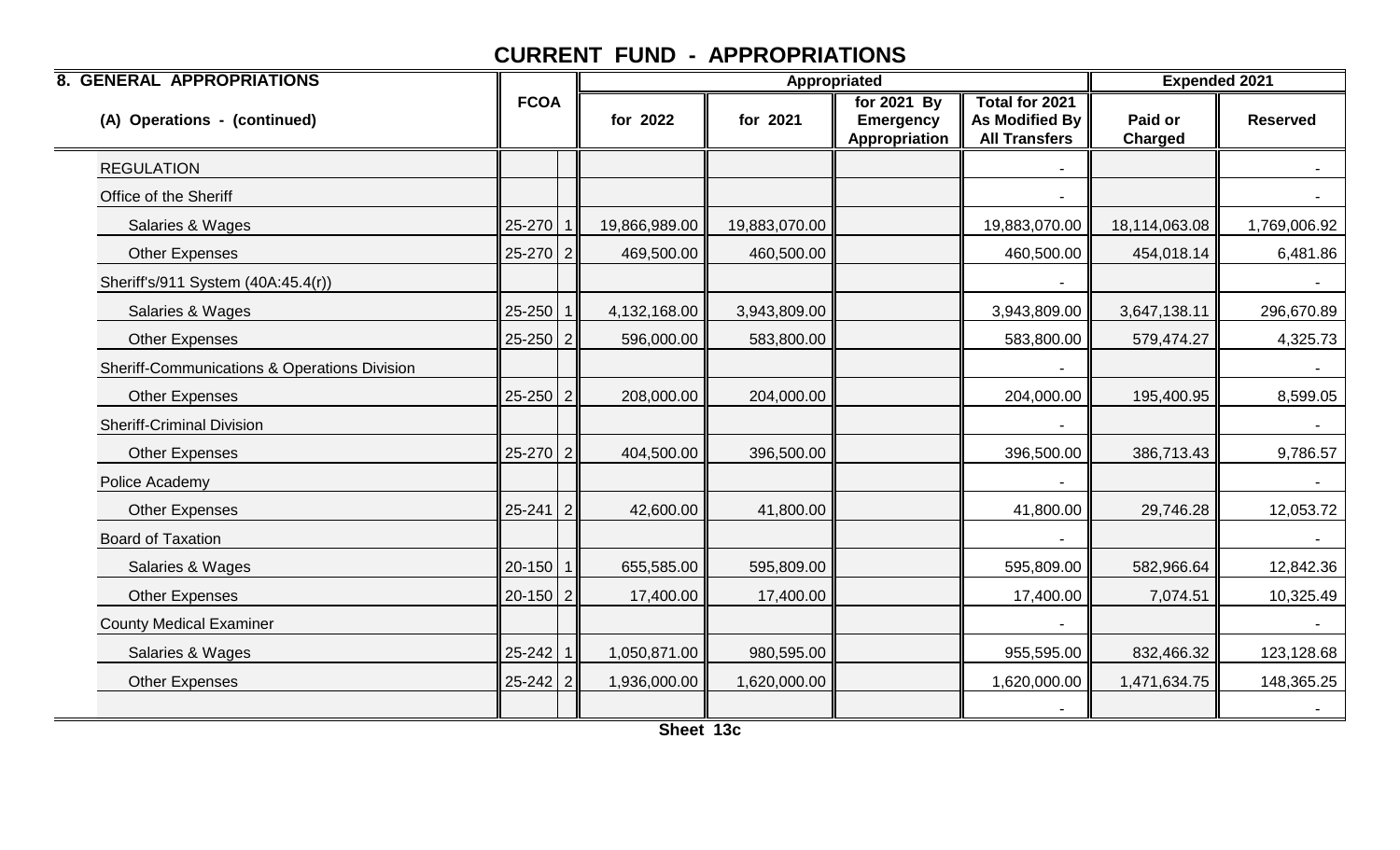| <b>8. GENERAL APPROPRIATIONS</b>          |                | Appropriated |              |                                                  |                                                          | <b>Expended 2021</b>      |                 |
|-------------------------------------------|----------------|--------------|--------------|--------------------------------------------------|----------------------------------------------------------|---------------------------|-----------------|
| (A) Operations - (continued)              | <b>FCOA</b>    | for 2022     | for 2021     | for 2021 By<br><b>Emergency</b><br>Appropriation | Total for 2021<br>As Modified By<br><b>All Transfers</b> | Paid or<br><b>Charged</b> | <b>Reserved</b> |
| <b>Burial Exp/Indigent Dependents</b>     |                |              |              |                                                  |                                                          |                           |                 |
| <b>Other Expenses</b>                     | $25 - 243$   2 | 20,000.00    | 12,000.00    |                                                  | 37,000.00                                                | 16,296.00                 | 20,704.00       |
| <b>Shade Tree Commission</b>              |                |              |              |                                                  |                                                          |                           |                 |
| Salaries & Wages                          | $26-310$   1   | 115,049.00   | 107,970.00   |                                                  | 108,970.00                                               | 107,924.01                | 1,045.99        |
| <b>Other Expenses</b>                     | $26-310$   2   | 36,400.00    | 35,700.00    |                                                  | 35,700.00                                                | 28,866.29                 | 6,833.71        |
| <b>Election Expense</b>                   |                |              |              |                                                  |                                                          |                           |                 |
| Salaries & Wages                          | $20-104$ 1     | 357,800.00   | 267,340.00   |                                                  | 317,340.00                                               | 277,311.28                | 40,028.72       |
| <b>Other Expenses</b>                     | $20-104$   2   | 1,234,396.00 | 1,369,244.00 |                                                  | 1,319,244.00                                             | 643,635.69                | 675,608.31      |
| Election Board S/W                        |                |              |              |                                                  |                                                          |                           |                 |
| Salaries & Wages                          | $20-104$ 1     | 2,570,661.00 | 2,195,350.00 |                                                  | 2,195,350.00                                             | 2,106,725.74              | 88,624.26       |
| <b>Rent of Polling Places</b>             |                |              |              |                                                  |                                                          |                           | $\sim$          |
| <b>Other Expenses</b>                     | $20-104$   2   | 96,500.00    | 96,500.00    |                                                  | 96,500.00                                                | 79,700.00                 | 16,800.00       |
| <b>District Election Board Members</b>    |                |              |              |                                                  |                                                          |                           |                 |
| <b>Other Expenses</b>                     | $20-104$ 2     | 1,526,912.00 | 865,000.00   |                                                  | 1,465,000.00                                             | 1,451,552.54              | 13,447.46       |
| <b>County Clerk-Election Expense</b>      |                |              |              |                                                  |                                                          |                           |                 |
| <b>Other Expenses</b>                     | $20-104$   2   | 775,000.00   | 607,725.00   |                                                  | 767,725.00                                               | 765,240.20                | 2,484.80        |
| <b>Sheriff-Emergency Service Division</b> |                |              |              |                                                  |                                                          |                           |                 |
| <b>Other Expenses</b>                     | $25 - 252$ 2   | 80,200.00    | 78,700.00    |                                                  | 78,700.00                                                | 78,054.31                 | 645.69          |
|                                           |                |              |              |                                                  | $\overline{\phantom{a}}$                                 |                           | $\sim$          |
|                                           |                |              |              |                                                  |                                                          |                           | $\sim$          |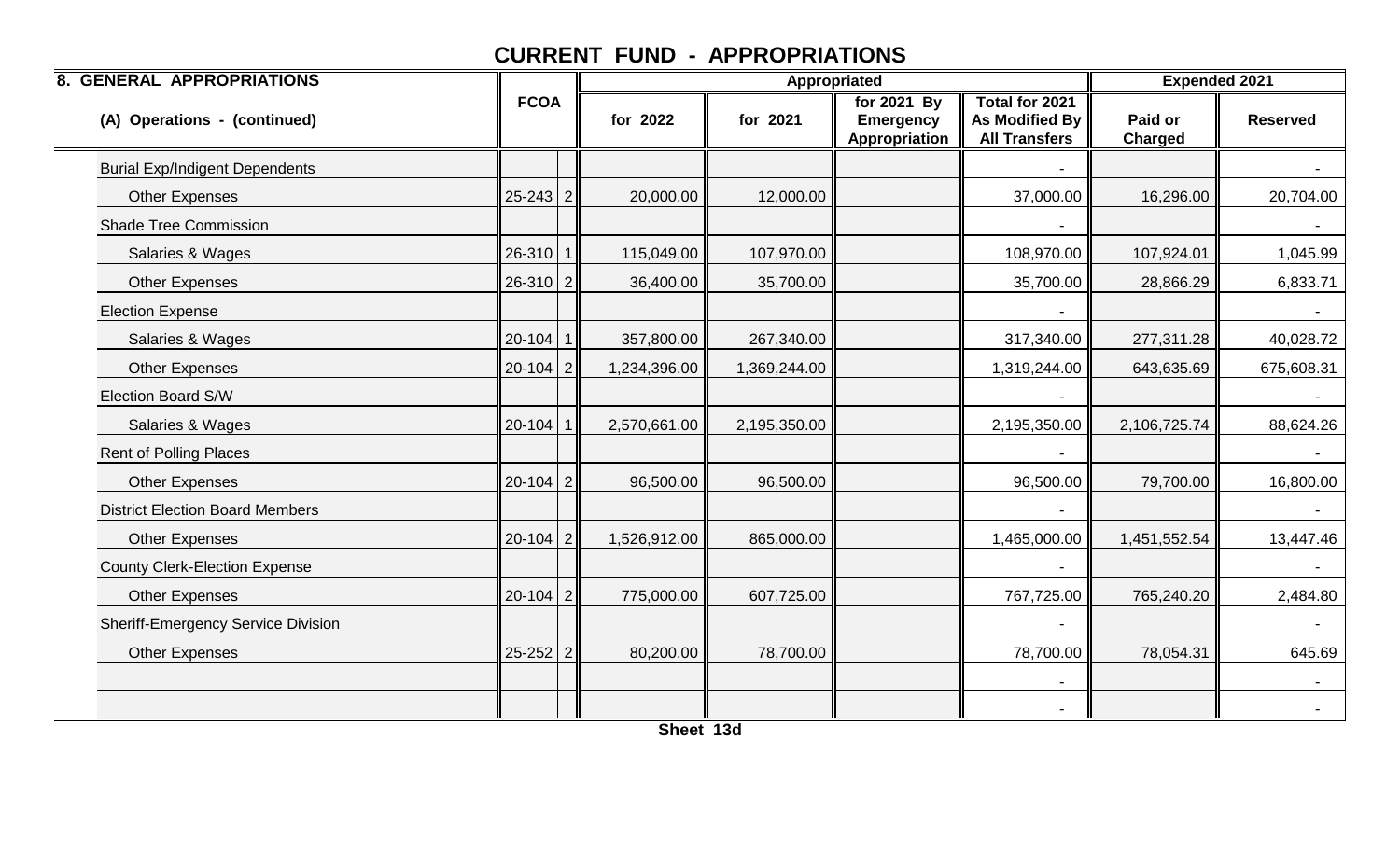| <b>8. GENERAL APPROPRIATIONS</b>               |                |            |            | <b>Appropriated</b>                              |                                                          | <b>Expended 2021</b>      |                 |
|------------------------------------------------|----------------|------------|------------|--------------------------------------------------|----------------------------------------------------------|---------------------------|-----------------|
| (A) Operations - (continued)                   | <b>FCOA</b>    | for 2022   | for 2021   | for 2021 By<br><b>Emergency</b><br>Appropriation | Total for 2021<br>As Modified By<br><b>All Transfers</b> | Paid or<br><b>Charged</b> | <b>Reserved</b> |
| County Planning Board (RS 40:27-3)             |                |            |            |                                                  |                                                          |                           |                 |
| Salaries & Wages                               | $21 - 180$   1 | 926,298.00 | 916,166.00 |                                                  | 796,166.00                                               | 699,313.39                | 96,852.61       |
| <b>Other Expenses</b>                          | $21 - 180$ 2   | 121,150.00 | 61,150.00  |                                                  | 61,150.00                                                | 58,047.40                 | 3,102.60        |
| Consumer Affairs (N.J.S. 40:23-6.47)           |                |            |            |                                                  |                                                          |                           | $\sim$          |
| Salaries & Wages                               | $20-104$ 1     | 898,057.00 | 842,075.00 |                                                  | 842,075.00                                               | 753,616.05                | 88,458.95       |
| <b>Other Expenses</b>                          | $20-104$   2   | 4,750.00   | 4,750.00   |                                                  | 4,750.00                                                 |                           | 4,750.00        |
| Construction Board of Appeals (NJS 52:27D-127) |                |            |            |                                                  |                                                          |                           |                 |
| <b>Other Expenses</b>                          | $20-104$   2   | 605.00     | 400.00     |                                                  | 400.00                                                   |                           | 400.00          |
| Firemen's Assoc EOC-Contribut (NJS 40:23-8.13) |                |            |            |                                                  |                                                          |                           | $\sim$          |
| <b>Other Expenses</b>                          | $20-104$   2   | 25,000.00  | 25,000.00  |                                                  | 25,000.00                                                |                           | 25,000.00       |
| Office of the Fire Marshal (40A:14-2)          |                |            |            |                                                  |                                                          |                           |                 |
| Salaries & Wages                               | $20-104$ 1     | 928,476.00 | 933,226.00 |                                                  | 933,226.00                                               | 822,257.90                | 110,968.10      |
| Clean Vessel Act P.L.102-587                   |                |            |            |                                                  |                                                          |                           |                 |
| Other Expenses                                 | $21 - 180$ 2   | 50,000.00  | 50,000.00  |                                                  | 50,000.00                                                | 45,000.00                 | 5,000.00        |
|                                                |                |            |            |                                                  |                                                          |                           |                 |
|                                                |                |            |            |                                                  | $\blacksquare$                                           |                           | $\sim$          |
|                                                |                |            |            |                                                  |                                                          |                           |                 |
|                                                |                |            |            |                                                  | $\overline{\phantom{a}}$                                 |                           |                 |
|                                                |                |            |            |                                                  | $\overline{\phantom{a}}$                                 |                           |                 |
|                                                |                |            |            |                                                  |                                                          |                           |                 |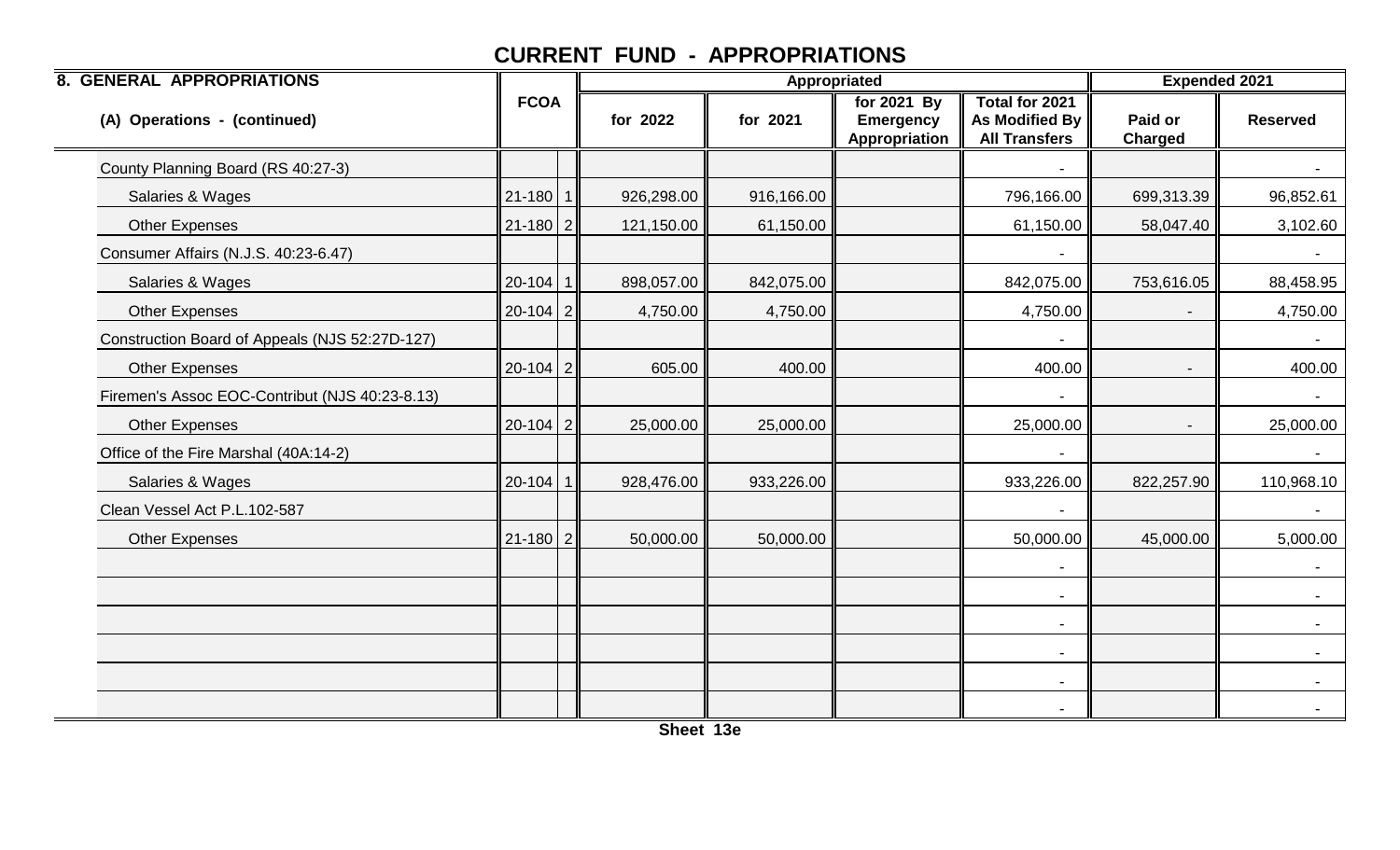| <b>8. GENERAL APPROPRIATIONS</b> |                |               |              | <b>Appropriated</b>                              |                                                          |                           | <b>Expended 2021</b> |
|----------------------------------|----------------|---------------|--------------|--------------------------------------------------|----------------------------------------------------------|---------------------------|----------------------|
| (A) Operations - (continued)     | <b>FCOA</b>    | for 2022      | for 2021     | for 2021 By<br><b>Emergency</b><br>Appropriation | Total for 2021<br>As Modified By<br><b>All Transfers</b> | Paid or<br><b>Charged</b> | <b>Reserved</b>      |
| <b>ROADS &amp; BRIDGES</b>       |                |               |              |                                                  |                                                          |                           |                      |
| Roads                            |                |               |              |                                                  |                                                          |                           |                      |
| Salaries & Wages                 | $26 - 290$ 1   | 10,240,468.00 | 9,991,913.00 |                                                  | 10,391,913.00                                            | 10,080,886.83             | 311,026.17           |
| Other Expenses                   | $26-290$ 2     | 2,102,000.00  | 2,102,000.00 |                                                  | 2,102,000.00                                             | 2,064,586.30              | 37,413.70            |
| <b>Vehicle Services</b>          |                |               |              |                                                  |                                                          |                           | $\sim$               |
| Salaries & Wages                 | $26-315$   1   | 3,491,123.00  | 3,305,149.00 |                                                  | 3,305,149.00                                             | 3,106,413.58              | 198,735.42           |
| <b>Other Expenses</b>            | $26-315$ 2     | 206,220.00    | 202,176.00   |                                                  | 202,176.00                                               | 198,514.04                | 3,661.96             |
| <b>Engineering Department</b>    |                |               |              |                                                  |                                                          |                           | $\sim$               |
| Salaries & Wages                 | $20 - 165$   1 | 6,243,127.00  | 6,000,834.00 |                                                  | 5,799,834.00                                             | 5,664,580.96              | 135,253.04           |
| Other Expenses                   | $20-165$   2   | 317,541.00    | 309,922.00   |                                                  | 309,922.00                                               | 249,534.60                | 60,387.40            |
| <b>Beach Erosion</b>             |                |               |              |                                                  |                                                          |                           |                      |
| Other Expenses                   | $26 - 290$ 2   | 675,000.00    | 675,000.00   |                                                  | 675,000.00                                               | 58,000.00                 | 617,000.00           |
| <b>Transportation Services</b>   |                |               |              |                                                  |                                                          |                           |                      |
| Salaries & Wages                 | $26-315$   1   | 3,306,198.00  | 3,240,696.00 |                                                  | 3,240,696.00                                             | 3,067,939.65              | 172,756.35           |
| Other Expenses                   | $26-315$ 2     | 283,395.00    | 279,395.00   |                                                  | 279,395.00                                               | 219,238.01                | 60,156.99            |
| Schedule "C" Mun. Aid Roads      |                |               |              |                                                  | $\blacksquare$                                           |                           | $\sim$               |
| Salaries & Wages                 | $26 - 290$   1 |               |              |                                                  |                                                          |                           |                      |
| <b>Other Expenses</b>            | $26 - 290$   2 |               | 125,000.00   |                                                  | 125,000.00                                               | 35,310.00                 | 89,690.00            |
|                                  |                |               |              |                                                  |                                                          |                           | $\sim$               |
|                                  |                |               |              |                                                  |                                                          |                           |                      |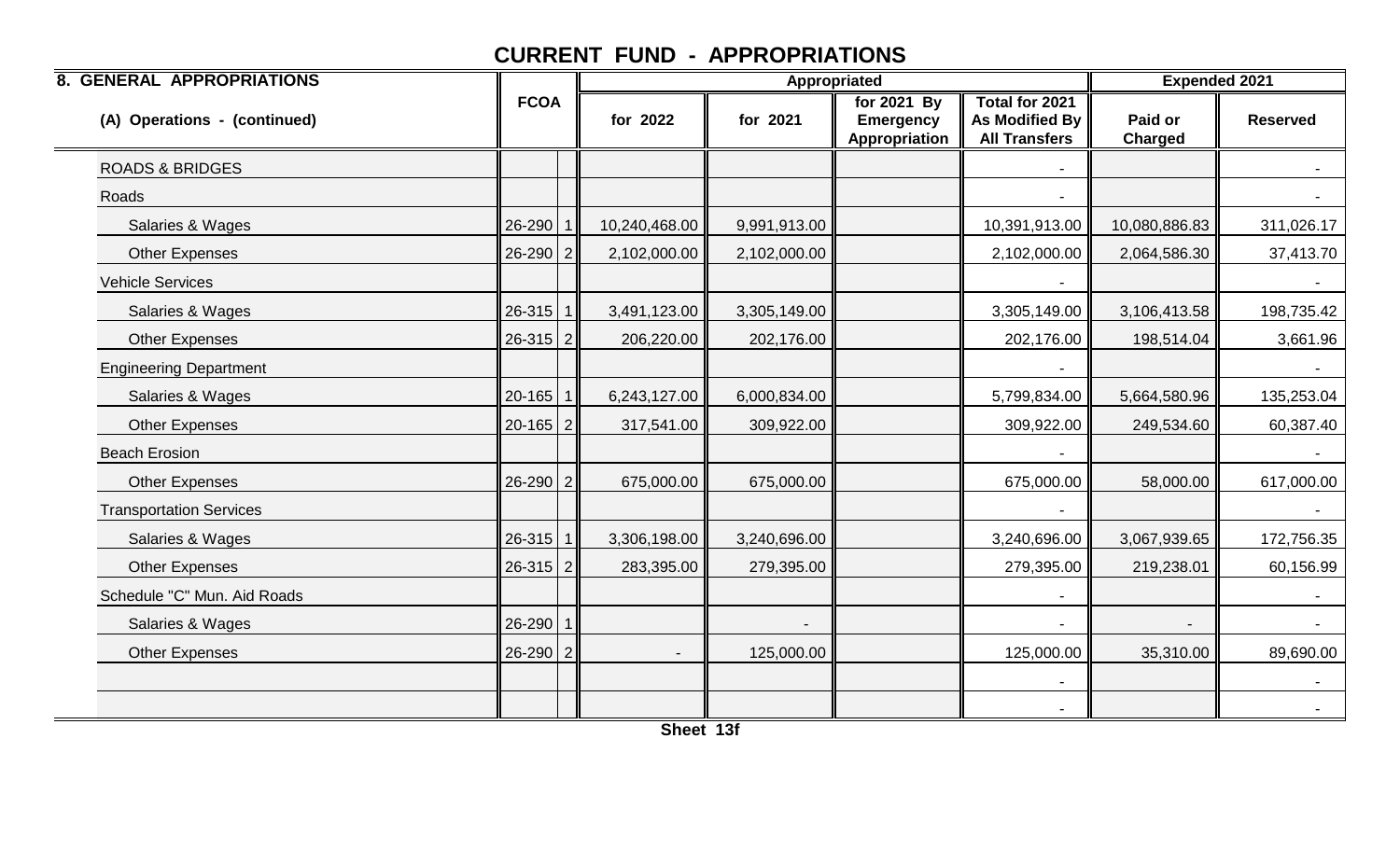| <b>8. GENERAL APPROPRIATIONS</b>          |                |                          |            | Appropriated                                     |                                                                 |                           | <b>Expended 2021</b> |
|-------------------------------------------|----------------|--------------------------|------------|--------------------------------------------------|-----------------------------------------------------------------|---------------------------|----------------------|
| (A) Operations - (continued)              | <b>FCOA</b>    | for 2022                 | for 2021   | for 2021 By<br><b>Emergency</b><br>Appropriation | Total for 2021<br><b>As Modified By</b><br><b>All Transfers</b> | Paid or<br><b>Charged</b> | <b>Reserved</b>      |
| Schedule "C" Engineering                  |                |                          |            |                                                  |                                                                 |                           |                      |
| Salaries & Wages                          | $20-165$ 1     |                          |            |                                                  |                                                                 |                           |                      |
| <b>Other Expenses</b>                     | $20 - 165$ 2   |                          | 5,000.00   |                                                  | 5,000.00                                                        | 5,000.00                  |                      |
| Schedule "C" Vehicle Services             |                |                          |            |                                                  | $\overline{\phantom{a}}$                                        |                           | $\sim$               |
| Salaries & Wages                          | $26-315$   1   |                          |            |                                                  |                                                                 |                           | $\sim$               |
| <b>Other Expenses</b>                     | $26-315$   2   | 399,500.00               | 395,500.00 |                                                  | 395,500.00                                                      | 160,647.08                | 234,852.92           |
| Maintenance of Pumping Facility & Bridges |                |                          |            |                                                  |                                                                 |                           |                      |
| <b>Other Expenses</b>                     | $20-165$   2   | 259,500.00               | 206,500.00 |                                                  | 206,500.00                                                      | 95,364.46                 | 111,135.54           |
| Schedule "C" Planning Board               |                |                          |            |                                                  |                                                                 |                           |                      |
| <b>Other Expenses</b>                     | $21 - 180$   2 | $\overline{\phantom{a}}$ | 65,000.00  |                                                  | 65,000.00                                                       | 63,022.92                 | 1,977.08             |
| Engineering/Hazard Tree Removal           |                |                          |            |                                                  |                                                                 |                           |                      |
| <b>Other Expenses</b>                     | $20 - 165$   2 | 100,000.00               | 100,000.00 |                                                  | 100,000.00                                                      | 100,000.00                | $\sim$               |
|                                           |                |                          |            |                                                  |                                                                 |                           | $\sim$ 10 $\pm$      |
|                                           |                |                          |            |                                                  | $\blacksquare$                                                  |                           |                      |
|                                           |                |                          |            |                                                  | $\overline{\phantom{a}}$                                        |                           |                      |
|                                           |                |                          |            |                                                  | $\blacksquare$                                                  |                           | $\sim$               |
|                                           |                |                          |            |                                                  | $\overline{\phantom{a}}$                                        |                           |                      |
|                                           |                |                          |            |                                                  | $\overline{\phantom{a}}$                                        |                           |                      |
|                                           |                |                          |            |                                                  | $\overline{\phantom{a}}$                                        |                           | $\sim$               |
|                                           |                |                          |            |                                                  |                                                                 |                           |                      |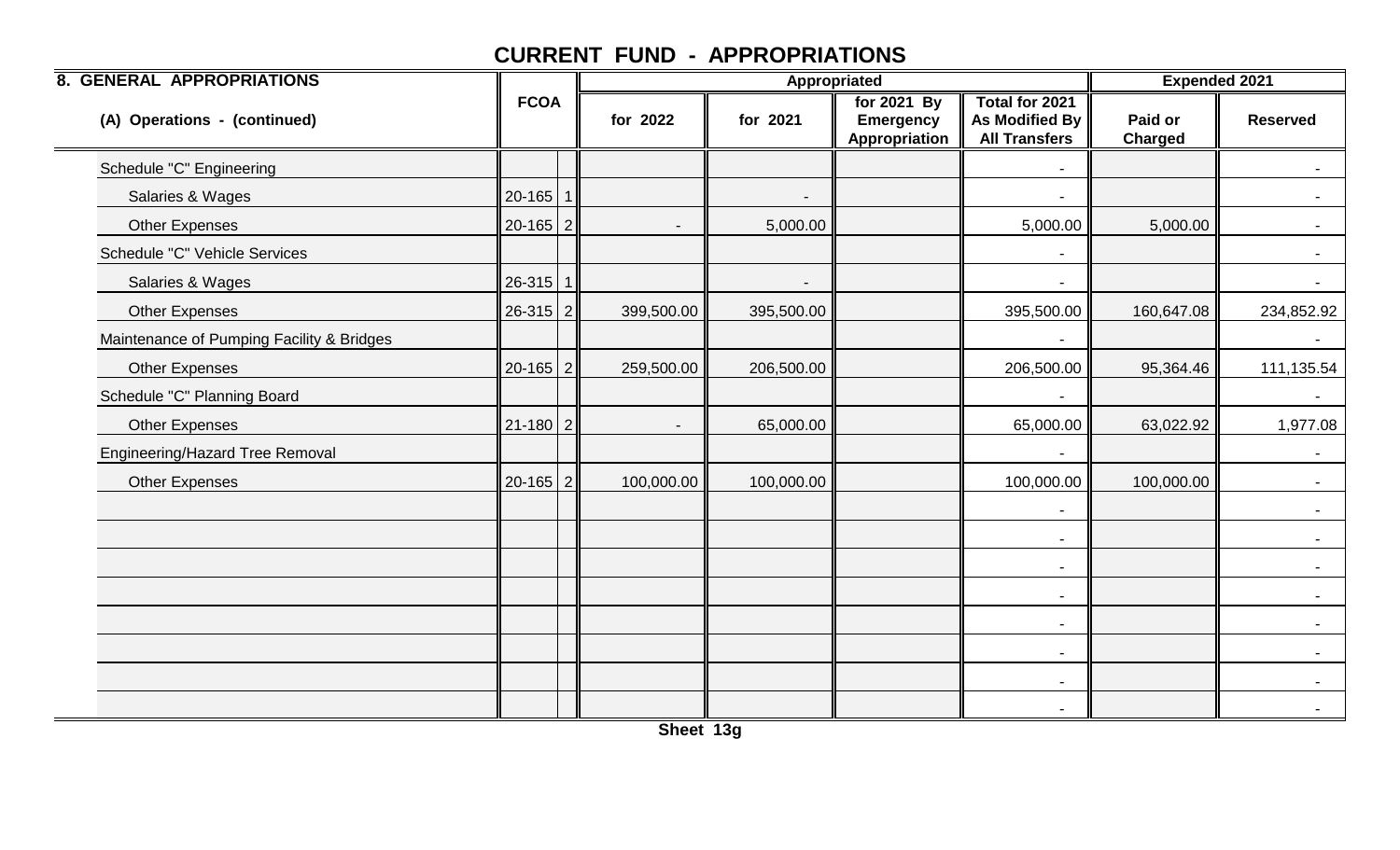| <b>8. GENERAL APPROPRIATIONS</b>       |                |              |                          | <b>Appropriated</b> |                                                  |                                                                 |                           | <b>Expended 2021</b>     |
|----------------------------------------|----------------|--------------|--------------------------|---------------------|--------------------------------------------------|-----------------------------------------------------------------|---------------------------|--------------------------|
| (A) Operations - (continued)           | <b>FCOA</b>    |              | for 2022                 | for 2021            | for 2021 By<br><b>Emergency</b><br>Appropriation | <b>Total for 2021</b><br>As Modified By<br><b>All Transfers</b> | Paid or<br><b>Charged</b> | <b>Reserved</b>          |
| <b>CORRECTIONAL AND PENAL</b>          |                |              |                          |                     |                                                  | -                                                               |                           | $\sim$                   |
| <b>Department of Corrections</b>       |                |              |                          |                     |                                                  |                                                                 |                           |                          |
| Salaries & Wages                       | 25-280         | $\mathbf{1}$ | 22,487,126.00            | 23,777,849.00       |                                                  | 22,527,849.00                                                   | 21,559,057.08             | 968,791.92               |
| <b>Other Expenses</b>                  | $25 - 280$   2 |              | 864,033.00               | 734,626.00          |                                                  | 734,626.00                                                      | 586,050.68                | 148,575.32               |
| <b>Corrections-Healthcare Services</b> |                |              |                          |                     |                                                  |                                                                 |                           | $\sim$                   |
| <b>Other Expenses</b>                  | $25 - 280$ 2   |              | 4,239,535.00             | 3,879,807.00        |                                                  | 3,879,807.00                                                    | 3,732,438.72              | 147,368.28               |
| Law Enforcement Crime Prevention       |                |              |                          |                     |                                                  |                                                                 |                           |                          |
| Other Expenses                         | $25 - 280$   2 |              | $\overline{\phantom{a}}$ | 250,000.00          |                                                  | 250,000.00                                                      |                           | 250,000.00               |
| Corrections-Food                       |                |              |                          |                     |                                                  |                                                                 |                           | $\sim$                   |
| <b>Other Expenses</b>                  | $25 - 280$ 2   |              | 2,563,300.00             | 916,080.00          |                                                  | 1,866,080.00                                                    | 1,865,196.11              | 883.89                   |
|                                        |                |              |                          |                     |                                                  | -                                                               |                           | $\sim$                   |
|                                        |                |              |                          |                     |                                                  | $\blacksquare$                                                  |                           | $\sim$                   |
|                                        |                |              |                          |                     |                                                  | $\blacksquare$                                                  |                           | $\sim$                   |
|                                        |                |              |                          |                     |                                                  | $\overline{\phantom{a}}$                                        |                           |                          |
|                                        |                |              |                          |                     |                                                  | $\overline{\phantom{a}}$                                        |                           | $\blacksquare$           |
|                                        |                |              |                          |                     |                                                  | $\blacksquare$                                                  |                           | $\sim$                   |
|                                        |                |              |                          |                     |                                                  | $\overline{\phantom{a}}$                                        |                           | $\sim$                   |
|                                        |                |              |                          |                     |                                                  | $\blacksquare$                                                  |                           | $\sim$                   |
|                                        |                |              |                          |                     |                                                  | $\overline{\phantom{a}}$                                        |                           | $\blacksquare$           |
|                                        |                |              |                          |                     |                                                  | $\blacksquare$                                                  |                           | $\overline{\phantom{a}}$ |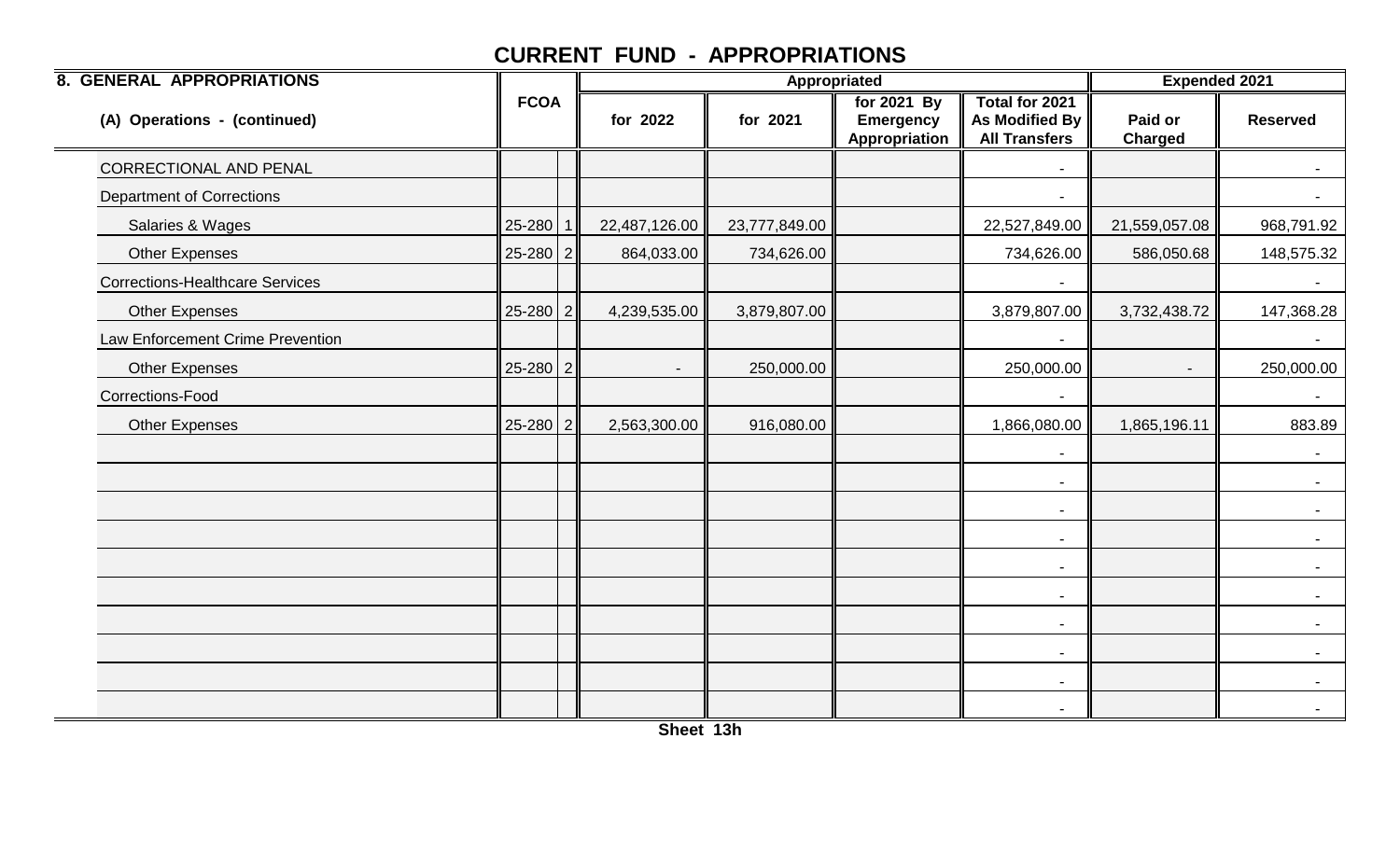| <b>8. GENERAL APPROPRIATIONS</b>                   |                |              |              | Appropriated                                     |                                                          | <b>Expended 2021</b>      |                 |
|----------------------------------------------------|----------------|--------------|--------------|--------------------------------------------------|----------------------------------------------------------|---------------------------|-----------------|
| (A) Operations - (continued)                       | <b>FCOA</b>    | for 2022     | for 2021     | for 2021 By<br><b>Emergency</b><br>Appropriation | Total for 2021<br>As Modified By<br><b>All Transfers</b> | Paid or<br><b>Charged</b> | <b>Reserved</b> |
| <b>HEALTH &amp; WELFARE</b>                        |                |              |              |                                                  |                                                          |                           |                 |
| Aid/Visiting Homemakers Srv (N.J.S. 40:23-8.11)    | $27 - 360$ 2   | 88,590.00    | 88,590.00    |                                                  | 88,590.00                                                | 88,590.00                 |                 |
| Aid/Providence House (N.J.S.A. 30:14-11)           | $27 - 360$ 2   | 67,440.00    | 67,440.00    |                                                  | 67,440.00                                                | 67,440.00                 |                 |
| Aid/Special Children Services (N.J.S.A. 40:13-1)   | $27 - 360$ 2   | 75,000.00    | 75,000.00    |                                                  | 75,000.00                                                | 75,000.00                 |                 |
| Department of Human Services                       |                |              |              |                                                  |                                                          |                           | $\sim$          |
| Salaries & Wages                                   | 27-360         | 780,118.00   | 745,321.00   |                                                  | 745,321.00                                               | 725,056.51                | 20,264.49       |
| <b>Other Expenses</b>                              | $27 - 360$ 2   | 464,576.00   | 449,576.00   |                                                  | 449,576.00                                               | 412,620.07                | 36,955.93       |
| Aid to Contact of Ocean County (N.J.S.A. 40:5-2.9) | $27 - 360$ 2   | 11,663.00    | 11,663.00    |                                                  | 11,663.00                                                | 11,663.00                 |                 |
| Mental Health Program (N.J.S.A. 40:23-8.1)         |                |              |              |                                                  |                                                          |                           | $\sim$          |
| <b>Other Expenses</b>                              | $27 - 360$ 2   | 2,010,023.00 | 2,010,023.00 |                                                  | 2,010,023.00                                             | 2,010,023.00              | $\sim$          |
| Aid to NJ Homeless Youth Act 1999, Ch. 224         | $27 - 360$ 2   | 31,500.00    | 31,500.00    |                                                  | 31,500.00                                                | 31,500.00                 |                 |
| Aid to Dottie's House (N.J.S.A. 30:14-11)          | $27 - 360$ 2   | 17,500.00    | 17,500.00    |                                                  | 17,500.00                                                |                           | 17,500.00       |
| Aid to Uniform Fire Prevention 40:23-8.13          | $25 - 244$ 2   | 8,100.00     | 8,100.00     |                                                  | 8,100.00                                                 |                           | 8,100.00        |
| Fire & 1st Aid Training Center                     |                |              |              |                                                  |                                                          |                           |                 |
| Salaries & Wages                                   | $25 - 245$ 1   | 409,146.00   | 435,523.00   |                                                  | 435,523.00                                               | 414,888.16                | 20,634.84       |
| <b>Other Expenses</b>                              | $25 - 245$ 2   | 60,000.00    | 60,000.00    |                                                  | 60,000.00                                                | 58,648.32                 | 1,351.68        |
| O.C. First Aid Captain's Assn. (N.J.S. 40:5-2)     | $25 - 245$ 2   | 2,500.00     | 2,500.00     |                                                  | 2,500.00                                                 |                           | 2,500.00        |
| Mosquito Extermination Comm (NJS 26:9-13 et seq.)  | 26-320   2     | 2,323,806.00 | 2,289,464.00 |                                                  | 2,289,464.00                                             | 2,289,464.00              | $\sim$          |
| Aid/Alcohol & Addiction (NJSA 40:9B-4)             | $27 - 360$ 2   | 20,761.00    | 20,761.00    |                                                  | 20,761.00                                                | 20,761.00                 |                 |
| <b>Patients/Mental Institutions</b>                | $27 - 360$   2 | 1,418,013.00 | 2,122,971.00 |                                                  | 2,122,971.00                                             | 2,122,971.00              |                 |

**Sheet 13i**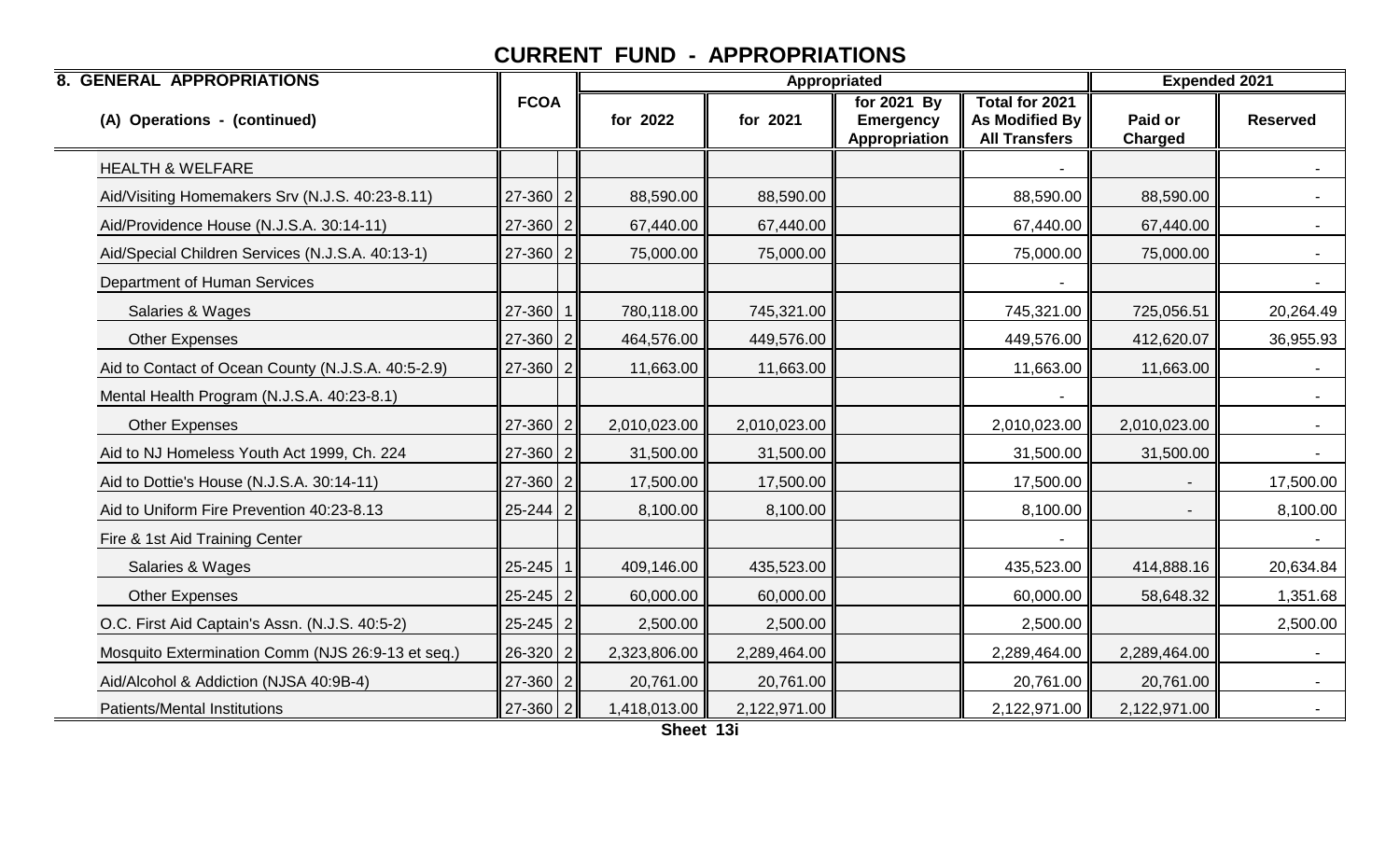| <b>8. GENERAL APPROPRIATIONS</b>                 |                |               | Appropriated  |                                                  |                                                                 | <b>Expended 2021</b>      |                 |
|--------------------------------------------------|----------------|---------------|---------------|--------------------------------------------------|-----------------------------------------------------------------|---------------------------|-----------------|
| (A) Operations - (continued)                     | <b>FCOA</b>    | for 2022      | for 2021      | for 2021 By<br><b>Emergency</b><br>Appropriation | Total for 2021<br><b>As Modified By</b><br><b>All Transfers</b> | Paid or<br><b>Charged</b> | <b>Reserved</b> |
| Maint. Patients O/T State Institutions           | $27 - 360$ 2   | 110,000.00    | 110,000.00    |                                                  | 110,000.00                                                      | 59,364.57                 | 50,635.43       |
| Board of Social Services-Administration          | $27 - 345$ 2   | 15,387,100.00 | 15,085,536.00 |                                                  | 15,085,536.00                                                   | 15,085,531.28             | 4.72            |
| <b>Board of Social Services-Services</b>         | $27 - 345$ 2   | 2,278,089.00  | 2,865,805.00  |                                                  | 2,865,805.00                                                    | 2,865,805.00              |                 |
| Board of Social Services-Supplemental Sec Income | $27 - 345$ 2   | 1,330,116.00  | 1,225,657.00  |                                                  | 1,225,657.00                                                    | 1,225,657.00              | $\sim 100$      |
| Board of Social Services-Emergency Shelter Aid   | $27 - 345$ 2   | 112,371.00    | 102,155.00    |                                                  | 102,155.00                                                      | 102,155.00                | $\sim$ $-$      |
|                                                  |                |               |               |                                                  |                                                                 |                           |                 |
| Juvenile Services-Educational Program            |                |               |               |                                                  |                                                                 |                           |                 |
| <b>Other Expenses</b>                            | $25 - 280$ 2   | 698,328.00    | 684,800.00    |                                                  | 684,800.00                                                      | 653,633.80                | 31,166.20       |
| Juvenile Services-State Housing                  |                |               |               |                                                  |                                                                 |                           |                 |
| <b>Other Expenses</b>                            | 25-280 2       | 29,580.00     | 29,000.00     |                                                  | 29,000.00                                                       | 19,781.65                 | 9,218.35        |
| Juvenile Services                                |                |               |               |                                                  |                                                                 |                           |                 |
| Salaries & Wages                                 | 25-280         | 3,502,221.00  | 3,709,335.00  |                                                  | 3,209,335.00                                                    | 3,113,042.58              | 96,292.42       |
| <b>Other Expenses</b>                            | 25-280 2       | 155,200.00    | 152,100.00    |                                                  | 152,100.00                                                      | 127,336.66                | 24,763.34       |
| Juvenile Services: Non secure                    |                |               |               |                                                  |                                                                 |                           |                 |
| <b>Other Expenses</b>                            | $25 - 280$ 2   | 240,000.00    | 240,000.00    |                                                  | 240,000.00                                                      | 125,058.75                | 114,941.25      |
| Juvenile Gang Initiatives                        |                |               |               |                                                  |                                                                 |                           |                 |
| <b>Other Expenses</b>                            | $25 - 280$ 2   | 22,500.00     | 22,500.00     |                                                  | 22,500.00                                                       | 8,547.98                  | 13,952.02       |
| <b>Office of Senior Services</b>                 |                |               |               |                                                  |                                                                 |                           |                 |
| Salaries & Wages                                 | $27 - 331$ 1   | 802,580.00    | 832,139.00    |                                                  | 832,139.00                                                      | 673,832.20                | 158,306.80      |
| <b>Other Expenses</b>                            | $27 - 331$   2 | 3,124,256.00  | 2,470,598.00  |                                                  | 2,470,598.00                                                    | 2,087,970.32              | 382,627.68      |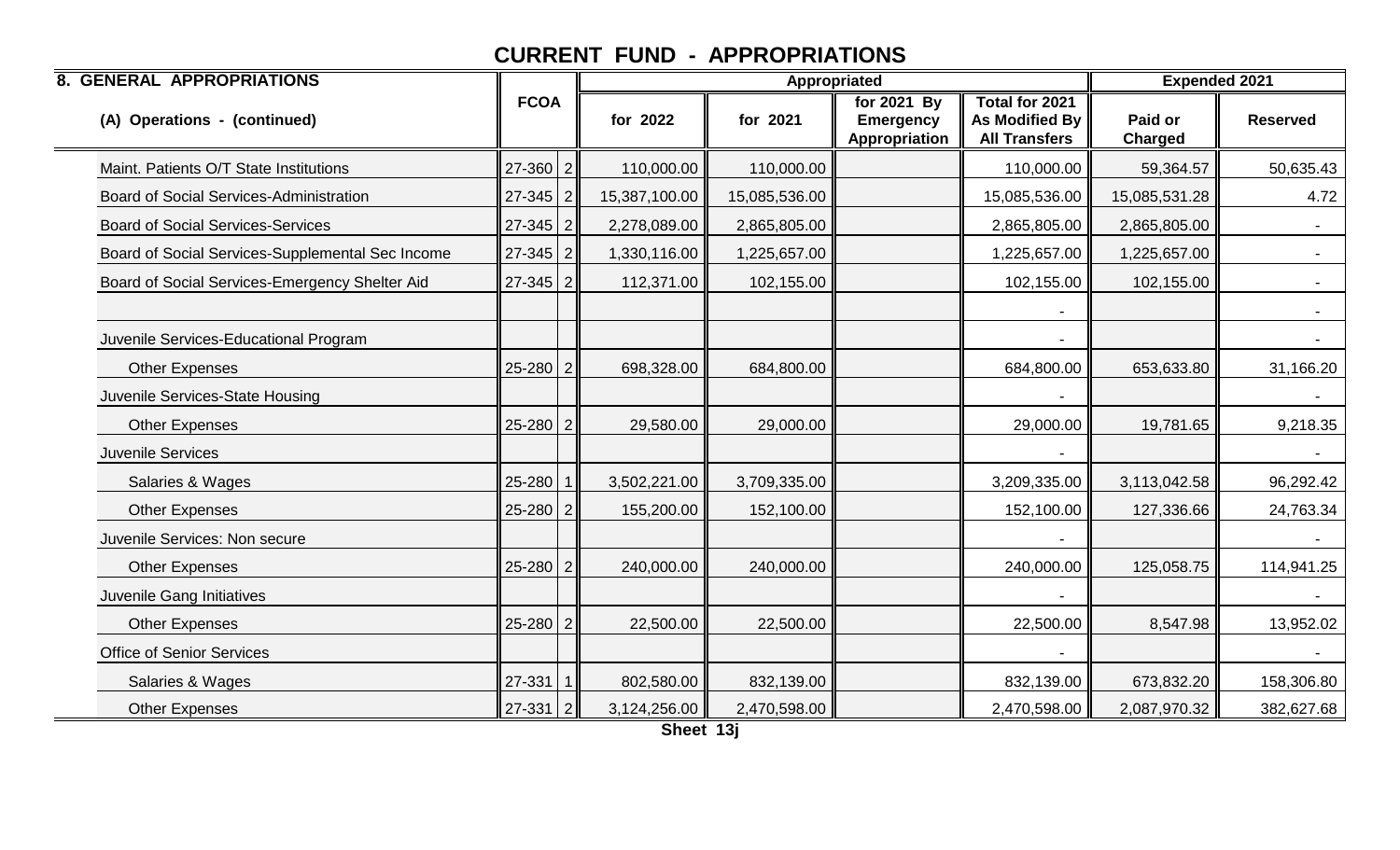| <b>8. GENERAL APPROPRIATIONS</b>                          |                |                |              |              | Appropriated                                     |                                                          | <b>Expended 2021</b>      |                 |
|-----------------------------------------------------------|----------------|----------------|--------------|--------------|--------------------------------------------------|----------------------------------------------------------|---------------------------|-----------------|
| (A) Operations - (continued)                              | <b>FCOA</b>    |                | for 2022     | for 2021     | for 2021 By<br><b>Emergency</b><br>Appropriation | Total for 2021<br>As Modified By<br><b>All Transfers</b> | Paid or<br><b>Charged</b> | <b>Reserved</b> |
| Aid/O.C.E.A.N., Inc. (N.J.S.A. 40:23-8.18-19)             | $27 - 360$ 2   |                | 71,379.00    | 71,379.00    |                                                  | 71,379.00                                                |                           | 71,379.00       |
| War Vet Burial/Grave                                      |                |                |              |              |                                                  |                                                          |                           |                 |
| <b>Other Expenses</b>                                     | $27 - 331$ 2   |                | 21,000.00    | 20,000.00    |                                                  | 20,000.00                                                | 19,828.80                 | 171.20          |
| Ocean Environ. Agency                                     | $27 - 331$   2 |                | 1,000.00     | 1,000.00     |                                                  | 1,000.00                                                 | 645.00                    | 355.00          |
| Hazardous Household Waste Program                         | 26-305         | 2              | 1,030,000.00 | 630,000.00   |                                                  | 630,000.00                                               | 535,071.62                | 94,928.38       |
| Solid Waste Management                                    |                |                |              |              |                                                  |                                                          |                           |                 |
| Salaries & Wages                                          | 26-305         |                | 2,432,306.00 | 2,372,201.00 |                                                  | 2,372,201.00                                             | 2,219,647.61              | 152,553.39      |
| <b>Other Expenses</b>                                     | $26 - 305$   2 |                | 790,000.00   | 590,000.00   |                                                  | 590,000.00                                               | 559,548.76                | 30,451.24       |
| <b>Disability Aware/Education</b>                         | $27 - 360$ 2   |                | 22,500.00    | 22,500.00    |                                                  | 22,500.00                                                | 22,500.00                 |                 |
| Commission for Individuals with Disabilities              | $27 - 360$ 2   |                | 1,200.00     | 1,200.00     |                                                  | 1,200.00                                                 | 348.20                    | 851.80          |
| Workforce Investment Board                                | 27-360         | $\overline{2}$ | 36,000.00    | 36,000.00    |                                                  | 36,000.00                                                | 36,000.00                 | $\sim$          |
| Ocean County Board of Social Services                     | $27 - 360$ 2   |                | 32,408.00    | 32,408.00    |                                                  | 32,408.00                                                | 32,408.00                 | $\sim$ $^{-1}$  |
| Aid/St. Francis Comm. Center (N.J.S.A. 40:23-8.14)        | $27 - 360$ 2   |                | 15,573.00    | 15,573.00    |                                                  | 15,573.00                                                | 15,573.00                 |                 |
| Div. Aging-S.D.C. Reimb.                                  | $27 - 360$ 2   |                | 150,000.00   | 150,000.00   |                                                  | 150,000.00                                               | 150,000.00                | $\blacksquare$  |
| Public Health Priority Funding Act 1977 (N.J.S.A.26:2F-1) | $27-330$   2   |                | 588,852.00   | 588,852.00   |                                                  | 588,852.00                                               | 588,852.00                |                 |
| <b>Child &amp; Adult Disability Services</b>              | $27 - 360$ 2   |                | 173,359.00   | 173,359.00   |                                                  | 173,359.00                                               | 173,350.00                | 9.00            |
| Aid to Families w/Dep Children                            | $27 - 345$ 2   |                | 219,015.00   | 181,011.00   |                                                  | 181,011.00                                               | 181,011.00                |                 |
| Aid to Animal Control NJAC 8:52                           | $27 - 340$ 2   |                | 6,075.00     | 6,075.00     |                                                  | 6,075.00                                                 | 6,075.00                  |                 |
| <b>School Nutrition Prog Expense</b>                      | $27 - 331$ 2   |                | 52,000.00    | 51,000.00    |                                                  | 51,000.00                                                | 50,756.36                 | 243.64          |
|                                                           |                |                |              |              |                                                  |                                                          |                           |                 |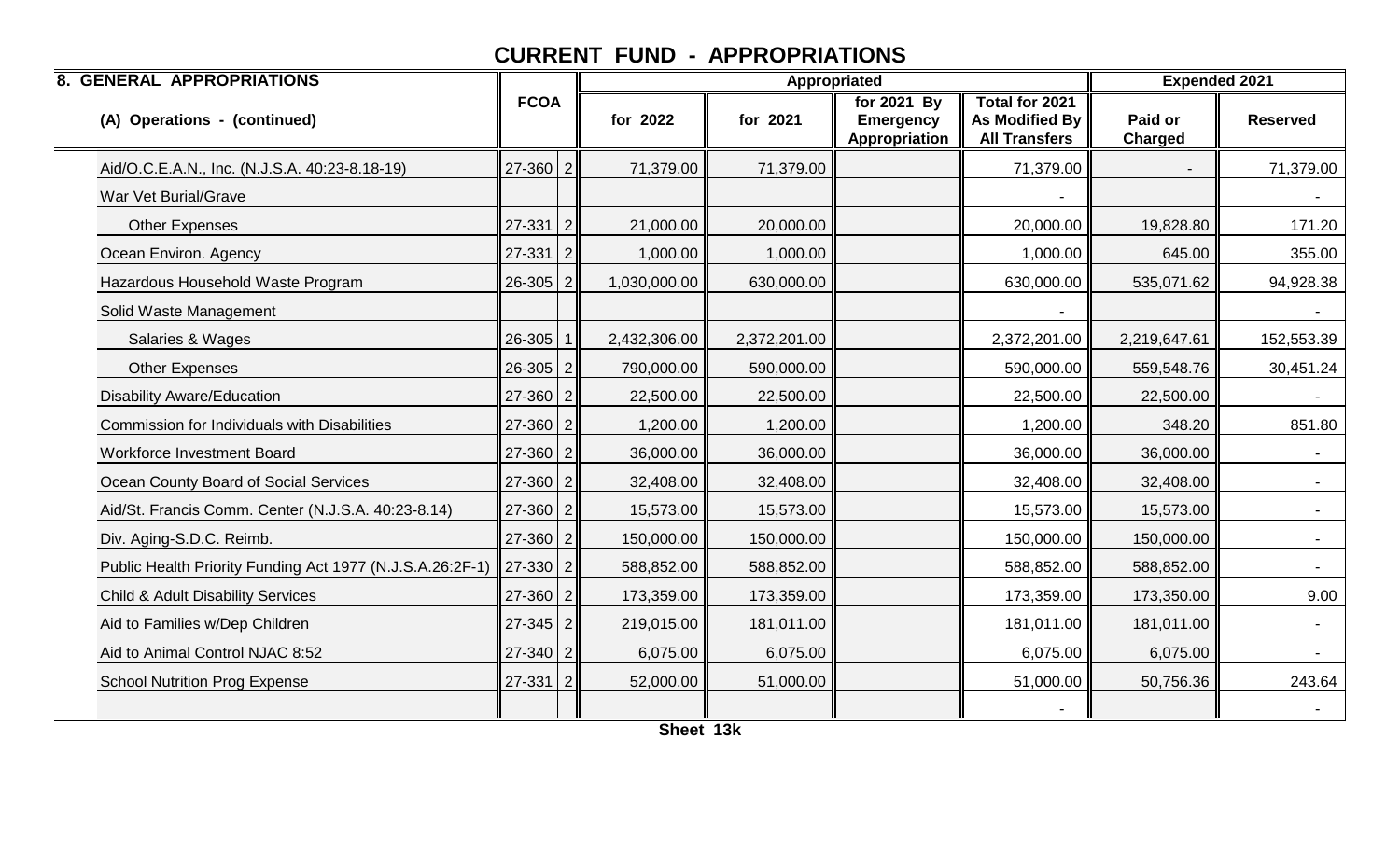| <b>8. GENERAL APPROPRIATIONS</b>                    |              |               |               | Appropriated                                     |                                                                        | <b>Expended 2021</b> |                 |
|-----------------------------------------------------|--------------|---------------|---------------|--------------------------------------------------|------------------------------------------------------------------------|----------------------|-----------------|
| (A) Operations - (continued)                        | <b>FCOA</b>  | for 2022      | for 2021      | for 2021 By<br><b>Emergency</b><br>Appropriation | <b>Total for 2021</b><br><b>As Modified By</b><br><b>All Transfers</b> | Paid or<br>Charged   | <b>Reserved</b> |
| <b>EDUCATIONAL</b>                                  |              |               |               |                                                  |                                                                        |                      |                 |
| Office County Superintendent of Schools             |              |               |               |                                                  |                                                                        |                      |                 |
| Salaries & Wages                                    | 20-104       | 290,380.00    | 303,948.00    |                                                  | 303,948.00                                                             | 275,324.81           | 28,623.19       |
| Other Expenses                                      | $20-104$ 2   | 11,500.00     | 11,400.00     |                                                  | 11,400.00                                                              | 6,562.60             | 4,837.40        |
| <b>Vocational School</b>                            |              |               |               |                                                  |                                                                        |                      | $\sim$          |
| <b>Other Expenses</b>                               | 29-400       | 20,762,063.00 | 19,963,522.00 |                                                  | 19,963,522.00                                                          | 19,963,522.00        |                 |
| County Extension Serv-Farm and Home Demonstration   |              |               |               |                                                  |                                                                        |                      |                 |
| Salaries & Wages                                    | 29-392       | 418,241.00    | 401,160.00    |                                                  | 401,160.00                                                             | 378,490.75           | 22,669.25       |
| <b>Other Expenses</b>                               | $29-392$ 2   | 23,728.00     | 23,328.00     |                                                  | 23,328.00                                                              | 20,475.65            | 2,852.35        |
| <b>Rutgers Co-Op Extension</b>                      |              |               |               |                                                  |                                                                        |                      |                 |
| <b>Other Expenses</b>                               | 29-392 2     | 188,247.00    | 183,851.00    |                                                  | 183,851.00                                                             | 183,851.00           |                 |
| <b>County College</b>                               |              |               |               |                                                  |                                                                        |                      | $\sim$          |
| <b>Other Expenses</b>                               | $29-395$ 2   | 16,556,631.00 | 16,231,991.00 |                                                  | 16,231,991.00                                                          | 16,231,991.00        | $\sim$          |
| County College - Nursing Program                    |              |               |               |                                                  |                                                                        |                      |                 |
| <b>Other Expenses</b>                               | $29 - 395$ 2 | 100,000.00    | 100,000.00    |                                                  | 100,000.00                                                             | 100,000.00           |                 |
| Reimbursement for Residents Attending Out-of-County |              |               |               |                                                  | $\overline{\phantom{a}}$                                               |                      | $\sim$          |
| Two-Year Colleges (N.J.S. 18A:64A-23)               |              |               |               |                                                  |                                                                        |                      | $\sim$          |
| <b>Other Expenses</b>                               | 29-395   2   | 325,000.00    | 325,000.00    |                                                  | 325,000.00                                                             | 107,035.87           | 217,964.13      |
| Ocean County Heritage Commission (N.J.S. 40:33A-6)  |              |               |               |                                                  |                                                                        |                      |                 |
| <b>Other Expenses</b>                               | $20-175$ 2   | 43,500.00     | 43,500.00     |                                                  | 43,500.00                                                              | 42,763.52            | 736.48          |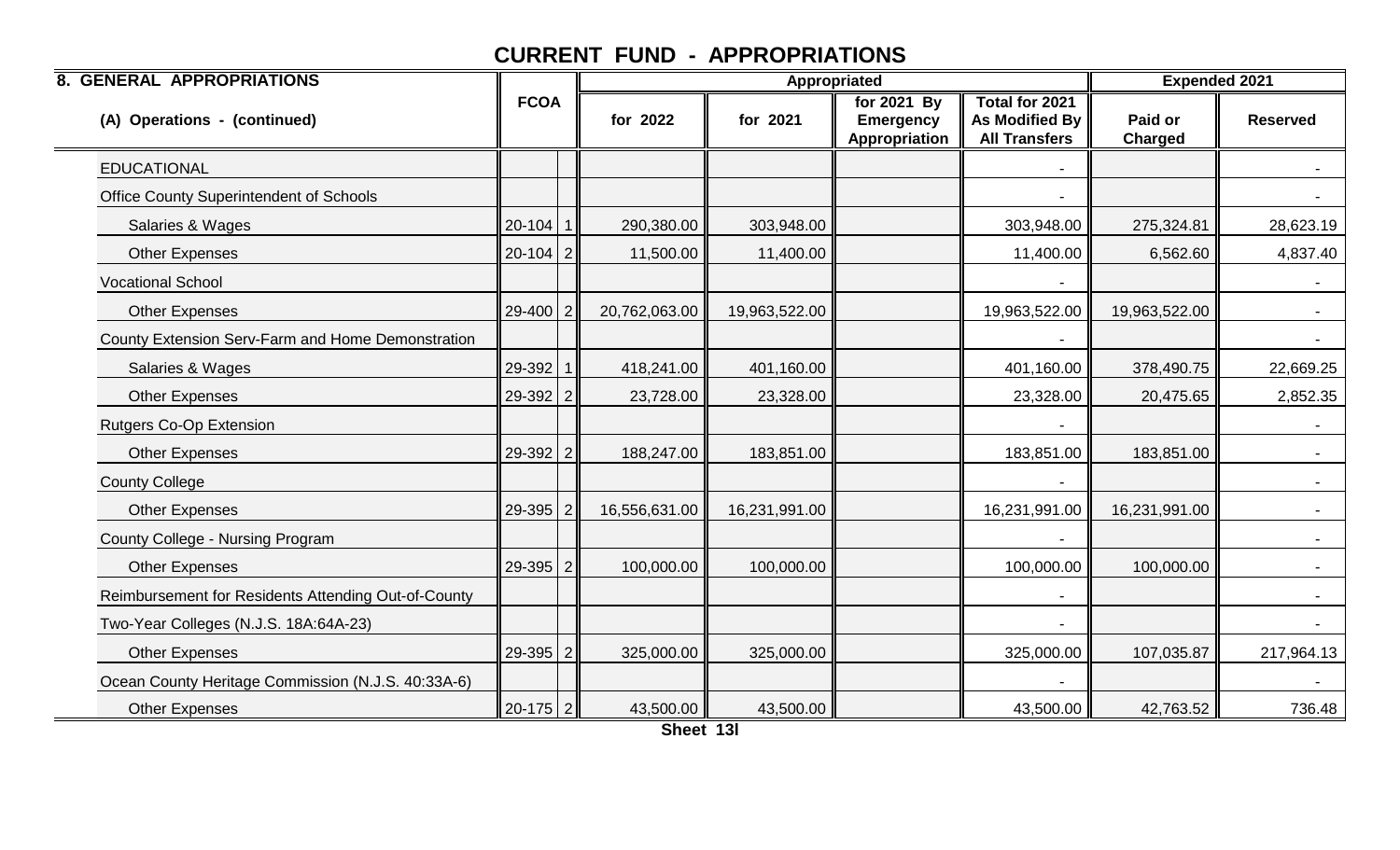| <b>8. GENERAL APPROPRIATIONS</b>                   |             |           |           | Appropriated                                     |                                                          | <b>Expended 2021</b> |                 |
|----------------------------------------------------|-------------|-----------|-----------|--------------------------------------------------|----------------------------------------------------------|----------------------|-----------------|
| (A) Operations - (continued)                       | <b>FCOA</b> | for 2022  | for 2021  | for 2021 By<br><b>Emergency</b><br>Appropriation | Total for 2021<br>As Modified By<br><b>All Transfers</b> | Paid or<br>Charged   | <b>Reserved</b> |
| <b>Ocean County Historical Society</b>             |             |           |           |                                                  |                                                          |                      | $\sim$          |
| <b>Other Expenses</b>                              | $20-175$ 2  | 25,000.00 | 25,000.00 |                                                  | 25,000.00                                                | 25,000.00            |                 |
| Aid to Performing & Visual Arts (NJSA 40: 23-8.25) |             |           |           |                                                  |                                                          |                      | $\sim$          |
| <b>Other Expenses</b>                              | $20-175$ 2  | 20,250.00 | 20,250.00 |                                                  | 20,250.00                                                | 20,250.00            | $\sim$ 10 $\pm$ |
| Aid to Museums (N.J.S. 40:23-6.22)                 |             |           |           |                                                  |                                                          |                      | $\sim$          |
| Other Expenses                                     | $20-175$ 2  | 26,325.00 | 26,325.00 |                                                  | 26,325.00                                                | 20,250.00            | 6,075.00        |
|                                                    |             |           |           |                                                  | $\overline{\phantom{a}}$                                 |                      | $\sim$          |
|                                                    |             |           |           |                                                  | $\blacksquare$                                           |                      | $\sim$          |
|                                                    |             |           |           |                                                  | $\blacksquare$                                           |                      | $\sim$          |
|                                                    |             |           |           |                                                  | $\blacksquare$                                           |                      |                 |
|                                                    |             |           |           |                                                  | $\blacksquare$                                           |                      |                 |
|                                                    |             |           |           |                                                  | $\overline{\phantom{a}}$                                 |                      |                 |
|                                                    |             |           |           |                                                  | $\blacksquare$                                           |                      | $\sim$          |
|                                                    |             |           |           |                                                  | $\overline{\phantom{a}}$                                 |                      |                 |
|                                                    |             |           |           |                                                  | $\blacksquare$                                           |                      |                 |
|                                                    |             |           |           |                                                  | $\blacksquare$                                           |                      |                 |
|                                                    |             |           |           |                                                  | $\overline{\phantom{a}}$                                 |                      | $\sim$          |
|                                                    |             |           |           |                                                  | $\sim$                                                   |                      |                 |
|                                                    |             |           |           |                                                  | $\overline{\phantom{a}}$                                 |                      |                 |
|                                                    |             |           |           |                                                  |                                                          |                      |                 |

**Sheet 13m**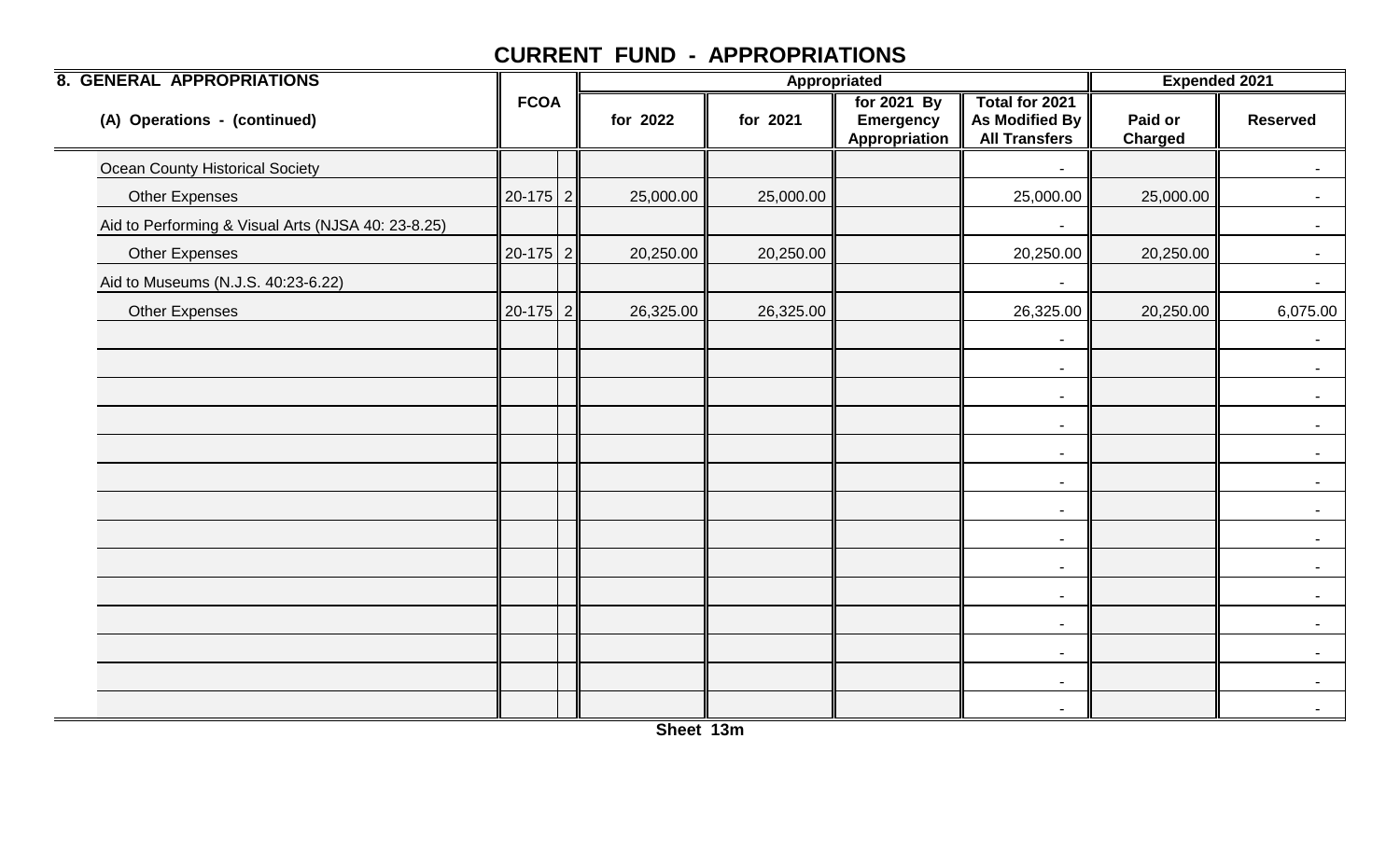| <b>8. GENERAL APPROPRIATIONS</b>     |              |              |              | <b>Appropriated</b>                              |                                                          | <b>Expended 2021</b>      |                 |
|--------------------------------------|--------------|--------------|--------------|--------------------------------------------------|----------------------------------------------------------|---------------------------|-----------------|
| (A) Operations - (continued)         | <b>FCOA</b>  | for 2022     | for 2021     | for 2021 By<br><b>Emergency</b><br>Appropriation | Total for 2021<br>As Modified By<br><b>All Transfers</b> | Paid or<br><b>Charged</b> | <b>Reserved</b> |
| <b>RECREATIONAL</b>                  |              |              |              |                                                  |                                                          |                           |                 |
| County Parks (N.J.S. 40: 32-2.4)     |              |              |              |                                                  |                                                          |                           |                 |
| Salaries & Wages                     | $28-375$   1 | 6,689,801.00 | 6,271,712.00 |                                                  | 6,271,712.00                                             | 5,952,027.27              | 319,684.73      |
| <b>Other Expenses</b>                | $28-375$   2 | 472,957.00   | 422,957.00   |                                                  | 422,957.00                                               | 408,477.81                | 14,479.19       |
| County Parks-Non Profit Program      |              |              |              |                                                  |                                                          |                           |                 |
| <b>Other Expenses</b>                | $28-370$ 2   | 186,006.00   | 170,006.00   |                                                  | 170,006.00                                               | 167,239.38                | 2,766.62        |
| Forge Pond Complex                   |              |              |              |                                                  |                                                          |                           |                 |
| <b>Other Expenses</b>                | $28-375$   2 | 119,609.00   | 109,609.00   |                                                  | 109,609.00                                               | 108,054.35                | 1,554.65        |
| <b>Atlantis Complex</b>              |              |              |              |                                                  |                                                          |                           |                 |
| <b>Other Expenses</b>                | $28-375$ 2   | 238,844.00   | 218,844.00   |                                                  | 218,844.00                                               | 215,885.16                | 2,958.84        |
| Purchase/Rent/Lease Equipment        |              |              |              |                                                  |                                                          |                           | $\sim$          |
| Other Expenses                       | $28-375$ 2   | 120,000.00   | 160,000.00   |                                                  | 160,000.00                                               | 105,753.04                | 54,246.96       |
| <b>Atlantis Golf Course Pro-Shop</b> | $28-375$   2 | 49,770.00    | 43,770.00    |                                                  | 43,770.00                                                | 42,777.58                 | 992.42          |
| Forge Pond Golf Course Pro-Shop      | $28-375$ 2   | 34,932.00    | 28,932.00    |                                                  | 28,932.00                                                | 27,799.99                 | 1,132.01        |
| <b>Public Info-Fair Committee</b>    | $28-370$ 2   | 8,034.00     | 8,034.00     |                                                  | 8,034.00                                                 |                           | 8,034.00        |
|                                      |              |              |              |                                                  |                                                          |                           |                 |
|                                      |              |              |              |                                                  | $\blacksquare$                                           |                           |                 |
|                                      |              |              |              |                                                  | $\overline{\phantom{a}}$                                 |                           | $\sim 100$      |
|                                      |              |              |              |                                                  | $\overline{\phantom{a}}$                                 |                           | $\sim$          |
|                                      |              |              |              |                                                  |                                                          |                           | $\sim$          |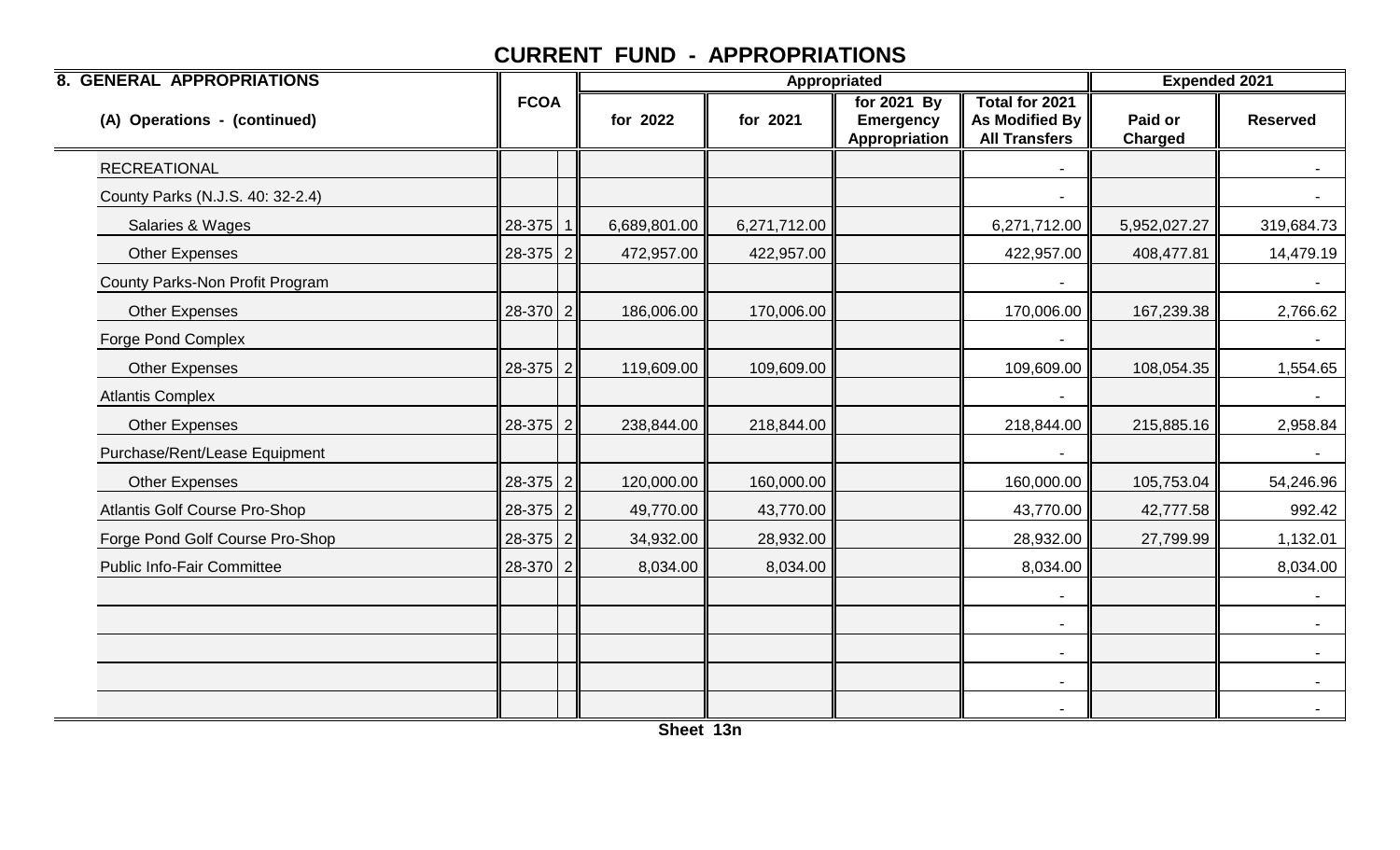| <b>8. GENERAL APPROPRIATIONS</b>                       |               |                   |                   | <b>Appropriated</b>                              |                                                                        | <b>Expended 2021</b>      |                   |
|--------------------------------------------------------|---------------|-------------------|-------------------|--------------------------------------------------|------------------------------------------------------------------------|---------------------------|-------------------|
| (A) Operations - (continued)                           | <b>FCOA</b>   | for 2022          | for 2021          | for 2021 By<br><b>Emergency</b><br>Appropriation | <b>Total for 2021</b><br><b>As Modified By</b><br><b>All Transfers</b> | Paid or<br><b>Charged</b> | <b>Reserved</b>   |
| <b>Other Common Operating Functions (Unclassified)</b> | <b>XXXXXX</b> | <b>XXXXXXXXXX</b> | <b>XXXXXXXXXX</b> | <b>XXXXXXXXXX</b>                                | <b>XXXXXXXXXX</b>                                                      | XXXXXXXXX                 | <b>XXXXXXXXXX</b> |
|                                                        |               | <b>XXXXXXXXXX</b> | <b>XXXXXXXXXX</b> | <b>XXXXXXXXXX</b>                                | <b>XXXXXXXXXX</b>                                                      | <b>XXXXXXXXXX</b>         | <b>XXXXXXXXXX</b> |
| Ocean County Air Park                                  |               |                   |                   |                                                  |                                                                        |                           |                   |
| Salaries & Wages                                       | $30-410$ 1    | 78,266.00         | 76,258.00         |                                                  | 76,258.00                                                              | 64,451.79                 | 11,806.21         |
| <b>Other Expenses</b>                                  | $30-410$   2  | 10,000.00         | 10,000.00         |                                                  | 10,000.00                                                              | 7,170.57                  | 2,829.43          |
| <b>Purchase of County Fleet</b>                        |               |                   |                   |                                                  |                                                                        |                           |                   |
| <b>Other Expenses</b>                                  | $30-411$   2  | 2,000,000.00      | 2,500,000.00      |                                                  | 2,500,000.00                                                           | 2,374,902.91              | 125,097.09        |
| Repairs & Maintenance-County Vehicles                  |               |                   |                   |                                                  |                                                                        |                           |                   |
| <b>Other Expenses</b>                                  | $30-429$ 2    | 2,434,780.00      | 2,387,039.00      |                                                  | 2,387,039.00                                                           | 2,337,310.12              | 49,728.88         |
| <b>Environmental Insurance Fund</b>                    |               |                   |                   |                                                  |                                                                        |                           |                   |
| <b>Other Expenses</b>                                  | $30-411$   2  | 750,000.00        | 1,000,000.00      |                                                  | 1,000,000.00                                                           | 566,712.97                | 433,287.03        |
| <b>Rent/Lease Office Premises</b>                      |               |                   |                   |                                                  |                                                                        |                           |                   |
| <b>Other Expenses</b>                                  | $30-412$ 2    | 1,300,000.00      | 1,250,000.00      |                                                  | 1,250,000.00                                                           | 1,122,941.56              | 127,058.44        |
| Ocean County Public Transportation Program             |               |                   |                   |                                                  |                                                                        |                           |                   |
| <b>Other Expenses</b>                                  | $30-413$   2  | 1,350.00          | 1,350.00          |                                                  | 1,350.00                                                               | $\blacksquare$            | 1,350.00          |
| Purchase, Replacement, Repairs & Rental of Equipment   |               |                   |                   |                                                  |                                                                        |                           |                   |
| <b>Other Expenses</b>                                  | $30-415$   2  | 214,200.00        | 167,000.00        |                                                  | 167,000.00                                                             | 157,197.85                | 9,802.15          |
|                                                        |               |                   |                   |                                                  |                                                                        |                           |                   |
|                                                        |               |                   |                   |                                                  | $\overline{\phantom{a}}$                                               |                           |                   |
|                                                        |               |                   |                   |                                                  |                                                                        |                           |                   |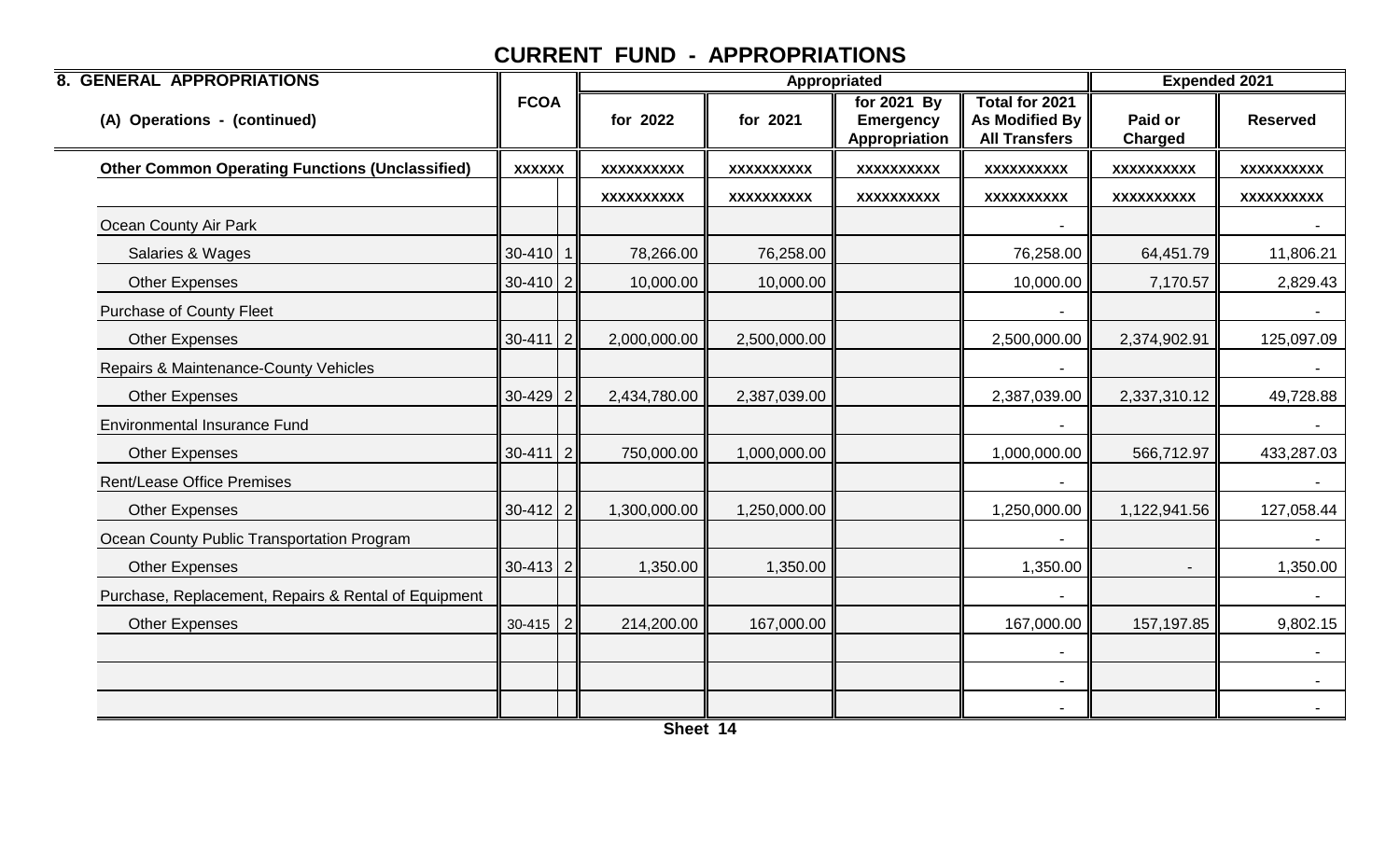| <b>8. GENERAL APPROPRIATIONS</b>                       |                |                   | Appropriated   |                                                  |                                                          | <b>Expended 2021</b>      |                   |
|--------------------------------------------------------|----------------|-------------------|----------------|--------------------------------------------------|----------------------------------------------------------|---------------------------|-------------------|
| (A) Operations - (continued)                           | <b>FCOA</b>    | for 2022          | for 2021       | for 2021 By<br><b>Emergency</b><br>Appropriation | Total for 2021<br>As Modified By<br><b>All Transfers</b> | Paid or<br><b>Charged</b> | <b>Reserved</b>   |
| <b>Other Common Operating Functions (Unclassified)</b> | <b>XXXXXX</b>  | <b>XXXXXXXXXX</b> | XXXXXXXXXX     | <b>XXXXXXXXXX</b>                                | <b>XXXXXXXXXX</b>                                        | <b>XXXXXXXXXX</b>         | <b>XXXXXXXXXX</b> |
|                                                        |                | XXXXXXXXXX        | XXXXXXXXXX     | XXXXXXXXXX                                       | XXXXXXXXX                                                | XXXXXXXXXX                | <b>XXXXXXXXXX</b> |
|                                                        |                |                   |                |                                                  |                                                          |                           |                   |
|                                                        |                |                   | $\blacksquare$ |                                                  | $\overline{\phantom{a}}$                                 |                           | $\sim$ $-$        |
| Veterans Service Bureau                                |                |                   |                |                                                  |                                                          |                           |                   |
| Salaries & Wages                                       | $30-429$ 1     | 452,845.00        | 431,700.00     |                                                  | 431,700.00                                               | 397,294.34                | 34,405.66         |
| <b>Other Expenses</b>                                  | $30-429$ 2     | 220,158.00        | 220,158.00     |                                                  | 220,158.00                                               | 203,000.76                | 17,157.24         |
| OC Police/Fire Assn (N.J.S. 40:23-8.9)                 | $30-429$ 2     | 2,500.00          | 2,500.00       |                                                  | 2,500.00                                                 |                           | 2,500.00          |
| Settlements and Adjustments                            |                |                   |                |                                                  |                                                          |                           |                   |
| Salaries & Wages                                       | $30 - 425$ 1   | 500,000.00        | 500,000.00     |                                                  | 500,000.00                                               |                           | 500,000.00        |
| <b>Accumulated Absences at Retirement</b>              |                |                   |                |                                                  | $\overline{\phantom{a}}$                                 |                           | $\sim$            |
| Salaries & Wages                                       | $30-415$   1   | 400,430.00        | 793,632.00     |                                                  | 793,632.00                                               | 793,632.00                | $\sim$            |
| <b>Association of Counties</b>                         |                |                   |                |                                                  |                                                          |                           |                   |
| <b>Other Expenses</b>                                  | $30 - 414$   2 | 27,006.00         | 26,000.00      |                                                  | 26,000.00                                                | 26,000.00                 |                   |
| <b>Special Projects</b>                                |                |                   |                |                                                  |                                                          |                           | $\sim$            |
| <b>Other Expenses</b>                                  | $30-414$ 2     | 1,250,000.00      | 1,250,000.00   |                                                  | 1,250,000.00                                             | 1,244,259.96              | 5,740.04          |
| <b>Physical Damage Vehicle</b>                         |                |                   |                |                                                  |                                                          |                           |                   |
| <b>Other Expenses</b>                                  | $30-414$   2   | 95,500.00         | 95,500.00      |                                                  | 95,500.00                                                | 86,876.61                 | 8,623.39          |
|                                                        |                |                   |                |                                                  | $\blacksquare$                                           |                           | $\sim$            |
|                                                        |                |                   |                |                                                  |                                                          |                           |                   |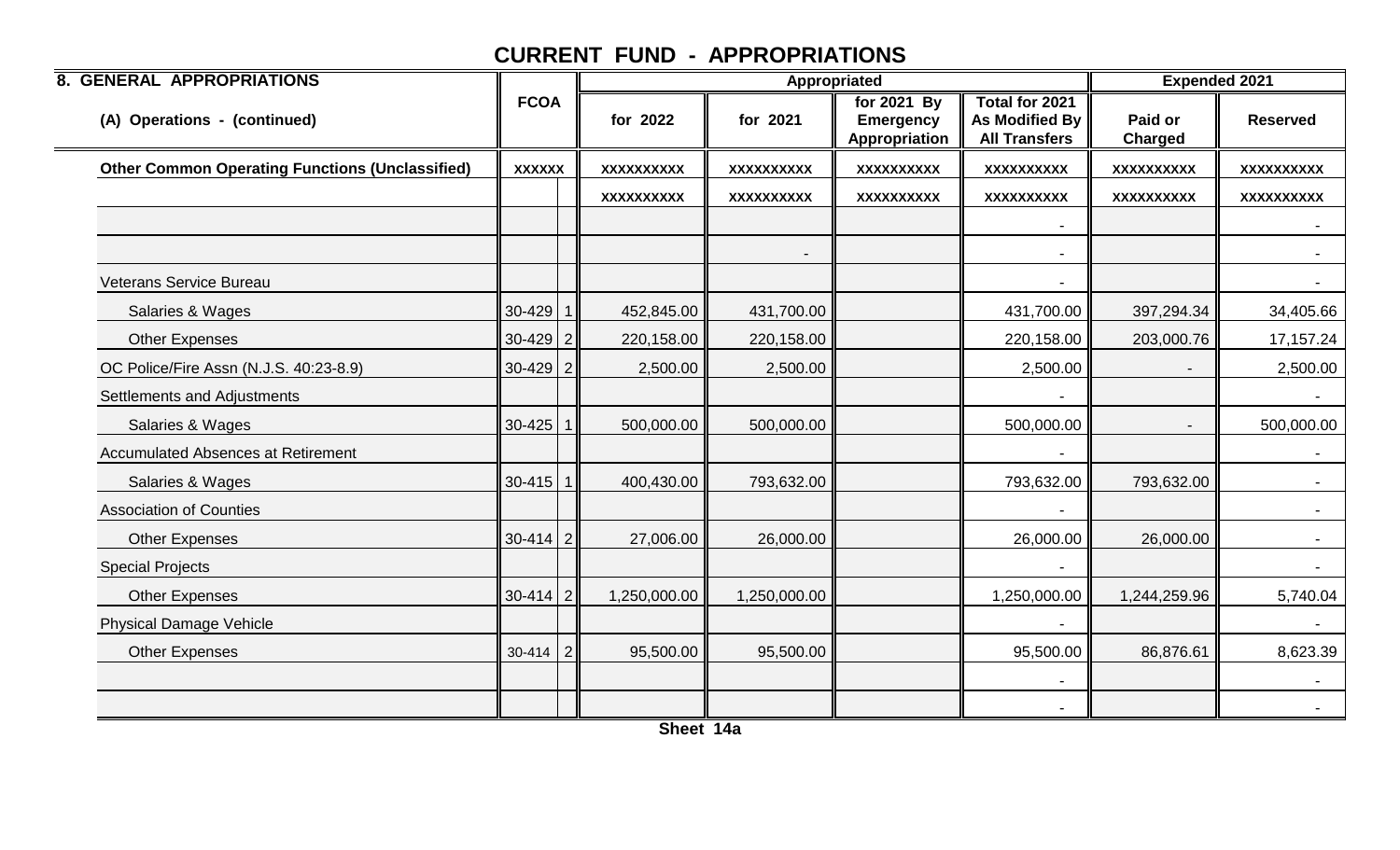| <b>8. GENERAL APPROPRIATIONS</b> |                |                   | Appropriated      |                                                    |                                                          | <b>Expended 2021</b>      |                 |
|----------------------------------|----------------|-------------------|-------------------|----------------------------------------------------|----------------------------------------------------------|---------------------------|-----------------|
| (A) Operations - (continued)     | <b>FCOA</b>    | for 2022          | for 2021          | for $2021$ By<br><b>Emergency</b><br>Appropriation | Total for 2021<br>As Modified By<br><b>All Transfers</b> | Paid or<br><b>Charged</b> | <b>Reserved</b> |
| <b>UNCLASSIFIED:</b>             | <b>XXXXXX</b>  | <b>XXXXXXXXXX</b> | <b>XXXXXXXXXX</b> | <b>XXXXXXXXXX</b>                                  | <b>XXXXXXXXXX</b>                                        | <b>XXXXXXXXXX</b>         | XXXXXXXXXX      |
| Utilities:                       |                |                   |                   |                                                    |                                                          |                           |                 |
| Gasoline                         | $31 - 447$ 2   | 2,390,900.00      | 2,340,900.00      |                                                    | 2,340,900.00                                             | 2,338,336.24              | 2,563.76        |
| <b>Natural Gas</b>               | $31 - 446$   2 | 1,400,000.00      | 1,200,000.00      |                                                    | 1,200,000.00                                             | 1,043,724.81              | 156,275.19      |
| <b>Heating Oil</b>               | $31 - 460$   2 | 26,800.00         | 26,800.00         |                                                    | 26,800.00                                                | 6,000.00                  | 20,800.00       |
| Water                            | $31 - 445$   2 | 438,200.00        | 438,200.00        |                                                    | 438,200.00                                               | 284,695.11                | 153,504.89      |
| Telephone/Data Transmission      | $31 - 440$ 2   | 3,225,000.00      | 3,179,000.00      |                                                    | 3,179,000.00                                             | 2,621,812.93              | 557,187.07      |
| Sewer                            | $31 - 455$   2 | 350,000.00        | 350,000.00        |                                                    | 350,000.00                                               | 228,303.91                | 121,696.09      |
| <b>Trash Disposal</b>            | $32 - 465$ 2   | 310,000.00        | 310,000.00        |                                                    | 310,000.00                                               | 267,189.40                | 42,810.60       |
| Electricity                      | $31 - 430$   2 | 2,860,000.00      | 3,160,000.00      |                                                    | 3,160,000.00                                             | 2,045,345.55              | 1,114,654.45    |
| Recycling                        | $32 - 465$   2 | 2,000,000.00      | 2,300,000.00      |                                                    | 2,300,000.00                                             | 1,618,702.90              | 681,297.10      |
|                                  |                |                   |                   |                                                    |                                                          |                           |                 |
|                                  |                |                   |                   |                                                    |                                                          |                           |                 |
|                                  |                |                   |                   |                                                    |                                                          |                           | $\sim$          |
|                                  |                |                   |                   |                                                    | $\blacksquare$                                           |                           | $\sim$          |
|                                  |                |                   |                   |                                                    | $\blacksquare$                                           |                           | $\sim$ $-$      |
| <b>SUBTOTAL OPERATIONS</b>       | 34-199         | 322,192,157.00    | 305,592,682.00    |                                                    | 305,592,682.00                                           | 284,386,631.65            | 21,206,050.35   |
| Detail:                          |                | <b>XXXXXXXXXX</b> | XXXXXXXXXX        | <b>XXXXXXXXXX</b>                                  | <b>XXXXXXXXXX</b>                                        | <b>XXXXXXXXXX</b>         | XXXXXXXXXX      |
| <b>Salaries &amp; Wages</b>      | 34-201         | 137,895,591.00    | 136,548,829.00    |                                                    | 134,833,829.00                                           | 126,219,964.23            | 8,613,864.77    |
| <b>Other Expenses</b>            | $34-201$   2   | 184,296,566.00    | 169,043,853.00    |                                                    | 170,758,853.00                                           | 158,166,667.42            | 12,592,185.58   |

**Sheet 15**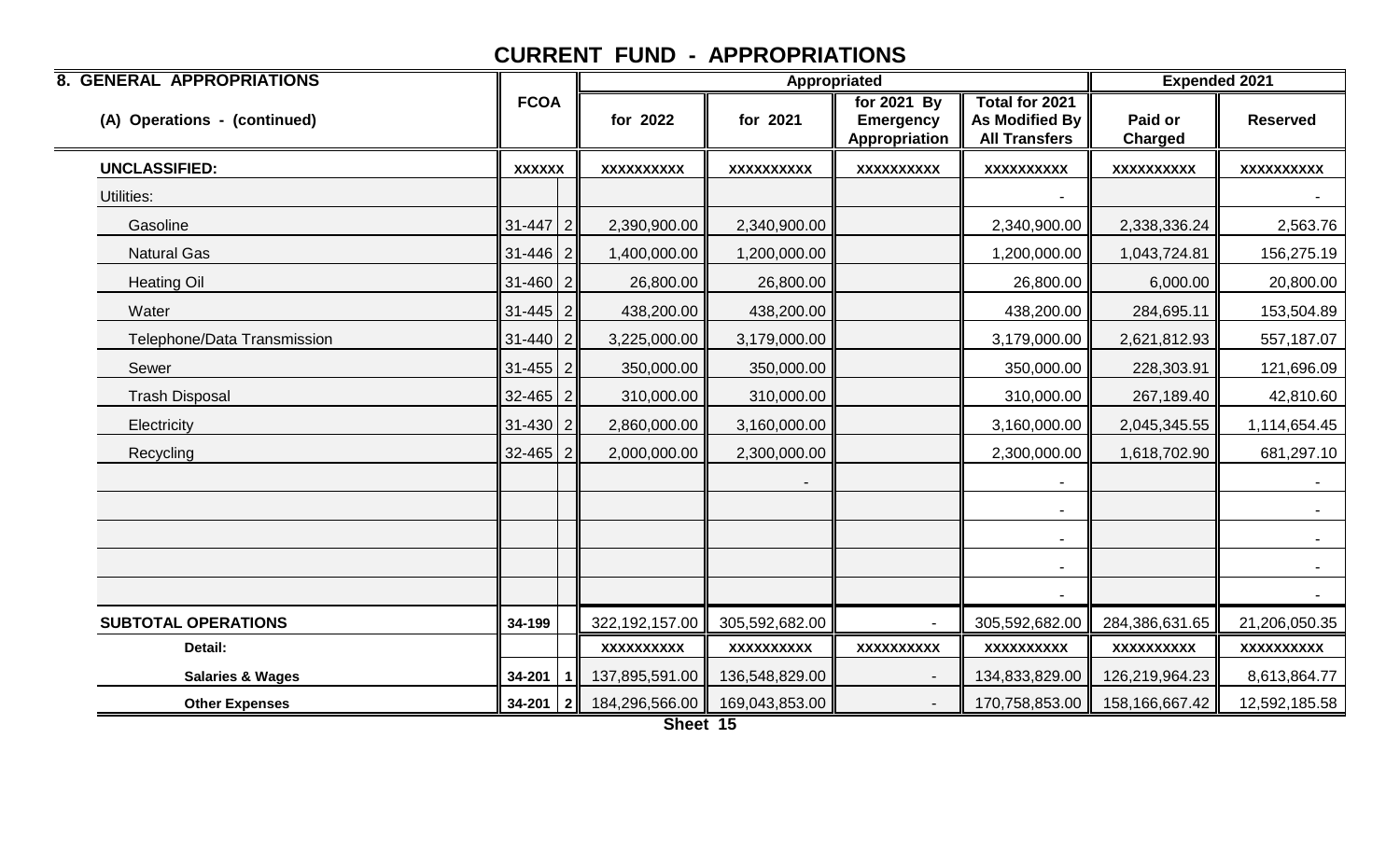| <b>8. GENERAL APPROPRIATIONS</b>                      |              |                |              |            | Appropriated                                     |                                                          | <b>Expended 2021</b>      |                  |
|-------------------------------------------------------|--------------|----------------|--------------|------------|--------------------------------------------------|----------------------------------------------------------|---------------------------|------------------|
| (A) Operations - (continued)                          | <b>FCOA</b>  |                | for 2022     | for 2021   | for 2021 By<br><b>Emergency</b><br>Appropriation | Total for 2021<br>As Modified By<br><b>All Transfers</b> | Paid or<br><b>Charged</b> | <b>Reserved</b>  |
| <b>Public and Private Programs Offset by Revenues</b> |              |                |              |            |                                                  |                                                          |                           |                  |
| <b>Matching Funds for Grants</b>                      | $41 - 899$ 2 |                |              |            |                                                  |                                                          |                           | $\sim$ 100 $\mu$ |
| <b>Future Grants</b>                                  | 41-899       | $\overline{2}$ | 1,088,090.00 | 441,696.00 |                                                  | 441,696.00                                               |                           | 441,696.00       |
| Local: DCA Home Delv Meals                            | 41-899       | $\overline{2}$ | 17,937.00    | 17,978.00  |                                                  | 17,978.00                                                | 17,978.00                 |                  |
| Local: Human Svc Advisory                             | 41-899       | 2              |              | 23,850.00  |                                                  | 23,850.00                                                | 23,850.00                 | $\sim$           |
| Local: S.A.N.E.                                       | 41-899       | 2              |              | 22,484.00  |                                                  | 22,484.00                                                | 22,484.00                 |                  |
| Local: Supp Aging Supp Svc                            | 41-899       | 2              | 58,159.00    | 56,886.00  |                                                  | 56,886.00                                                | 56,886.00                 |                  |
| Local: 5310 Operating                                 | 41-899       | 2              |              | 150,000.00 |                                                  | 150,000.00                                               | 150,000.00                | $\sim 100$       |
| Local: NJ JARC                                        | 41-899       | $\overline{2}$ |              | 350,000.00 |                                                  | 350,000.00                                               | 350,000.00                |                  |
| Local: Stop Violence/Women                            | 41-899       | 2              |              | 17,018.00  |                                                  | 17,018.00                                                | 17,018.00                 |                  |
| Local: OLDCC MIS                                      | 41-899       | 2              |              | 50,000.00  |                                                  | 50,000.00                                                | 50,000.00                 | $\sim$           |
| Local: Subregional Transportation                     | 41-899       | 2              |              | 36,096.00  |                                                  | 36,096.00                                                | 36,096.00                 |                  |
| Local: S.A.N.E. FY 21/22                              | 41-899       | 2              |              | 22,968.00  |                                                  | 22,968.00                                                | 22,968.00                 |                  |
| Local: Victims of Crime                               | 41-899       | $\mathcal{P}$  |              | 147,828.00 |                                                  | 147,828.00                                               | 147,828.00                |                  |
|                                                       |              |                |              |            |                                                  |                                                          |                           |                  |
|                                                       |              |                |              |            |                                                  |                                                          |                           |                  |
|                                                       |              |                |              |            |                                                  | $\overline{\phantom{a}}$                                 | $\overline{\phantom{a}}$  | $\sim$           |
|                                                       |              |                |              |            |                                                  |                                                          |                           |                  |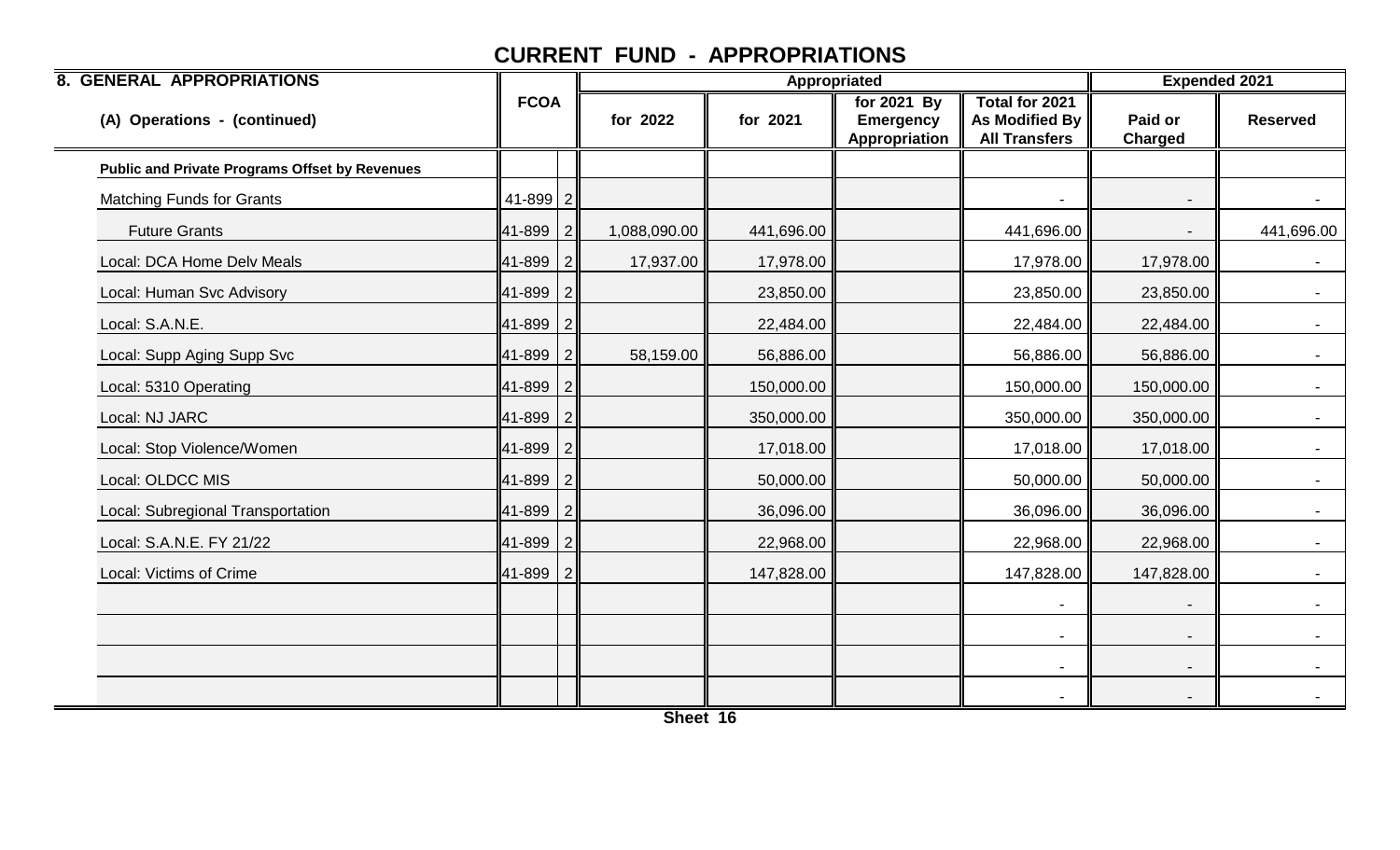| <b>8. GENERAL APPROPRIATIONS</b>                      |                |                |              | Appropriated |                                                  | <b>Expended 2021</b>                                                   |                           |                 |
|-------------------------------------------------------|----------------|----------------|--------------|--------------|--------------------------------------------------|------------------------------------------------------------------------|---------------------------|-----------------|
| (A) Operations - (continued)                          | <b>FCOA</b>    |                | for 2022     | for 2021     | for 2021 By<br><b>Emergency</b><br>Appropriation | <b>Total for 2021</b><br><b>As Modified By</b><br><b>All Transfers</b> | Paid or<br><b>Charged</b> | <b>Reserved</b> |
| <b>Public and Private Programs Offset by Revenues</b> |                |                |              |              |                                                  |                                                                        |                           |                 |
| Ocean Area Plan Grant FY21                            | 41-700         | l 2            | 11,193.00    | 2,341,868.00 |                                                  | 2,341,868.00                                                           | 2,341,868.00              |                 |
| Ocean Area Plan Grant                                 | 41-700         | $\overline{2}$ | 2,329,400.00 |              |                                                  |                                                                        |                           |                 |
| Safe Housing & Transport                              | 41-702         | $\overline{2}$ | 84,289.00    | 84,593.00    |                                                  | 84,593.00                                                              | 84,593.00                 |                 |
| <b>Adult Protective Svc</b>                           | 41-703         | $\overline{2}$ | 451,670.00   | 447,798.00   |                                                  | 447,798.00                                                             | 447,798.00                |                 |
| Sr Citizen/Persons w/ Disab                           | 41-704         |                | 1,657,504.00 | 1,685,543.00 |                                                  | 1,685,543.00                                                           | 1,685,543.00              |                 |
| WIOA On the Job Training                              | 41-707         | l 2            | 150,000.00   |              |                                                  |                                                                        |                           |                 |
| Juvenile Detention Alt Init                           | 41-708         | $\overline{2}$ | 120,000.00   | 120,000.00   |                                                  | 120,000.00                                                             | 120,000.00                |                 |
| Personal Asst Svcs Program                            | 41-710         | $\overline{2}$ | 59,427.00    | 118,854.00   |                                                  | 118,854.00                                                             | 118,854.00                |                 |
| Human Svcs Advisory Svc                               | $ 41-711 2$    |                |              | 96,593.00    |                                                  | 96,593.00                                                              | 96,593.00                 | $\blacksquare$  |
| <b>Supp Aging Supportive Svcs</b>                     | 41-712         | $\overline{2}$ | 232,634.00   | 227,542.00   |                                                  | 227,542.00                                                             | 227,542.00                |                 |
| State Health Ins Asst Prg                             | $ 41-713 2$    |                |              | 47,500.00    |                                                  | 47,500.00                                                              | 47,500.00                 |                 |
| Driving While Intoxicated                             | $41 - 715$   2 |                |              | 150,489.00   |                                                  | 150,489.00                                                             | 150,489.00                |                 |
| Program Management Fund                               | 41-718         | $\overline{2}$ | 55,550.00    | 55,550.00    |                                                  | 55,550.00                                                              | 55,550.00                 |                 |
| HUD HOME Program Income                               | 41-719         | 2              | 10,000.00    | 10,000.00    |                                                  | 10,000.00                                                              | 10,000.00                 | $\sim$          |
| <b>State COLA Senior Svcs</b>                         | 41-720         | $\overline{2}$ | 390,461.00   | 392,527.00   |                                                  | 392,527.00                                                             | 392,527.00                |                 |
| <b>Workforce Learning Link</b>                        | 41-722         |                |              | 45,000.00    |                                                  | 45,000.00                                                              | 45,000.00                 |                 |
| Veterans Transportation                               | $41-725$   2   |                |              | 15,000.00    |                                                  | 15,000.00                                                              | 15,000.00                 |                 |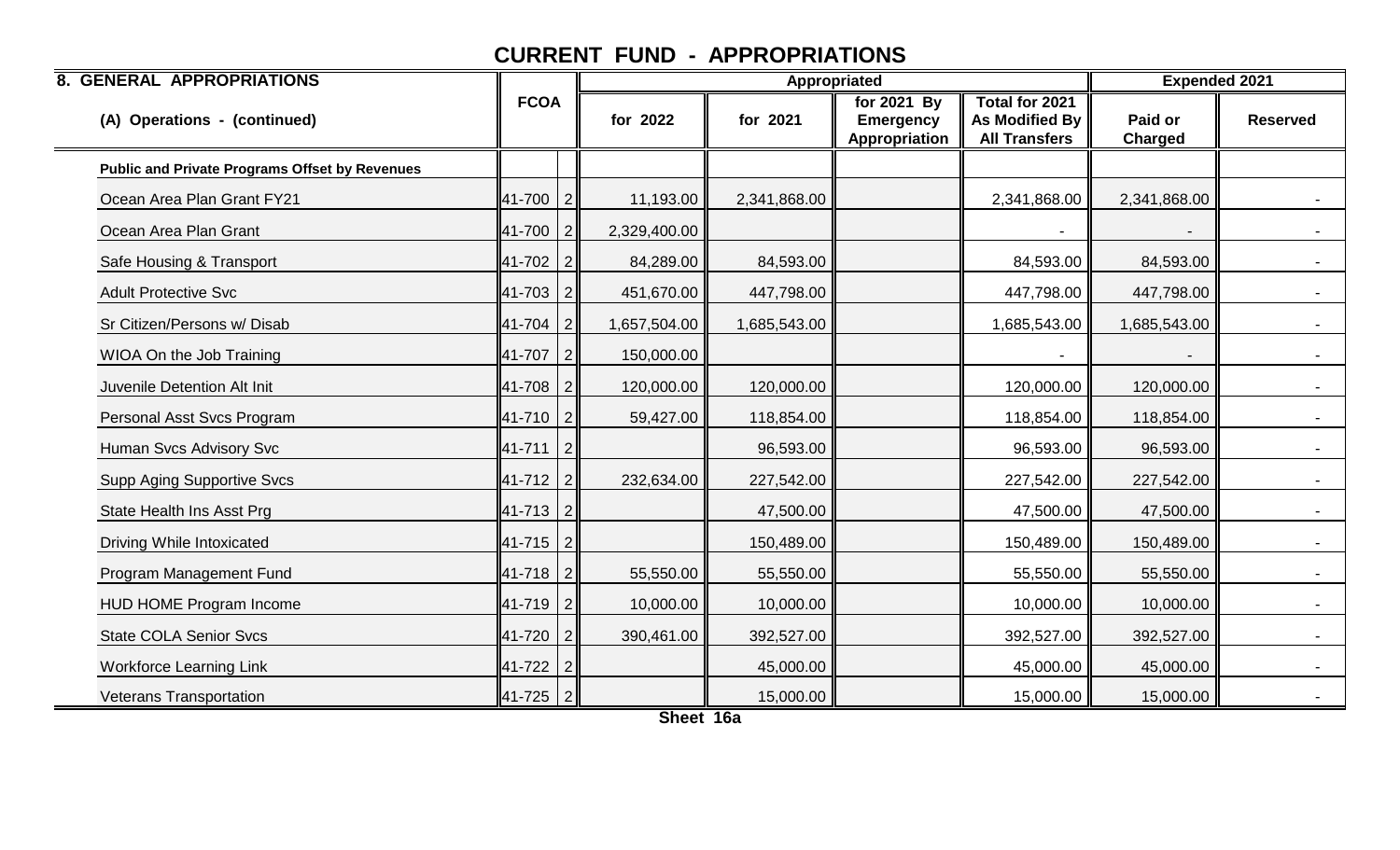| <b>8. GENERAL APPROPRIATIONS</b>                      |                |                |            |              | Appropriated                                     |                                                                 | <b>Expended 2021</b>      |                 |
|-------------------------------------------------------|----------------|----------------|------------|--------------|--------------------------------------------------|-----------------------------------------------------------------|---------------------------|-----------------|
| (A) Operations - (continued)                          | <b>FCOA</b>    |                | for 2022   | for 2021     | for 2021 By<br><b>Emergency</b><br>Appropriation | Total for 2021<br><b>As Modified By</b><br><b>All Transfers</b> | Paid or<br><b>Charged</b> | <b>Reserved</b> |
| <b>Public and Private Programs Offset by Revenues</b> |                |                |            |              |                                                  |                                                                 |                           |                 |
| <b>State Facilities Ed Act</b>                        | 41-726         | 2              |            | 27,000.00    |                                                  | 27,000.00                                                       | 27,000.00                 | $\sim$          |
| <b>State Homeland Security</b>                        | $ 41-728 2$    |                |            | 248,444.00   |                                                  | 248,444.00                                                      | 248,444.00                |                 |
| Workforce Learning Link FY21/22                       | 41-729         | $\overline{2}$ |            | 70,000.00    |                                                  | 70,000.00                                                       | 70,000.00                 |                 |
| <b>USDA FY21</b>                                      | 41-731         | 2              | 694.00     | 222,452.00   |                                                  | 222,452.00                                                      | 222,452.00                |                 |
| <b>USDA</b>                                           | 41-731         | 2              | 222,452.00 |              |                                                  |                                                                 |                           |                 |
| <b>Medicaid Match</b>                                 | $ 41 - 734 $   | 2              | 36,295.00  | 39,435.00    |                                                  | 39,435.00                                                       | 39,435.00                 | $\sim$          |
| S.A.N.E. Grant                                        | 41-736         | 2              |            | 89,934.00    |                                                  | 89,934.00                                                       | 89,934.00                 | $\blacksquare$  |
| <b>Care Coordination</b>                              | 41-745         | 2              | 23,810.00  | 23,810.00    |                                                  | 23,810.00                                                       | 23,810.00                 |                 |
| <b>Emerg Mgmt Agency Asst</b>                         | 41-746         | $\overline{2}$ |            | 55,000.00    |                                                  | 55,000.00                                                       | 55,000.00                 | $\sim$          |
| <b>Clean Community</b>                                | 41-747         | 2              |            | 209,457.00   |                                                  | 209,457.00                                                      | 209,457.00                | $\blacksquare$  |
| <b>Subregional Transportation</b>                     | 41-748         | $\overline{2}$ |            | 144,381.00   |                                                  | 144,381.00                                                      | 144,381.00                | $\sim$          |
| <b>US Marshal Service</b>                             | $41 - 749$   2 |                |            | 30,000.00    |                                                  | 30,000.00                                                       | 30,000.00                 |                 |
| <b>Community Dev Block Grant</b>                      | $ 41 - 750 2$  |                |            | 1,463,169.00 |                                                  | 1,463,169.00                                                    | 1,463,169.00              |                 |
| Click It or Ticket                                    | $ 41 - 751 2 $ |                |            | 6,000.00     |                                                  | 6,000.00                                                        | 6,000.00                  | $\sim$          |
| Council of the Arts                                   | 41-752         | $\overline{2}$ | 264,480.00 | 93,160.00    |                                                  | 93,160.00                                                       | 93,160.00                 |                 |
| <b>DRE Callout Program</b>                            | 41-754         |                |            | 82,000.00    |                                                  | 82,000.00                                                       | 82,000.00                 | $\sim$          |
| DHS Emerg Food & Shelter                              | 41-758         | 2              | 964,780.00 | 964,780.00   |                                                  | 964,780.00                                                      | 964,780.00                |                 |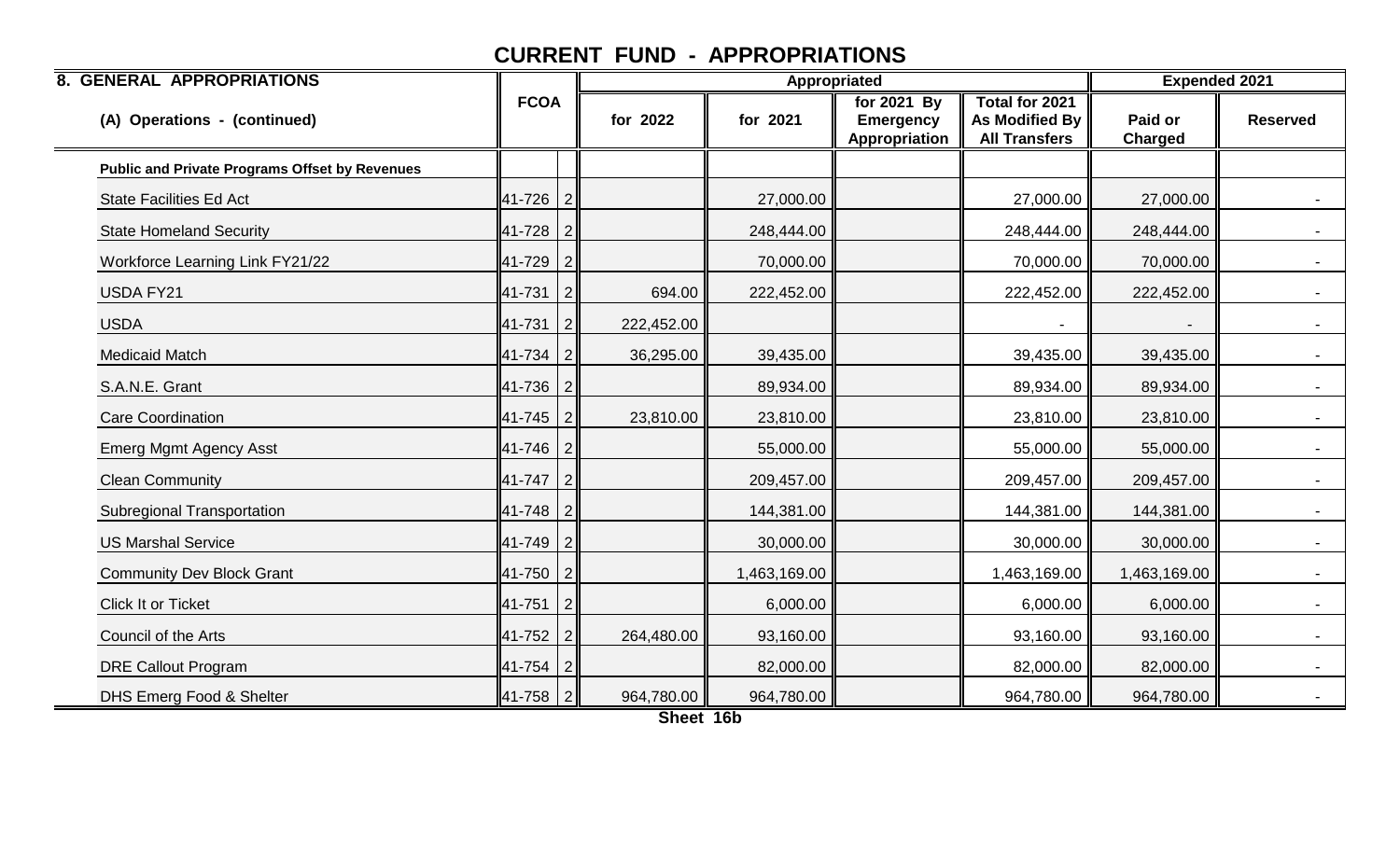| <b>8. GENERAL APPROPRIATIONS</b>                      |                |                |            |               | Appropriated                                     |                                                          | <b>Expended 2021</b>      |                 |
|-------------------------------------------------------|----------------|----------------|------------|---------------|--------------------------------------------------|----------------------------------------------------------|---------------------------|-----------------|
| (A) Operations - (continued)                          | <b>FCOA</b>    |                | for 2022   | for 2021      | for 2021 By<br><b>Emergency</b><br>Appropriation | Total for 2021<br>As Modified By<br><b>All Transfers</b> | Paid or<br><b>Charged</b> | <b>Reserved</b> |
| <b>Public and Private Programs Offset by Revenues</b> |                |                |            |               |                                                  |                                                          |                           |                 |
| <b>HUD: HOME Invest Partnership</b>                   | 41-765         | 2              |            | 1,342,509.00  |                                                  | 1,342,509.00                                             | 1,342,509.00              | $-$             |
| <b>WorkFirst NJ</b>                                   | 41-770 2       |                |            | 1,456,126.00  |                                                  | 1,456,126.00                                             | 1,456,126.00              |                 |
| Insurance Fraud Program                               | 41-772 2       |                |            | 250,000.00    |                                                  | 250,000.00                                               | 250,000.00                | $\blacksquare$  |
| Law Enf Train & Equip                                 | 41-777 2       |                |            | 44,190.00     |                                                  | 44,190.00                                                | 44,190.00                 | $\sim 100$      |
| <b>WIOA Plan</b>                                      | 41-780         | $\overline{2}$ |            | 3,316,445.00  |                                                  | 3,316,445.00                                             | 3,316,445.00              |                 |
| NJ Co History Partnership                             | 41-782 2       |                | 119,422.00 | 78,381.00     |                                                  | 78,381.00                                                | 78,381.00                 | $\sim$          |
| ARP-ERA2                                              | $41 - 784$   2 |                |            | 19,212,011.00 |                                                  | 19,212,011.00                                            | 19,212,011.00             |                 |
| <b>NJ JARC</b>                                        | 41-786         | 2              |            | 350,000.00    |                                                  | 350,000.00                                               | 350,000.00                |                 |
| <b>Traumatic Loss Coalition</b>                       | 41-789 2       |                |            | 14,255.00     |                                                  | 14,255.00                                                | 14,255.00                 | $\sim$          |
| <b>WIOA DRA</b>                                       | 41-792         | $\overline{2}$ | 12,971.00  | 12,971.00     |                                                  | 12,971.00                                                | 12,971.00                 |                 |
| Program Service Fund                                  | 41-793         | $\mathcal{P}$  | 324,867.00 | 324,867.00    |                                                  | 324,867.00                                               | 324,867.00                | $\sim$          |
| Area Plan III E State FY21                            | 41-794 2       |                | 393.00     | 105,509.00    |                                                  | 105,509.00                                               | 105,509.00                | $\sim 100$      |
| Area Plan III E State                                 | 41-794         | 2              | 105,509.00 |               |                                                  |                                                          |                           |                 |
| Area Plan III-E Admin                                 | 41-797         | 2              | 35,169.00  | 33,886.00     |                                                  | 33,886.00                                                | 33,886.00                 | $\sim$          |
| <b>Barnegat Branch Trail VIII</b>                     | 41-799         |                |            | 350,000.00    |                                                  | 350,000.00                                               | 350,000.00                |                 |
| <b>State Homeland Security FY21</b>                   | 41-802         | 2              |            | 234,763.00    |                                                  | 234,763.00                                               | 234,763.00                | $-$             |
| <b>Family Court Services</b>                          | 41-803 2       |                | 338,792.00 | 338,792.00    |                                                  | 338,792.00                                               | 338,792.00                |                 |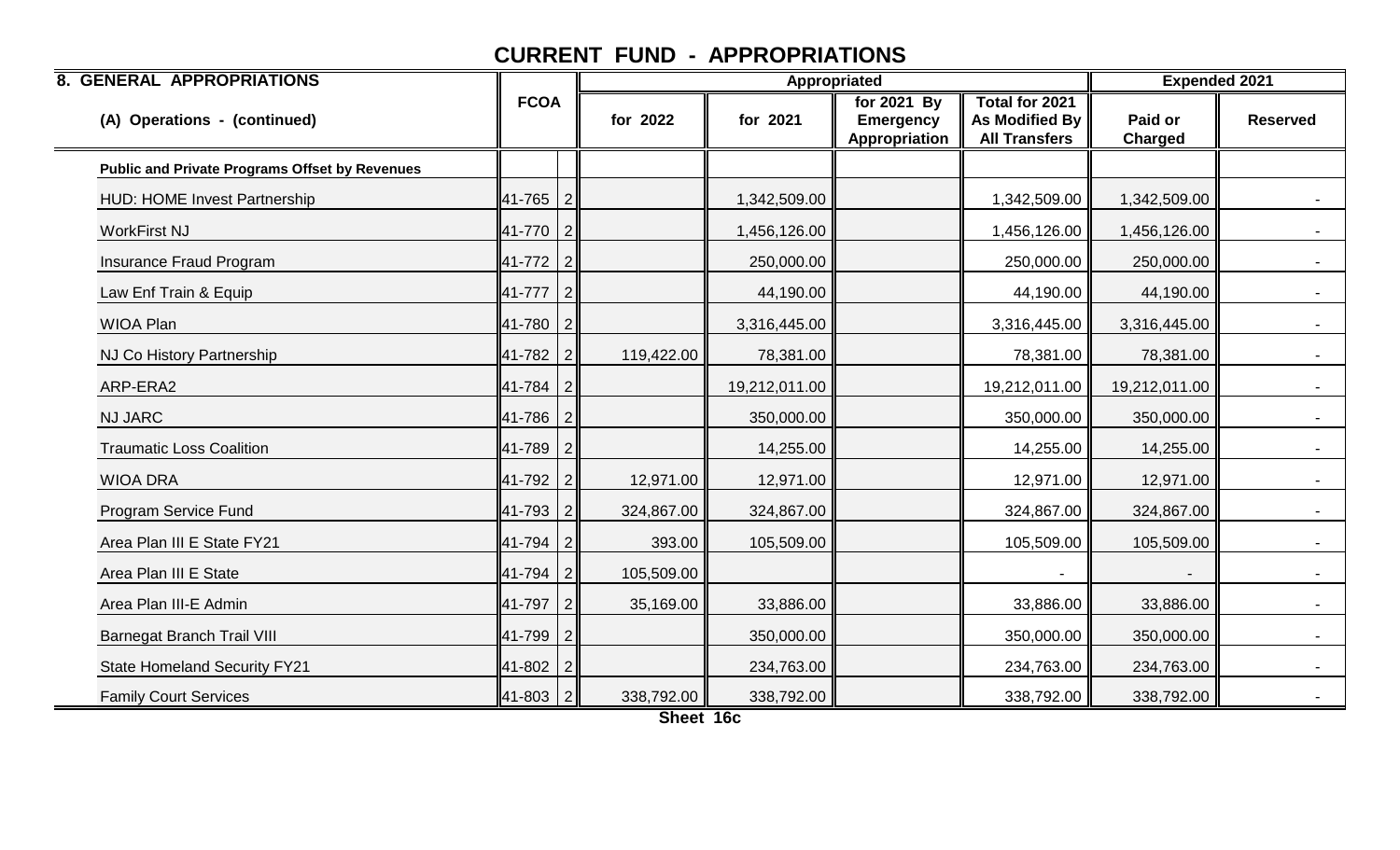| <b>8. GENERAL APPROPRIATIONS</b>                      |              |                |            |            | Appropriated                                     |                                                                 | <b>Expended 2021</b>      |                 |
|-------------------------------------------------------|--------------|----------------|------------|------------|--------------------------------------------------|-----------------------------------------------------------------|---------------------------|-----------------|
| (A) Operations - (continued)                          | <b>FCOA</b>  |                | for 2022   | for 2021   | for 2021 By<br><b>Emergency</b><br>Appropriation | Total for 2021<br><b>As Modified By</b><br><b>All Transfers</b> | Paid or<br><b>Charged</b> | <b>Reserved</b> |
| <b>Public and Private Programs Offset by Revenues</b> |              |                |            |            |                                                  |                                                                 |                           |                 |
| Ocean Area Comprehensive                              | 41-804       | $\overline{2}$ | 223,652.00 | 212,467.00 |                                                  | 212,467.00                                                      | 212,467.00                |                 |
| Ocean Area Plan State FY21                            | 41-805       | $\overline{2}$ | 523.00     | 118,404.00 |                                                  | 118,404.00                                                      | 118,404.00                |                 |
| Ocean Area Plan State                                 | 41-805       | $\overline{2}$ | 118,404.00 |            |                                                  |                                                                 |                           |                 |
| <b>DCA: Home Delivered Meals</b>                      | 41-806       | 2              | 71,746.00  | 71,913.00  |                                                  | 71,913.00                                                       | 71,913.00                 | $\sim$          |
| Subregional Intern Supp Prog                          | 41-807       |                |            | 15,000.00  |                                                  | 15,000.00                                                       | 15,000.00                 |                 |
| CAA                                                   | 41-809       | $\overline{2}$ |            | 332,071.00 |                                                  | 332,071.00                                                      | 332,071.00                |                 |
| Sec 5310 Operating                                    | 41-810       | l 2            |            | 150,000.00 |                                                  | 150,000.00                                                      | 150,000.00                |                 |
| <b>FAA CRRSAA</b>                                     | 41-813       | $\overline{2}$ |            | 23,000.00  |                                                  | 23,000.00                                                       | 23,000.00                 |                 |
| <b>CRRSA</b>                                          | $41-815$   2 |                |            | 158,193.00 |                                                  | 158,193.00                                                      | 158,193.00                |                 |
| <b>Training Needs of Juv Pros</b>                     | 41-823       | $\vert$ 2      |            | 6,656.00   |                                                  | 6,656.00                                                        | 6,656.00                  |                 |
| <b>Veterans Transportation FY21</b>                   | 41-825       | $\overline{2}$ |            | 30,000.00  |                                                  | 30,000.00                                                       | 30,000.00                 |                 |
| <b>OLDCC MIS</b>                                      | 41-827       | $\overline{2}$ |            | 450,000.00 |                                                  | 450,000.00                                                      | 450,000.00                | $\sim 100$      |
| <b>SAMHSA</b>                                         | 41-828       | $\overline{2}$ |            | 329,075.00 |                                                  | 329,075.00                                                      | 329,075.00                |                 |
| <b>ADRC/NWD COVID 19</b>                              | 41-829       | $\overline{2}$ |            | 41,918.00  |                                                  | 41,918.00                                                       | 41,918.00                 |                 |
| VAC5 COVID-19                                         | 41-832       | $\overline{2}$ |            | 96,355.00  |                                                  | 96,355.00                                                       | 96,355.00                 | $\sim$          |
| <b>Traffic Enf Program</b>                            | 41-833       | $\overline{2}$ | 72,000.00  |            |                                                  |                                                                 |                           |                 |
| <b>Recycling Enhance Tax Ent</b>                      | $ 41-834 2$  |                |            | 526,500.00 |                                                  | 526,500.00                                                      | 526,500.00                |                 |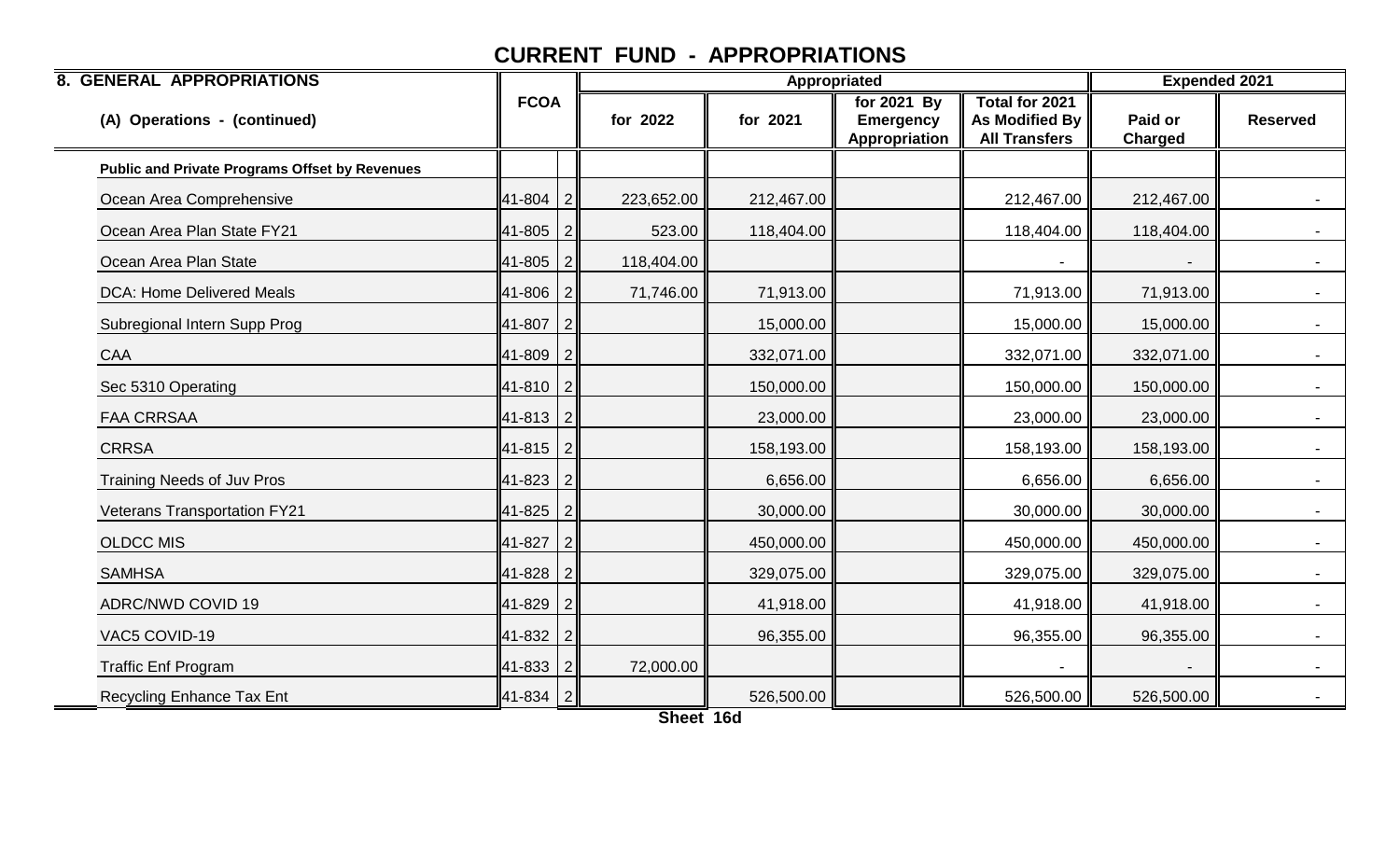| <b>8. GENERAL APPROPRIATIONS</b>                      |             |                |            |              | Appropriated                                     |                                                                        | <b>Expended 2021</b>      |                 |
|-------------------------------------------------------|-------------|----------------|------------|--------------|--------------------------------------------------|------------------------------------------------------------------------|---------------------------|-----------------|
| (A) Operations - (continued)                          | <b>FCOA</b> |                | for 2022   | for 2021     | for 2021 By<br><b>Emergency</b><br>Appropriation | <b>Total for 2021</b><br><b>As Modified By</b><br><b>All Transfers</b> | Paid or<br><b>Charged</b> | <b>Reserved</b> |
| <b>Public and Private Programs Offset by Revenues</b> |             |                |            |              |                                                  |                                                                        |                           |                 |
| Child Inter-Ag Coord Council                          | 41-835      | $\overline{2}$ |            | 39,418.00    |                                                  | 39,418.00                                                              | 39,418.00                 |                 |
| S.A.N.E. Grant FY21/22                                | 41-837      | $\overline{2}$ |            | 91,871.00    |                                                  | 91,871.00                                                              | 91,871.00                 |                 |
| <b>Victims of Crime Act</b>                           | 41-839      | $\overline{2}$ |            | 591,313.00   |                                                  | 591,313.00                                                             | 591,313.00                |                 |
| Hist Preserv - Cox House                              | 41-840      | $\overline{2}$ | 750,000.00 |              |                                                  |                                                                        |                           |                 |
| <b>Body Worn Camera Sheriff</b>                       | 41-842      | $\overline{2}$ |            | 285,320.00   |                                                  | 285,320.00                                                             | 285,320.00                |                 |
| 966 Reimbursement Prog                                | 41-844      | -2             |            | 50,990.00    |                                                  | 50,990.00                                                              | 50,990.00                 | $\sim$          |
| HUD: Home ARP                                         | 41-845      | $\overline{2}$ |            | 4,865,698.00 |                                                  | 4,865,698.00                                                           | 4,865,698.00              |                 |
| Move Over Enf                                         | 41-846      | $\overline{2}$ | 55,000.00  | 55,000.00    |                                                  | 55,000.00                                                              | 55,000.00                 |                 |
| Emerg Mgmt Agency Asst FY20                           | 41-847      | $\overline{2}$ |            | 55,000.00    |                                                  | 55,000.00                                                              | 55,000.00                 |                 |
| <b>Body Worn Camera Pros</b>                          | 41-849      | $\overline{2}$ |            | 138,584.00   |                                                  | 138,584.00                                                             | 138,584.00                |                 |
| NJ Child Advocacy Center                              | 41-850      | -2             | 204,441.00 | 118,870.00   |                                                  | 118,870.00                                                             | 118,870.00                |                 |
| NJ DOE ESSER II                                       | 41-852      | $\overline{2}$ |            | 20,000.00    |                                                  | 20,000.00                                                              | 20,000.00                 |                 |
| <b>HUD CDBG Program Income</b>                        | 41-854      | $\overline{2}$ | 45,554.00  | 84,621.00    |                                                  | 84,621.00                                                              | 84,621.00                 |                 |
| <b>HUD: CDBG-CV Funds</b>                             | 41-855      | $\sqrt{2}$     |            | 2,098,176.00 |                                                  | 2,098,176.00                                                           | 2,098,176.00              | $\sim$          |
| State Body Armor Corr                                 | 41-856      | 2              | 8,054.00   | 13,575.00    |                                                  | 13,575.00                                                              | 13,575.00                 |                 |
| <b>State Body Armor Pros</b>                          | 41-857      |                | 3,042.00   | 4,797.00     |                                                  | 4,797.00                                                               | 4,797.00                  |                 |
| <b>State Body Armor Sheriff</b>                       | 41-858      | $\overline{2}$ | 5,947.00   | 9,892.00     |                                                  | 9,892.00                                                               | 9,892.00                  |                 |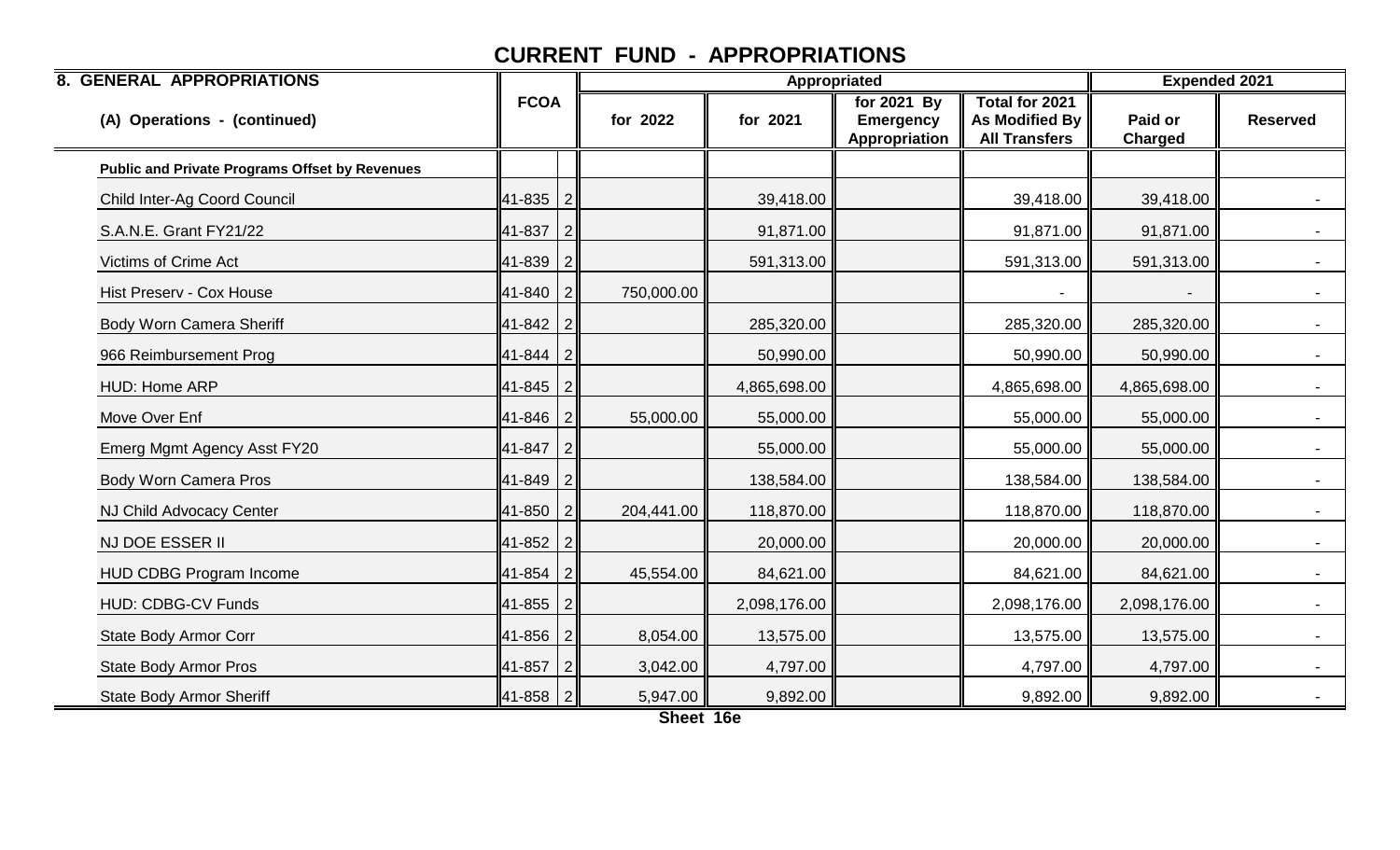| <b>8. GENERAL APPROPRIATIONS</b>                      |             |                |           |               | Appropriated                                     |                                                          | <b>Expended 2021</b>      |                 |
|-------------------------------------------------------|-------------|----------------|-----------|---------------|--------------------------------------------------|----------------------------------------------------------|---------------------------|-----------------|
| (A) Operations - (continued)                          | <b>FCOA</b> |                | for 2022  | for 2021      | for 2021 By<br><b>Emergency</b><br>Appropriation | Total for 2021<br>As Modified By<br><b>All Transfers</b> | Paid or<br><b>Charged</b> | <b>Reserved</b> |
| <b>Public and Private Programs Offset by Revenues</b> |             |                |           |               |                                                  |                                                          |                           |                 |
| <b>Child Restraint &amp; Protect FY22</b>             | 41-859      | 2              |           | 56,000.00     |                                                  | 56,000.00                                                | 56,000.00                 | $\sim 100$      |
| <b>Child Restraint &amp; Protect</b>                  | 41-860      | 2              |           | 56,000.00     |                                                  | 56,000.00                                                | 56,000.00                 | $\sim$          |
| FAA Rehab Apron Const PHII                            | 41-861      | $\overline{2}$ |           | 1,458,080.00  |                                                  | 1,458,080.00                                             | 1,458,080.00              |                 |
| Inclusive Healthy Comm OCBOH                          | 41-863      | 2              |           | 10,000.00     |                                                  | 10,000.00                                                | 10,000.00                 | $\sim$          |
| <b>Operation Helping Hand</b>                         | 41-865      | 2              | 52,632.00 | 47,619.00     |                                                  | 47,619.00                                                | 47,619.00                 | $\sim$          |
| <b>Opioid Recovery Emp Prg</b>                        | 41-866      |                |           | 431,000.00    |                                                  | 431,000.00                                               | 431,000.00                |                 |
| Op Helping Hand State                                 | 41-868      | $\mathcal{P}$  |           | 90,477.00     |                                                  | 90,477.00                                                | 90,477.00                 | $\sim$ $-$      |
| <b>CARES/Emerg Rental Assist Prg</b>                  | 41-870      | $\overline{2}$ |           | 18,119,163.00 |                                                  | 18,119,163.00                                            | 18,119,163.00             | $\sim$ $-$      |
| <b>RERP: Reimbursement Cater</b>                      | 41-871      | 2              |           | 1,776.00      |                                                  | 1,776.00                                                 | 1,776.00                  | $\sim$ 10 $\pm$ |
| CARES JJC DOE                                         | 41-875      | 2              |           | 5,000.00      |                                                  | 5,000.00                                                 | 5,000.00                  | $\sim$          |
| Stop Violence/Women                                   | 41-882      | 2              |           | 51,053.00     |                                                  | 51,053.00                                                | 51,053.00                 | $\sim$          |
| FAA ARPA-ARGP                                         | 41-798      | $\overline{2}$ | 59,000.00 |               |                                                  |                                                          |                           | $\sim$ 10 $\pm$ |
|                                                       |             |                |           |               |                                                  | $\overline{\phantom{a}}$                                 |                           |                 |
|                                                       |             |                |           |               |                                                  | $\blacksquare$                                           |                           |                 |
|                                                       |             |                |           |               |                                                  | $\blacksquare$                                           |                           | $\sim$ $-$      |
|                                                       |             |                |           |               |                                                  |                                                          |                           | $\sim$          |
|                                                       |             |                |           |               |                                                  |                                                          |                           | $\sim$ $-$      |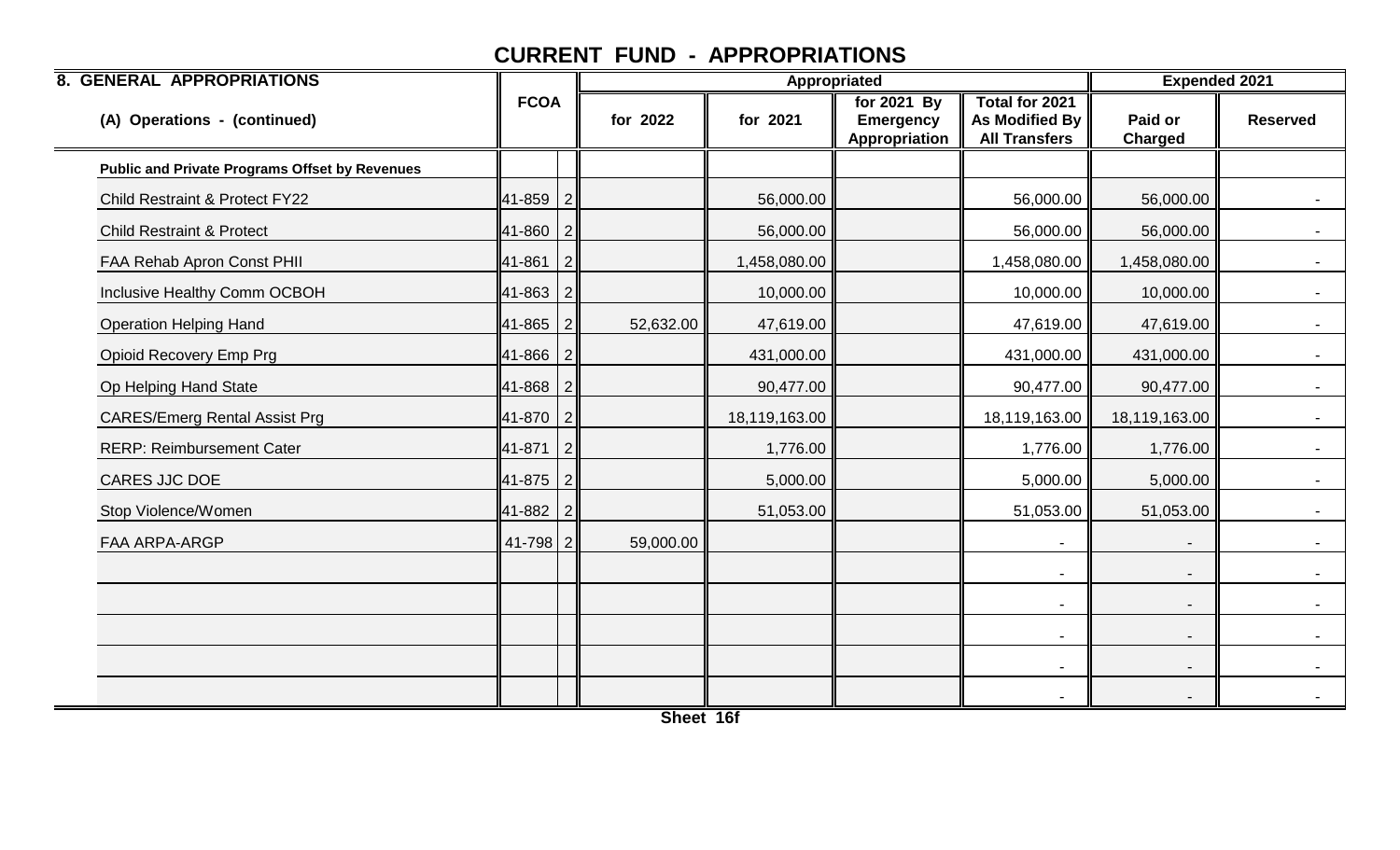| <b>8. GENERAL APPROPRIATIONS</b>                            |               |                   | Appropriated      |                                                  |                                                                 | <b>Expended 2021</b>      |                   |
|-------------------------------------------------------------|---------------|-------------------|-------------------|--------------------------------------------------|-----------------------------------------------------------------|---------------------------|-------------------|
| (A) Operations - (continued)                                | <b>FCOA</b>   | for 2022          | for 2021          | for 2021 By<br><b>Emergency</b><br>Appropriation | <b>Total for 2021</b><br>As Modified By<br><b>All Transfers</b> | Paid or<br><b>Charged</b> | <b>Reserved</b>   |
| Public and Private Programs Offset by Revenues (continued)  | <b>XXXXXX</b> | <b>XXXXXXXXXX</b> | <b>XXXXXXXXXX</b> | XXXXXXXXX                                        | <b>XXXXXXXXXX</b>                                               | <b>XXXXXXXXXX</b>         | <b>XXXXXXXXXX</b> |
|                                                             |               |                   |                   |                                                  | $\blacksquare$                                                  |                           | $\blacksquare$    |
|                                                             |               |                   |                   |                                                  | $\overline{\phantom{a}}$                                        |                           |                   |
|                                                             |               |                   |                   |                                                  | $\overline{\phantom{a}}$                                        |                           | $\sim$            |
|                                                             |               |                   |                   |                                                  | $\overline{\phantom{a}}$                                        |                           | $\sim$            |
|                                                             |               |                   |                   |                                                  | $\overline{\phantom{a}}$                                        | $\overline{\phantom{a}}$  | $\sim$            |
|                                                             |               |                   |                   |                                                  | $\overline{\phantom{a}}$                                        |                           | $\sim$            |
|                                                             |               |                   |                   |                                                  | $\overline{\phantom{a}}$                                        | $\blacksquare$            | $\blacksquare$    |
|                                                             |               |                   |                   |                                                  | $\overline{\phantom{a}}$                                        | $\overline{\phantom{a}}$  | $\sim$            |
|                                                             |               |                   |                   |                                                  | $\overline{\phantom{a}}$                                        | $\overline{\phantom{a}}$  | $\sim$            |
|                                                             |               |                   |                   |                                                  | $\overline{\phantom{a}}$                                        | $\overline{\phantom{a}}$  | $\sim$            |
|                                                             |               |                   |                   |                                                  | $\overline{\phantom{a}}$                                        |                           | $\blacksquare$    |
| <b>Total Public and Private Programs Offset by Revenues</b> | 40-999        | 10,835,943.00     | 69,820,233.00     |                                                  | 69,820,233.00                                                   | 69,378,537.00             | 441,696.00        |
|                                                             | <b>XXXXXX</b> | <b>XXXXXXXXXX</b> | XXXXXXXXX         | XXXXXXXXX                                        | XXXXXXXXX                                                       | XXXXXXXXX                 | XXXXXXXXX         |
| <b>Total Operations</b>                                     |               | 333,028,100.00    | 375,412,915.00    |                                                  | 375,412,915.00                                                  | 353,765,168.65            | 21,647,746.35     |
| <b>B. Contingent</b>                                        | $34-305$   2  | 200,000.00        | 300,000.00        | <b>XXXXXXXXXX</b>                                | 300,000.00                                                      | 8,300.00                  | 291,700.00        |
| <b>Total Operations Including Contingent</b>                |               | 333,228,100.00    | 375,712,915.00    | $\overline{\phantom{a}}$                         | 375,712,915.00                                                  | 353,773,468.65            | 21,939,446.35     |
| Detail:                                                     |               |                   |                   |                                                  |                                                                 |                           |                   |
| <b>Salaries &amp; Wages</b>                                 | 34-305        | 137,895,591.00    | 136,548,829.00    | $\overline{\phantom{a}}$                         | 134,833,829.00                                                  | 126,219,964.23            | 8,613,864.77      |
| <b>Other Expenses</b>                                       | $34-305$   2  | 195,332,509.00    | 239,164,086.00    | $\overline{\phantom{a}}$                         | 240,879,086.00                                                  | 227,553,504.42            | 13,325,581.58     |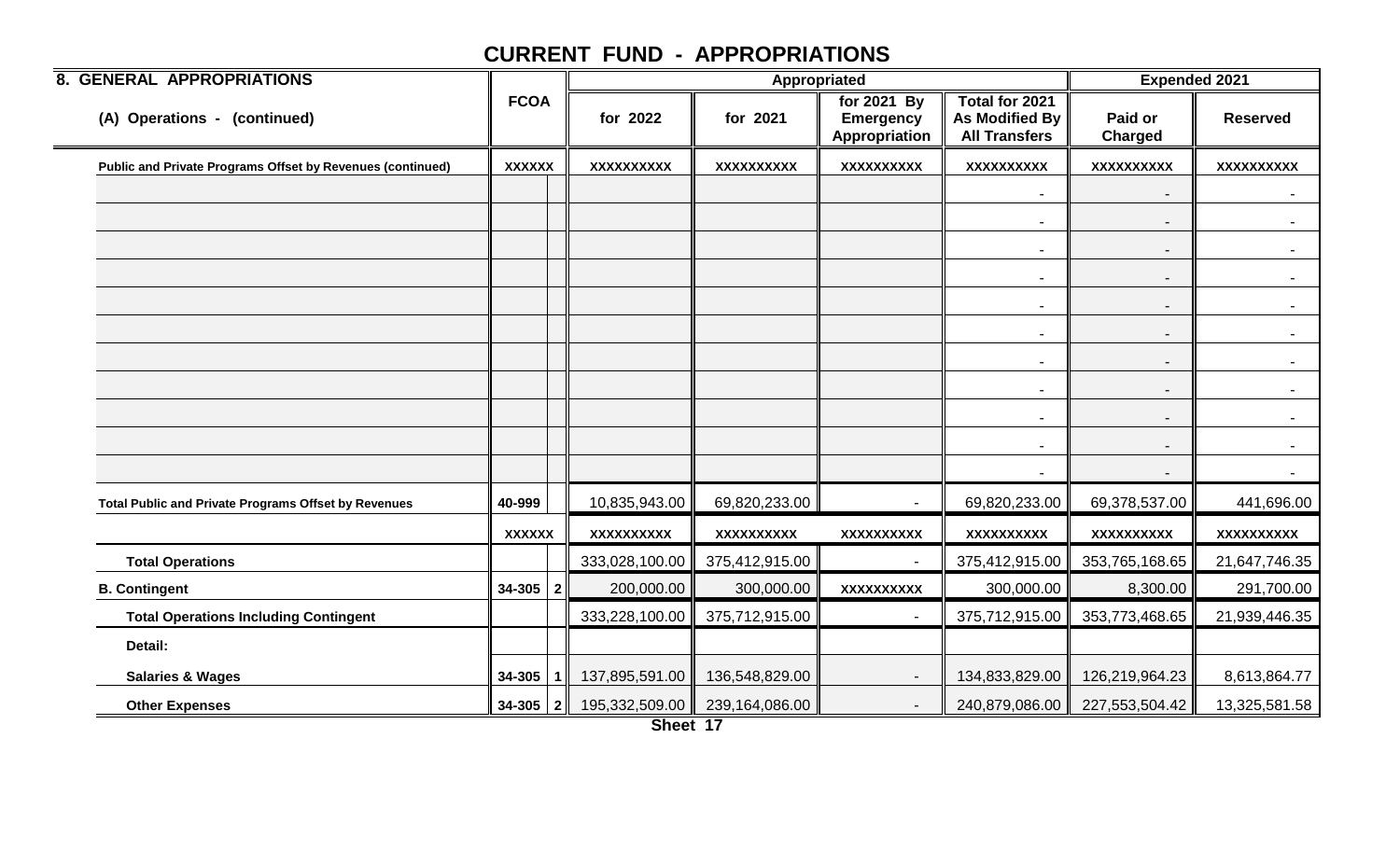| <b>8. GENERAL APPROPRIATIONS</b>               |              |               | Appropriated  |                                                  |                                                          | <b>Expended 2021</b>      |                 |
|------------------------------------------------|--------------|---------------|---------------|--------------------------------------------------|----------------------------------------------------------|---------------------------|-----------------|
| (C) Capital Improvements                       | <b>FCOA</b>  | for 2022      | for 2021      | for 2021 By<br><b>Emergency</b><br>Appropriation | Total for 2021<br>As Modified By<br><b>All Transfers</b> | Paid or<br><b>Charged</b> | <b>Reserved</b> |
| <b>Down Payments on Improvements</b>           | 44-902       |               |               |                                                  |                                                          |                           |                 |
| <b>Capital Improvement Fund</b>                | 44-901       | 25,161,000.00 | 17,908,124.00 | <b>XXXXXXXXXX</b>                                | 17,908,124.00                                            | 17,908,124.00             |                 |
| <b>Structural Repairs and Additions to</b>     |              |               |               |                                                  |                                                          |                           |                 |
| <b>Various County Buildings</b>                | $44-903$ 2   | 4,865,000.00  | 4,865,000.00  |                                                  | 4,865,000.00                                             | 4,792,195.30              | 72,804.70       |
| Road Overlays and Reconstruction - Roads       | $44 - 903$ 2 | 3,750,000.00  | 3,750,000.00  |                                                  | 3,750,000.00                                             | 3,711,455.16              | 38,544.84       |
| Road Overlays and Reconstruction - Engineering | 44-903 2     | 750,000.00    | 735,000.00    |                                                  | 735,000.00                                               | 734,922.49                | 77.51           |
| Purchase of Data Processing Equipment          | $44-903$ 2   | 7,476,490.00  | 6,420,000.00  |                                                  | 6,420,000.00                                             | 6,331,189.89              | 88,810.11       |
| <b>Purchase of Communication Equipment</b>     | 44-903 2     | 500,000.00    | 500,000.00    |                                                  | 500,000.00                                               | 499,314.46                | 685.54          |
| Purchase of Office Equipment, Machinery,       |              |               |               |                                                  |                                                          |                           |                 |
| and Furniture                                  | $44-903$ 2   | 3,350,000.00  | 3,350,000.00  |                                                  | 3,350,000.00                                             | 3,335,018.93              | 14,981.07       |
| <b>Purchase of Trucks</b>                      | 44-903 2     | 4,500,000.00  | 4,500,000.00  |                                                  | 4,500,000.00                                             | 4,465,418.62              | 34,581.38       |
| <b>Timekeeping Software and Equipment</b>      | 44-903 2     | 115,000.00    | 270,000.00    |                                                  | 270,000.00                                               | 114,412.00                | 155,588.00      |
| Engineering Projects-Design, Permits & Other   | 44-903 2     | 200,000.00    | 200,000.00    |                                                  | 200,000.00                                               | 127,837.94                | 72,162.06       |
| Antenna and Microwave Bands                    | 44-903 2     | 150,000.00    | 150,000.00    |                                                  | 150,000.00                                               | 149,976.60                | 23.40           |
| Air Park Upgrades                              | 44-903 2     | 75,000.00     | 25,000.00     |                                                  | 25,000.00                                                | 23,350.27                 | 1,649.73        |
| Roof Upgrades & Alterations                    | 44-903 2     | 250,000.00    | 250,000.00    |                                                  | 250,000.00                                               | 227,581.97                | 22,418.03       |
| <b>Barnegat Branch Trail Upgrades</b>          | $44 - 903$ 2 | 400,000.00    |               |                                                  |                                                          |                           |                 |
|                                                |              |               |               |                                                  | $\blacksquare$                                           |                           |                 |
|                                                |              |               |               |                                                  |                                                          |                           | $\sim$          |
|                                                |              |               |               |                                                  |                                                          |                           |                 |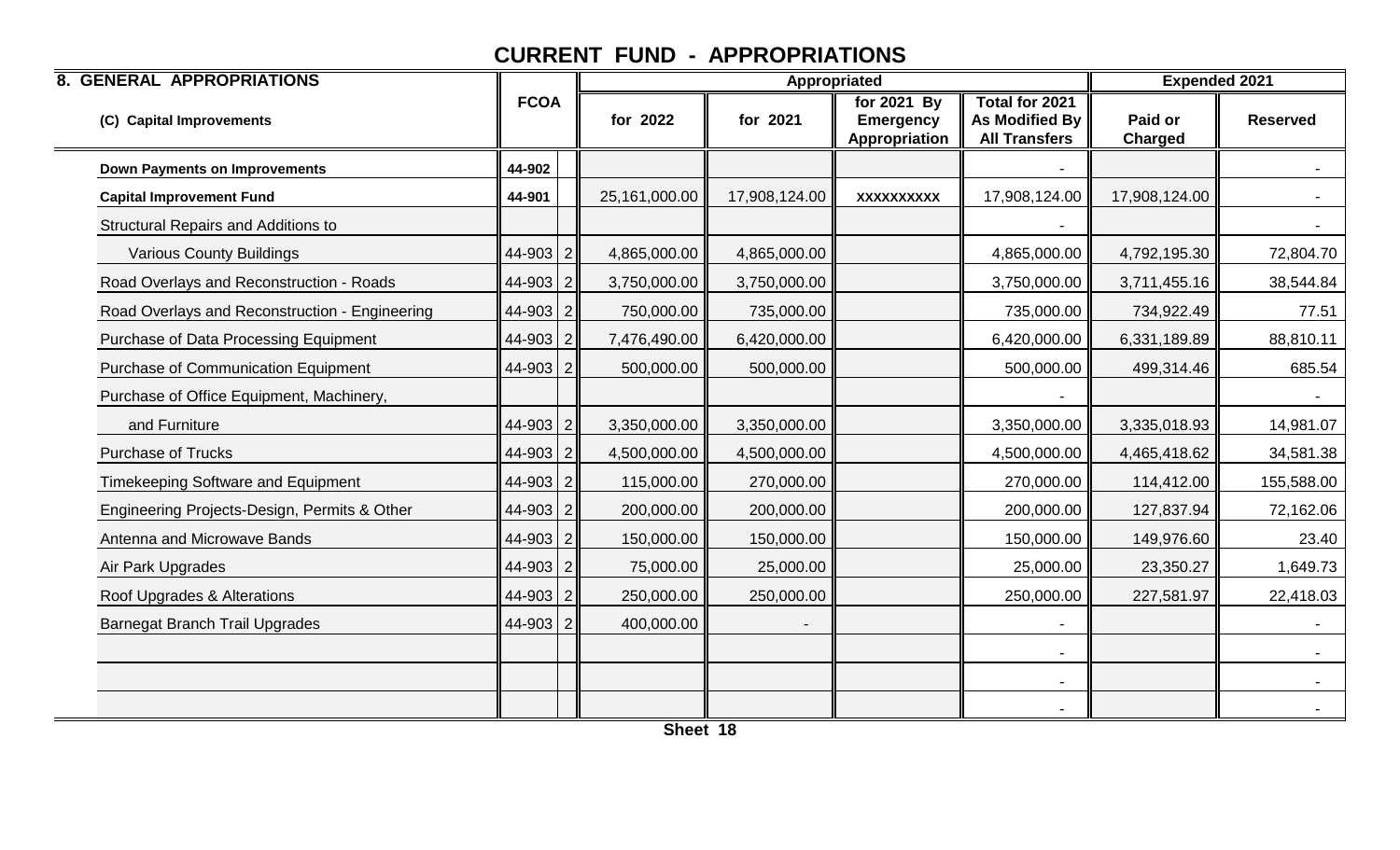| <b>8. GENERAL APPROPRIATIONS</b>                       |               |               |               | Appropriated                                     |                                                          | <b>Expended 2021</b>      |                          |
|--------------------------------------------------------|---------------|---------------|---------------|--------------------------------------------------|----------------------------------------------------------|---------------------------|--------------------------|
| (C) Capital Improvements                               | <b>FCOA</b>   | for 2022      | for 2021      | for 2021 By<br><b>Emergency</b><br>Appropriation | Total for 2021<br>As Modified By<br><b>All Transfers</b> | Paid or<br><b>Charged</b> | <b>Reserved</b>          |
|                                                        |               |               |               |                                                  | $\blacksquare$                                           |                           | $\sim$                   |
|                                                        |               |               |               |                                                  | $\blacksquare$                                           |                           | $\sim$                   |
|                                                        |               |               |               |                                                  | $\blacksquare$                                           |                           |                          |
|                                                        |               |               |               |                                                  | $\overline{\phantom{a}}$                                 |                           |                          |
|                                                        |               |               |               |                                                  | $\blacksquare$                                           |                           | $\sim$                   |
|                                                        |               |               |               |                                                  | $\blacksquare$                                           |                           | $\sim$                   |
| <b>Public and Private Programs Offset by Revenues:</b> | <b>XXXXXX</b> | XXXXXXXXXX    | XXXXXXXXXX    | XXXXXXXXX                                        | XXXXXXXXXX                                               | XXXXXXXXXX                | XXXXXXXXXX               |
| New Jersey Transportation Trust Fund Authority Act     | 41-865        |               |               |                                                  | $\blacksquare$                                           |                           | $\blacksquare$           |
|                                                        |               |               |               |                                                  | $\sim$                                                   |                           | $\sim$ $-$               |
|                                                        |               |               |               |                                                  | $\overline{\phantom{a}}$                                 |                           | $\sim$                   |
|                                                        |               |               |               |                                                  | $\blacksquare$                                           |                           |                          |
|                                                        |               |               |               |                                                  | $\overline{\phantom{a}}$                                 |                           | $\blacksquare$           |
|                                                        |               |               |               |                                                  | $\blacksquare$                                           |                           | $\sim$                   |
|                                                        |               |               |               |                                                  | $\blacksquare$                                           |                           | $\sim$                   |
|                                                        |               |               |               |                                                  | $\overline{\phantom{a}}$                                 |                           |                          |
|                                                        |               |               |               |                                                  | $\overline{\phantom{a}}$                                 |                           | $\overline{\phantom{0}}$ |
|                                                        |               |               |               |                                                  | $\blacksquare$                                           |                           | $\sim$                   |
|                                                        |               |               |               |                                                  | $\overline{\phantom{a}}$                                 |                           | $\sim$                   |
|                                                        |               |               |               |                                                  | $\blacksquare$                                           |                           | $\blacksquare$           |
| <b>Total Capital Improvements</b>                      | 44-999        | 51,542,490.00 | 42,923,124.00 |                                                  | 42,923,124.00                                            | 42,420,797.63             | 502,326.37               |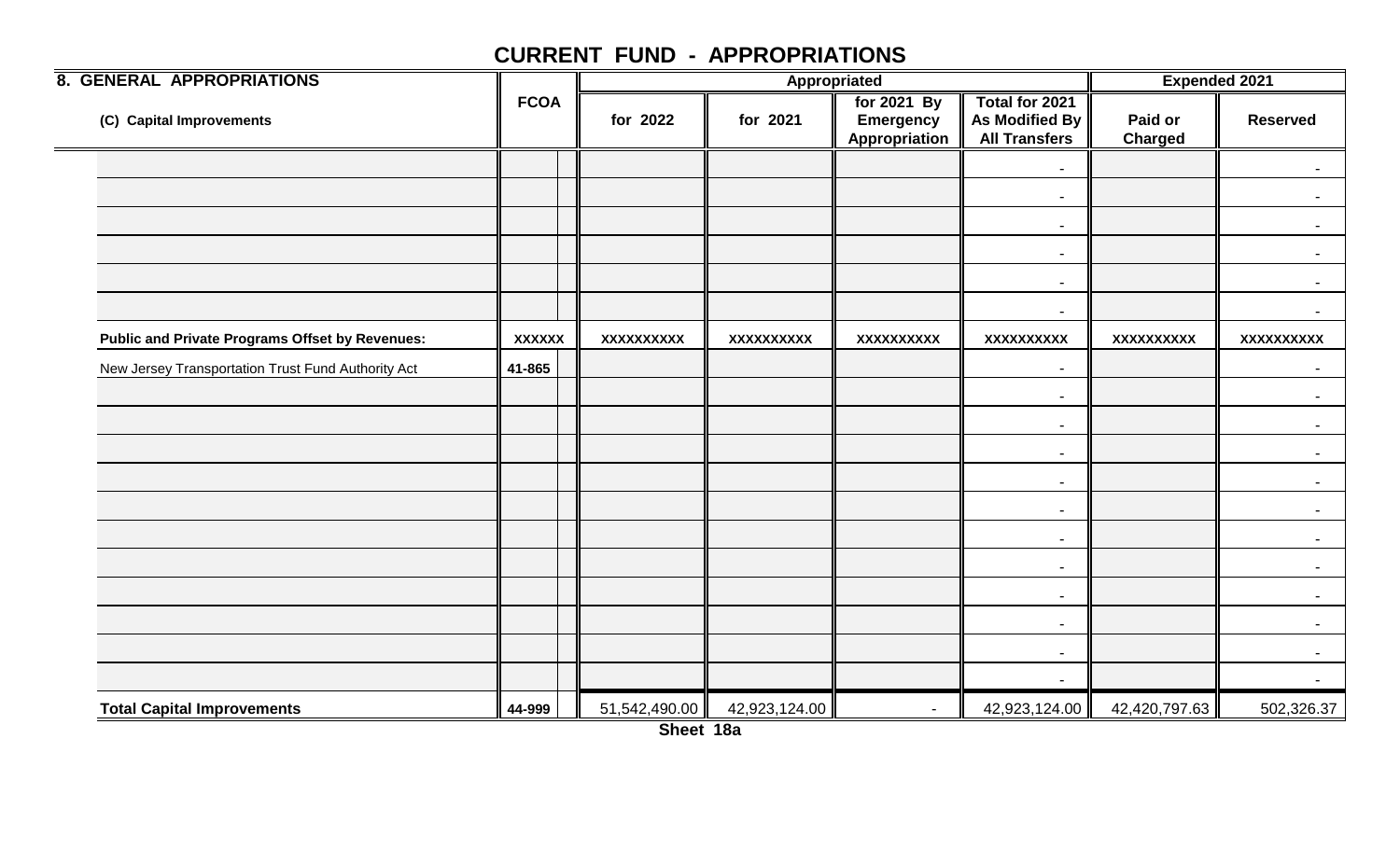| <b>8. GENERAL APPROPRIATIONS</b>                             |              |                |               |               | Appropriated                                     |                                                                 | <b>Expended 2021</b>      |                   |
|--------------------------------------------------------------|--------------|----------------|---------------|---------------|--------------------------------------------------|-----------------------------------------------------------------|---------------------------|-------------------|
| (D) County Debt Service                                      | <b>FCOA</b>  |                | for 2022      | for 2021      | for 2021 By<br><b>Emergency</b><br>Appropriation | Total for 2021<br><b>As Modified By</b><br><b>All Transfers</b> | Paid or<br><b>Charged</b> | <b>Reserved</b>   |
| 1. Payment of Bond Principal:                                | <b>XXXXX</b> |                |               |               |                                                  |                                                                 |                           | XXXXXXXXXX        |
| (a) County College Bonds                                     | $45-920$   2 |                |               |               |                                                  |                                                                 |                           | <b>XXXXXXXXXX</b> |
| (b) State Aid - County College Bonds (N.J.S.A. 18A:64A-22.6) | 45-920       | $\overline{2}$ | 2,335,000.00  | 1,520,000.00  |                                                  | 1,520,000.00                                                    | 1,520,000.00              | <b>XXXXXXXXXX</b> |
| (c) Vocational School Bonds                                  | $45-920$   2 |                |               |               |                                                  |                                                                 |                           | XXXXXXXXXX        |
| (d) Other Bonds                                              | 45-920 2     |                | 36,330,000.00 | 35,735,000.00 |                                                  | 35,735,000.00                                                   | 35,735,000.00             | <b>XXXXXXXXXX</b> |
| 2. Payment of Bond Anticipation Notes:                       | $45-925$   2 |                |               |               |                                                  |                                                                 |                           | <b>XXXXXXXXXX</b> |
| 3. Interest on Bonds:                                        | <b>XXXXX</b> |                |               |               |                                                  |                                                                 |                           | <b>XXXXXXXXXX</b> |
| (a) County College Bonds                                     | $45-930$   2 |                |               |               |                                                  |                                                                 |                           | <b>XXXXXXXXXX</b> |
| (b) State Aid - County College Bonds (N.J.S.A. 18A:64A-22.6) | $45-930$   2 |                | 233,278.00    | 179,100.00    |                                                  | 179,100.00                                                      | 179,100.00                | <b>XXXXXXXXXX</b> |
| (c) Vocational School Bonds                                  | $45-930$   2 |                |               |               |                                                  |                                                                 |                           | XXXXXXXXXX        |
| (d) Other Bonds                                              | 45-930       | $\overline{2}$ | 16,638,002.00 | 17,102,767.00 |                                                  | 17,102,767.00                                                   | 17,102,766.83             | XXXXXXXXXX        |
| 4. Interest on Notes:                                        | $45-935$   2 |                |               |               |                                                  |                                                                 |                           | <b>XXXXXXXXXX</b> |
|                                                              |              |                |               |               |                                                  |                                                                 |                           | <b>XXXXXXXXXX</b> |
| N. J. Environmental Infrastructure Trust Loans:              |              |                |               |               |                                                  |                                                                 |                           | <b>XXXXXXXXXX</b> |
| Loan Principal                                               | 45-920       | 2              | 196,909.00    | 191,909.00    |                                                  | 191,909.00                                                      | 186,908.67                | XXXXXXXXXX        |
| Loan Interest                                                | 45-930       | 2              | 29,594.00     | 30,217.00     |                                                  | 30,217.00                                                       | 26,630.13                 | <b>XXXXXXXXXX</b> |
|                                                              |              |                |               |               |                                                  |                                                                 |                           | <b>XXXXXXXXXX</b> |
|                                                              |              |                |               |               |                                                  |                                                                 |                           | <b>XXXXXXXXXX</b> |
|                                                              |              |                |               |               |                                                  |                                                                 |                           | XXXXXXXXXX        |
|                                                              |              |                |               |               |                                                  |                                                                 |                           | <b>XXXXXXXXXX</b> |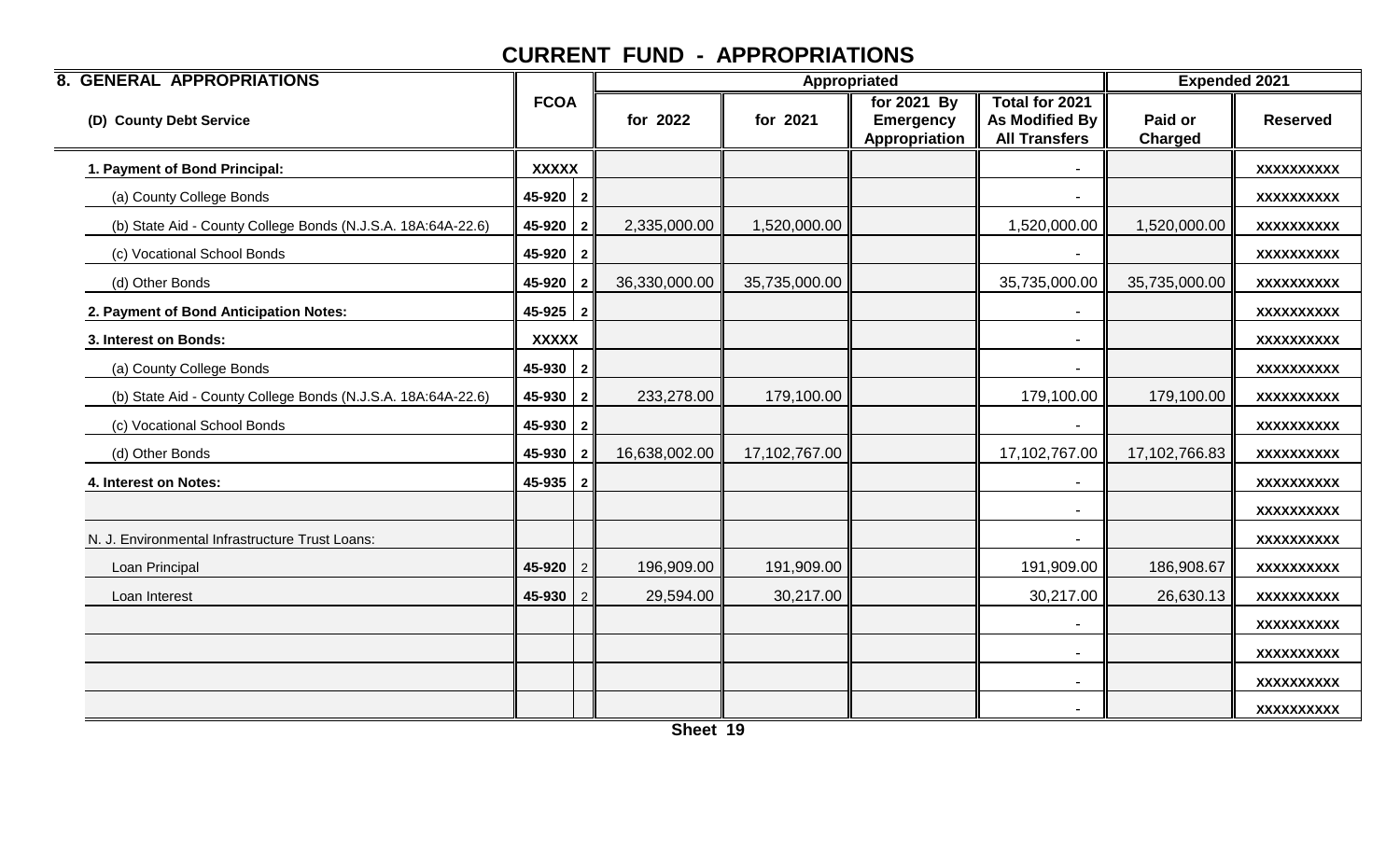| <b>8. GENERAL APPROPRIATIONS</b>           |               |                   | Appropriated      |                                                  | <b>Expended 2021</b>                                     |                    |                   |
|--------------------------------------------|---------------|-------------------|-------------------|--------------------------------------------------|----------------------------------------------------------|--------------------|-------------------|
| (D) County Debt Service                    | <b>FCOA</b>   | for 2022          | for 2021          | for 2021 By<br><b>Emergency</b><br>Appropriation | Total for 2021<br>As Modified By<br><b>All Transfers</b> | Paid or<br>Charged | <b>Reserved</b>   |
| <b>Green Trust Loan Program:</b>           | <b>XXXXXX</b> | <b>XXXXXXXXXX</b> | <b>XXXXXXXXXX</b> | <b>XXXXXXXXXX</b>                                | <b>XXXXXXXXXX</b>                                        | <b>XXXXXXXXXX</b>  | <b>XXXXXXXXXX</b> |
| Loan Repayments for Principal and Interest | 45-940        |                   |                   |                                                  | $\overline{\phantom{a}}$                                 |                    | XXXXXXXXXX        |
|                                            |               |                   |                   |                                                  | $\overline{\phantom{0}}$                                 |                    | XXXXXXXXXX        |
|                                            |               |                   |                   |                                                  |                                                          |                    | XXXXXXXXX         |
|                                            |               |                   |                   |                                                  | $\blacksquare$                                           |                    | XXXXXXXXXX        |
|                                            |               |                   |                   |                                                  | $\overline{\phantom{a}}$                                 |                    | <b>XXXXXXXXXX</b> |
|                                            |               |                   |                   |                                                  | $\overline{\phantom{a}}$                                 |                    | XXXXXXXXXX        |
|                                            | <b>XXXXX</b>  | <b>XXXXXXXXXX</b> | <b>XXXXXXXXXX</b> | <b>XXXXXXXXXX</b>                                | <b>XXXXXXXXXX</b>                                        | XXXXXXXXXX         | <b>XXXXXXXXXX</b> |
|                                            |               |                   |                   |                                                  | $\overline{\phantom{a}}$                                 |                    | XXXXXXXXXX        |
|                                            |               |                   |                   |                                                  | $\blacksquare$                                           |                    | XXXXXXXXXX        |
|                                            |               |                   |                   |                                                  | $\overline{\phantom{0}}$                                 |                    | <b>XXXXXXXXXX</b> |
|                                            |               |                   |                   |                                                  | $\overline{\phantom{a}}$                                 |                    | XXXXXXXXXX        |
|                                            |               |                   |                   |                                                  | $\overline{\phantom{a}}$                                 |                    | <b>XXXXXXXXXX</b> |
|                                            |               |                   |                   |                                                  |                                                          |                    | <b>XXXXXXXXXX</b> |
|                                            |               |                   |                   |                                                  | $\overline{\phantom{a}}$                                 |                    | XXXXXXXXXX        |
|                                            |               |                   |                   |                                                  | $\overline{\phantom{a}}$                                 |                    | <b>XXXXXXXXXX</b> |
|                                            |               |                   |                   |                                                  | $\overline{\phantom{a}}$                                 |                    | XXXXXXXXXX        |
|                                            |               |                   |                   |                                                  | $\overline{\phantom{a}}$                                 |                    | XXXXXXXXXX        |
|                                            |               |                   |                   |                                                  |                                                          |                    | XXXXXXXXXX        |
| <b>Total County Debt Service</b>           | 45-999        | 55,762,783.00     | 54,758,993.00     | $\blacksquare$                                   | 54,758,993.00                                            | 54,750,405.63      | XXXXXXXXXX        |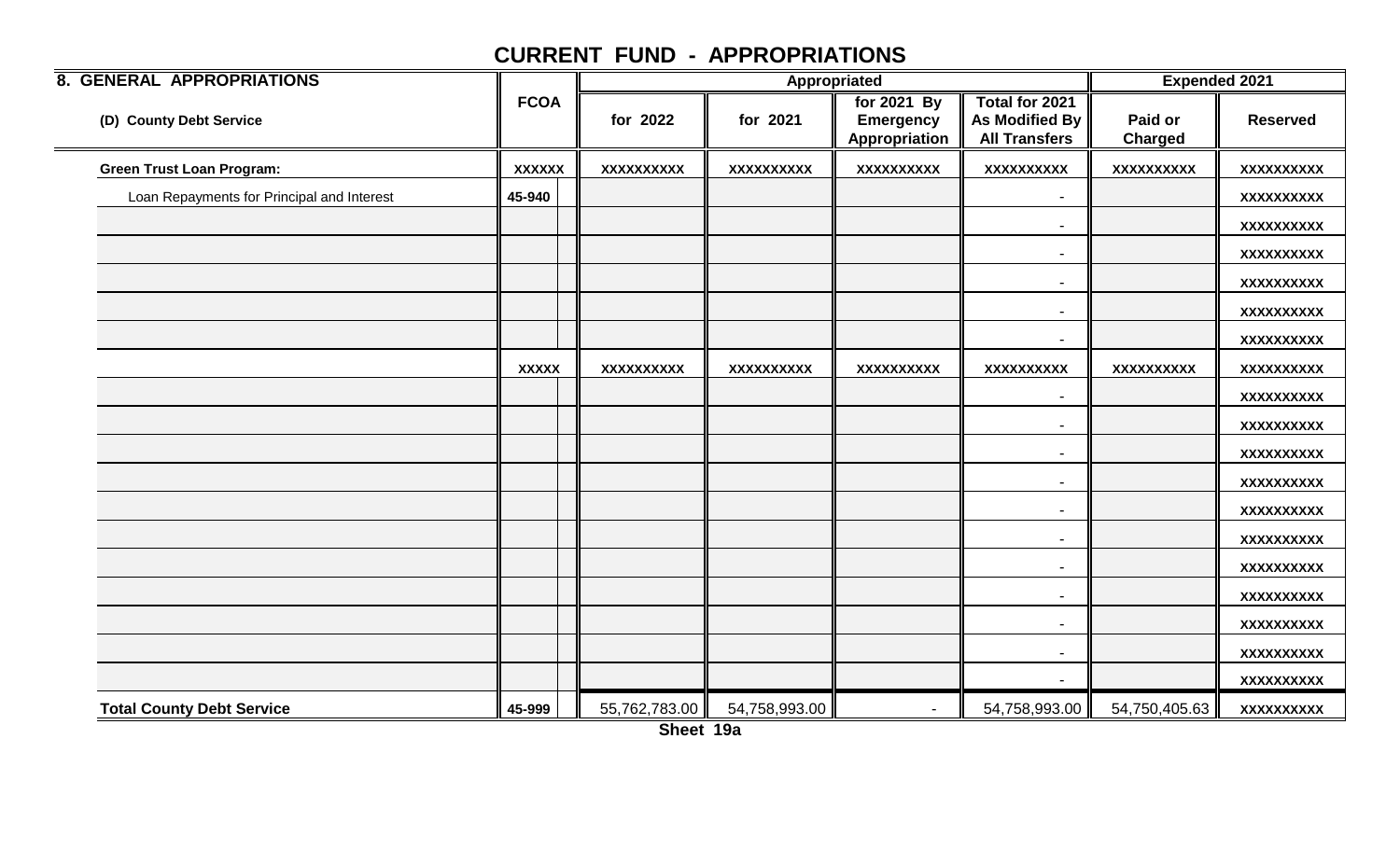| <b>8. GENERAL APPROPRIATIONS</b>                                    |                |                   |              | <b>Expended 2021</b><br>Appropriated             |                                                                 |                           |                   |  |  |
|---------------------------------------------------------------------|----------------|-------------------|--------------|--------------------------------------------------|-----------------------------------------------------------------|---------------------------|-------------------|--|--|
| (E) Deferred Charges and Statutory Expenditures                     | <b>FCOA</b>    | for 2022          | for 2021     | for 2021 By<br><b>Emergency</b><br>Appropriation | <b>Total for 2021</b><br>As Modified By<br><b>All Transfers</b> | Paid or<br><b>Charged</b> | <b>Reserved</b>   |  |  |
| (1) DEFERRED CHARGES:                                               | <b>XXXXXX</b>  | <b>XXXXXXXXXX</b> | XXXXXXXXXX   | <b>XXXXXXXXXX</b>                                | <b>XXXXXXXXXX</b>                                               | <b>XXXXXXXXXX</b>         | <b>XXXXXXXXXX</b> |  |  |
| <b>Emergency Authorizations</b>                                     | 46-870         |                   |              | <b>XXXXXXXXXX</b>                                |                                                                 |                           | XXXXXXXXXX        |  |  |
| Special Emergency Authorization -<br>5 Years (N.J.S.A. 40A:4-55)    | 46-875         |                   |              | <b>XXXXXXXXXX</b>                                |                                                                 |                           | XXXXXXXXX         |  |  |
| Special Emergency Authorization -<br>3 Years (N.J.S.A. 40A:4-55.1 & | 46-871         |                   |              | <b>XXXXXXXXXX</b>                                | $\blacksquare$                                                  |                           | <b>XXXXXXXXXX</b> |  |  |
| Deferred Charges to Future Taxation-Unfunded                        |                |                   |              | XXXXXXXXXX                                       |                                                                 |                           | XXXXXXXXXX        |  |  |
| 17-26: Performing Arts Academy                                      | $46 - 860$   2 |                   | 136,000.00   | <b>XXXXXXXXXX</b>                                | 136,000.00                                                      | 136,000.00                | XXXXXXXXX         |  |  |
| 16-14:GSP Int 58 Park-N-Ride                                        | $46 - 860$   2 |                   | 1,050.00     | XXXXXXXXXX                                       | 1,050.00                                                        | 1,050.00                  | XXXXXXXXXX        |  |  |
| 18-10:Zebb's Bridge, Berkeley                                       | $46 - 860$   2 |                   | 288,065.00   | <b>XXXXXXXXXX</b>                                | 288,065.00                                                      | 287,343.86                | XXXXXXXXXX        |  |  |
| 14-02: Park-N-Ride GSP 58                                           | $46 - 860$   2 |                   | 17,188.00    | XXXXXXXXXX                                       | 17,188.00                                                       | 17,187.55                 | XXXXXXXXXX        |  |  |
| 20-21:T-Hangar/OC Airport                                           | $46 - 860$   2 |                   | 3,320,000.00 | XXXXXXXXXX                                       | 3,320,000.00                                                    | 3,320,000.00              | XXXXXXXXXX        |  |  |
| 16-23:MTD-Brick Township                                            | $46 - 860$   2 |                   | 1,868.00     | XXXXXXXXXX                                       | 1,868.00                                                        | 1,868.00                  | XXXXXXXXXX        |  |  |
| 16-26: Energy Savings Impr Prog                                     | $46 - 860$   2 | 3,108,271.00      |              | <b>XXXXXXXXXX</b>                                |                                                                 |                           | XXXXXXXXXX        |  |  |
| 18-02: Eng, Rd, Bridges & Drainage                                  | $46 - 860$   2 | 500,000.00        |              | XXXXXXXXXX                                       |                                                                 |                           | XXXXXXXXXX        |  |  |
|                                                                     |                |                   |              | XXXXXXXXXX                                       |                                                                 |                           | XXXXXXXXXX        |  |  |
|                                                                     |                |                   |              | <b>XXXXXXXXXX</b>                                | $\blacksquare$                                                  |                           | <b>XXXXXXXXXX</b> |  |  |
|                                                                     |                |                   |              | XXXXXXXXXX                                       |                                                                 |                           | XXXXXXXXXX        |  |  |
|                                                                     |                |                   |              | <b>XXXXXXXXXX</b>                                |                                                                 |                           | XXXXXXXXXX        |  |  |
|                                                                     |                |                   |              | <b>XXXXXXXXXX</b>                                |                                                                 |                           | XXXXXXXXXX        |  |  |
| <b>TOTAL THIS PAGE</b>                                              | <b>XXXXXX</b>  | 3,608,271.00      | 3,764,171.00 | <b>XXXXXXXXXX</b>                                | 3,764,171.00                                                    | 3,763,449.41              | XXXXXXXXXX        |  |  |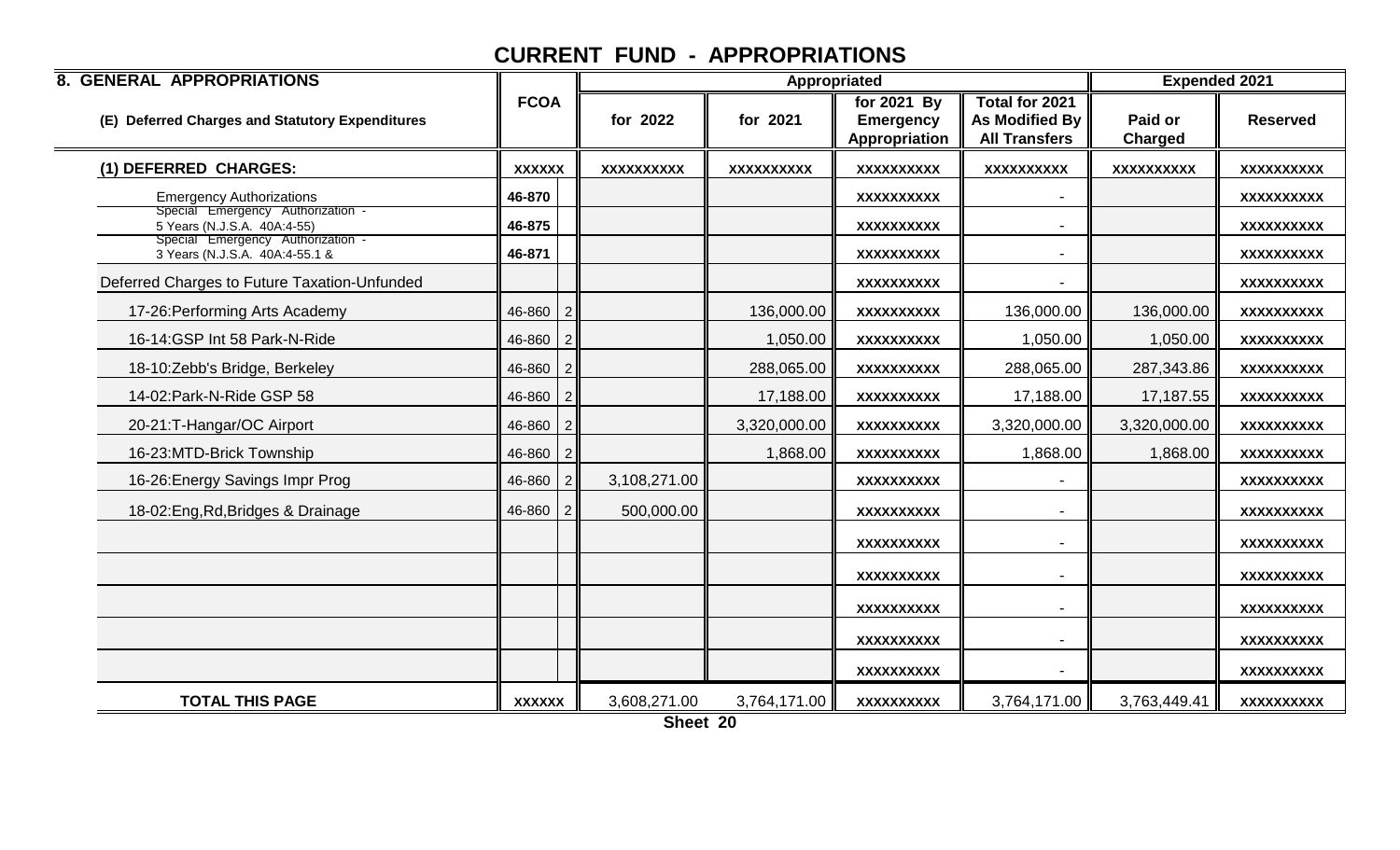| <b>8. GENERAL APPROPRIATIONS</b>                |               |              |                   | Appropriated      |                                                  | <b>Expended 2021</b>                                            |                           |                   |
|-------------------------------------------------|---------------|--------------|-------------------|-------------------|--------------------------------------------------|-----------------------------------------------------------------|---------------------------|-------------------|
| (E) Deferred Charges and Statutory Expenditures | <b>FCOA</b>   |              | for 2022          | for 2021          | for 2021 By<br><b>Emergency</b><br>Appropriation | Total for 2021<br><b>As Modified By</b><br><b>All Transfers</b> | Paid or<br><b>Charged</b> | <b>Reserved</b>   |
| (1) DEFERRED CHARGES:                           | <b>XXXXXX</b> |              | <b>XXXXXXXXXX</b> | <b>XXXXXXXXXX</b> | <b>XXXXXXXXXX</b>                                | <b>XXXXXXXXXX</b>                                               | <b>XXXXXXXXXX</b>         | <b>XXXXXXXXXX</b> |
| <b>Prior Year Bills</b>                         | 30-410        | $\mathbf{2}$ |                   | 1,373.00          | XXXXXXXXXX                                       | 1,373.00                                                        | 1,372.40                  | XXXXXXXXXX        |
| John B. Wolf, J.D. Arbitrator                   | $30-410$ 2    |              | 3,199.00          |                   | <b>XXXXXXXXXX</b>                                |                                                                 |                           | <b>XXXXXXXXXX</b> |
|                                                 | 30-410        |              |                   |                   | <b>XXXXXXXXXX</b>                                | $\overline{\phantom{a}}$                                        |                           | <b>XXXXXXXXXX</b> |
|                                                 |               |              |                   |                   | XXXXXXXXXX                                       |                                                                 |                           | XXXXXXXXXX        |
|                                                 |               |              |                   |                   | XXXXXXXXXX                                       |                                                                 |                           | XXXXXXXXXX        |
|                                                 |               |              |                   |                   | XXXXXXXXXX                                       | $\overline{\phantom{a}}$                                        |                           | XXXXXXXXXX        |
|                                                 |               |              |                   |                   | XXXXXXXXXX                                       |                                                                 |                           | <b>XXXXXXXXXX</b> |
|                                                 |               |              |                   |                   | <b>XXXXXXXXXX</b>                                | $\overline{\phantom{a}}$                                        |                           | <b>XXXXXXXXXX</b> |
|                                                 |               |              |                   |                   | XXXXXXXXXX                                       |                                                                 |                           | XXXXXXXXXX        |
|                                                 |               |              |                   |                   | <b>XXXXXXXXXX</b>                                | $\blacksquare$                                                  |                           | <b>XXXXXXXXXX</b> |
|                                                 |               |              |                   |                   | <b>XXXXXXXXXX</b>                                |                                                                 |                           | <b>XXXXXXXXXX</b> |
|                                                 |               |              |                   |                   | XXXXXXXXXX                                       |                                                                 |                           | XXXXXXXXXX        |
|                                                 |               |              |                   |                   | XXXXXXXXXX                                       |                                                                 |                           | <b>XXXXXXXXXX</b> |
|                                                 |               |              |                   |                   | XXXXXXXXXX                                       | $\overline{\phantom{a}}$                                        |                           | <b>XXXXXXXXXX</b> |
|                                                 |               |              |                   |                   | <b>XXXXXXXXXX</b>                                | $\overline{\phantom{a}}$                                        |                           | <b>XXXXXXXXXX</b> |
|                                                 |               |              |                   |                   | <b>XXXXXXXXXX</b>                                | $\overline{\phantom{0}}$                                        |                           | <b>XXXXXXXXXX</b> |
|                                                 |               |              |                   |                   | XXXXXXXXXX                                       | $\blacksquare$                                                  |                           | <b>XXXXXXXXXX</b> |
| <b>TOTAL DEFERRED CHARGES</b>                   | <b>XXXXXX</b> |              | 3,611,470.00      | 3,765,544.00      | <b>XXXXXXXXXX</b>                                | 3,765,544.00                                                    | 3,764,821.81              | XXXXXXXXXX        |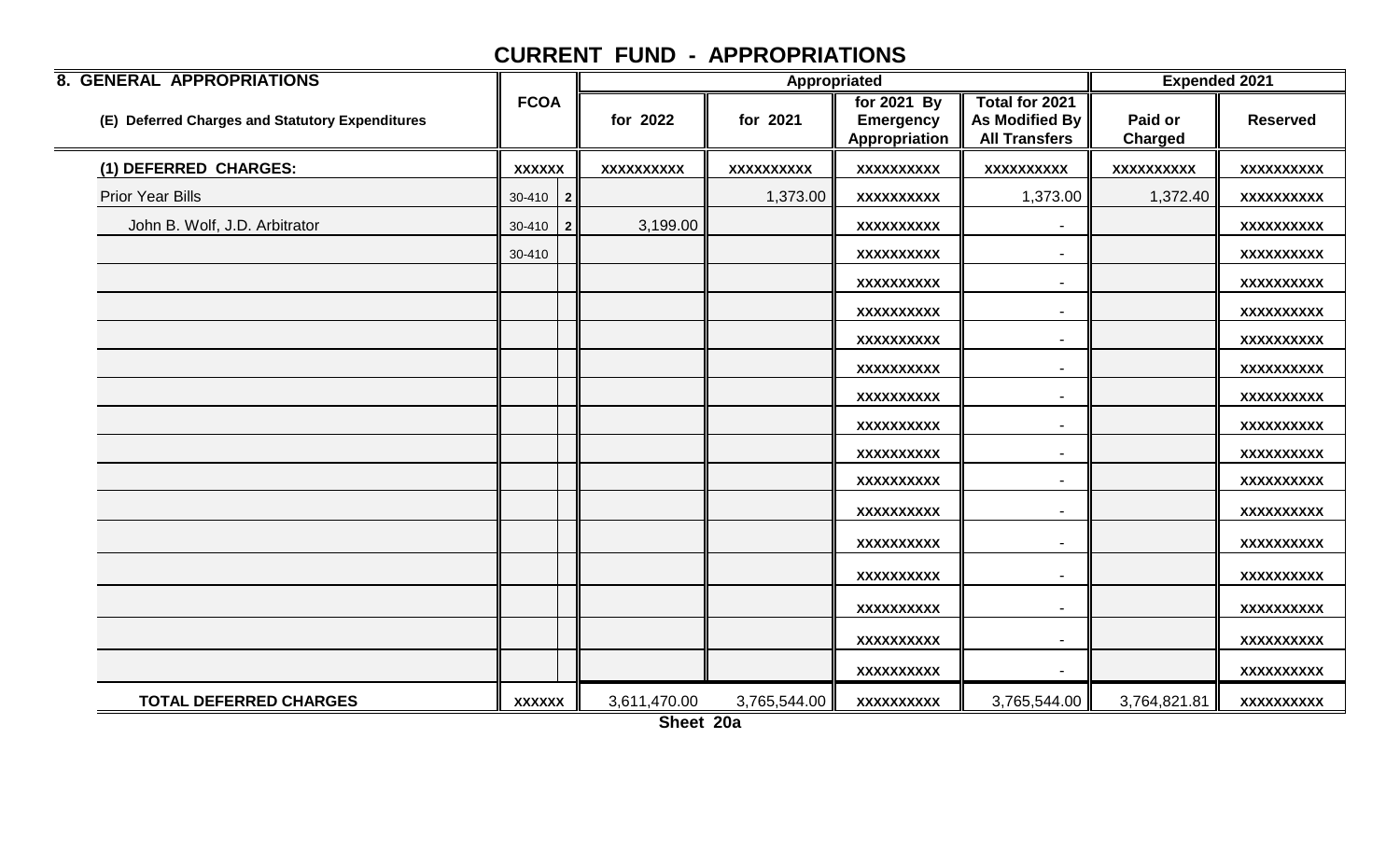| <b>8. GENERAL APPROPRIATIONS</b>                                  |               |                   | Appropriated      |                                                  | <b>Expended 2021</b>                                     |                           |                 |
|-------------------------------------------------------------------|---------------|-------------------|-------------------|--------------------------------------------------|----------------------------------------------------------|---------------------------|-----------------|
| (E) Deferred Charges and Statutory Expenditures                   | <b>FCOA</b>   | for 2022          | for 2021          | for 2021 By<br><b>Emergency</b><br>Appropriation | Total for 2021<br>As Modified By<br><b>All Transfers</b> | Paid or<br><b>Charged</b> | <b>Reserved</b> |
| (2) STATUTORY EXPENDITURES:                                       | <b>XXXXXX</b> | XXXXXXXXXX        | XXXXXXXXXX        | <b>XXXXXXXXXX</b>                                | <b>XXXXXXXXXX</b>                                        | <b>XXXXXXXXXX</b>         | XXXXXXXXXX      |
| Contribution to:                                                  |               | <b>XXXXXXXXXX</b> | <b>XXXXXXXXXX</b> | XXXXXXXXXX                                       | <b>XXXXXXXXXX</b>                                        | <b>XXXXXXXXXX</b>         | XXXXXXXXXX      |
| Public Employees' Retirement System                               | $36-471$   2  | 13,861,616.00     | 12,977,325.00     |                                                  | 12,977,325.00                                            | 12,977,325.00             |                 |
| Social Security System (O.A.S.I.)                                 | $36-472$ 2    | 10,180,000.00     | 9,880,000.00      |                                                  | 9,880,000.00                                             | 9,647,148.75              | 232,851.25      |
| Police and Fireman's Retirement System                            | $36-474$ 2    | 11,457,237.00     | 11,019,898.00     |                                                  | 11,019,898.00                                            | 11,019,898.00             |                 |
| County Pension and Retirement Fund                                | $36-475$ 2    |                   |                   |                                                  |                                                          |                           |                 |
| Defined Contribution Retirement Plan (DCRP)                       | 36-477 2      | 100,000.00        | 200,000.00        |                                                  | 200,000.00                                               | 111,911.40                | 88,088.60       |
| <b>Other Pension Liabilities</b>                                  | $36-477$ 2    | 100,000.00        |                   |                                                  |                                                          |                           |                 |
| New Jersey Temporary Disability Insurance                         | $36-473$ 2    | 65,990.00         | 500,430.00        |                                                  | 500,430.00                                               | 12,952.65                 | 487,477.35      |
| New Jersey Catastrophic Illness Fund                              | $36-473$ 2    |                   |                   |                                                  |                                                          |                           |                 |
| Right-To-Know                                                     |               | 6,600.00          | 6,600.00          |                                                  | 6,600.00                                                 | 6,600.00                  |                 |
| <b>Total Statutory Expenditures - County</b>                      | 46-999        | 35,771,443.00     | 34,584,253.00     | $\blacksquare$                                   | 34,584,253.00                                            | 33,775,835.80             | 808,417.20      |
| <b>Total Deferred Charges and Statutory Expenditures - County</b> |               | 39,382,913.00     | 38,349,797.00     |                                                  | 38,349,797.00                                            | 37,540,657.61             | 808,417.20      |
|                                                                   | <b>XXXXXX</b> | <b>XXXXXXXXXX</b> | <b>XXXXXXXXXX</b> | <b>XXXXXXXXXX</b>                                | <b>XXXXXXXXXX</b>                                        | XXXXXXXXXX                | XXXXXXXXXX      |
| Judgments (N.J.S.A. 40A:4-45.3cc)<br>(F)                          | 37-480        |                   |                   |                                                  |                                                          |                           | XXXXXXXXXX      |
|                                                                   | <b>XXXXXX</b> | <b>XXXXXXXXXX</b> | XXXXXXXXXX        | <b>XXXXXXXXXX</b>                                | XXXXXXXXXX                                               | <b>XXXXXXXXXX</b>         | XXXXXXXXXX      |
| (G) Cash Deficit of Preceding Year                                | 46-885        |                   |                   | <b>XXXXXXXXXX</b>                                |                                                          |                           | XXXXXXXXXX      |
| 9. TOTAL GENERAL APPROPRIATIONS                                   | 34-309        | 479,916,286.00    | 511,744,829.00    |                                                  | 511,744,829.00                                           | 488,485,329.52            | 23,250,189.92   |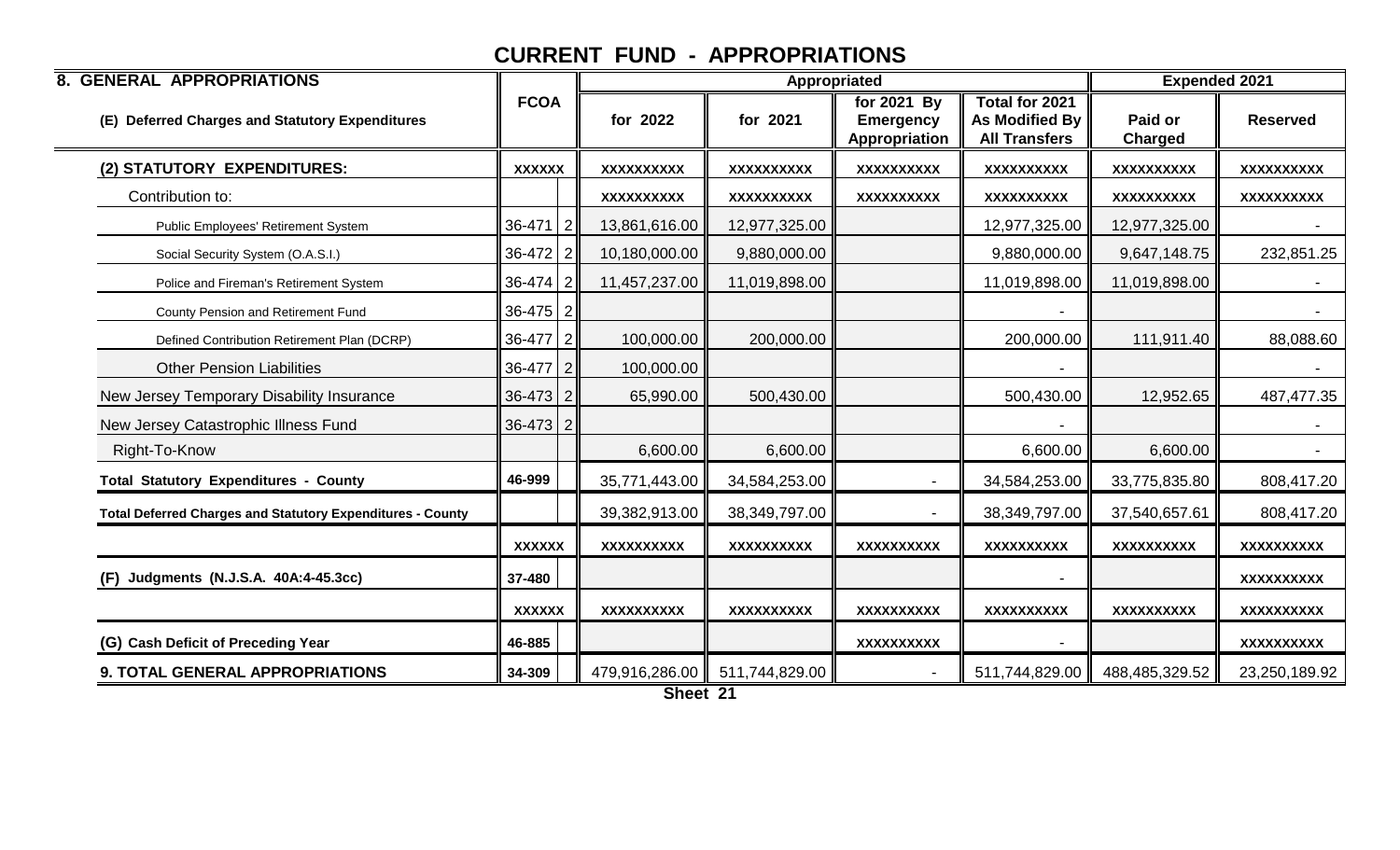| <b>8. GENERAL APPROPRIATIONS</b>                         |               |                | Appropriated                    |                                                    | <b>Expended 2021</b>                                     |                           |                  |
|----------------------------------------------------------|---------------|----------------|---------------------------------|----------------------------------------------------|----------------------------------------------------------|---------------------------|------------------|
| <b>Summary of Appropriations</b>                         | <b>FCOA</b>   | for 2022       | for 2021                        | for $2021$ By<br><b>Emergency</b><br>Appropriation | Total for 2021<br>As Modified By<br><b>All Transfers</b> | Paid or<br><b>Charged</b> | <b>Reserved</b>  |
| (A)<br><b>Operations:</b>                                |               | XXXXXXXXX      | <b>XXXXXXXXX</b>                | <b>XXXXXXXXX</b>                                   | <b>XXXXXXXXX</b>                                         | XXXXXXXXX                 | <b>XXXXXXXXX</b> |
| <b>Subtotal Operations (Including (B) Contingent)</b>    | <b>XXXXXX</b> | 322,392,157.00 | 305,892,682.00                  |                                                    | 305,892,682.00                                           | 284,394,931.65            | 21,497,750.35    |
| <b>Public and Private Programs Offset by Revenues</b>    | <b>XXXXXX</b> | 10,835,943.00  | 69,820,233.00                   |                                                    | 69,820,233.00                                            | 69,378,537.00             | 441,696.00       |
| <b>Total Operations Including Contingent</b>             |               | 333,228,100.00 | 375,712,915.00                  |                                                    | 375,712,915.00                                           | 353,773,468.65            | 21,939,446.35    |
| <b>Capital Improvements</b><br>(C)                       |               | 51,542,490.00  | 42,923,124.00                   |                                                    | 42,923,124.00                                            | 42,420,797.63             | 502,326.37       |
| <b>County Debt Service</b><br>(D)                        |               | 55,762,783.00  | 54,758,993.00                   |                                                    | 54,758,993.00                                            | 54,750,405.63             | <b>XXXXXXXXX</b> |
| (1) Total Deferred Charges<br>(E)                        |               | 3,611,470.00   | 3,765,544.00                    | <b>XXXXXXXXX</b>                                   | 3,765,544.00                                             | 3,764,821.81              | <b>XXXXXXXXX</b> |
| (2) Total Statutory Expenditures                         |               | 35,771,443.00  | 34,584,253.00                   |                                                    | 34,584,253.00                                            | 33,775,835.80             | 808,417.20       |
| <b>Total Deferred Charges and Statutory Expenditures</b> |               | 39,382,913.00  | 38,349,797.00                   |                                                    | 38,349,797.00                                            | 37,540,657.61             | 808,417.20       |
| (F)<br><b>Judgements</b>                                 |               | $\blacksquare$ | $\overline{\phantom{a}}$        |                                                    |                                                          | $\sim$                    | <b>XXXXXXXXX</b> |
| (G)<br><b>Cash Deficit</b>                               |               |                | $\blacksquare$                  | <b>XXXXXXXXX</b>                                   |                                                          | $\blacksquare$            | <b>XXXXXXXXX</b> |
|                                                          |               |                |                                 |                                                    |                                                          |                           |                  |
|                                                          |               |                |                                 |                                                    |                                                          |                           |                  |
|                                                          |               |                |                                 |                                                    |                                                          |                           |                  |
|                                                          |               |                |                                 |                                                    |                                                          |                           |                  |
|                                                          |               |                |                                 |                                                    |                                                          |                           |                  |
|                                                          |               |                |                                 |                                                    |                                                          |                           |                  |
| <b>Total General Appropriations</b>                      | 34-499        |                | 479,916,286.00   511,744,829.00 |                                                    | 511,744,829.00                                           | 488,485,329.52            | 23,250,189.92    |

**Sheet 22**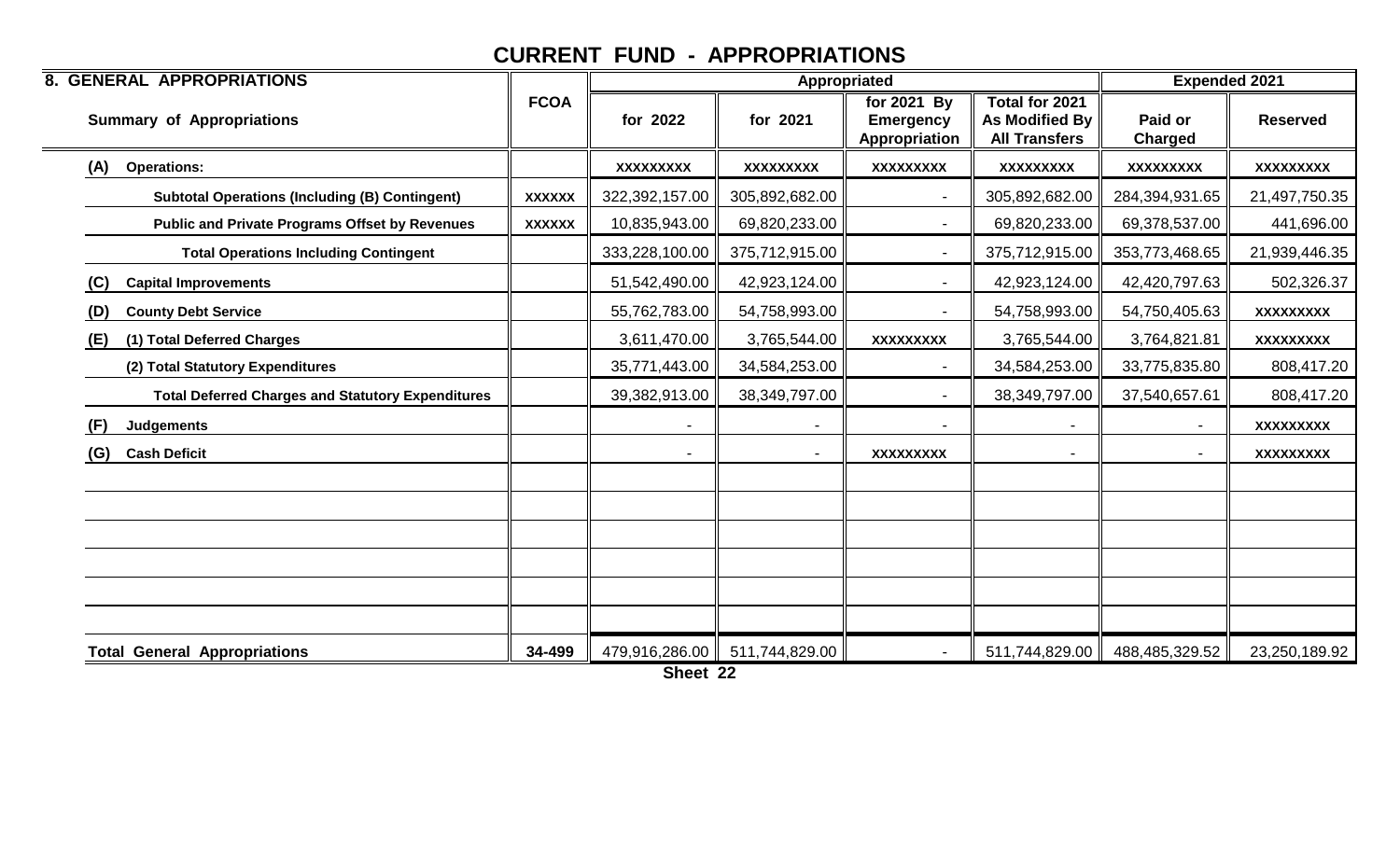#### Motor Vehicle Fines; Solid Fuel Licenses and Poultry Licenses;

Bequest, Escheat; Unemployment Compensation Insurance; Reimbursement for Sale of Gasoline to State Automobiles; Uniform Fire Safety Act (N.J.S.A. 52:27D-192); Probate of Wills (N.J.S. 22A:2-30); County Surrogate Fees (P.L. 1988,C. 109); Supervisory Treatment Procedures-Jurors Compensation Trust Fund (N.J.S. 2C:43-13); Personal Attendant Services Program (N.J.S.A. 30:4G-13); Victim Witness Advocacy (N.J.S.A. 2C:43-3.1A(6)); County Library Tax; County Health Tax (Ch. 329, P.L. 1975); Workmen's Compensation Trust (N.J.S.A. 40A:10-12 et. seq. & 40A:10-13), Physical Damage (N.J.S.A. 40A:10-6 et. seq.); Tax Board Filing Fees (N.J.S.A. 54:3-21.3A); Forensic Laboratory Fund (N.J.S.A. 2C:35-20); County Clerk Filing Fees (N.J.S. 22A:2-25 et. seq.); Self Insurance Police Professionals (N.J.S.A. 40A:10-6 et. seq.); Inmate Work Program Trust (N.J.A.C. 10A:31-3.17 and CH. 115, P.L. 1972); Resource Recovery Investment Trust (N.J.S.A. 13:1E-149 AND 150 P.L. 1985, C.38); Construction Inspection Trust (N.J.A.C. 5:23-4.17); Law Enforcement Trust Fund for the Ocean County's Prosecutor's Office; Special Law Enforcement Trust Fund of the Ocean County Prosecutor's Office (N.J.S. 2C:64-6); Office of the Sheriff Trust Fund-Forfeited Property (N.J.S.A. 2C:64.7); Disposal of Forfeited Property-Department of Corrections (P.L. 1986, Ch. 135); Inmate Welfare Fund-Commissary Account (N.J.S. 30:4-15 and N.J.A.C. 10A:31-2.101a, 5); Self Insurance General Liability (N.J.S.A. 40A:10-6); Special Service Program Trust Fund (Ch. 264, P.L. 1995); Weights and Measures (N.J.A.C. 13:47B-1.5); Audio Visual Aids Commission (N.J.S.A. 18A:51-5), Self Insurance General Liability (N.J.S. 40A:10-6 et seq.); Environmental Liability, Ocean County Natural Lands Trust Fund (Open Space, Recreation, Farm Preservation Trust) (Ch. 24, P.L. 1997); Sheriff's Fees (N.J.S. 22A:2-29 (P.L. 2001 c.370); Snow Removal (P.L. 2001 c.138 per N.J.S.A. 40A:4-39); Accumulated Absences (N.J.A.C. 5:30-15 per N.J.S.A. 40A:4-39); Electronic Receipting Fees (N.J.A.C. 5:30-9 per N.J.S.A. 40A:4-39); UCC Code Enforcement Fee Regular (N.J.S.A. 52:27D-124e N.J.A.C. 5:23-4.1 et seq); Outside Employment of Off-Duty County Officers (N.J.S.A. 40A:4-39)

**are hereby anticipated as revenue and are hereby appropriated for the purpose to which said revenue is dedicated by statute or other legal requirement.**

**Sheet 26**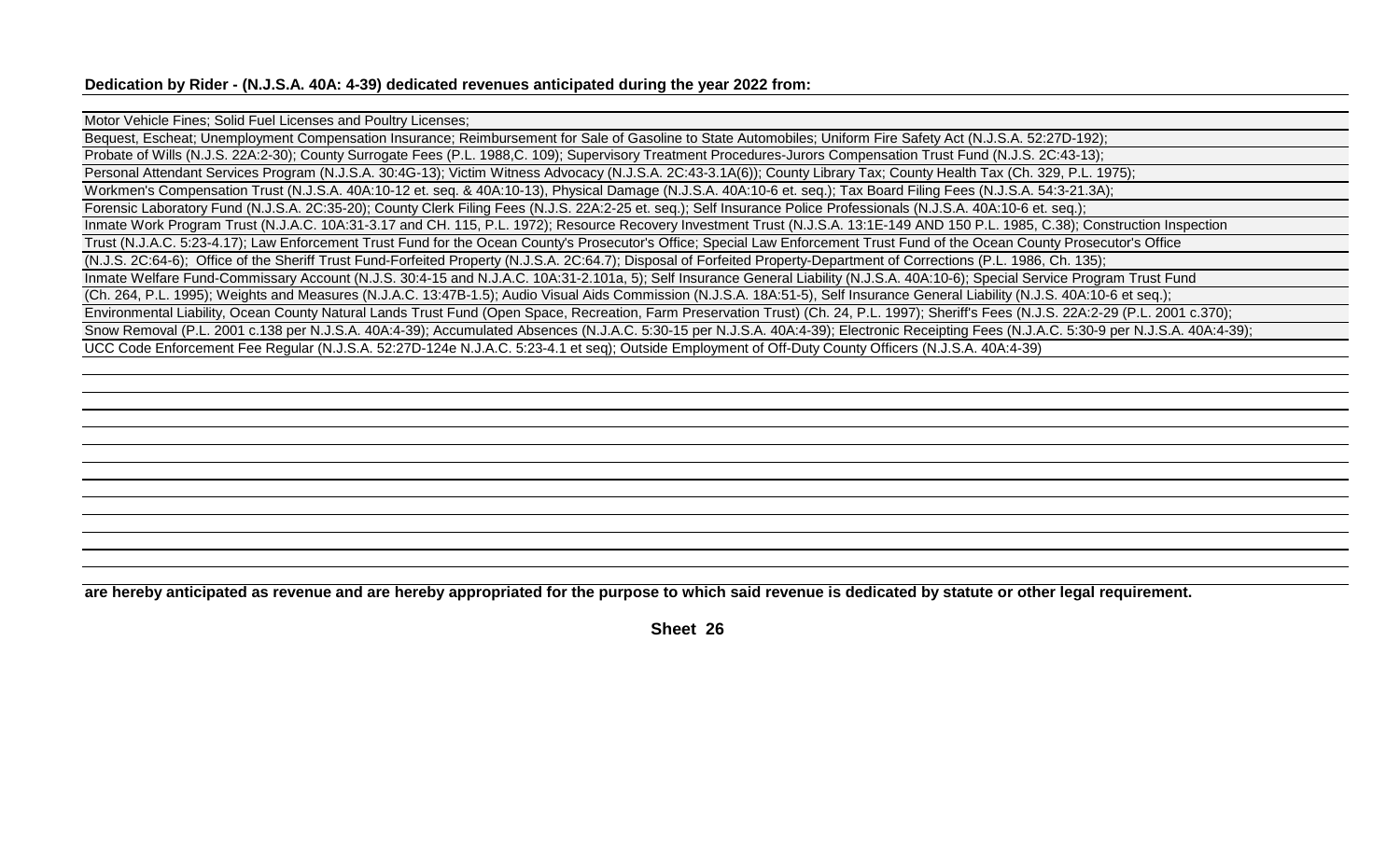#### **APPENDIX TO BUDGET STATEMENT**

#### **ASSETS CURRENT FUND BALANCE SHEET - DECEMBER 31, 2021**

#### **CHANGE IN CURRENT SURPLUS COMPARATIVE STATEMENT OF CURRENT FUND OPERATIONS AND**

| ASSEIS                                                        |               |                 |                                                               |               |
|---------------------------------------------------------------|---------------|-----------------|---------------------------------------------------------------|---------------|
| Cash and Investments                                          | 1110100       | 164,319,385.08  | Surplus Balance, January 1st                                  | 2310100       |
| State Road Aid Allotments Receivable                          | 1111000       |                 | <b>ICURRENT REVENUE ON A CASH BASIS:</b>                      | <b>XXXXXX</b> |
| Federal and State Grants Receivable                           | 1110200       |                 | Current Taxes: *(Percentage Collected 2021: 100%; 2020: 100%) | 2310200       |
| Receivables with Offsetting Reserves:                         | <b>XXXXXX</b> | <b>XXXXXXXX</b> | Tax Relief Fund (N.J.S.A. 22A:2-7)                            | 2310300       |
| Taxes Receivable - Added and Omitted                          | 1110300       | 2,715,560.90    | <b>Other Revenues and Additions to Income</b>                 | 2310400       |
| <b>Other Receivables</b>                                      | 1110600       | 5,254,467.03    | <b>Total Funds</b>                                            | 2310500       |
|                                                               |               |                 | EXPENDITURES AND TAX REQUIREMENTS:                            | <b>XXXXXX</b> |
|                                                               |               |                 | <b>Budget Appropriations</b>                                  | 2310600       |
| Deferred Charges Required to be in 2022 Budget                | 1110700       |                 | Other Expenditures and Deductions from Income                 | 2311000       |
| Deferred Charges Required to be in Budgets Subsequent to 2022 | 1110800       |                 | Changes in Interfund Balances                                 | 2311000       |
| <b>Total Assets</b>                                           | 1110900       | 172,289,413.01  |                                                               |               |
|                                                               |               |                 |                                                               |               |

#### **LIABILITIES, RESERVES AND SURPLUS**

| *Cash Liabilities                       | 2110100 L     | 86,589,833.97  | <b>ILess: Expenditures to be Raised by Future Taxes</b> | 2311200 |              |
|-----------------------------------------|---------------|----------------|---------------------------------------------------------|---------|--------------|
| Reserves for Receivables                | 2110200       | 7,970,027.93   | Total Adjusted Expenditures and Tax Requirements        | 2311300 | 514,787,051. |
| Surplus                                 | 2110300       | 77,729,551.    | Surplus Balance - December 31st                         | 2311400 | 77,729,551.  |
| Total Liabilities, Reserves and Surplus | <b>XXXXXX</b> | 172,289,413.01 | *Nearest even percentage may be used                    |         |              |

| <b>ASSETS</b>                                                 |               |                |                                                               |               | <b>YEAR 2021</b> | <b>YEAR 2020</b> |
|---------------------------------------------------------------|---------------|----------------|---------------------------------------------------------------|---------------|------------------|------------------|
| Cash and Investments                                          | 1110100       | 164,319,385.08 | Surplus Balance, January 1st                                  | 2310100       | 76,746,172.73    | 82,098,546.42    |
| State Road Aid Allotments Receivable                          | 1111000       |                | CURRENT REVENUE ON A CASH BASIS:                              | <b>XXXXXX</b> | XXXXXXXX         | XXXXXXXX         |
| Federal and State Grants Receivable                           | 1110200       |                | Current Taxes: *(Percentage Collected 2021: 100%; 2020: 100%) | 2310200       | 365,212,639.00   | 361,536,722.00   |
| Receivables with Offsetting Reserves:                         | <b>XXXXXX</b> | XXXXXXXX       | Tax Relief Fund (N.J.S.A. 22A:2-7)                            | 2310300       |                  |                  |
| Taxes Receivable - Added and Omitted                          | 1110300       | 2,715,560.90   | <b>Other Revenues and Additions to Income</b>                 | 2310400       | 150,557,790.99   | 208,909,045.90   |
| <b>Other Receivables</b>                                      | 1110600       | 5,254,467.03   | <b>Total Funds</b>                                            | 2310500       | 592,516,602.72   | 652,544,314.32   |
|                                                               |               |                | EXPENDITURES AND TAX REQUIREMENTS:                            | <b>XXXXXX</b> | <b>XXXXXXXX</b>  | <b>XXXXXXXX</b>  |
|                                                               |               |                | <b>Budget Appropriations</b>                                  | 2310600       | 511,735,519.44   | 575, 193, 155.41 |
| Deferred Charges Required to be in 2022 Budget                | 1110700       |                | Other Expenditures and Deductions from Income                 | 2311000       | 3,051,532.17     | 604,986.18       |
| Deferred Charges Required to be in Budgets Subsequent to 2022 | 1110800       |                | Changes in Interfund Balances                                 | 2311000       |                  |                  |
| <b>Total Assets</b>                                           | 1110900       | 172,289,413.01 |                                                               |               |                  |                  |
|                                                               |               |                |                                                               |               |                  |                  |
| <b>LIABILITIES, RESERVES AND SURPLUS</b>                      |               |                | <b>Total Expenditures and Tax Requirements</b>                | 2311100       | 514,787,051.61   | 575,798,141.59   |
| *Cash Liabilities                                             | 2110100       | 86,589,833.97  | Less: Expenditures to be Raised by Future Taxes               | 2311200       |                  |                  |
| <b>Reserves for Receivables</b>                               | 2110200       | 7,970,027.93   | Total Adjusted Expenditures and Tax Requirements              | 2311300       | 514,787,051.61   | 575,798,141.59   |
| Surplus                                                       | 2110300       | 77,729,551.11  | Surplus Balance - December 31st                               | 2311400       | 77,729,551.11    | 76,746,172.73    |
|                                                               |               |                |                                                               |               |                  |                  |

**Proposed Use of Current Fund Surplus in 2022 Budget**

| Surplus Balance December 31, 2021          | 2311500 | 77,729,551.11 |
|--------------------------------------------|---------|---------------|
| Current Surplus Anticipated in 2022 Budget | 2311600 | 38,500,000.00 |
| Surplus Balance Remaining                  | 2311700 | 39,229,551.11 |

#### **Sheet 27**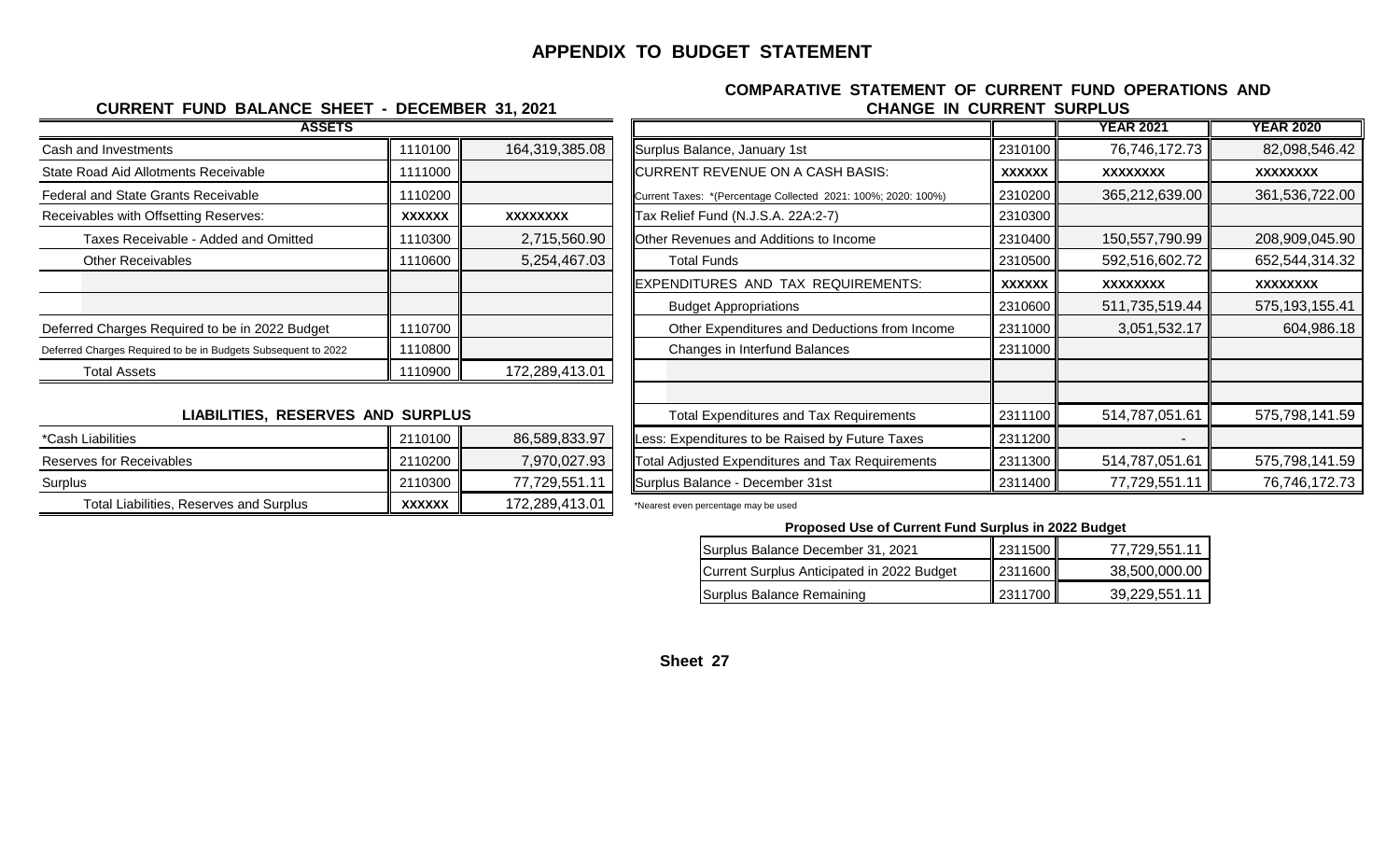#### **2022 CAPITAL BUDGET AND CAPITAL IMPROVEMENT PROGRAM**

**This section is included with the Annual Budget pursuant to N.J.A.C. 5:30-4. It does not in itself confer any authorization to raise or expend funds. Rather it is a document used as part of the local unit's planning and management program. Specific authorization to expend funds for purposes described in this section must be granted elsewhere, by a separate bond ordinance, by inclusion of a line item in the Capital Improvement Section of this budget, by an ordinance taking the money from the Capital Improvement Fund, or other lawful means.**

| <b>CAPITAL BUDGET</b>              | - A plan for all capital expenditures for the current fiscal year.<br>If no Capital Budget is included, check the reason why:                                                |
|------------------------------------|------------------------------------------------------------------------------------------------------------------------------------------------------------------------------|
|                                    | Total capital expenditures this year do not exceed \$25,000, including appropriations for Capital Improvement Fund,<br>Capital Line items and Down Payments on Improvements. |
|                                    | No bond ordinances are planned this year.                                                                                                                                    |
| <b>CAPITAL IMPROVEMENT PROGRAM</b> | - A multi-year list of planned capital projects, including the current year.<br>Check appropriate box for number of years covered, including current year:                   |
|                                    | 3 years. (Population under 10,000)                                                                                                                                           |
|                                    | 6 years. (Over 10,000 and all county governments)                                                                                                                            |
|                                    | years exceeding minimum time period.                                                                                                                                         |
|                                    | Check if county is under 10,000, has not expended more than \$25,000 annually for capital purposes in immediately<br>previous three years, and is not adopting CIP.          |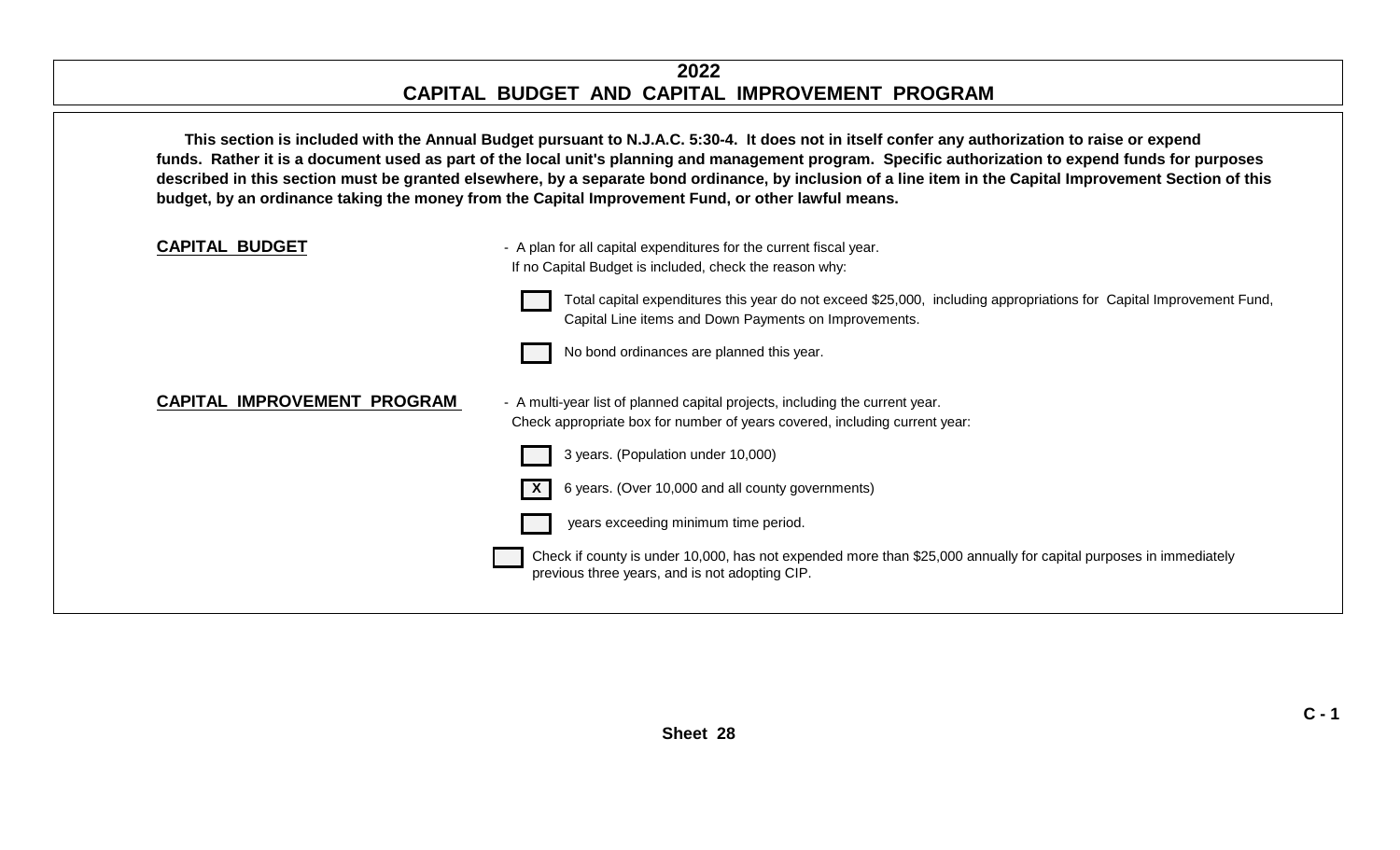#### **COUNTY OF OCEAN NARRATIVE FOR CAPITAL IMPROVEMENT PROGRAM**

#### COUNTY OF OCEAN - 2022

The Ocean County Board of Commissioners, with the assistance of the County Administrator, Office of Management and Budget, County Engineer, County Planning Board and the County Comptroller, has developed this six-year Capital Improvement Program and Budget. The Capital Improvement Program was developed with the cooperation and consideration of recommendations of the various County Departments.

The County's continuing growth requires that the Board of Commissioners anticipates and plans for the increasing demands for County facilities and services. The Capital Improvement Program was prepared to guide County investment in land, facilities and equipment through 2027. The Program and Budget will be adjusted each year to reflect changing conditions including new Federal and State legislation, variations in the general economy, emerging demands of the public and modifications in the growth rate which may result in changes in revenue patterns and demand for new facilities or services. The Capital Improvement Program is realistic and attainable within the financial capabilities of the County and it provides for the future needs of Ocean County residents.

The accompanying forms which comprise the Capital Budget and six-year Capital Improvement Program have been completed in accord with regulations adopted by the Local Finance Board of the State of New Jersey pursuant to powers authorized by NJSA 52:27BB-10, NJSA 40A:4-43 to 45. The Capital Budget forms list all projects scheduled for startup for the 2022 Budget year and the source of funding for each project. A summary of Anticipated Funding Sources and Amounts is also included. Please note that this summary shows funding needed for new capital projects. It does not include previous appropriations for projects to be continued in 2022. For this reason, the funding summary differs slightly from the total cost shown for the Capital Program.

The total cost of all Capital Improvement Projects over the six-year period is \$294,493,372. Many of the projects will be funded under State and Federal Grant Programs or through the annual Budget on a "pay-as-you-go" basis. The larger projects will be funded by short-term borrowing. Bonds will be issued at the most advantageous times to secure low interest rates.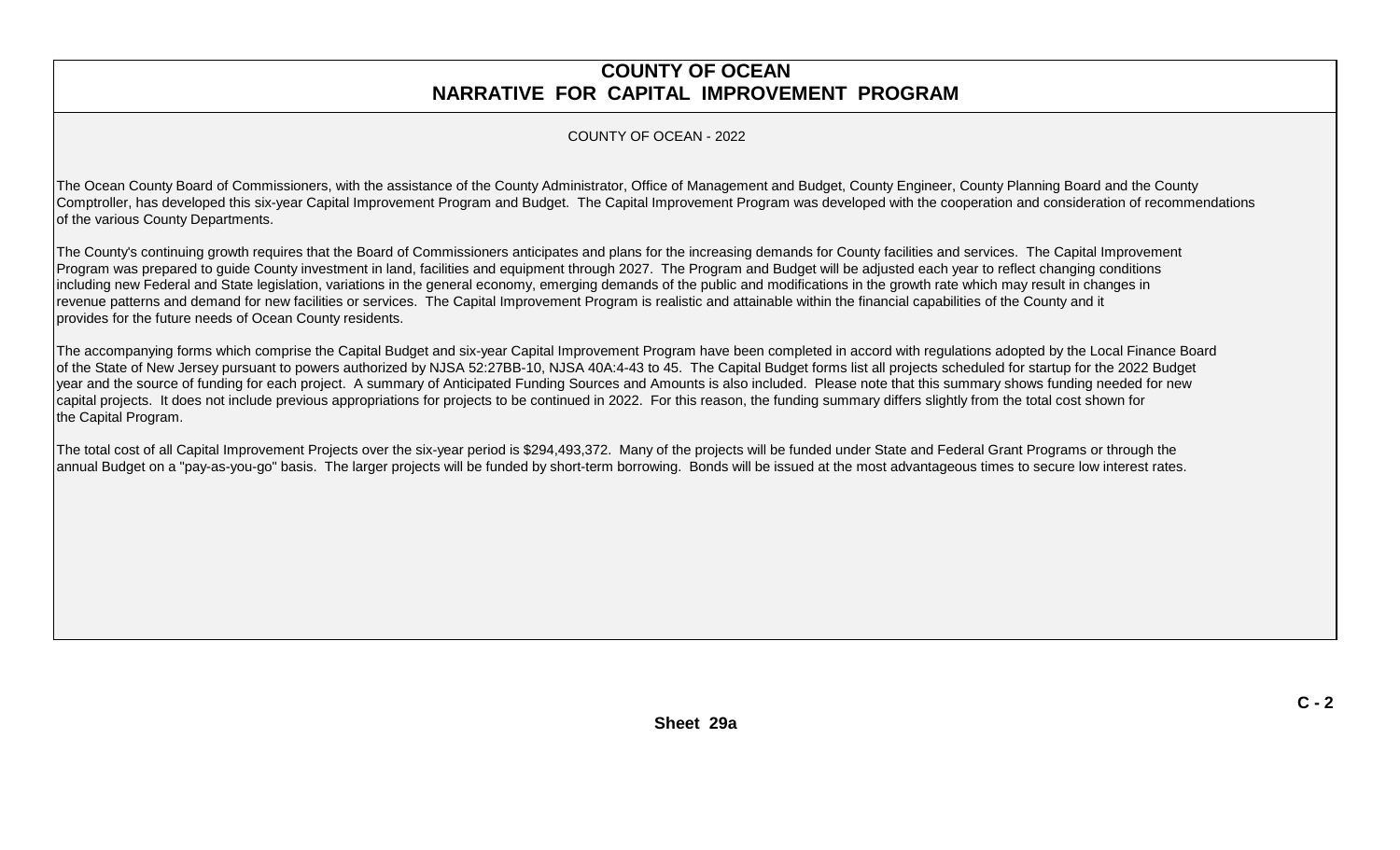#### **CAPITAL BUDGET (Current Year Action) 2022**

**Local Unit COUNTY OF OCEAN**

|                                                                       | $\overline{2}$                  |                                                 | <b>AMOUNTS</b>                                     |                                     |                                   |                                 | PLANNED FUNDING SERVICES FOR CURRENT YEAR - 2022 |                                 | 6<br>TO BE                                        |
|-----------------------------------------------------------------------|---------------------------------|-------------------------------------------------|----------------------------------------------------|-------------------------------------|-----------------------------------|---------------------------------|--------------------------------------------------|---------------------------------|---------------------------------------------------|
| <b>PROJECT TITLE</b>                                                  | <b>PROJECT</b><br><b>NUMBER</b> | <b>ESTIMATED</b><br><b>TOTAL</b><br><b>COST</b> | <b>RESERVED</b><br><b>IN PRIOR</b><br><b>YEARS</b> | 5a<br>2022 Budget<br>Appropriations | 5b<br>Capital<br>Improvement Fund | 5c<br>Capital<br><b>Surplus</b> | 5d<br>l Grants in Aid and<br><b>Other Funds</b>  | 5e<br><b>Debt</b><br>Authorized | <b>FUNDED IN</b><br><b>FUTURE</b><br><b>YEARS</b> |
| <b>Bridge Rehabilitation and Management</b>                           | $22 - 1$                        | 1,000,000.00                                    |                                                    |                                     | 50,000.00                         |                                 |                                                  | 950,000.00                      |                                                   |
| Reconstruction & Resurfacing of Certain County Roads-Design           | $22 - 2$                        | 2,000,000.00                                    |                                                    |                                     | 100,000.00                        |                                 |                                                  | 1,900,000.00                    |                                                   |
| Engineering, Road, and Bridge Improvements (ERB)                      | $22-3$                          | 5,000,000.00                                    |                                                    |                                     | 250,000.00                        |                                 |                                                  | 4,750,000.00                    |                                                   |
| <b>Stormwater Management</b>                                          | $22 - 4$                        | 2,000,000.00                                    |                                                    |                                     | 2,000,000.00                      |                                 |                                                  |                                 |                                                   |
| Install New & Upgrade Traffic Control Devices                         | $22 - 5$                        | 3,000,000.00                                    |                                                    |                                     | 150,000.00                        |                                 |                                                  | 2,850,000.00                    |                                                   |
| Recon. & Resurf. Certain County Roads                                 | $22 - 6$                        | 3,500,000.00                                    |                                                    |                                     | 175,000.00                        |                                 |                                                  | 3,325,000.00                    |                                                   |
| Acq. of Right-of-Way or Easements for Road, Bridge and/or Drainage    | $22 - 7$                        | 2,000,000.00                                    |                                                    |                                     | 2,000,000.00                      |                                 |                                                  |                                 |                                                   |
| Recon. & Resurf. of Certain Co Roads and Rep of Colonial Dr S Br      |                                 |                                                 |                                                    |                                     |                                   |                                 |                                                  |                                 |                                                   |
| (No. 1518-018) and N Br (No. 1518-017), Manchester Twp (SA)           | $22 - 8$                        | 12,845,372.00                                   |                                                    |                                     |                                   |                                 | 12,845,372.00                                    | 12,845,372.00                   |                                                   |
| Rep of Duck Farm Bridge (No. 1506-013), Brick Twp (Local Bridge)      | $22-9$                          | 4,000,000.00                                    |                                                    |                                     | 200,000.00                        |                                 | 1,723,491.00                                     | 3,800,000.00                    |                                                   |
| Ocean County Signal Optimization, Various Municipalities (FA)         | $22 - 10$                       | 2,000,000.00                                    |                                                    |                                     | 100,000.00                        |                                 | 1,612,104.00                                     | 1,900,000.00                    |                                                   |
| Con of Traffic Signal at Brook Rd, E 7th St & Ridge Ave, Lakewood Twp | $22 - 11$                       | 750,000.00                                      |                                                    |                                     | 37,500.00                         |                                 |                                                  | 712,500.00                      |                                                   |
| Recon of E Co Line Rd (C.R. 526) Apple St to Rt 549, Phase IV;        |                                 |                                                 |                                                    |                                     |                                   |                                 |                                                  |                                 |                                                   |
| Ridge Avenue and Joe Parker Road, Lakewood Township                   | $22 - 12$                       | 2,500,000.00                                    |                                                    |                                     | 125,000.00                        |                                 |                                                  | 2,375,000.00                    |                                                   |
| Con TS at Diamond Rd & Rt 526, W Commodore Rd, Jackson Twp            | $22 - 13$                       | 1,500,000.00                                    |                                                    |                                     | 75,000.00                         |                                 |                                                  | 1,425,000.00                    |                                                   |
| Rep of Clubhouse Culvert (Structure No. 1518-015), Manchester Twp     | $22 - 14$                       | 750,000.00                                      |                                                    |                                     | 37,500.00                         |                                 |                                                  | 712,500.00                      |                                                   |
| Rep of Farmingdale Rd Culvert (No. 1511-004), Jackson Township        | $22 - 15$                       | 1,500,000.00                                    |                                                    |                                     | 75,000.00                         |                                 |                                                  | 1,425,000.00                    |                                                   |
| Recon of Ridge Ave (Brook Road to County Line Road), Lakewood Twp     | $22 - 16$                       | 600,000.00                                      |                                                    |                                     | 600,000.00                        |                                 |                                                  |                                 |                                                   |
| <b>TOTAL - THIS PAGE</b>                                              | <b>XXXXX</b>                    | 44,945,372.00                                   |                                                    | $\overline{\phantom{a}}$            | 5,975,000.00                      |                                 | 16,180,967.00                                    | 38,970,372.00                   |                                                   |

**Sheet 29b**

**C - 3**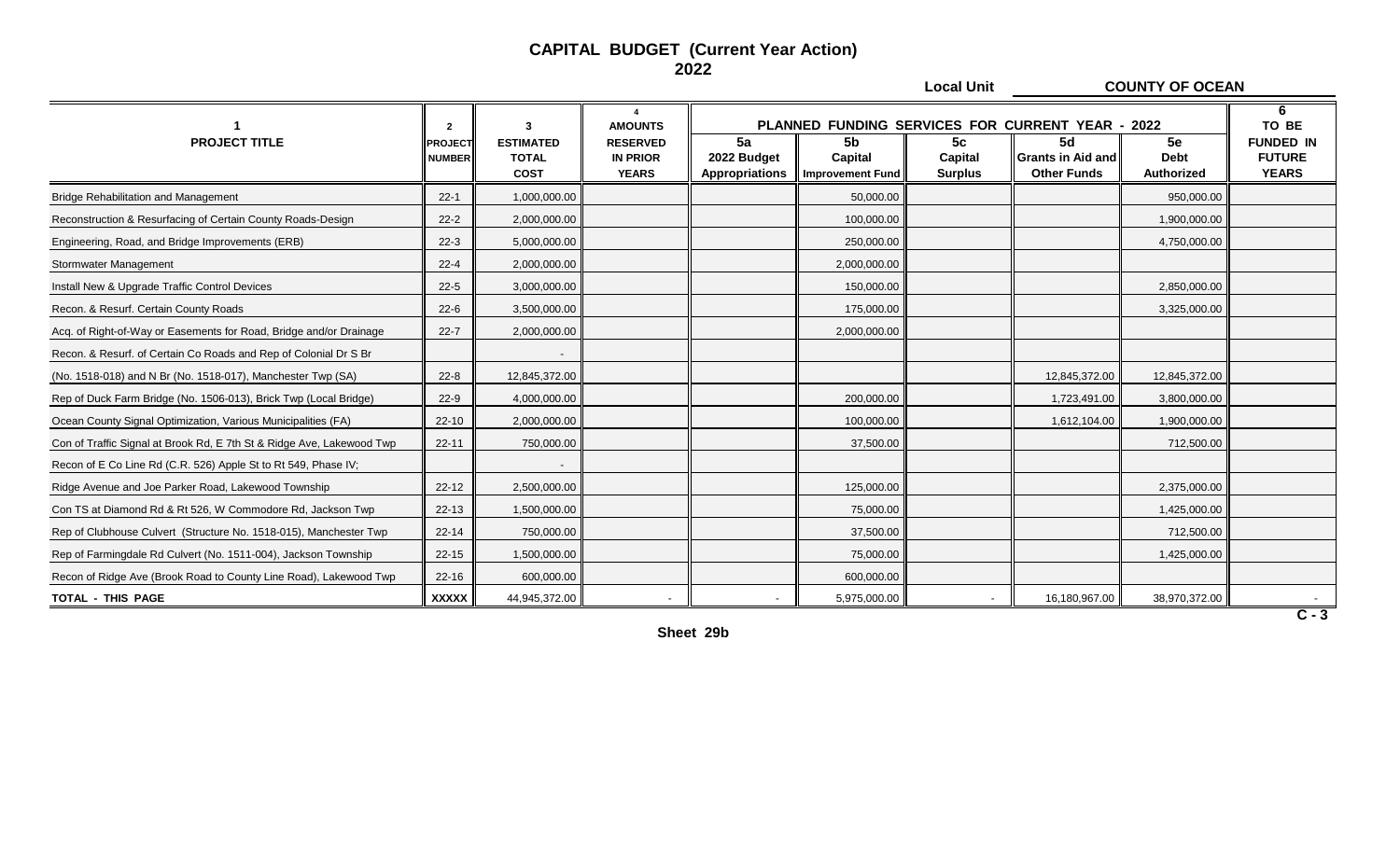#### **CAPITAL BUDGET (Current Year Action) 2022**

**Local Unit COUNTY OF OCEAN**

|                                                                     | $\overline{\mathbf{2}}$         |                                                 | $\boldsymbol{\Lambda}$<br><b>AMOUNTS</b>           | PLANNED FUNDING SERVICES FOR CURRENT YEAR - 2022 |                                                      |                                             |                                                      |                                 | 6<br>TO BE                                        |
|---------------------------------------------------------------------|---------------------------------|-------------------------------------------------|----------------------------------------------------|--------------------------------------------------|------------------------------------------------------|---------------------------------------------|------------------------------------------------------|---------------------------------|---------------------------------------------------|
| <b>PROJECT TITLE</b>                                                | <b>PROJECT</b><br><b>NUMBER</b> | <b>ESTIMATED</b><br><b>TOTAL</b><br><b>COST</b> | <b>RESERVED</b><br><b>IN PRIOR</b><br><b>YEARS</b> | 5a<br>2022 Budget<br><b>Appropriations</b>       | 5 <sub>b</sub><br>Capital<br><b>Improvement Fund</b> | 5 <sub>c</sub><br>Capital<br><b>Surplus</b> | 5d<br><b>Grants in Aid and</b><br><b>Other Funds</b> | 5e<br><b>Debt</b><br>Authorized | <b>FUNDED IN</b><br><b>FUTURE</b><br><b>YEARS</b> |
| <b>Bridge Rehabilitation and Management</b>                         | $23-1$                          | 2,000,000.00                                    |                                                    |                                                  |                                                      |                                             |                                                      |                                 | 2,000,000.00                                      |
| Reconstruction and Resurfacing of Certain County Roads - Design     | $23 - 2$                        | 2,500,000.00                                    |                                                    |                                                  |                                                      |                                             |                                                      |                                 | 2,500,000.00                                      |
| Engineering, Road, and Bridge Improvements (ERB)                    | $23-3$                          | 3,500,000.00                                    |                                                    |                                                  |                                                      |                                             |                                                      |                                 | 3,500,000.00                                      |
| Stormwater Management                                               | $23 - 4$                        | 3,000,000.00                                    |                                                    |                                                  |                                                      |                                             |                                                      |                                 | 3,000,000.00                                      |
| Install New & Upgrade Traffic Control Devices                       | $23 - 5$                        | 3,000,000.00                                    |                                                    |                                                  |                                                      |                                             |                                                      |                                 | 3,000,000.00                                      |
| Recon. & Resurf. Certain County Roads                               | $23 - 6$                        | 3,000,000.00                                    |                                                    |                                                  |                                                      |                                             |                                                      |                                 | 3,000,000.00                                      |
| Acq. of Right-of-Way or Easements for Road, Bridge and/or Drainage  | $23 - 7$                        | 2,000,000.00                                    |                                                    |                                                  |                                                      |                                             |                                                      |                                 | 2,000,000.00                                      |
| Replacement of Hurricane Bridge (No. 1518-012), Manchester Twp      | $23 - 8$                        | 2,000,000.00                                    |                                                    |                                                  |                                                      |                                             |                                                      |                                 | 2,000,000.00                                      |
| Reco of Church Rd (Old Freehold Rd to Hooper Ave), Toms River Twp   | $23-9$                          | 2,500,000.00                                    |                                                    |                                                  |                                                      |                                             |                                                      |                                 | 2,500,000.00                                      |
| Con of TS at Whitesville Rd (C.R. 527) and Faraday Ave, Jackson Twp | $23 - 10$                       | 2,000,000.00                                    |                                                    |                                                  |                                                      |                                             |                                                      |                                 | 2,000,000.00                                      |
| Recon Mantoloking Rd/Cedar Br Rd (GSPW to Adamston Rd), Brick Twp   | $23 - 11$                       | 2,500,000.00                                    |                                                    |                                                  |                                                      |                                             |                                                      |                                 | 2,500,000.00                                      |
| Cons Roundabout at N Hope Chapel Rd/New Central Ave,                |                                 |                                                 |                                                    |                                                  |                                                      |                                             |                                                      |                                 |                                                   |
| Jackson Twp(FA)                                                     | 23-12                           | 2,500,000.00                                    |                                                    |                                                  |                                                      |                                             |                                                      |                                 | 2,500,000.00                                      |
| Recon W Veterans Hwy (S Stump Tavern Rd to Hawkin Rd (CR 640))      |                                 |                                                 |                                                    |                                                  |                                                      |                                             |                                                      |                                 |                                                   |
| Jackson Twp                                                         | 23-13                           | 1,000,000.00                                    |                                                    |                                                  |                                                      |                                             |                                                      |                                 | 1,000,000.00                                      |
| Con of GS Pkway Interchange 83 Improvements, Toms River Twp (FA)    | 23-14                           | 6,000,000.00                                    |                                                    |                                                  |                                                      |                                             |                                                      |                                 | 6,000,000.00                                      |
| Recon & Widening of North Hope Chapel Rd (E Veterans Highway        |                                 |                                                 |                                                    |                                                  |                                                      |                                             |                                                      |                                 |                                                   |
| to Lakewood Twp Line), Jackson Twp                                  | 23-15                           | 2,000,000.00                                    |                                                    |                                                  |                                                      |                                             |                                                      |                                 | 2,000,000.00                                      |
| <b>TOTAL - THIS PAGE</b>                                            | <b>XXXXX</b>                    | 39,500,000.00                                   |                                                    |                                                  |                                                      |                                             |                                                      |                                 | 39,500,000.00                                     |

**Sheet 29b1**

**C - 3**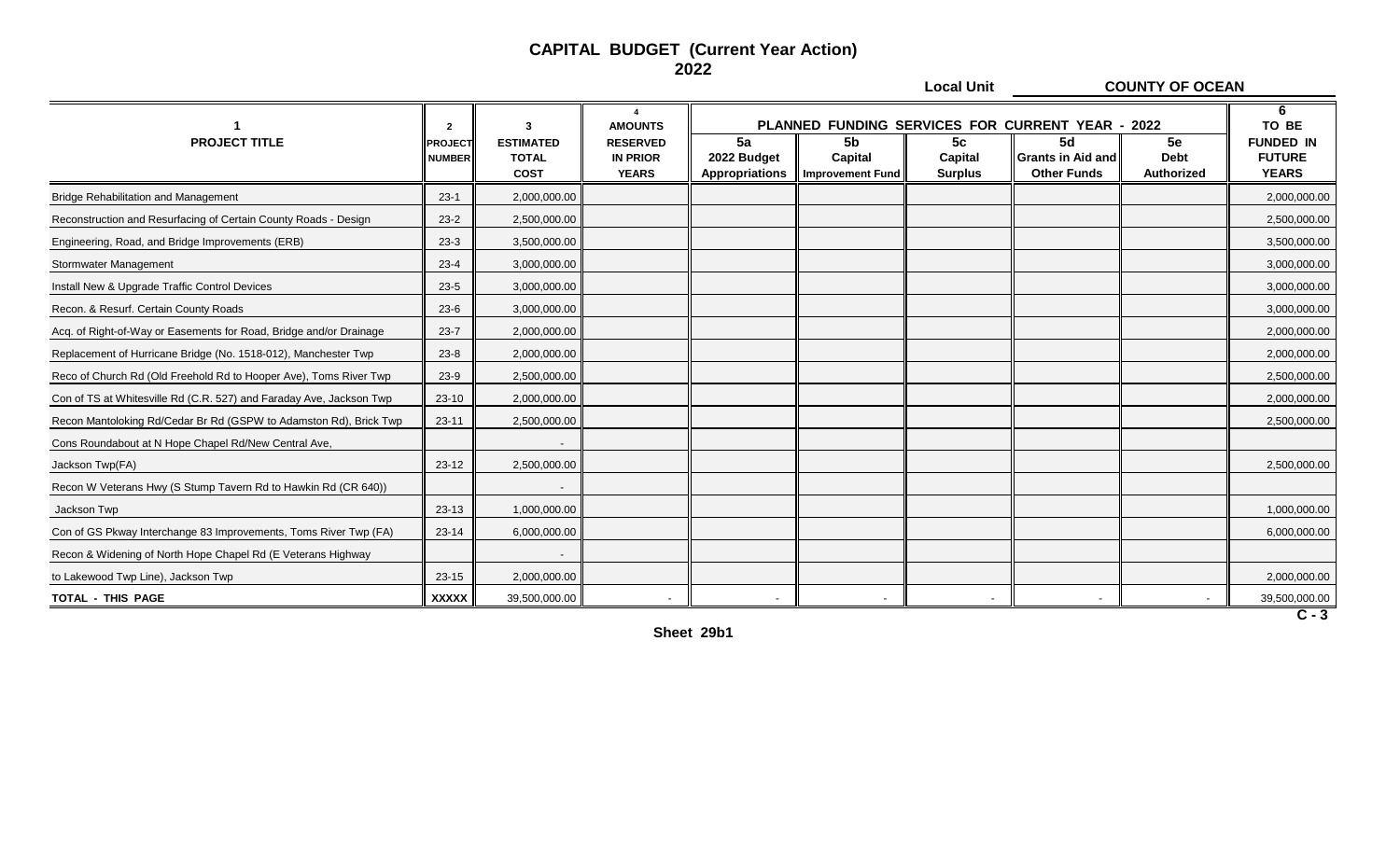#### **CAPITAL BUDGET (Current Year Action) 2022**

**Local Unit COUNTY OF OCEAN**

|                                                                     | $\overline{2}$                  |                                                 | $\boldsymbol{\Lambda}$<br><b>AMOUNTS</b>           | PLANNED FUNDING SERVICES FOR CURRENT YEAR - 2022 |                                                      |                                 |                                                      |                                 | 6<br>TO BE                                        |
|---------------------------------------------------------------------|---------------------------------|-------------------------------------------------|----------------------------------------------------|--------------------------------------------------|------------------------------------------------------|---------------------------------|------------------------------------------------------|---------------------------------|---------------------------------------------------|
| <b>PROJECT TITLE</b>                                                | <b>PROJECT</b><br><b>NUMBER</b> | <b>ESTIMATED</b><br><b>TOTAL</b><br><b>COST</b> | <b>RESERVED</b><br><b>IN PRIOR</b><br><b>YEARS</b> | 5a<br>2022 Budget<br>Appropriations              | 5 <sub>b</sub><br>Capital<br><b>Improvement Fund</b> | 5c<br>Capital<br><b>Surplus</b> | 5d<br><b>Grants in Aid and</b><br><b>Other Funds</b> | 5e<br><b>Debt</b><br>Authorized | <b>FUNDED IN</b><br><b>FUTURE</b><br><b>YEARS</b> |
| <b>Bridge Rehabilitation and Management</b>                         | $24-1$                          | 2,000,000.00                                    |                                                    |                                                  |                                                      |                                 |                                                      |                                 | 2,000,000.00                                      |
| Reconstruction and Resurfacing of Certain County Roads - Design     | $24 - 2$                        | 2,500,000.00                                    |                                                    |                                                  |                                                      |                                 |                                                      |                                 | 2,500,000.00                                      |
| Engineering, Road, and Bridge Improvements (ERB)                    | $24-3$                          | 3,500,000.00                                    |                                                    |                                                  |                                                      |                                 |                                                      |                                 | 3,500,000.00                                      |
| Stormwater Management                                               | $24 - 4$                        | 3,000,000.00                                    |                                                    |                                                  |                                                      |                                 |                                                      |                                 | 3,000,000.00                                      |
| Install New & Upgrade Traffic Control Devices                       | $24 - 5$                        | 2,000,000.00                                    |                                                    |                                                  |                                                      |                                 |                                                      |                                 | 2,000,000.00                                      |
| Recon. & Resurf. Certain County Roads                               | $24-6$                          | 2,000,000.00                                    |                                                    |                                                  |                                                      |                                 |                                                      |                                 | 2,000,000.00                                      |
| Acq. of Right-of-Way or Easements for Road, Bridge and/or Drainage  | $24 - 7$                        | 2,000,000.00                                    |                                                    |                                                  |                                                      |                                 |                                                      |                                 | 2,000,000.00                                      |
| Rep of Cedar Creek Br (Structure No. 1512-020), Lacey Township      | $24 - 8$                        | 3,000,000.00                                    |                                                    |                                                  |                                                      |                                 |                                                      |                                 | 3,000,000.00                                      |
| Rep of Stafford Forge Bridge (No 1508-004), Eagleswood Township     | $24-9$                          | 2,500,000.00                                    |                                                    |                                                  |                                                      |                                 |                                                      |                                 | 2,500,000.00                                      |
| Rep of Horicon Br (Structure No. 1513-003), Lakehurst Borough       | $24 - 10$                       | 2,000,000.00                                    |                                                    |                                                  |                                                      |                                 |                                                      |                                 | 2,000,000.00                                      |
| Rep of Larsen Rd Culvert (Structure No. 1511-003), Jackson Township | $24 - 11$                       | 1,500,000.00                                    |                                                    |                                                  |                                                      |                                 |                                                      |                                 | 1,500,000.00                                      |
| Recon & Widening Whitesville Rd (Ridgeway Rd to NJ 70),             |                                 | $\overline{\phantom{a}}$                        |                                                    |                                                  |                                                      |                                 |                                                      |                                 |                                                   |
| Toms River Twp                                                      | 24-12                           | 7,000,000.00                                    |                                                    |                                                  |                                                      |                                 |                                                      |                                 | 7,000,000.00                                      |
| Recon of Cedarbridge Ave (Rt 88 to GS Parkway), Lakewood Twp        | $24-13$                         | 6,300,000.00                                    |                                                    |                                                  |                                                      |                                 |                                                      |                                 | 6,300,000.00                                      |
|                                                                     |                                 | $\overline{\phantom{a}}$                        |                                                    |                                                  |                                                      |                                 |                                                      |                                 |                                                   |
|                                                                     |                                 | $\overline{\phantom{a}}$                        |                                                    |                                                  |                                                      |                                 |                                                      |                                 |                                                   |
|                                                                     |                                 | $\overline{\phantom{a}}$                        |                                                    |                                                  |                                                      |                                 |                                                      |                                 |                                                   |
|                                                                     |                                 |                                                 |                                                    |                                                  |                                                      |                                 |                                                      |                                 |                                                   |
| <b>TOTAL - THIS PAGE</b>                                            | <b>XXXXX</b>                    | 39,300,000.00                                   |                                                    |                                                  |                                                      |                                 |                                                      |                                 | 39,300,000.00                                     |

**Sheet 29b2**

**C - 3**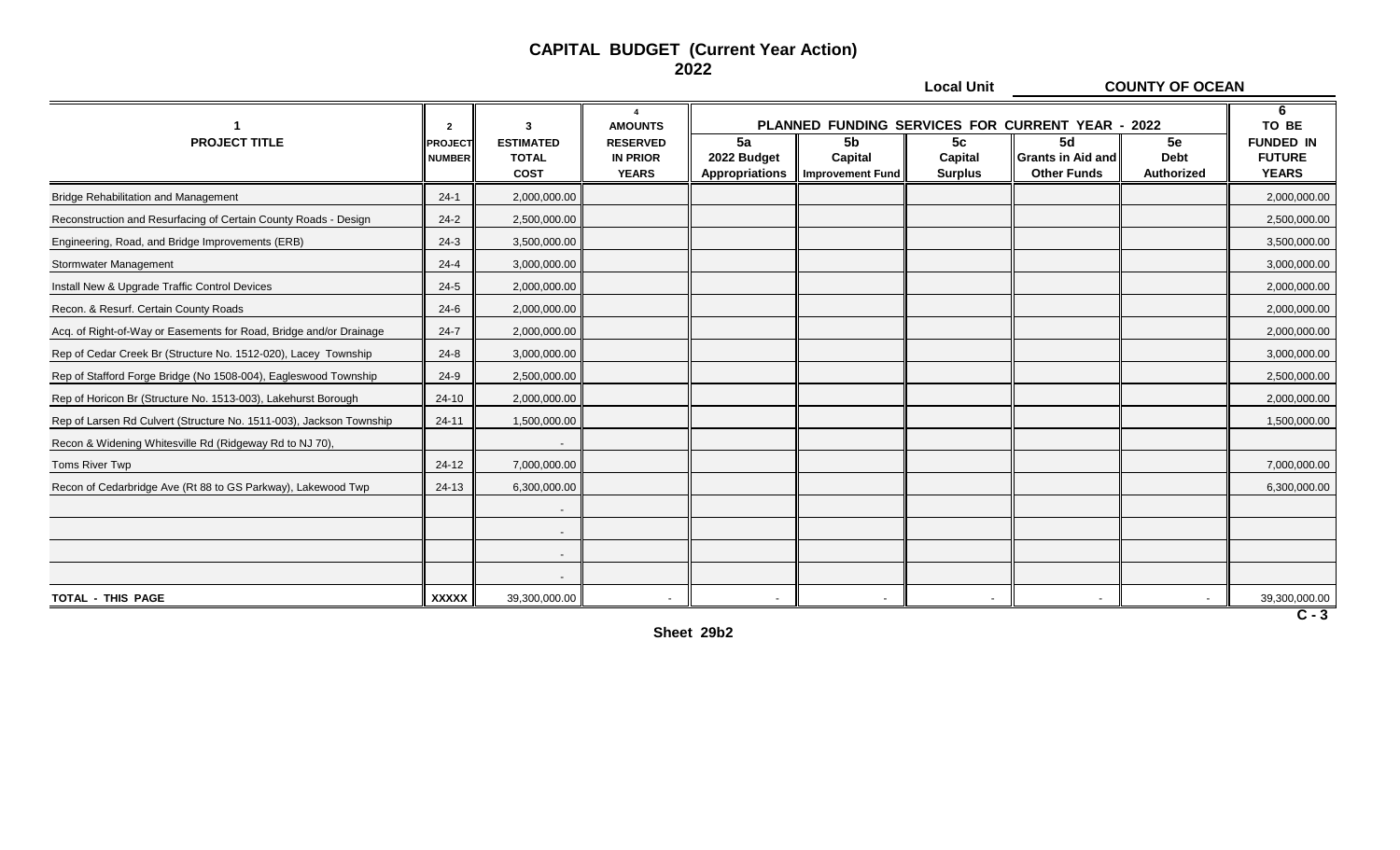**Local Unit COUNTY OF OCEAN**

|                                                                    | $\overline{2}$                  | 3                                               | <b>AMOUNTS</b>                                     |                                     |                                                 |                                 | PLANNED FUNDING SERVICES FOR CURRENT YEAR - 2022     |                                        | 6<br>TO BE                                        |
|--------------------------------------------------------------------|---------------------------------|-------------------------------------------------|----------------------------------------------------|-------------------------------------|-------------------------------------------------|---------------------------------|------------------------------------------------------|----------------------------------------|---------------------------------------------------|
| <b>PROJECT TITLE</b>                                               | <b>PROJECT</b><br><b>NUMBER</b> | <b>ESTIMATED</b><br><b>TOTAL</b><br><b>COST</b> | <b>RESERVED</b><br><b>IN PRIOR</b><br><b>YEARS</b> | 5a<br>2022 Budget<br>Appropriations | <b>5b</b><br>Capital<br><b>Improvement Fund</b> | 5c<br>Capital<br><b>Surplus</b> | 5d<br><b>Grants in Aid and</b><br><b>Other Funds</b> | 5e<br><b>Debt</b><br><b>Authorized</b> | <b>FUNDED IN</b><br><b>FUTURE</b><br><b>YEARS</b> |
| <b>Bridge Rehabilitation and Management</b>                        | $25-1$                          | 2,000,000.00                                    |                                                    |                                     |                                                 |                                 |                                                      |                                        | 2,000,000.00                                      |
| Reconstruction and Resurfacing of Certain County Roads - Design    | $25 - 2$                        | 2,500,000.00                                    |                                                    |                                     |                                                 |                                 |                                                      |                                        | 2,500,000.00                                      |
| Engineering, Road, and Bridge Improvements (ERB)                   | $25-3$                          | 3,500,000.00                                    |                                                    |                                     |                                                 |                                 |                                                      |                                        | 3,500,000.00                                      |
| Stormwater Management                                              | $25 - 4$                        | 3,000,000.00                                    |                                                    |                                     |                                                 |                                 |                                                      |                                        | 3,000,000.00                                      |
| Recon. & Resurf. Certain County Roads                              | $25 - 5$                        | 2,000,000.00                                    |                                                    |                                     |                                                 |                                 |                                                      |                                        | 2,000,000.00                                      |
| Install New & Upgrade Traffic Control Devices                      | $25 - 6$                        | 2,000,000.00                                    |                                                    |                                     |                                                 |                                 |                                                      |                                        | 2,000,000.00                                      |
| Acq. of Right-of-Way or Easements for Road, Bridge and/or Drainage | $25 - 7$                        | 2,000,000.00                                    |                                                    |                                     |                                                 |                                 |                                                      |                                        | 2,000,000.00                                      |
| Rec of New Hampshire Ave (N. Maple Ave-Township Line to Route 88)  |                                 |                                                 |                                                    |                                     |                                                 |                                 |                                                      |                                        |                                                   |
| and (Route 88 to Ridge Ave), Lakewood Township                     | $25 - 8$                        | 6,500,000.00                                    |                                                    |                                     |                                                 |                                 |                                                      |                                        | 6,500,000.00                                      |
| Rep the Inward Thoroughfare Br (Chadwick Beach Island Br)          |                                 |                                                 |                                                    |                                     |                                                 |                                 |                                                      |                                        |                                                   |
| (No. 1507-007), Toms River Township (FA)                           | $25-9$                          | 10,000,000.00                                   |                                                    |                                     |                                                 |                                 |                                                      |                                        | 10,000,000.00                                     |
| Rep of Nautilus Drive Bridge (No. 1533-009), Barnegat Township     | $25-10$                         | 2,000,000.00                                    |                                                    |                                     |                                                 |                                 |                                                      |                                        | 2,000,000.00                                      |
| Rep of Clubhouse Bridge (No. 1518-014), Manchester Township        | $25 - 11$                       | 2,000,000.00                                    |                                                    |                                     |                                                 |                                 |                                                      |                                        | 2,000,000.00                                      |
|                                                                    |                                 |                                                 |                                                    |                                     |                                                 |                                 |                                                      |                                        |                                                   |
|                                                                    |                                 |                                                 |                                                    |                                     |                                                 |                                 |                                                      |                                        |                                                   |
|                                                                    |                                 |                                                 |                                                    |                                     |                                                 |                                 |                                                      |                                        |                                                   |
|                                                                    |                                 |                                                 |                                                    |                                     |                                                 |                                 |                                                      |                                        |                                                   |
|                                                                    |                                 |                                                 |                                                    |                                     |                                                 |                                 |                                                      |                                        |                                                   |
| TOTAL - THIS PAGE                                                  | <b>XXXXX</b>                    | 37,500,000.00                                   |                                                    | $\overline{\phantom{0}}$            |                                                 |                                 |                                                      |                                        | 37,500,000.00                                     |

**Sheet 29b3**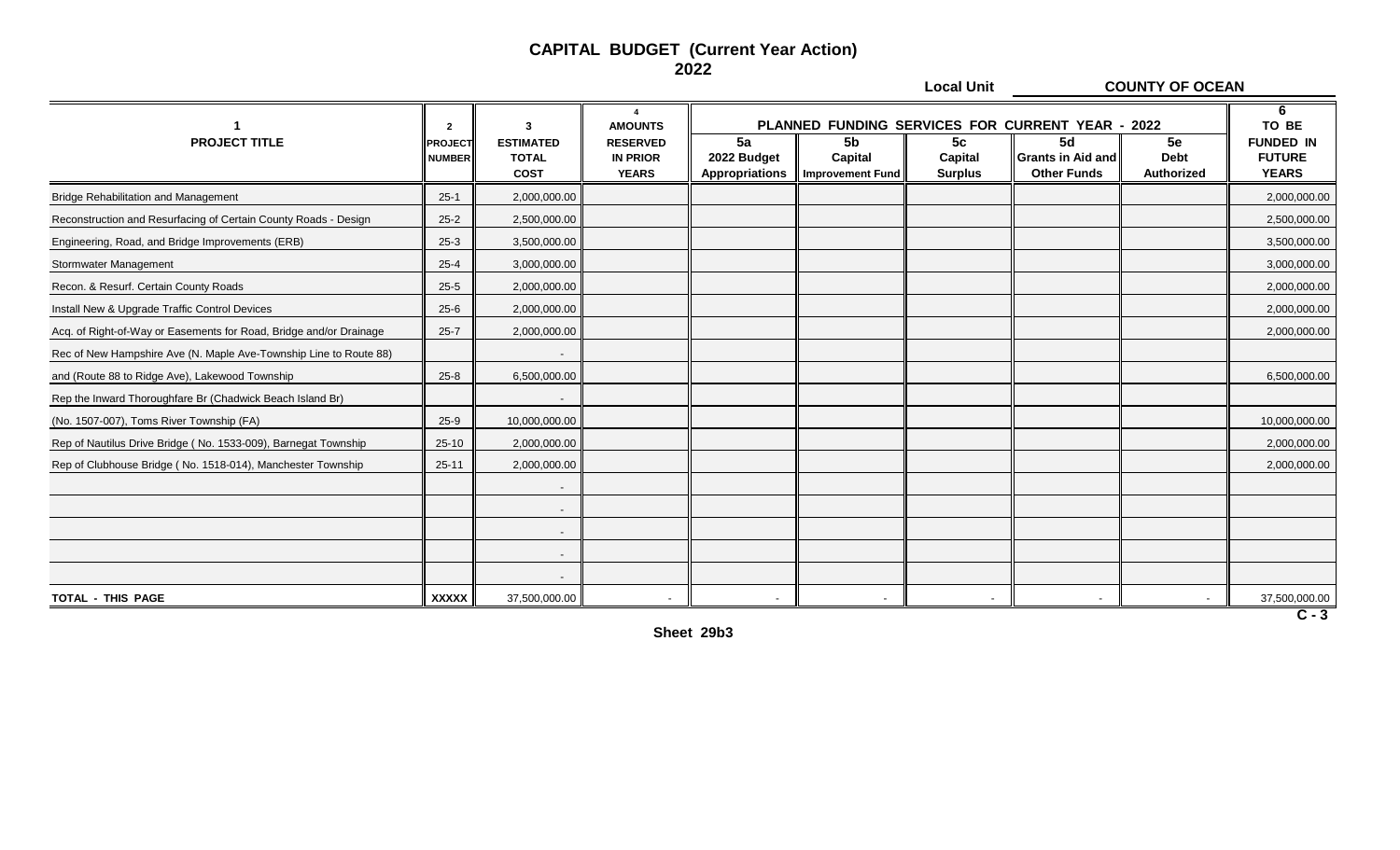**Local Unit COUNTY OF OCEAN**

|                                                                    | $\overline{2}$                  | 3                                               | $\boldsymbol{\Lambda}$<br><b>AMOUNTS</b>           |                                     |                                                 |                                 | PLANNED FUNDING SERVICES FOR CURRENT YEAR - 2022     |                                 | 6<br>TO BE                                        |
|--------------------------------------------------------------------|---------------------------------|-------------------------------------------------|----------------------------------------------------|-------------------------------------|-------------------------------------------------|---------------------------------|------------------------------------------------------|---------------------------------|---------------------------------------------------|
| <b>PROJECT TITLE</b>                                               | <b>PROJECT</b><br><b>NUMBER</b> | <b>ESTIMATED</b><br><b>TOTAL</b><br><b>COST</b> | <b>RESERVED</b><br><b>IN PRIOR</b><br><b>YEARS</b> | 5a<br>2022 Budget<br>Appropriations | <b>5b</b><br>Capital<br><b>Improvement Fund</b> | 5c<br>Capital<br><b>Surplus</b> | 5d<br><b>Grants in Aid and</b><br><b>Other Funds</b> | 5e<br><b>Debt</b><br>Authorized | <b>FUNDED IN</b><br><b>FUTURE</b><br><b>YEARS</b> |
| <b>Bridge Rehabilitation and Management</b>                        | $26-1$                          | 2,000,000.00                                    |                                                    |                                     |                                                 |                                 |                                                      |                                 | 2,000,000.00                                      |
| Reconstruction and Resurfacing of Certain County Roads - Design    | $26 - 2$                        | 2,500,000.00                                    |                                                    |                                     |                                                 |                                 |                                                      |                                 | 2,500,000.00                                      |
| Engineering, Road, and Bridge Improvements (ERB)                   | $26-3$                          | 3,000,000.00                                    |                                                    |                                     |                                                 |                                 |                                                      |                                 | 3,000,000.00                                      |
| Stormwater Management                                              | $26 - 4$                        | 3,000,000.00                                    |                                                    |                                     |                                                 |                                 |                                                      |                                 | 3,000,000.00                                      |
| Recon. & Resurf. Certain County Roads                              | $26 - 5$                        | 2,000,000.00                                    |                                                    |                                     |                                                 |                                 |                                                      |                                 | 2,000,000.00                                      |
| Install New & Upgrade Traffic Control Devices                      | $26 - 6$                        | 2,000,000.00                                    |                                                    |                                     |                                                 |                                 |                                                      |                                 | 2,000,000.00                                      |
| Acq. of Right-of-Way or Easements for Road, Bridge and/or Drainage | $26 - 7$                        | 2,000,000.00                                    |                                                    |                                     |                                                 |                                 |                                                      |                                 | 2,000,000.00                                      |
| Rep of Cedar Bridge (Structure No. 1533-003), Barnegat Township    | $26 - 8$                        | 1,000,000.00                                    |                                                    |                                     |                                                 |                                 |                                                      |                                 | 1,000,000.00                                      |
| Recon of Central Ave / New Egypt Rd Rt 528 (Cross St to Rt 9),     |                                 |                                                 |                                                    |                                     |                                                 |                                 |                                                      |                                 |                                                   |
| Lakewood Twp                                                       | $26-9$                          | 6,000,000.00                                    |                                                    |                                     |                                                 |                                 |                                                      |                                 | 6,000,000.00                                      |
| Rep of Sta. 26+25 Bridge (Structure No. 1512-006), Lacey Township  | $26 - 10$                       | 1,500,000.00                                    |                                                    |                                     |                                                 |                                 |                                                      |                                 | 1,500,000.00                                      |
| Recon Route 527 (Faraday Avenue to Route 547) Jackson Township     | $26 - 11$                       | 2,000,000.00                                    |                                                    |                                     |                                                 |                                 |                                                      |                                 | 2,000,000.00                                      |
| Recon and Widening of Cooks Br Rd (Between N Hope Chapel Rd        |                                 |                                                 |                                                    |                                     |                                                 |                                 |                                                      |                                 |                                                   |
| & N County Line Rd), Jackson Twp                                   | $26-12$                         | 5,600,000.00                                    |                                                    |                                     |                                                 |                                 |                                                      |                                 | 5,600,000.00                                      |
| Recon of County Line Rd (Heathwood Ave to Ridge Ave), Lakewood Twp | $26-13$                         | 6,000,000.00                                    |                                                    |                                     |                                                 |                                 |                                                      |                                 | 6,000,000.00                                      |
|                                                                    |                                 |                                                 |                                                    |                                     |                                                 |                                 |                                                      |                                 |                                                   |
|                                                                    |                                 |                                                 |                                                    |                                     |                                                 |                                 |                                                      |                                 |                                                   |
|                                                                    |                                 |                                                 |                                                    |                                     |                                                 |                                 |                                                      |                                 |                                                   |
| <b>TOTAL - THIS PAGE</b>                                           | <b>XXXXX</b>                    | 38,600,000.00                                   |                                                    |                                     |                                                 |                                 |                                                      |                                 | 38,600,000.00                                     |

**Sheet 29b4**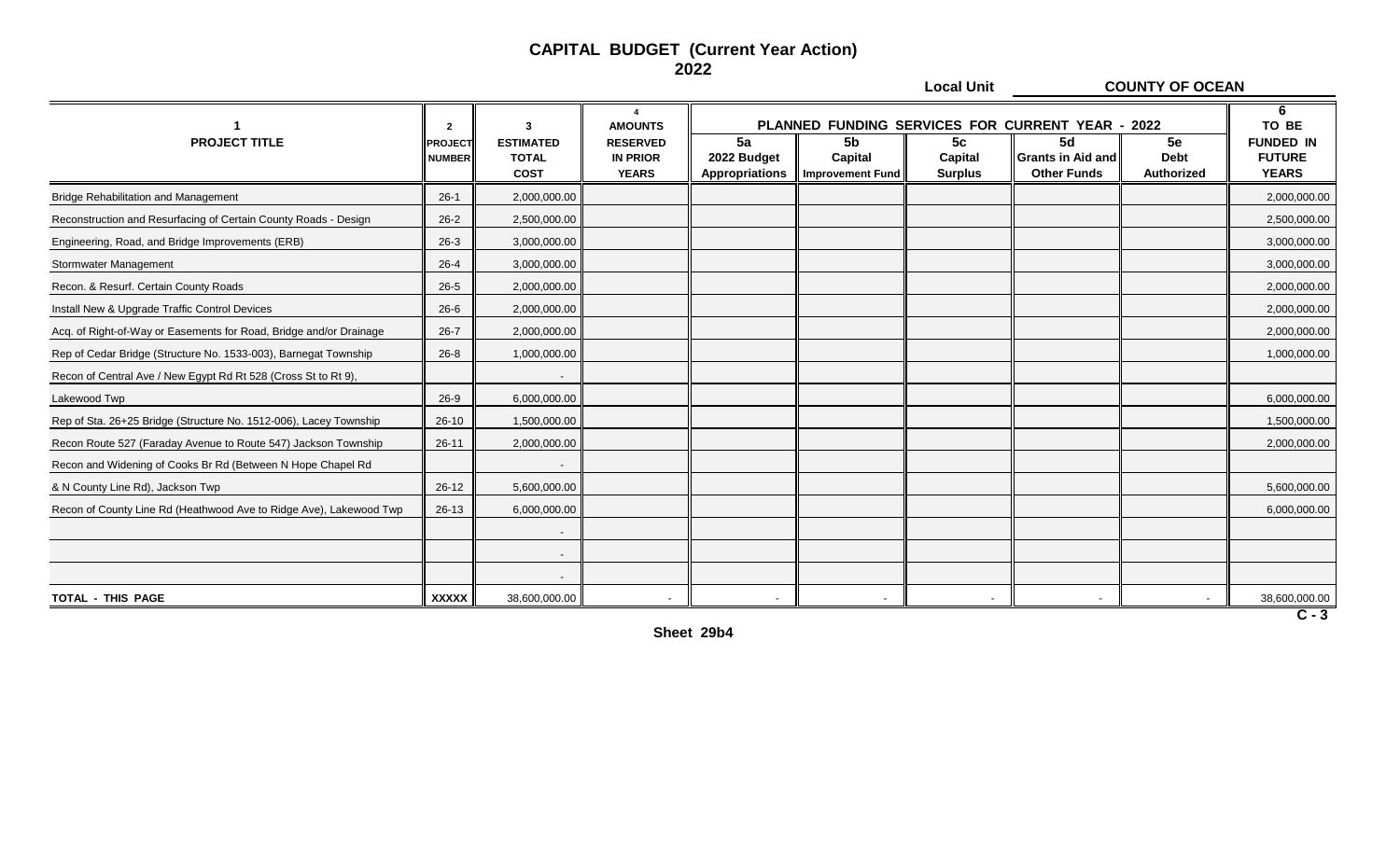**Local Unit COUNTY OF OCEAN**

|                                                                        | $\overline{2}$                  | 3                                               | $\boldsymbol{\Lambda}$<br><b>AMOUNTS</b>           |                                     |                                          |                                 | PLANNED FUNDING SERVICES FOR CURRENT YEAR - 2022     |                                 | 6<br>TO BE                                        |
|------------------------------------------------------------------------|---------------------------------|-------------------------------------------------|----------------------------------------------------|-------------------------------------|------------------------------------------|---------------------------------|------------------------------------------------------|---------------------------------|---------------------------------------------------|
| <b>PROJECT TITLE</b>                                                   | <b>PROJECT</b><br><b>NUMBER</b> | <b>ESTIMATED</b><br><b>TOTAL</b><br><b>COST</b> | <b>RESERVED</b><br><b>IN PRIOR</b><br><b>YEARS</b> | 5a<br>2022 Budget<br>Appropriations | 5b<br>Capital<br><b>Improvement Fund</b> | 5c<br>Capital<br><b>Surplus</b> | 5d<br><b>Grants in Aid and</b><br><b>Other Funds</b> | 5e<br><b>Debt</b><br>Authorized | <b>FUNDED IN</b><br><b>FUTURE</b><br><b>YEARS</b> |
| <b>Bridge Rehabilitation and Management</b>                            | $27-1$                          | 2,000,000.00                                    |                                                    |                                     |                                          |                                 |                                                      |                                 | 2,000,000.00                                      |
| Reconstruction and Resurfacing of Certain County Roads - Design        | $27-2$                          | 2,500,000.00                                    |                                                    |                                     |                                          |                                 |                                                      |                                 | 2,500,000.00                                      |
| Engineering, Road, and Bridge Improvements (ERB)                       | $27-3$                          | 3,500,000.00                                    |                                                    |                                     |                                          |                                 |                                                      |                                 | 3,500,000.00                                      |
| Stormwater Management                                                  | $27 - 4$                        | 3,000,000.00                                    |                                                    |                                     |                                          |                                 |                                                      |                                 | 3,000,000.00                                      |
| Recon. & Resurf. Certain County Roads                                  | $27-5$                          | 3,500,000.00                                    |                                                    |                                     |                                          |                                 |                                                      |                                 | 3,500,000.00                                      |
| Install New & Upgrade Traffic Control Devices                          | $27-6$                          | 3,000,000.00                                    |                                                    |                                     |                                          |                                 |                                                      |                                 | 3,000,000.00                                      |
| Acq. of Right-of-Way or Easements for Road, Bridge and/or Drainage     | $27 - 7$                        | 2,000,000.00                                    |                                                    |                                     |                                          |                                 |                                                      |                                 | 2,000,000.00                                      |
| Rep of Sta. 123+50 Bridge (Structure No. 1512-007), Lacey Township     | $27 - 8$                        | 1,500,000.00                                    |                                                    |                                     |                                          |                                 |                                                      |                                 | 1,500,000.00                                      |
| Rep of Marsha Drive Bridge (Structure 1530-011), Stafford Township     | $27-9$                          | 3,000,000.00                                    |                                                    |                                     |                                          |                                 |                                                      |                                 | 3,000,000.00                                      |
| CR 549 (Hooper Ave. and Brick Blvd.) Adaptive Traffic Signals Design & |                                 |                                                 |                                                    |                                     |                                          |                                 |                                                      |                                 |                                                   |
| Upgrades, Toms River Township                                          | $27-10$                         | 2,000,000.00                                    |                                                    |                                     |                                          |                                 |                                                      |                                 | 2,000,000.00                                      |
| Recon of Hooper Ave (NJ Route 37 to Church Rd), Toms River Twp         | $27 - 11$                       | 7,400,000.00                                    |                                                    |                                     |                                          |                                 |                                                      |                                 | 7,400,000.00                                      |
|                                                                        |                                 |                                                 |                                                    |                                     |                                          |                                 |                                                      |                                 |                                                   |
|                                                                        |                                 |                                                 |                                                    |                                     |                                          |                                 |                                                      |                                 |                                                   |
|                                                                        |                                 |                                                 |                                                    |                                     |                                          |                                 |                                                      |                                 |                                                   |
|                                                                        |                                 |                                                 |                                                    |                                     |                                          |                                 |                                                      |                                 |                                                   |
|                                                                        |                                 |                                                 |                                                    |                                     |                                          |                                 |                                                      |                                 |                                                   |
|                                                                        |                                 |                                                 |                                                    |                                     |                                          |                                 |                                                      |                                 |                                                   |
| TOTAL - THIS PAGE                                                      | <b>XXXXX</b>                    | 33,400,000.00                                   |                                                    | $\overline{\phantom{0}}$            |                                          |                                 |                                                      |                                 | 33,400,000.00                                     |

**Sheet 29b5**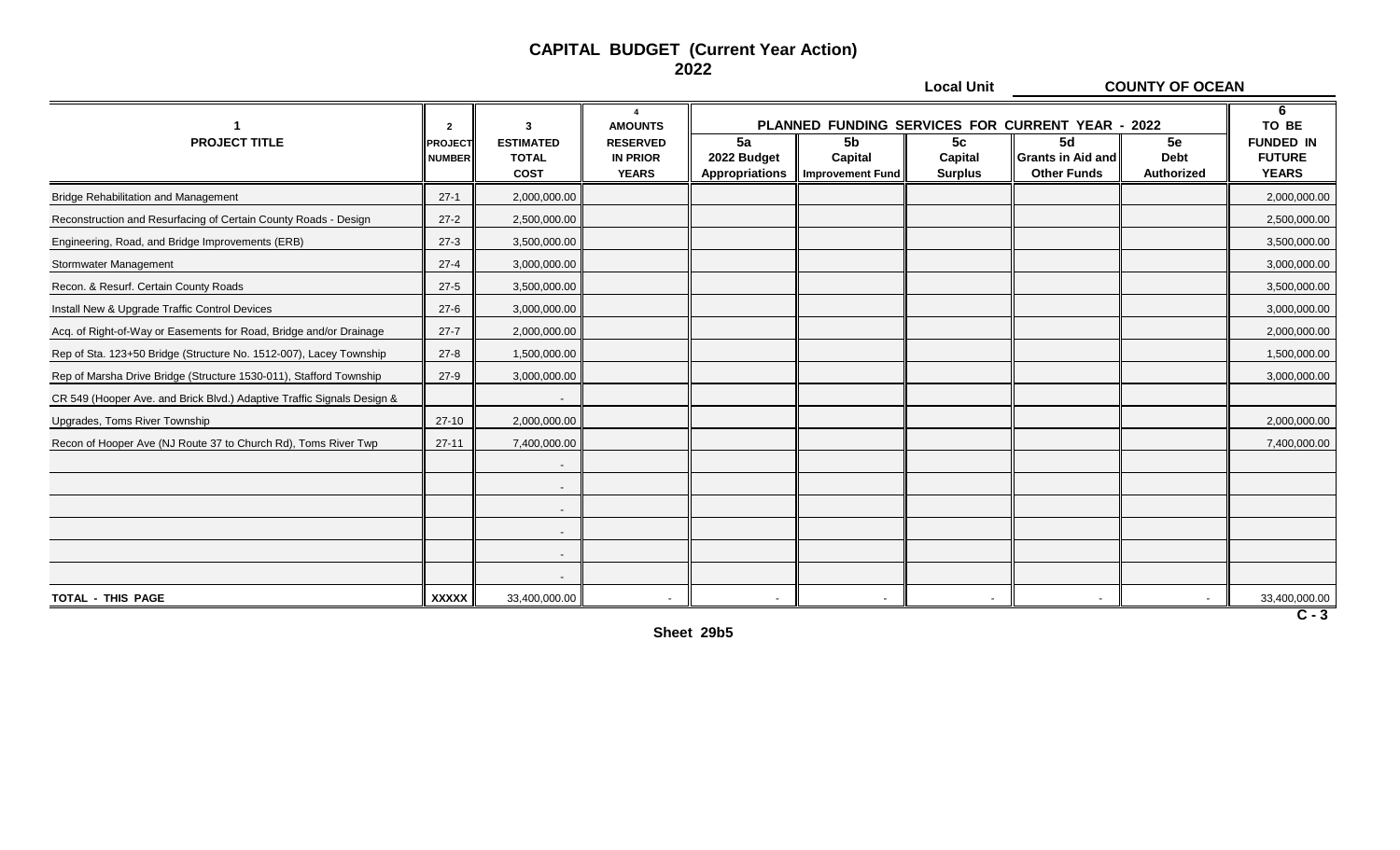**Local Unit COUNTY OF OCEAN**

|                                                                   | $\overline{2}$                  | 3                                               | $\boldsymbol{\Lambda}$<br><b>AMOUNTS</b>           |                                            |                                               |                                             |                                                      | PLANNED FUNDING SERVICES FOR CURRENT YEAR - 2022 |                                                            |  |
|-------------------------------------------------------------------|---------------------------------|-------------------------------------------------|----------------------------------------------------|--------------------------------------------|-----------------------------------------------|---------------------------------------------|------------------------------------------------------|--------------------------------------------------|------------------------------------------------------------|--|
| <b>PROJECT TITLE</b>                                              | <b>PROJECT</b><br><b>NUMBER</b> | <b>ESTIMATED</b><br><b>TOTAL</b><br><b>COST</b> | <b>RESERVED</b><br><b>IN PRIOR</b><br><b>YEARS</b> | 5a<br>2022 Budget<br><b>Appropriations</b> | 5 <sub>b</sub><br>Capital<br>Improvement Fund | 5 <sub>c</sub><br>Capital<br><b>Surplus</b> | 5d<br><b>Grants in Aid and</b><br><b>Other Funds</b> | 5e<br><b>Debt</b><br>Authorized                  | TO BE<br><b>FUNDED IN</b><br><b>FUTURE</b><br><b>YEARS</b> |  |
| <b>Buildings and Grounds</b>                                      |                                 |                                                 |                                                    |                                            |                                               |                                             |                                                      |                                                  |                                                            |  |
| Wireless fire alarm system at various locations                   | $22 - 17$                       | 1,400,000.00                                    |                                                    |                                            | 1,400,000.00                                  |                                             |                                                      |                                                  |                                                            |  |
|                                                                   |                                 | $\overline{\phantom{a}}$                        |                                                    |                                            |                                               |                                             |                                                      |                                                  |                                                            |  |
| Corrections                                                       |                                 | $\overline{\phantom{0}}$                        |                                                    |                                            |                                               |                                             |                                                      |                                                  |                                                            |  |
| Resurfacing outdoor rooftop inmate yard - Justice Complex         | 22-18                           | 225,000.00                                      |                                                    |                                            | 225,000.00                                    |                                             |                                                      |                                                  |                                                            |  |
| Renovations to housing area of Justice Complex including shower & |                                 |                                                 |                                                    |                                            |                                               |                                             |                                                      |                                                  |                                                            |  |
| remote video court scheduling                                     | 22-19                           | 400,000.00                                      |                                                    |                                            | 400,000.00                                    |                                             |                                                      |                                                  |                                                            |  |
|                                                                   |                                 |                                                 |                                                    |                                            |                                               |                                             |                                                      |                                                  |                                                            |  |
| Library                                                           |                                 |                                                 |                                                    |                                            |                                               |                                             |                                                      |                                                  |                                                            |  |
| Stafford Library new construction                                 | 22-20                           | 11,500,000.00                                   |                                                    |                                            | 335,000.00                                    |                                             | 4,824,000.00                                         | 11,165,000.00                                    |                                                            |  |
| Renovations, replacements and upgrades to library facilities      | $22 - 21$                       | 475,000.00                                      |                                                    |                                            | 475,000.00                                    |                                             |                                                      |                                                  |                                                            |  |
|                                                                   |                                 |                                                 |                                                    |                                            |                                               |                                             |                                                      |                                                  |                                                            |  |
| Parks                                                             |                                 | $\overline{\phantom{a}}$                        |                                                    |                                            |                                               |                                             |                                                      |                                                  |                                                            |  |
| Cox House phase 1                                                 | 22-22                           | 2,250,000.00                                    |                                                    |                                            |                                               |                                             | 2,250,000.00                                         |                                                  |                                                            |  |
| <b>Historic Preservation Plan</b>                                 | 22-23                           | 500,000.00                                      |                                                    |                                            | 500,000.00                                    |                                             |                                                      |                                                  |                                                            |  |
| Redevelopment of various parks                                    | 22-24                           | 1,500,000.00                                    |                                                    |                                            | 1,500,000.00                                  |                                             |                                                      |                                                  |                                                            |  |
|                                                                   |                                 |                                                 |                                                    |                                            |                                               |                                             |                                                      |                                                  |                                                            |  |
|                                                                   |                                 | $\sim$                                          |                                                    |                                            |                                               |                                             |                                                      |                                                  |                                                            |  |
| TOTAL - THIS PAGE                                                 | <b>XXXXX</b>                    | 18,250,000.00                                   | $\overline{\phantom{0}}$                           | $\sim$                                     | 4,835,000.00                                  |                                             | 7,074,000.00                                         | 11,165,000.00                                    | $\sim$ $-$                                                 |  |

**Sheet 29b6**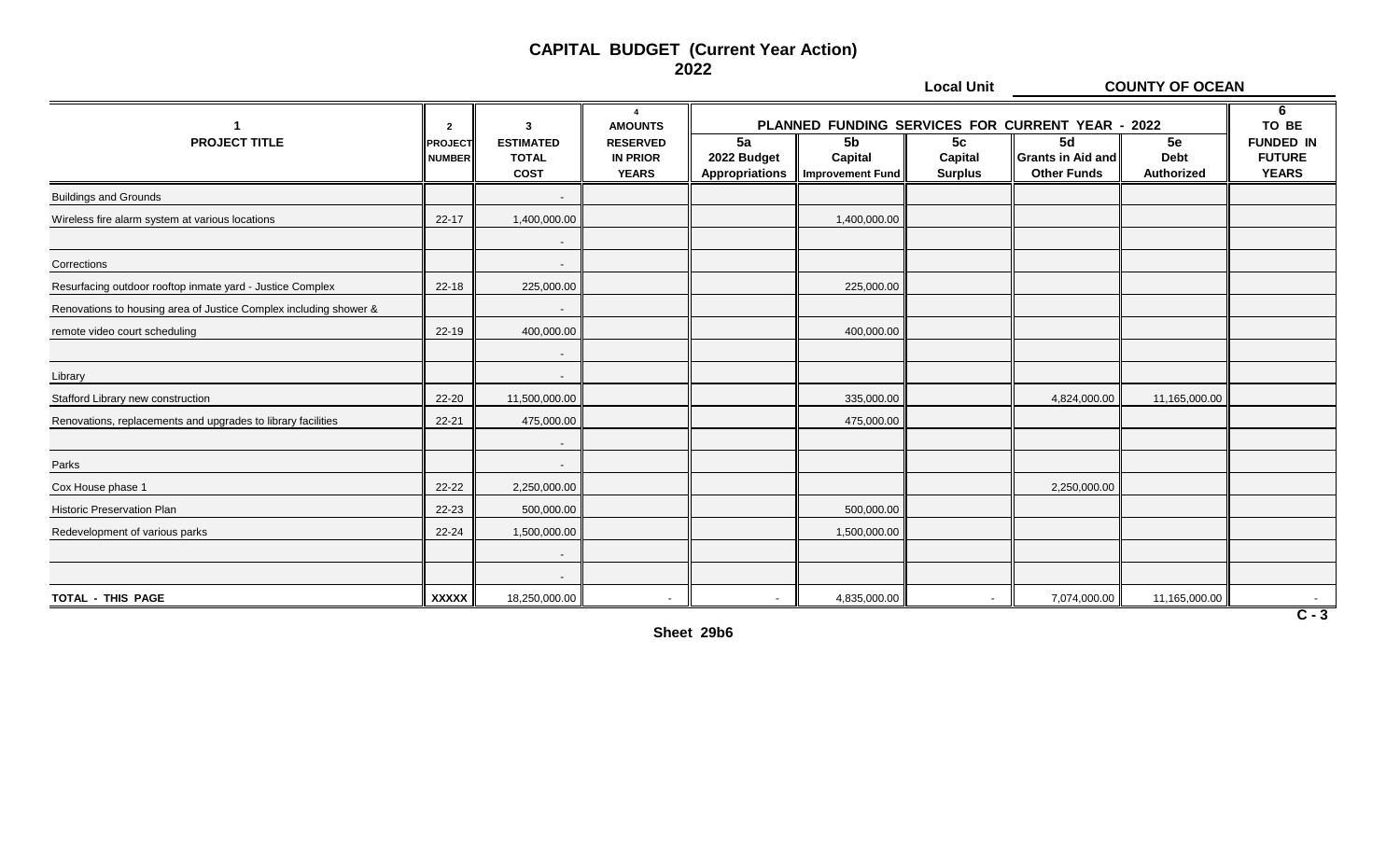**Local Unit COUNTY OF OCEAN**

|                                                                        | $\overline{2}$                  | 3                                               | $\boldsymbol{\Lambda}$<br><b>AMOUNTS</b>           |                                            |                                                      |                                             | PLANNED FUNDING SERVICES FOR CURRENT YEAR - 2022     |                                 | 6<br>TO BE                                        |
|------------------------------------------------------------------------|---------------------------------|-------------------------------------------------|----------------------------------------------------|--------------------------------------------|------------------------------------------------------|---------------------------------------------|------------------------------------------------------|---------------------------------|---------------------------------------------------|
| <b>PROJECT TITLE</b>                                                   | <b>PROJECT</b><br><b>NUMBER</b> | <b>ESTIMATED</b><br><b>TOTAL</b><br><b>COST</b> | <b>RESERVED</b><br><b>IN PRIOR</b><br><b>YEARS</b> | 5a<br>2022 Budget<br><b>Appropriations</b> | 5 <sub>b</sub><br>Capital<br><b>Improvement Fund</b> | 5 <sub>c</sub><br>Capital<br><b>Surplus</b> | 5d<br><b>Grants in Aid and</b><br><b>Other Funds</b> | 5e<br><b>Debt</b><br>Authorized | <b>FUNDED IN</b><br><b>FUTURE</b><br><b>YEARS</b> |
| Management & Budget                                                    |                                 |                                                 |                                                    |                                            |                                                      |                                             |                                                      |                                 |                                                   |
| Renovations, replacements & upgrades - various Health Dept. facilities | 22-25                           | 500,000.00                                      |                                                    |                                            | 500,000.00                                           |                                             |                                                      |                                 |                                                   |
| Justice Complex - Courthouse Annex                                     | 22-26                           | 5,000,000.00                                    |                                                    |                                            | 5,000,000.00                                         |                                             |                                                      |                                 |                                                   |
| Northern Resource Bldg renovation and upgrade (Lakewood)               | 22-27                           | 4,000,000.00                                    |                                                    |                                            | 4,000,000.00                                         |                                             |                                                      |                                 |                                                   |
| Renovations, replacements and demolition of various buildings          | 22-28                           | 1,250,000.00                                    |                                                    |                                            | 1,250,000.00                                         |                                             |                                                      |                                 |                                                   |
|                                                                        |                                 |                                                 |                                                    |                                            |                                                      |                                             |                                                      |                                 |                                                   |
| <b>Mosquito Commission</b>                                             |                                 | $\sim$                                          |                                                    |                                            |                                                      |                                             |                                                      |                                 |                                                   |
| Generator installation and upgrades                                    | 22-29                           | 250,000.00                                      |                                                    |                                            | 250,000.00                                           |                                             |                                                      |                                 |                                                   |
|                                                                        |                                 |                                                 |                                                    |                                            |                                                      |                                             |                                                      |                                 |                                                   |
| <b>County College</b>                                                  |                                 |                                                 |                                                    |                                            |                                                      |                                             |                                                      |                                 |                                                   |
| Renovation of Library and Art Center / Chapter 12                      | 22-30                           | 5,498,000.00                                    |                                                    |                                            |                                                      |                                             | 2,749,000.00                                         | 5,498,000.00                    |                                                   |
|                                                                        |                                 |                                                 |                                                    |                                            |                                                      |                                             |                                                      |                                 |                                                   |
| Roads                                                                  |                                 |                                                 |                                                    |                                            |                                                      |                                             |                                                      |                                 |                                                   |
| <b>Construction of Chestnut Road facility</b>                          | 22-31                           | 12,500,000.00                                   |                                                    |                                            | 1,100,000.00                                         |                                             |                                                      | 11,400,000.00                   |                                                   |
| Lacey salt dome                                                        | 22-32                           | 1,500,000.00                                    |                                                    |                                            | 1,500,000.00                                         |                                             |                                                      |                                 |                                                   |
|                                                                        |                                 |                                                 |                                                    |                                            |                                                      |                                             |                                                      |                                 |                                                   |
|                                                                        |                                 |                                                 |                                                    |                                            |                                                      |                                             |                                                      |                                 |                                                   |
|                                                                        |                                 |                                                 |                                                    |                                            |                                                      |                                             |                                                      |                                 |                                                   |
| TOTAL - THIS PAGE                                                      | <b>XXXXX</b>                    | 30,498,000.00                                   | $\sim$                                             | $\overline{\phantom{a}}$                   | 13,600,000.00                                        |                                             | 2,749,000.00                                         | 16,898,000.00                   | $\sim$                                            |

**Sheet 29b7**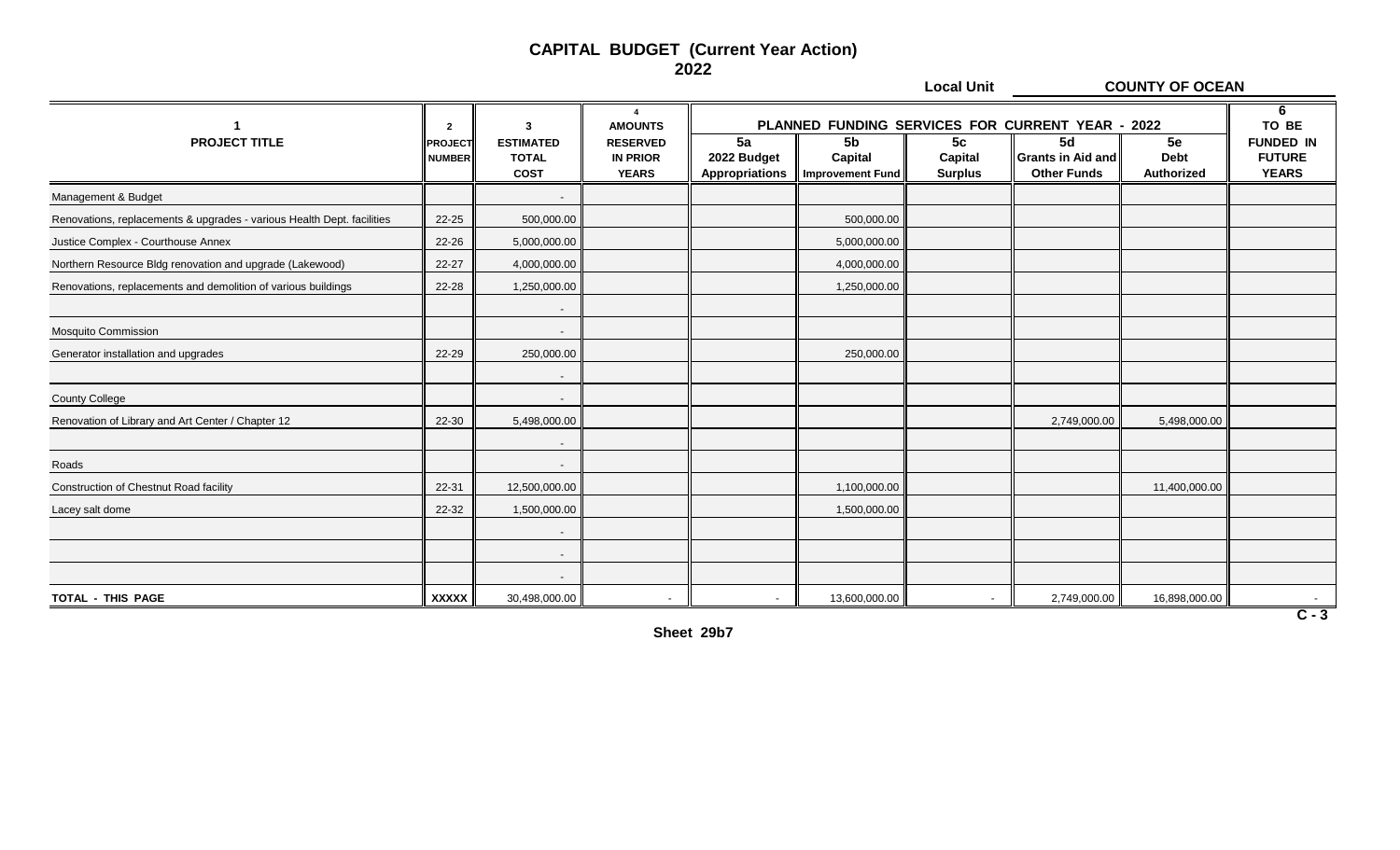**Local Unit COUNTY OF OCEAN**

|                                                                 | $\overline{2}$           | 3                                               | $\overline{\mathbf{A}}$<br><b>AMOUNTS</b>          |                                     | PLANNED FUNDING SERVICES FOR CURRENT YEAR - 2022 |                                             |                                                      |                                 | 6<br>TO BE                                        |
|-----------------------------------------------------------------|--------------------------|-------------------------------------------------|----------------------------------------------------|-------------------------------------|--------------------------------------------------|---------------------------------------------|------------------------------------------------------|---------------------------------|---------------------------------------------------|
| <b>PROJECT TITLE</b>                                            | PROJECT<br><b>NUMBER</b> | <b>ESTIMATED</b><br><b>TOTAL</b><br><b>COST</b> | <b>RESERVED</b><br><b>IN PRIOR</b><br><b>YEARS</b> | 5a<br>2022 Budget<br>Appropriations | 5 <sub>b</sub><br>Capital<br>Improvement Fund    | 5 <sub>c</sub><br>Capital<br><b>Surplus</b> | 5d<br><b>Grants in Aid and</b><br><b>Other Funds</b> | 5e<br><b>Debt</b><br>Authorized | <b>FUNDED IN</b><br><b>FUTURE</b><br><b>YEARS</b> |
| Solid Waste                                                     |                          | $\overline{\phantom{a}}$                        |                                                    |                                     |                                                  |                                             |                                                      |                                 |                                                   |
| Upgrades to the Northern Recycling Center                       | 22-33                    | 1,000,000.00                                    |                                                    |                                     | 1,000,000.00                                     |                                             |                                                      |                                 |                                                   |
|                                                                 |                          | $\overline{\phantom{a}}$                        |                                                    |                                     |                                                  |                                             |                                                      |                                 |                                                   |
| Vocational Technical School                                     |                          | $\overline{\phantom{a}}$                        |                                                    |                                     |                                                  |                                             |                                                      |                                 |                                                   |
| Renovations, replacements and upgrades, Brick location          | 22-34                    | 1,500,000.00                                    |                                                    |                                     | 1,500,000.00                                     |                                             |                                                      |                                 |                                                   |
| Addition & Improvements Jackson location for CTE Prgm Expansion | 22-35                    | 10,000,000.00                                   |                                                    |                                     |                                                  |                                             | 7,215,805.00                                         | 10,000,000.00                   |                                                   |
|                                                                 |                          | $\overline{\phantom{a}}$                        |                                                    |                                     |                                                  |                                             |                                                      |                                 |                                                   |
|                                                                 |                          | $\overline{\phantom{a}}$                        |                                                    |                                     |                                                  |                                             |                                                      |                                 |                                                   |
|                                                                 |                          | $\overline{\phantom{a}}$                        |                                                    |                                     |                                                  |                                             |                                                      |                                 |                                                   |
|                                                                 |                          | $\overline{\phantom{a}}$                        |                                                    |                                     |                                                  |                                             |                                                      |                                 |                                                   |
|                                                                 |                          | $\overline{\phantom{a}}$                        |                                                    |                                     |                                                  |                                             |                                                      |                                 |                                                   |
|                                                                 |                          | $\overline{\phantom{a}}$                        |                                                    |                                     |                                                  |                                             |                                                      |                                 |                                                   |
|                                                                 |                          | $\overline{\phantom{a}}$                        |                                                    |                                     |                                                  |                                             |                                                      |                                 |                                                   |
|                                                                 |                          | $\overline{\phantom{a}}$                        |                                                    |                                     |                                                  |                                             |                                                      |                                 |                                                   |
|                                                                 |                          | $\overline{\phantom{a}}$                        |                                                    |                                     |                                                  |                                             |                                                      |                                 |                                                   |
|                                                                 |                          | $\overline{\phantom{a}}$                        |                                                    |                                     |                                                  |                                             |                                                      |                                 |                                                   |
|                                                                 |                          | $\overline{\phantom{a}}$                        |                                                    |                                     |                                                  |                                             |                                                      |                                 |                                                   |
|                                                                 |                          | $\overline{\phantom{a}}$                        |                                                    |                                     |                                                  |                                             |                                                      |                                 |                                                   |
| TOTAL - ALL PROJECTS                                            | <b>XXXXX</b>             | 294,493,372.00                                  | $\sim$                                             | $\sim$                              | 26,910,000.00                                    |                                             | 33,219,772.00                                        | 77,033,372.00                   | 188,300,000.00                                    |

**Sheet 29b - Totals**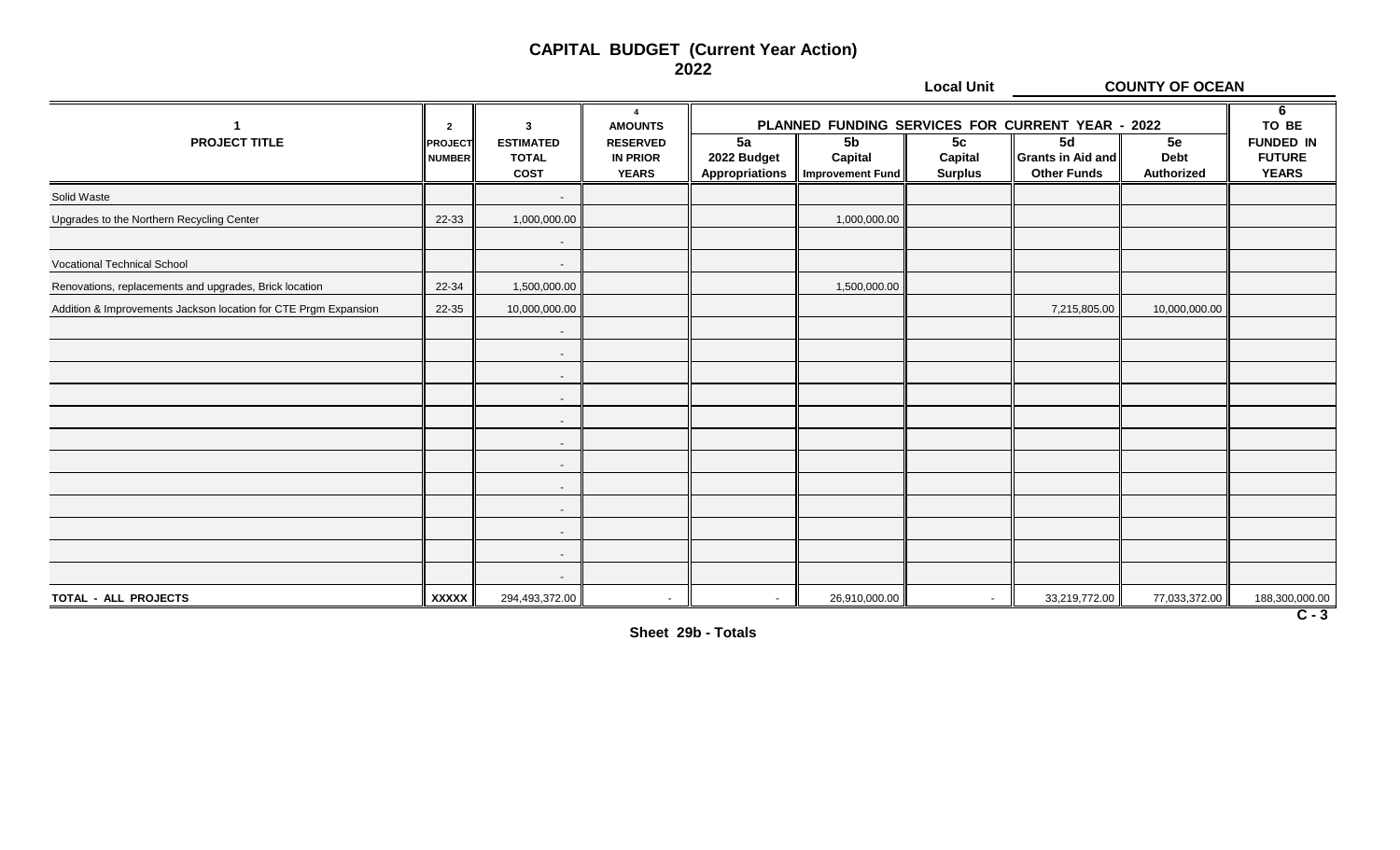**Local Unit COUNTY OF OCEAN**

|                                                                       | $\overline{2}$                  | 3                                     |                                        |                          |                        |            | FUNDING AMOUNTS PER BUDGET YEAR |                          |            |
|-----------------------------------------------------------------------|---------------------------------|---------------------------------------|----------------------------------------|--------------------------|------------------------|------------|---------------------------------|--------------------------|------------|
| <b>PROJECT TITLE</b>                                                  | <b>PROJECT</b><br><b>NUMBER</b> | <b>ESTIMATED</b><br><b>TOTAL COST</b> | <b>Estimated</b><br>Completion<br>Time | 5a<br>2022               | 5 <sub>b</sub><br>2023 | 5c<br>2024 | <b>5d</b><br>2025               | 5e<br>2026               | 5f<br>2027 |
| <b>Bridge Rehabilitation and Management</b>                           | $22 - 1$                        | 1,000,000.00 1 year                   |                                        | 1,000,000.00             |                        |            |                                 |                          |            |
| Reconstruction & Resurfacing of Certain County Roads-Design           | $22 - 2$                        | 2,000,000.00 1 year                   |                                        | 2,000,000.00             |                        |            |                                 |                          |            |
| Engineering, Road, and Bridge Improvements (ERB)                      | $22-3$                          | 5,000,000.00 1 year                   |                                        | 5,000,000.00             |                        |            |                                 |                          |            |
| Stormwater Management                                                 | $22 - 4$                        | 2,000,000.00 1 year                   |                                        | 2,000,000.00             |                        |            |                                 |                          |            |
| Install New & Upgrade Traffic Control Devices                         | $22 - 5$                        | 3,000,000.00 1 year                   |                                        | 3,000,000.00             |                        |            |                                 |                          |            |
| Recon. & Resurf. Certain County Roads                                 | $22 - 6$                        | 3,500,000.00 1 year                   |                                        | 3,500,000.00             |                        |            |                                 |                          |            |
| Acq. of Right-of-Way or Easements for Road, Bridge and/or Drainage    | $22 - 7$                        | 2,000,000.00 1 year                   |                                        | 2,000,000.00             |                        |            |                                 |                          |            |
| Recon. & Resurf. of Certain Co Roads and Rep of Colonial Dr S Br      |                                 | $\overline{\phantom{a}}$              |                                        | $\overline{\phantom{a}}$ |                        |            |                                 |                          |            |
| (No. 1518-018) and N Br (No. 1518-017), Manchester Twp (SA)           | $22 - 8$                        | 12,845,372.00 1 year                  |                                        | 12,845,372.00            |                        |            |                                 |                          |            |
| Rep of Duck Farm Bridge (No. 1506-013), Brick Twp (Local Bridge)      | $22-9$                          | 4,000,000.00 1 year                   |                                        | 4,000,000.00             |                        |            |                                 |                          |            |
| Ocean County Signal Optimization, Various Municipalities (FA)         | $22 - 10$                       | 2,000,000.00 1 year                   |                                        | 2,000,000.00             |                        |            |                                 |                          |            |
| Con of Traffic Signal at Brook Rd, E 7th St & Ridge Ave, Lakewood Twp | $22 - 11$                       | 750,000.00 1 year                     |                                        | 750,000.00               |                        |            |                                 |                          |            |
| Recon of E Co Line Rd (C.R. 526) Apple St to Rt 549, Phase IV;        |                                 | $\overline{\phantom{a}}$              |                                        |                          |                        |            |                                 |                          |            |
| Ridge Avenue and Joe Parker Road, Lakewood Township                   | $22 - 12$                       | 2,500,000.00 1 year                   |                                        | 2,500,000.00             |                        |            |                                 |                          |            |
| Con TS at Diamond Rd & Rt 526, W Commodore Rd, Jackson Twp            | $22 - 13$                       | 1,500,000.00 1 year                   |                                        | 1,500,000.00             |                        |            |                                 |                          |            |
| Rep of Clubhouse Culvert (Structure No. 1518-015), Manchester Twp     | $22 - 14$                       | 750,000.00 1 year                     |                                        | 750,000.00               |                        |            |                                 |                          |            |
| Rep of Farmingdale Rd Culvert (No. 1511-004), Jackson Township        | $22 - 15$                       | 1,500,000.00 1 year                   |                                        | 1,500,000.00             |                        |            |                                 |                          |            |
| Recon of Ridge Ave (Brook Road to County Line Road), Lakewood Twp     | $22 - 16$                       | 600,000.00                            | 1 year                                 | 600,000.00               |                        |            |                                 |                          |            |
| TOTAL - THIS PAGE                                                     | <b>XXXXX</b>                    | 44,945,372.00                         | XXXXXXXXXX                             | 44,945,372.00            |                        |            |                                 | $\overline{\phantom{a}}$ |            |

**Sheet 29c**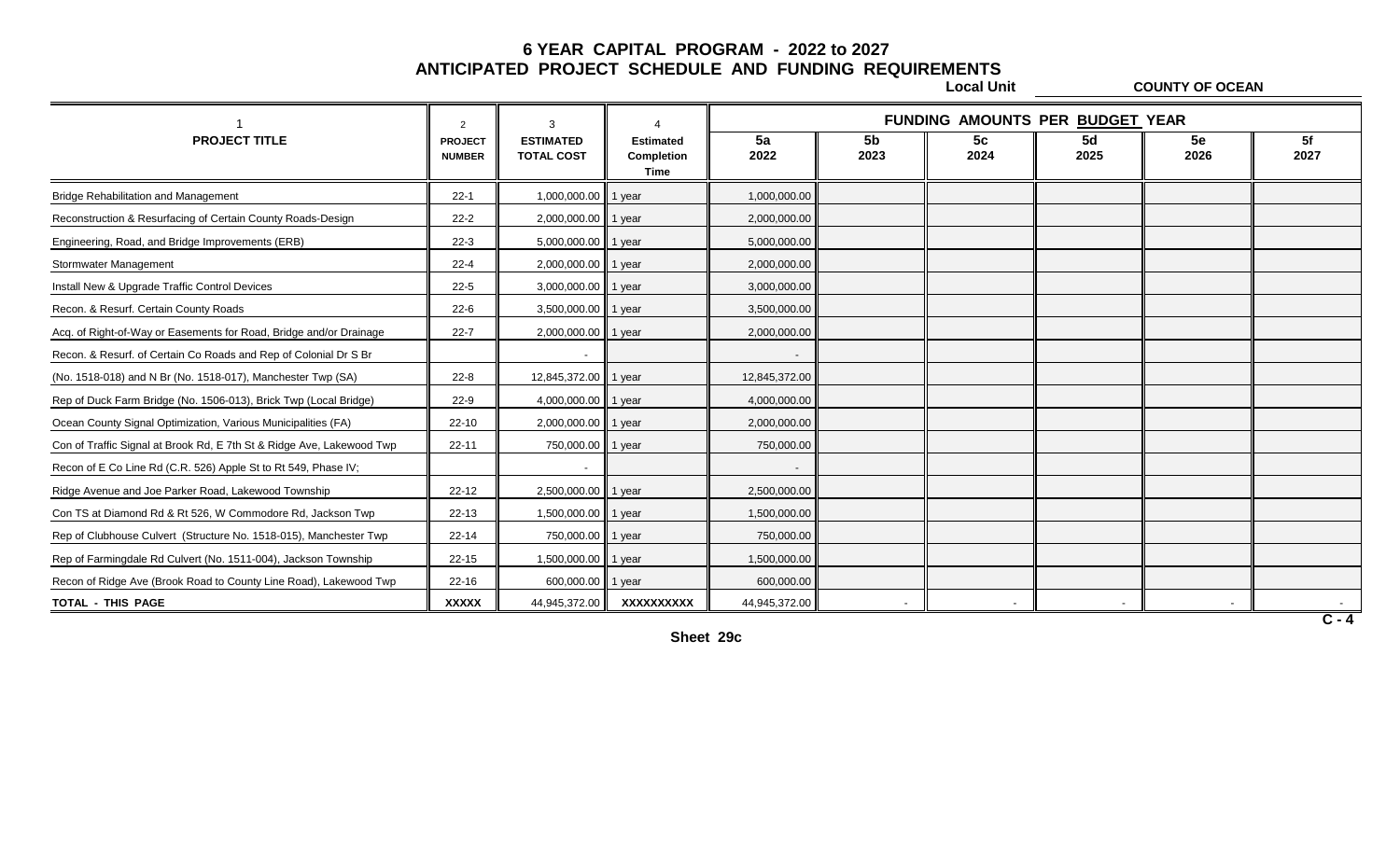**Local Unit COUNTY OF OCEAN**

|                                                                     | $\overline{2}$                  | 3                                     |                                        |            |                        |            | FUNDING AMOUNTS PER BUDGET YEAR |                          |            |
|---------------------------------------------------------------------|---------------------------------|---------------------------------------|----------------------------------------|------------|------------------------|------------|---------------------------------|--------------------------|------------|
| <b>PROJECT TITLE</b>                                                | <b>PROJECT</b><br><b>NUMBER</b> | <b>ESTIMATED</b><br><b>TOTAL COST</b> | <b>Estimated</b><br>Completion<br>Time | 5a<br>2022 | 5 <sub>b</sub><br>2023 | 5c<br>2024 | 5d<br>2025                      | 5e<br>2026               | 5f<br>2027 |
| <b>Bridge Rehabilitation and Management</b>                         | $23-1$                          | 2,000,000.00                          | 2 years                                |            | 2,000,000.00           |            |                                 |                          |            |
| Reconstruction and Resurfacing of Certain County Roads - Design     | $23-2$                          | 2,500,000.00 2 years                  |                                        |            | 2,500,000.00           |            |                                 |                          |            |
| Engineering, Road, and Bridge Improvements (ERB)                    | $23-3$                          | 3,500,000.00                          | 2 years                                |            | 3,500,000.00           |            |                                 |                          |            |
| Stormwater Management                                               | $23 - 4$                        | 3,000,000.00 2 years                  |                                        |            | 3,000,000.00           |            |                                 |                          |            |
| Install New & Upgrade Traffic Control Devices                       | $23 - 5$                        | 3,000,000.00 2 years                  |                                        |            | 3,000,000.00           |            |                                 |                          |            |
| Recon. & Resurf. Certain County Roads                               | $23-6$                          | 3,000,000.00                          | 2 years                                |            | 3,000,000.00           |            |                                 |                          |            |
| Acq. of Right-of-Way or Easements for Road, Bridge and/or Drainage  | $23 - 7$                        | 2,000,000.00 2 years                  |                                        |            | 2,000,000.00           |            |                                 |                          |            |
| Replacement of Hurricane Bridge (No. 1518-012), Manchester Twp      | $23 - 8$                        | 2,000,000.00 2 years                  |                                        |            | 2,000,000.00           |            |                                 |                          |            |
| Reco of Church Rd (Old Freehold Rd to Hooper Ave), Toms River Twp   | $23-9$                          | 2,500,000.00                          | 2 years                                |            | 2,500,000.00           |            |                                 |                          |            |
| Con of TS at Whitesville Rd (C.R. 527) and Faraday Ave, Jackson Twp | $23-10$                         | 2,000,000.00 2 years                  |                                        |            | 2,000,000.00           |            |                                 |                          |            |
| Recon Mantoloking Rd/Cedar Br Rd (GSPW to Adamston Rd), Brick Twp   | $23 - 11$                       | 2,500,000.00 2 years                  |                                        |            | 2,500,000.00           |            |                                 |                          |            |
| Cons Roundabout at N Hope Chapel Rd/New Central Ave,                |                                 |                                       |                                        |            |                        |            |                                 |                          |            |
| Jackson Twp(FA)                                                     | $23-12$                         | 2,500,000.00                          | 2 years                                |            | 2,500,000.00           |            |                                 |                          |            |
| Recon W Veterans Hwy (S Stump Tavern Rd to Hawkin Rd (CR 640))      |                                 |                                       |                                        |            |                        |            |                                 |                          |            |
| Jackson Twp                                                         | $23-13$                         | 1,000,000.00                          | 2 years                                |            | 1,000,000.00           |            |                                 |                          |            |
| Con of GS Pkway Interchange 83 Improvements, Toms River Twp (FA)    | $23 - 14$                       | 6,000,000.00 2 years                  |                                        |            | 6,000,000.00           |            |                                 |                          |            |
| Recon & Widening of North Hope Chapel Rd (E Veterans Highway        |                                 | $\overline{\phantom{a}}$              |                                        |            |                        |            |                                 |                          |            |
| to Lakewood Twp Line), Jackson Twp                                  | 23-15                           | 2,000,000.00                          | 2 years                                |            | 2,000,000.00           |            |                                 |                          |            |
| <b>TOTAL - THIS PAGE</b>                                            | <b>XXXXX</b>                    | 39,500,000.00                         | XXXXXXXXXX                             |            | 39,500,000.00          |            | $\sim$                          | $\overline{\phantom{a}}$ |            |

**Sheet 29c1**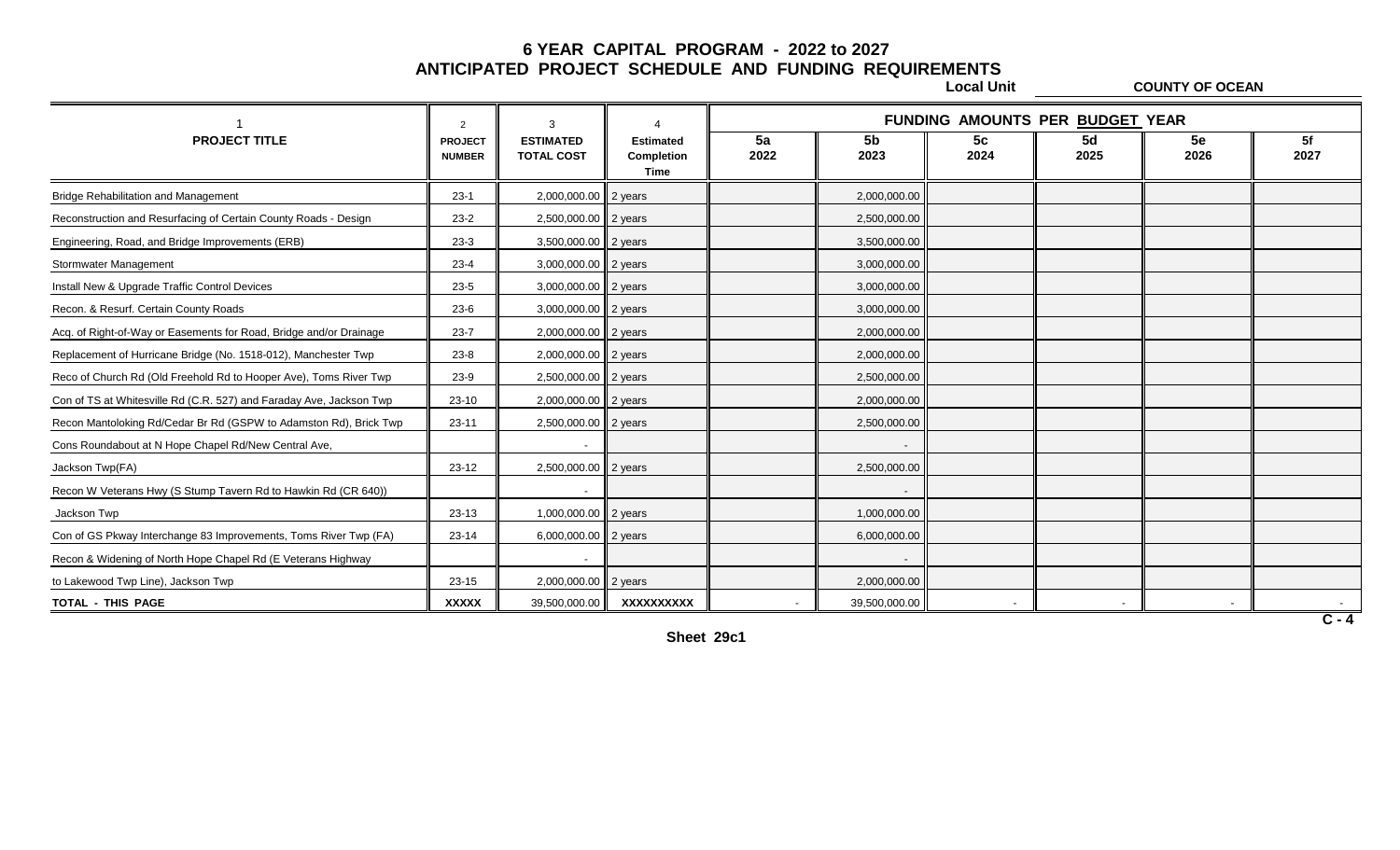**Local Unit COUNTY OF OCEAN**

| $\mathcal{R}$<br>2              |                                       |                                        |                                                                                                                                                                                                                                                                                                                      |                          |                          | FUNDING AMOUNTS PER BUDGET YEAR |                |            |  |  |  |  |
|---------------------------------|---------------------------------------|----------------------------------------|----------------------------------------------------------------------------------------------------------------------------------------------------------------------------------------------------------------------------------------------------------------------------------------------------------------------|--------------------------|--------------------------|---------------------------------|----------------|------------|--|--|--|--|
| <b>PROJECT</b><br><b>NUMBER</b> | <b>ESTIMATED</b><br><b>TOTAL COST</b> | <b>Estimated</b><br>Completion<br>Time | 5a<br>2022                                                                                                                                                                                                                                                                                                           | 5 <sub>b</sub><br>2023   | 5c<br>2024               | 5d<br>2025                      | 5e<br>2026     | 5f<br>2027 |  |  |  |  |
| $24-1$                          |                                       |                                        |                                                                                                                                                                                                                                                                                                                      |                          | 2,000,000.00             |                                 |                |            |  |  |  |  |
| $24-2$                          |                                       |                                        |                                                                                                                                                                                                                                                                                                                      |                          | 2,500,000.00             |                                 |                |            |  |  |  |  |
| $24-3$                          |                                       |                                        |                                                                                                                                                                                                                                                                                                                      |                          | 3,500,000.00             |                                 |                |            |  |  |  |  |
| $24 - 4$                        |                                       |                                        |                                                                                                                                                                                                                                                                                                                      |                          | 3,000,000.00             |                                 |                |            |  |  |  |  |
| $24 - 5$                        |                                       |                                        |                                                                                                                                                                                                                                                                                                                      |                          | 2,000,000.00             |                                 |                |            |  |  |  |  |
| $24-6$                          |                                       |                                        |                                                                                                                                                                                                                                                                                                                      |                          | 2,000,000.00             |                                 |                |            |  |  |  |  |
| $24 - 7$                        |                                       |                                        |                                                                                                                                                                                                                                                                                                                      |                          | 2,000,000.00             |                                 |                |            |  |  |  |  |
| $24 - 8$                        |                                       |                                        |                                                                                                                                                                                                                                                                                                                      |                          | 3,000,000.00             |                                 |                |            |  |  |  |  |
| $24-9$                          |                                       |                                        |                                                                                                                                                                                                                                                                                                                      |                          | 2,500,000.00             |                                 |                |            |  |  |  |  |
| $24-10$                         |                                       |                                        |                                                                                                                                                                                                                                                                                                                      |                          | 2,000,000.00             |                                 |                |            |  |  |  |  |
| $24 - 11$                       |                                       |                                        |                                                                                                                                                                                                                                                                                                                      |                          | 1,500,000.00             |                                 |                |            |  |  |  |  |
|                                 | $\overline{\phantom{a}}$              |                                        |                                                                                                                                                                                                                                                                                                                      |                          | $\overline{\phantom{a}}$ |                                 |                |            |  |  |  |  |
| 24-12                           |                                       |                                        |                                                                                                                                                                                                                                                                                                                      |                          | 7,000,000.00             |                                 |                |            |  |  |  |  |
| 24-13                           |                                       |                                        |                                                                                                                                                                                                                                                                                                                      |                          | 6,300,000.00             |                                 |                |            |  |  |  |  |
|                                 |                                       |                                        |                                                                                                                                                                                                                                                                                                                      |                          |                          |                                 |                |            |  |  |  |  |
|                                 | $\overline{\phantom{a}}$              |                                        |                                                                                                                                                                                                                                                                                                                      |                          |                          |                                 |                |            |  |  |  |  |
|                                 | $\sim$                                |                                        |                                                                                                                                                                                                                                                                                                                      |                          |                          |                                 |                |            |  |  |  |  |
|                                 |                                       |                                        |                                                                                                                                                                                                                                                                                                                      |                          |                          |                                 |                |            |  |  |  |  |
| <b>XXXXX</b>                    | 39,300,000.00                         | XXXXXXXXXX                             |                                                                                                                                                                                                                                                                                                                      | $\overline{\phantom{a}}$ | 39,300,000.00            |                                 | $\overline{a}$ | $C - 4$    |  |  |  |  |
|                                 |                                       |                                        | 2,000,000.00 3 years<br>2,500,000.00 3 years<br>3,500,000.00 3 years<br>3,000,000.00 3 years<br>2,000,000.00 3 years<br>2,000,000.00 3 years<br>2,000,000.00 3 years<br>3,000,000.00 3 years<br>2,500,000.00 3 years<br>2,000,000.00 3 years<br>1,500,000.00 3 years<br>7,000,000.00 3 years<br>6,300,000.00 3 years |                          |                          |                                 |                |            |  |  |  |  |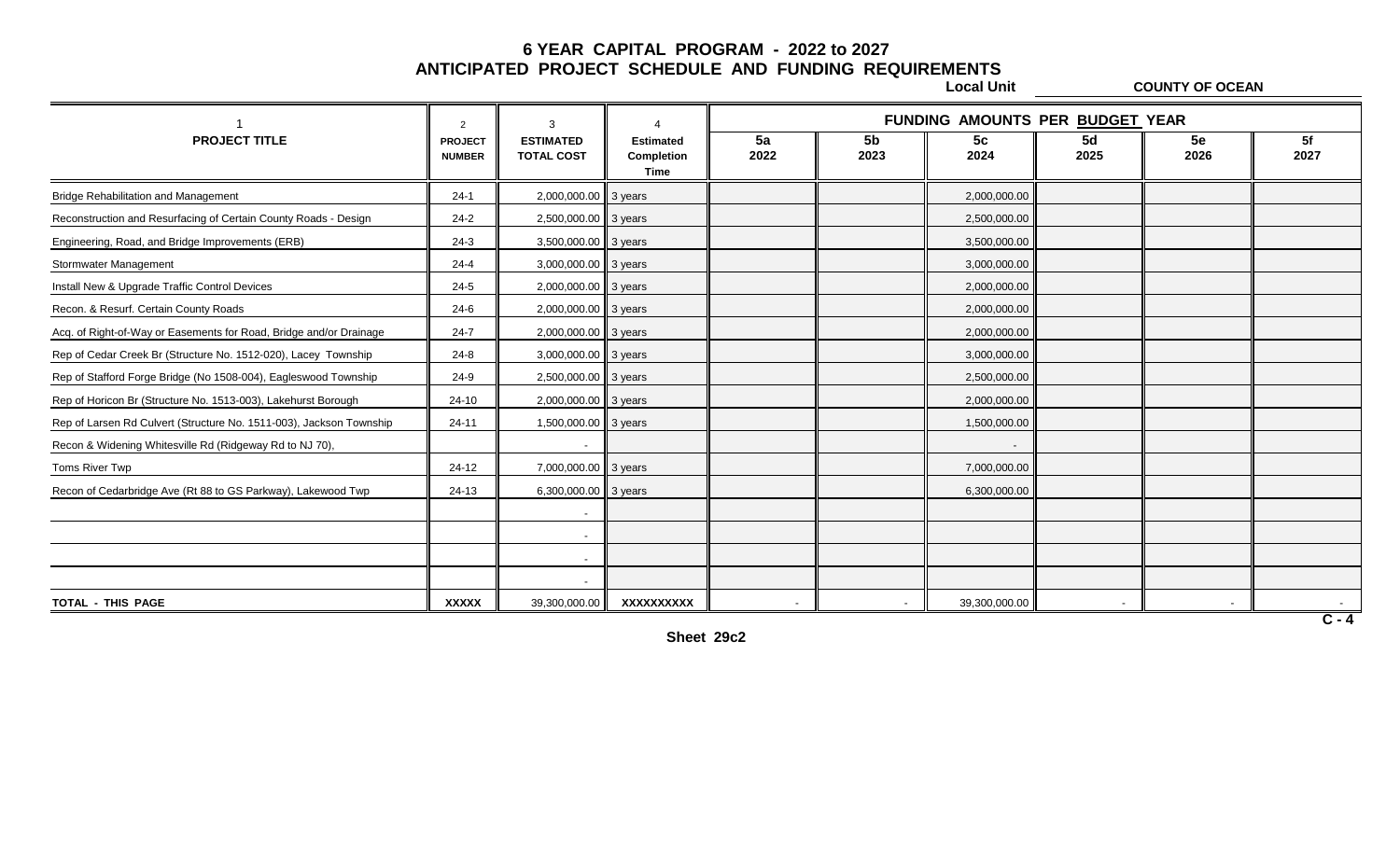**Local Unit COUNTY OF OCEAN**

|                                                                    | 2                               | 3                                     |                                        |                          |                        |                        | FUNDING AMOUNTS PER BUDGET YEAR |                |            |
|--------------------------------------------------------------------|---------------------------------|---------------------------------------|----------------------------------------|--------------------------|------------------------|------------------------|---------------------------------|----------------|------------|
| <b>PROJECT TITLE</b>                                               | <b>PROJECT</b><br><b>NUMBER</b> | <b>ESTIMATED</b><br><b>TOTAL COST</b> | <b>Estimated</b><br>Completion<br>Time | 5a<br>2022               | 5 <sub>b</sub><br>2023 | 5 <sub>c</sub><br>2024 | 5d<br>2025                      | 5e<br>2026     | 5f<br>2027 |
| <b>Bridge Rehabilitation and Management</b>                        | $25-1$                          | 2,000,000.00 4 years                  |                                        |                          |                        |                        | 2,000,000.00                    |                |            |
| Reconstruction and Resurfacing of Certain County Roads - Design    | $25 - 2$                        | 2,500,000.00 4 years                  |                                        |                          |                        |                        | 2,500,000.00                    |                |            |
| Engineering, Road, and Bridge Improvements (ERB)                   | $25-3$                          | 3,500,000.00 4 years                  |                                        |                          |                        |                        | 3,500,000.00                    |                |            |
| Stormwater Management                                              | $25 - 4$                        | 3,000,000.00 4 years                  |                                        |                          |                        |                        | 3,000,000.00                    |                |            |
| Recon. & Resurf. Certain County Roads                              | $25 - 5$                        | 2,000,000.00 4 years                  |                                        |                          |                        |                        | 2,000,000.00                    |                |            |
| Install New & Upgrade Traffic Control Devices                      | $25 - 6$                        | 2,000,000.00 4 years                  |                                        |                          |                        |                        | 2,000,000.00                    |                |            |
| Acq. of Right-of-Way or Easements for Road, Bridge and/or Drainage | $25 - 7$                        | 2,000,000.00 4 years                  |                                        |                          |                        |                        | 2,000,000.00                    |                |            |
| Rec of New Hampshire Ave (N. Maple Ave-Township Line to Route 88)  |                                 | $\sim$                                |                                        |                          |                        |                        | $\overline{\phantom{0}}$        |                |            |
| and (Route 88 to Ridge Ave), Lakewood Township                     | $25 - 8$                        | 6,500,000.00 4 years                  |                                        |                          |                        |                        | 6,500,000.00                    |                |            |
| Rep the Inward Thoroughfare Br (Chadwick Beach Island Br)          |                                 | $\overline{\phantom{a}}$              |                                        |                          |                        |                        |                                 |                |            |
| (No. 1507-007), Toms River Township (FA)                           | $25-9$                          | 10,000,000.00 4 years                 |                                        |                          |                        |                        | 10,000,000.00                   |                |            |
| Rep of Nautilus Drive Bridge (No. 1533-009), Barnegat Township     | $25-10$                         | 2,000,000.00 4 years                  |                                        |                          |                        |                        | 2,000,000.00                    |                |            |
| Rep of Clubhouse Bridge (No. 1518-014), Manchester Township        | $25 - 11$                       | 2,000,000.00 4 years                  |                                        |                          |                        |                        | 2,000,000.00                    |                |            |
|                                                                    |                                 | $\overline{\phantom{a}}$              |                                        |                          |                        |                        |                                 |                |            |
|                                                                    |                                 | $\overline{\phantom{a}}$              |                                        |                          |                        |                        |                                 |                |            |
|                                                                    |                                 | $\overline{\phantom{a}}$              |                                        |                          |                        |                        |                                 |                |            |
|                                                                    |                                 | $\sim$ $-$                            |                                        |                          |                        |                        |                                 |                |            |
|                                                                    |                                 | $\overline{\phantom{a}}$              |                                        |                          |                        |                        |                                 |                |            |
| TOTAL - THIS PAGE                                                  | <b>XXXXX</b>                    | 37,500,000.00                         | XXXXXXXXXX                             | $\overline{\phantom{a}}$ |                        |                        | 37,500,000.00                   | $\overline{a}$ |            |
|                                                                    |                                 |                                       |                                        |                          |                        |                        |                                 |                | $C - 4$    |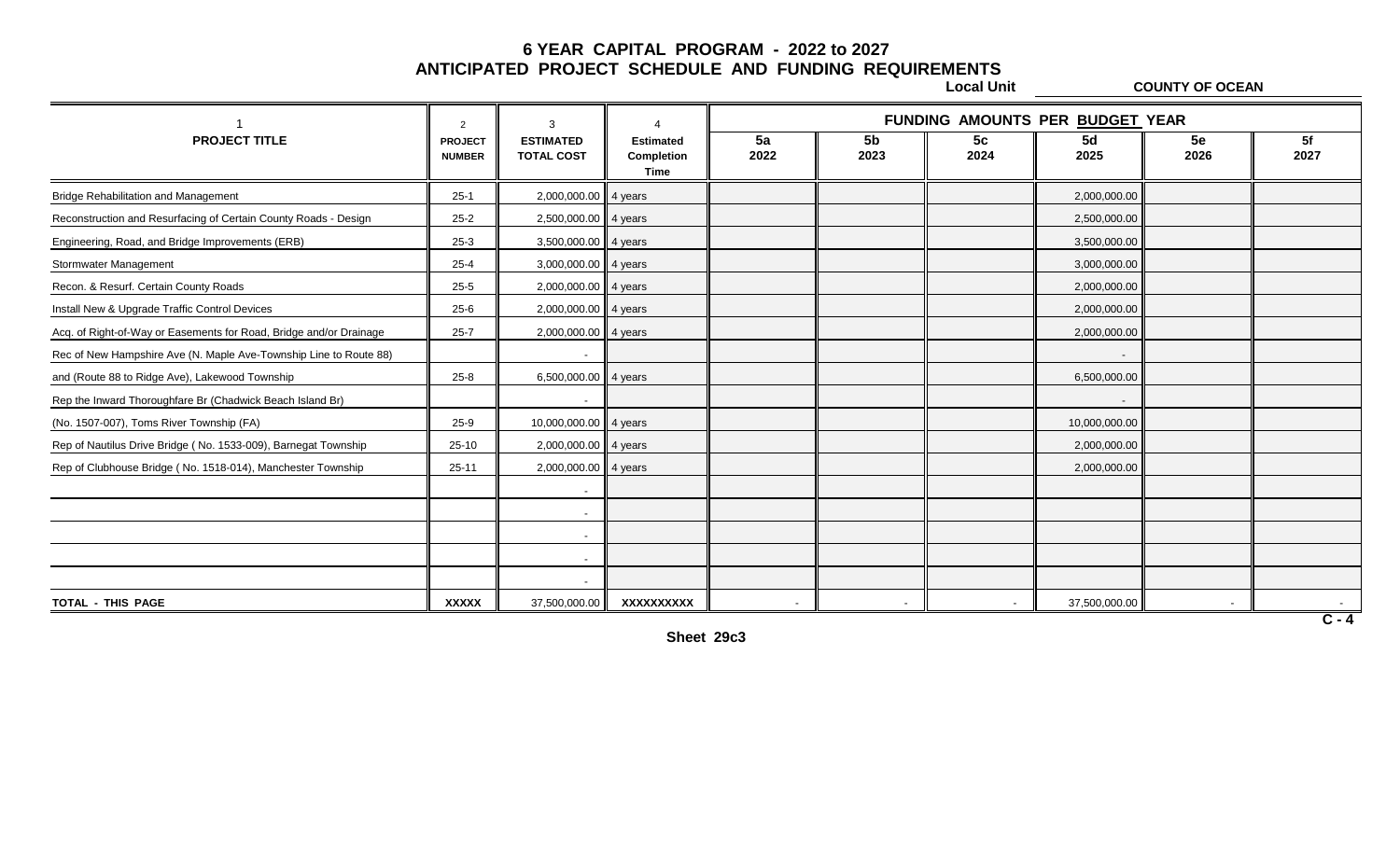**Local Unit COUNTY OF OCEAN**

|                                                                    | $\mathcal{P}$                   | 3                                     |                                        |                          |                        | FUNDING AMOUNTS PER BUDGET YEAR |            |                          |            |
|--------------------------------------------------------------------|---------------------------------|---------------------------------------|----------------------------------------|--------------------------|------------------------|---------------------------------|------------|--------------------------|------------|
| <b>PROJECT TITLE</b>                                               | <b>PROJECT</b><br><b>NUMBER</b> | <b>ESTIMATED</b><br><b>TOTAL COST</b> | <b>Estimated</b><br>Completion<br>Time | 5a<br>2022               | 5 <sub>b</sub><br>2023 | 5c<br>2024                      | 5d<br>2025 | 5e<br>2026               | 5f<br>2027 |
| <b>Bridge Rehabilitation and Management</b>                        | $26-1$                          | 2,000,000.00 5 years                  |                                        |                          |                        |                                 |            | 2,000,000.00             |            |
| Reconstruction and Resurfacing of Certain County Roads - Design    | $26 - 2$                        | 2,500,000.00 5 years                  |                                        |                          |                        |                                 |            | 2,500,000.00             |            |
| Engineering, Road, and Bridge Improvements (ERB)                   | $26-3$                          | 3,000,000.00 5 years                  |                                        |                          |                        |                                 |            | 3,000,000.00             |            |
| Stormwater Management                                              | $26 - 4$                        | 3,000,000.00 5 years                  |                                        |                          |                        |                                 |            | 3,000,000.00             |            |
| Recon. & Resurf. Certain County Roads                              | 26-5                            | 2,000,000.00 5 years                  |                                        |                          |                        |                                 |            | 2,000,000.00             |            |
| Install New & Upgrade Traffic Control Devices                      | 26-6                            | 2,000,000.00 5 years                  |                                        |                          |                        |                                 |            | 2,000,000.00             |            |
| Acq. of Right-of-Way or Easements for Road, Bridge and/or Drainage | $26 - 7$                        | 2,000,000.00 5 years                  |                                        |                          |                        |                                 |            | 2,000,000.00             |            |
| Rep of Cedar Bridge (Structure No. 1533-003), Barnegat Township    | $26 - 8$                        | 1,000,000.00 5 years                  |                                        |                          |                        |                                 |            | 1,000,000.00             |            |
| Recon of Central Ave / New Egypt Rd Rt 528 (Cross St to Rt 9),     |                                 |                                       |                                        |                          |                        |                                 |            |                          |            |
| Lakewood Twp                                                       | 26-9                            | 6,000,000.00 5 years                  |                                        |                          |                        |                                 |            | 6,000,000.00             |            |
| Rep of Sta. 26+25 Bridge (Structure No. 1512-006), Lacey Township  | $26-10$                         | 1,500,000.00 5 years                  |                                        |                          |                        |                                 |            | 1,500,000.00             |            |
| Recon Route 527 (Faraday Avenue to Route 547) Jackson Township     | $26 - 11$                       | 2,000,000.00 5 years                  |                                        |                          |                        |                                 |            | 2,000,000.00             |            |
| Recon and Widening of Cooks Br Rd (Between N Hope Chapel Rd        |                                 | $\overline{\phantom{a}}$              |                                        |                          |                        |                                 |            | $\overline{\phantom{a}}$ |            |
| & N County Line Rd), Jackson Twp                                   | 26-12                           | 5,600,000.00 5 years                  |                                        |                          |                        |                                 |            | 5,600,000.00             |            |
| Recon of County Line Rd (Heathwood Ave to Ridge Ave), Lakewood Twp | 26-13                           | 6,000,000.00 5 years                  |                                        |                          |                        |                                 |            | 6,000,000.00             |            |
|                                                                    |                                 |                                       |                                        |                          |                        |                                 |            |                          |            |
|                                                                    |                                 | $\overline{\phantom{a}}$              |                                        |                          |                        |                                 |            |                          |            |
|                                                                    |                                 |                                       |                                        |                          |                        |                                 |            |                          |            |
| TOTAL - THIS PAGE                                                  | <b>XXXXX</b>                    | 38,600,000.00                         | XXXXXXXXXX                             | $\overline{\phantom{a}}$ |                        |                                 |            | 38,600,000.00            | $C - 4$    |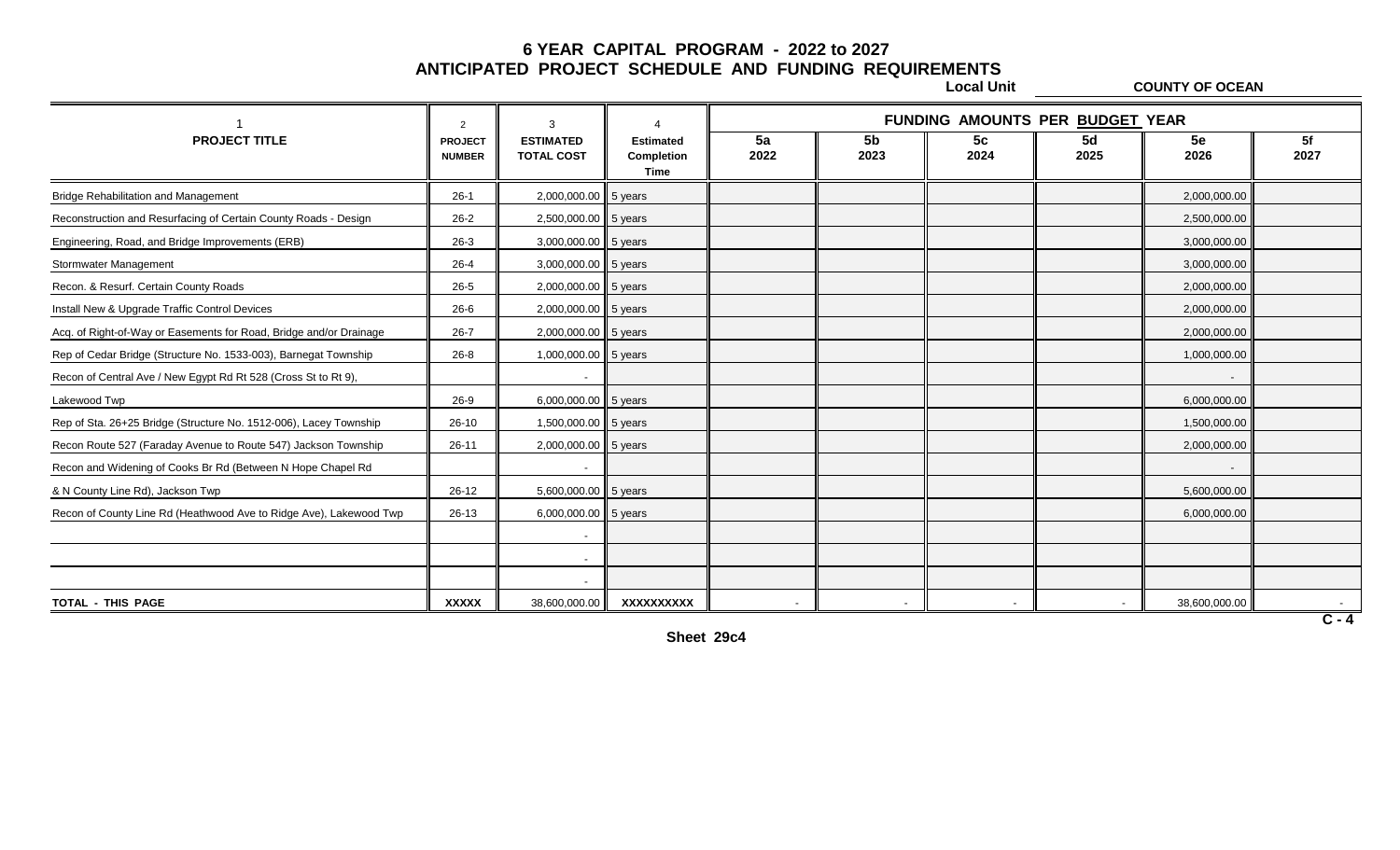**Local Unit COUNTY OF OCEAN**

|                                                                        | $\mathcal{P}$                   | 3                                     |                                        |            |                        | FUNDING AMOUNTS PER BUDGET YEAR |            |            |               |
|------------------------------------------------------------------------|---------------------------------|---------------------------------------|----------------------------------------|------------|------------------------|---------------------------------|------------|------------|---------------|
| <b>PROJECT TITLE</b>                                                   | <b>PROJECT</b><br><b>NUMBER</b> | <b>ESTIMATED</b><br><b>TOTAL COST</b> | <b>Estimated</b><br>Completion<br>Time | 5a<br>2022 | 5 <sub>b</sub><br>2023 | 5c<br>2024                      | 5d<br>2025 | 5e<br>2026 | 5f<br>2027    |
| <b>Bridge Rehabilitation and Management</b>                            | $27-1$                          | 2,000,000.00                          | 6 years                                |            |                        |                                 |            |            | 2,000,000.00  |
| Reconstruction and Resurfacing of Certain County Roads - Design        | $27-2$                          | 2,500,000.00 6 years                  |                                        |            |                        |                                 |            |            | 2,500,000.00  |
| Engineering, Road, and Bridge Improvements (ERB)                       | $27-3$                          | 3,500,000.00                          | 6 years                                |            |                        |                                 |            |            | 3,500,000.00  |
| Stormwater Management                                                  | $27 - 4$                        | 3,000,000.00 6 years                  |                                        |            |                        |                                 |            |            | 3,000,000.00  |
| Recon. & Resurf. Certain County Roads                                  | $27 - 5$                        | 3,500,000.00 6 years                  |                                        |            |                        |                                 |            |            | 3,500,000.00  |
| Install New & Upgrade Traffic Control Devices                          | $27 - 6$                        | 3,000,000.00 6 years                  |                                        |            |                        |                                 |            |            | 3,000,000.00  |
| Acq. of Right-of-Way or Easements for Road, Bridge and/or Drainage     | $27 - 7$                        | 2,000,000.00 6 years                  |                                        |            |                        |                                 |            |            | 2,000,000.00  |
| Rep of Sta. 123+50 Bridge (Structure No. 1512-007), Lacey Township     | $27 - 8$                        | 1,500,000.00 6 years                  |                                        |            |                        |                                 |            |            | 1,500,000.00  |
| Rep of Marsha Drive Bridge (Structure 1530-011), Stafford Township     | $27-9$                          | 3,000,000.00                          | 6 years                                |            |                        |                                 |            |            | 3,000,000.00  |
| CR 549 (Hooper Ave. and Brick Blvd.) Adaptive Traffic Signals Design & |                                 |                                       |                                        |            |                        |                                 |            |            |               |
| Upgrades, Toms River Township                                          | $27-10$                         | 2,000,000.00 6 years                  |                                        |            |                        |                                 |            |            | 2,000,000.00  |
| Recon of Hooper Ave (NJ Route 37 to Church Rd), Toms River Twp         | $27 - 11$                       | 7,400,000.00 6 years                  |                                        |            |                        |                                 |            |            | 7,400,000.00  |
|                                                                        |                                 |                                       |                                        |            |                        |                                 |            |            |               |
|                                                                        |                                 |                                       |                                        |            |                        |                                 |            |            |               |
|                                                                        |                                 | $\overline{\phantom{a}}$              |                                        |            |                        |                                 |            |            |               |
|                                                                        |                                 |                                       |                                        |            |                        |                                 |            |            |               |
|                                                                        |                                 |                                       |                                        |            |                        |                                 |            |            |               |
|                                                                        |                                 | $\overline{\phantom{a}}$              |                                        |            |                        |                                 |            |            |               |
| TOTAL - THIS PAGE                                                      | <b>XXXXX</b>                    | 33,400,000.00                         | XXXXXXXXXX                             |            |                        |                                 |            |            | 33,400,000.00 |

**C - 4**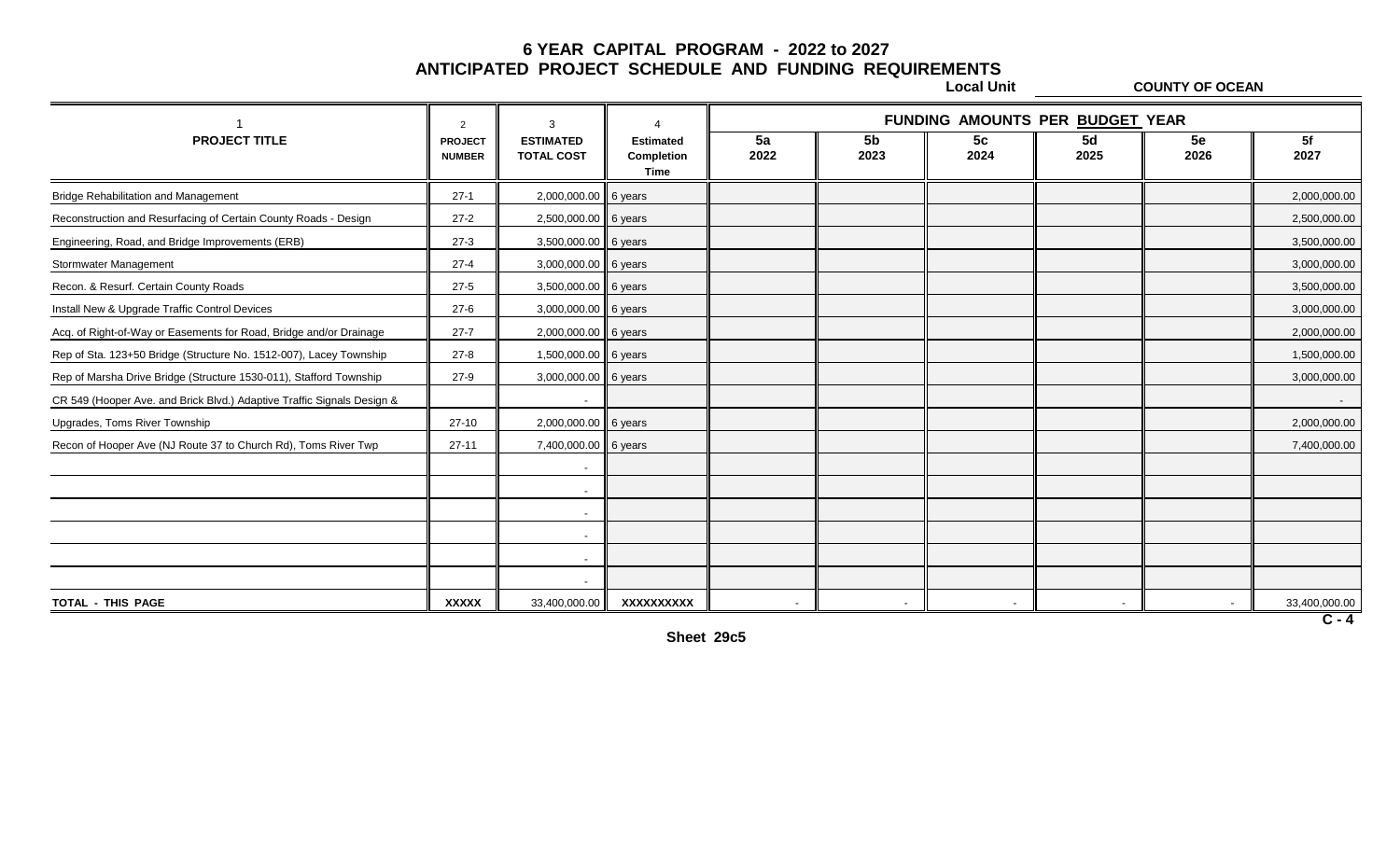**Local Unit COUNTY OF OCEAN**

|                                                                   | $\overline{2}$                  | 3                                     | Δ                                      |               |                        | FUNDING AMOUNTS PER BUDGET YEAR |            |            |            |
|-------------------------------------------------------------------|---------------------------------|---------------------------------------|----------------------------------------|---------------|------------------------|---------------------------------|------------|------------|------------|
| <b>PROJECT TITLE</b>                                              | <b>PROJECT</b><br><b>NUMBER</b> | <b>ESTIMATED</b><br><b>TOTAL COST</b> | <b>Estimated</b><br>Completion<br>Time | 5a<br>2022    | 5 <sub>b</sub><br>2023 | 5c<br>2024                      | 5d<br>2025 | 5e<br>2026 | 5f<br>2027 |
| <b>Buildings and Grounds</b>                                      |                                 |                                       |                                        |               |                        |                                 |            |            |            |
| Wireless fire alarm system at various locations                   | $22 - 17$                       | 1,400,000.00                          | 1 year                                 | 1,400,000.00  |                        |                                 |            |            |            |
|                                                                   |                                 | $\overline{\phantom{a}}$              |                                        |               |                        |                                 |            |            |            |
| Corrections                                                       |                                 | $\overline{\phantom{a}}$              |                                        |               |                        |                                 |            |            |            |
| Resurfacing outdoor rooftop inmate yard - Justice Complex         | $22 - 18$                       | 225,000.00                            | 1 year                                 | 225,000.00    |                        |                                 |            |            |            |
| Renovations to housing area of Justice Complex including shower & |                                 | $\overline{\phantom{a}}$              |                                        |               |                        |                                 |            |            |            |
| remote video court scheduling                                     | 22-19                           | 400,000.00                            | 1 year                                 | 400,000.00    |                        |                                 |            |            |            |
|                                                                   |                                 | $\overline{\phantom{a}}$              |                                        |               |                        |                                 |            |            |            |
| Library                                                           |                                 | $\overline{\phantom{a}}$              |                                        |               |                        |                                 |            |            |            |
| Stafford Library new construction                                 | 22-20                           | 11,500,000.00                         | 1 year                                 | 11,500,000.00 |                        |                                 |            |            |            |
| Renovations, replacements and upgrades to library facilities      | $22 - 21$                       | 475,000.00                            | 1 year                                 | 475,000.00    |                        |                                 |            |            |            |
|                                                                   |                                 | $\overline{\phantom{a}}$              |                                        |               |                        |                                 |            |            |            |
| Parks                                                             |                                 | $\overline{\phantom{a}}$              |                                        |               |                        |                                 |            |            |            |
| Cox House phase 1                                                 | $22 - 22$                       | 2,250,000.00                          | 1 year                                 | 2,250,000.00  |                        |                                 |            |            |            |
| Historic Preservation Plan                                        | 22-23                           | 500,000.00                            | 1 year                                 | 500,000.00    |                        |                                 |            |            |            |
| Redevelopment of various parks                                    | 22-24                           | 1,500,000.00                          | 1 year                                 | 1,500,000.00  |                        |                                 |            |            |            |
|                                                                   |                                 | $\sim$                                |                                        |               |                        |                                 |            |            |            |
|                                                                   |                                 | $\overline{\phantom{a}}$              |                                        |               |                        |                                 |            |            |            |
| <b>TOTAL - THIS PAGE</b>                                          | <b>XXXXX</b>                    | 18,250,000.00                         | XXXXXXXXXX                             | 18,250,000.00 |                        |                                 |            |            | $\sim$     |

**Sheet 29c6**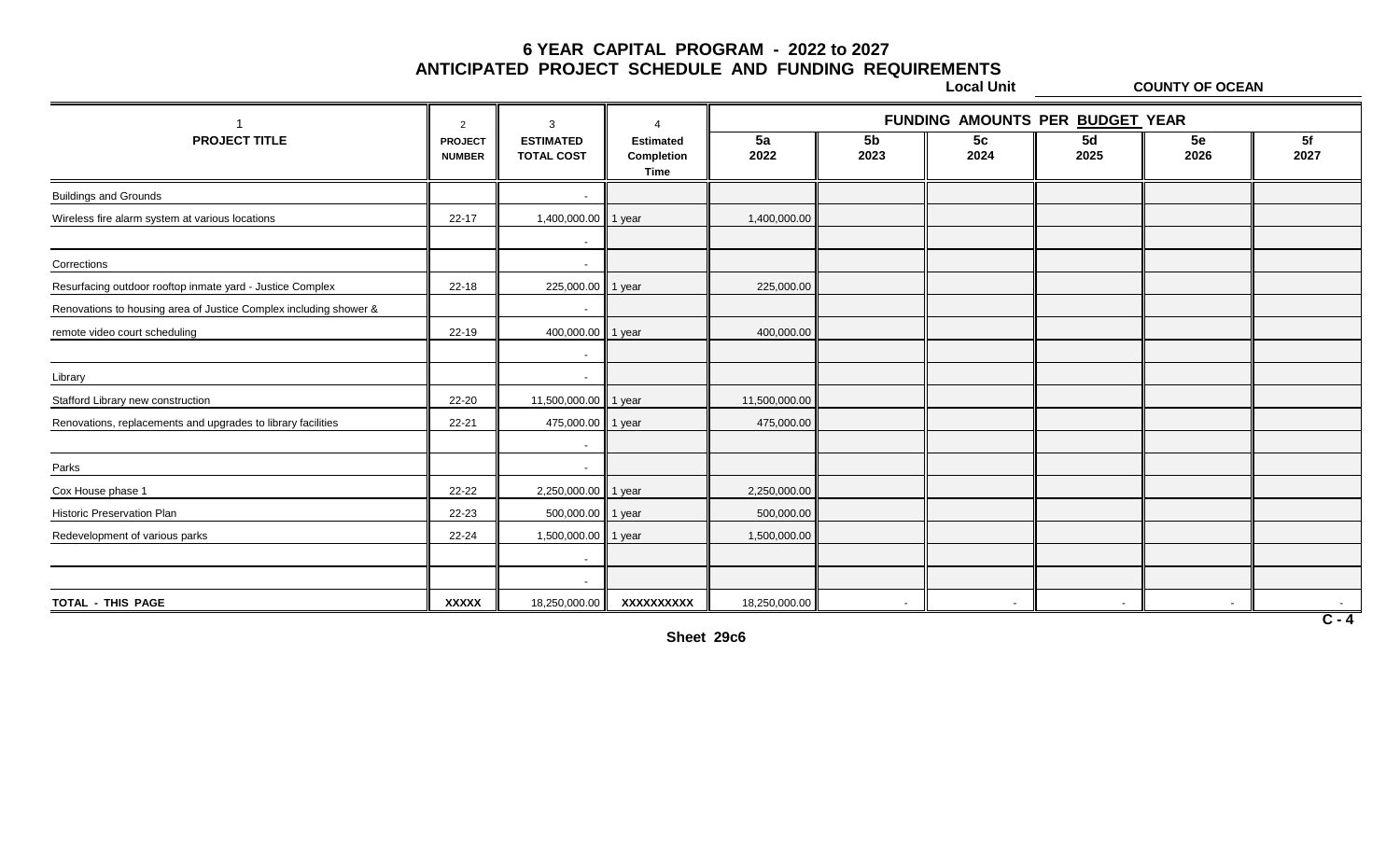**Local Unit COUNTY OF OCEAN**

|                                                                        | $\overline{2}$                  | 3                                     | $\Lambda$                              | FUNDING AMOUNTS PER BUDGET YEAR |                          |                        |            |            |            |  |
|------------------------------------------------------------------------|---------------------------------|---------------------------------------|----------------------------------------|---------------------------------|--------------------------|------------------------|------------|------------|------------|--|
| <b>PROJECT TITLE</b>                                                   | <b>PROJECT</b><br><b>NUMBER</b> | <b>ESTIMATED</b><br><b>TOTAL COST</b> | <b>Estimated</b><br>Completion<br>Time | 5a<br>2022                      | 5 <sub>b</sub><br>2023   | 5 <sub>c</sub><br>2024 | 5d<br>2025 | 5e<br>2026 | 5f<br>2027 |  |
| Management & Budget                                                    |                                 |                                       |                                        |                                 |                          |                        |            |            |            |  |
| Renovations, replacements & upgrades - various Health Dept. facilities | 22-25                           | 500,000.00                            | 1 year                                 | 500,000.00                      |                          |                        |            |            |            |  |
| Justice Complex - Courthouse Annex                                     | 22-26                           | 5,000,000.00                          | 1 year                                 | 5,000,000.00                    |                          |                        |            |            |            |  |
| Northern Resource Bldg renovation and upgrade (Lakewood)               | 22-27                           | 4,000,000.00                          | 1 year                                 | 4,000,000.00                    |                          |                        |            |            |            |  |
| Renovations, replacements and demolition of various buildings          | 22-28                           | 1,250,000.00                          | 1 year                                 | 1,250,000.00                    |                          |                        |            |            |            |  |
|                                                                        |                                 | $\overline{\phantom{a}}$              |                                        |                                 |                          |                        |            |            |            |  |
| <b>Mosquito Commission</b>                                             |                                 | $\overline{\phantom{a}}$              |                                        |                                 |                          |                        |            |            |            |  |
| Generator installation and upgrades                                    | 22-29                           | 250,000.00                            | 1 year                                 | 250,000.00                      |                          |                        |            |            |            |  |
|                                                                        |                                 |                                       |                                        |                                 |                          |                        |            |            |            |  |
| <b>County College</b>                                                  |                                 |                                       |                                        |                                 |                          |                        |            |            |            |  |
| Renovation of Library and Art Center / Chapter 12                      | 22-30                           | 5,498,000.00                          | 1 year                                 | 5,498,000.00                    |                          |                        |            |            |            |  |
|                                                                        |                                 |                                       |                                        |                                 |                          |                        |            |            |            |  |
| Roads                                                                  |                                 | $\overline{\phantom{a}}$              |                                        |                                 |                          |                        |            |            |            |  |
| Construction of Chestnut Road facility                                 | 22-31                           | 12,500,000.00                         | 1 year                                 | 12,500,000.00                   |                          |                        |            |            |            |  |
| Lacey salt dome                                                        | 22-32                           | 1,500,000.00                          | 1 year                                 | 1,500,000.00                    |                          |                        |            |            |            |  |
|                                                                        |                                 |                                       |                                        |                                 |                          |                        |            |            |            |  |
|                                                                        |                                 | $\overline{\phantom{0}}$              |                                        |                                 |                          |                        |            |            |            |  |
|                                                                        |                                 |                                       |                                        |                                 |                          |                        |            |            |            |  |
| TOTAL - THIS PAGE                                                      | <b>XXXXX</b>                    | 30,498,000.00                         | XXXXXXXXXX                             | 30,498,000.00                   | $\overline{\phantom{a}}$ |                        |            | $\sim$     | $C - 4$    |  |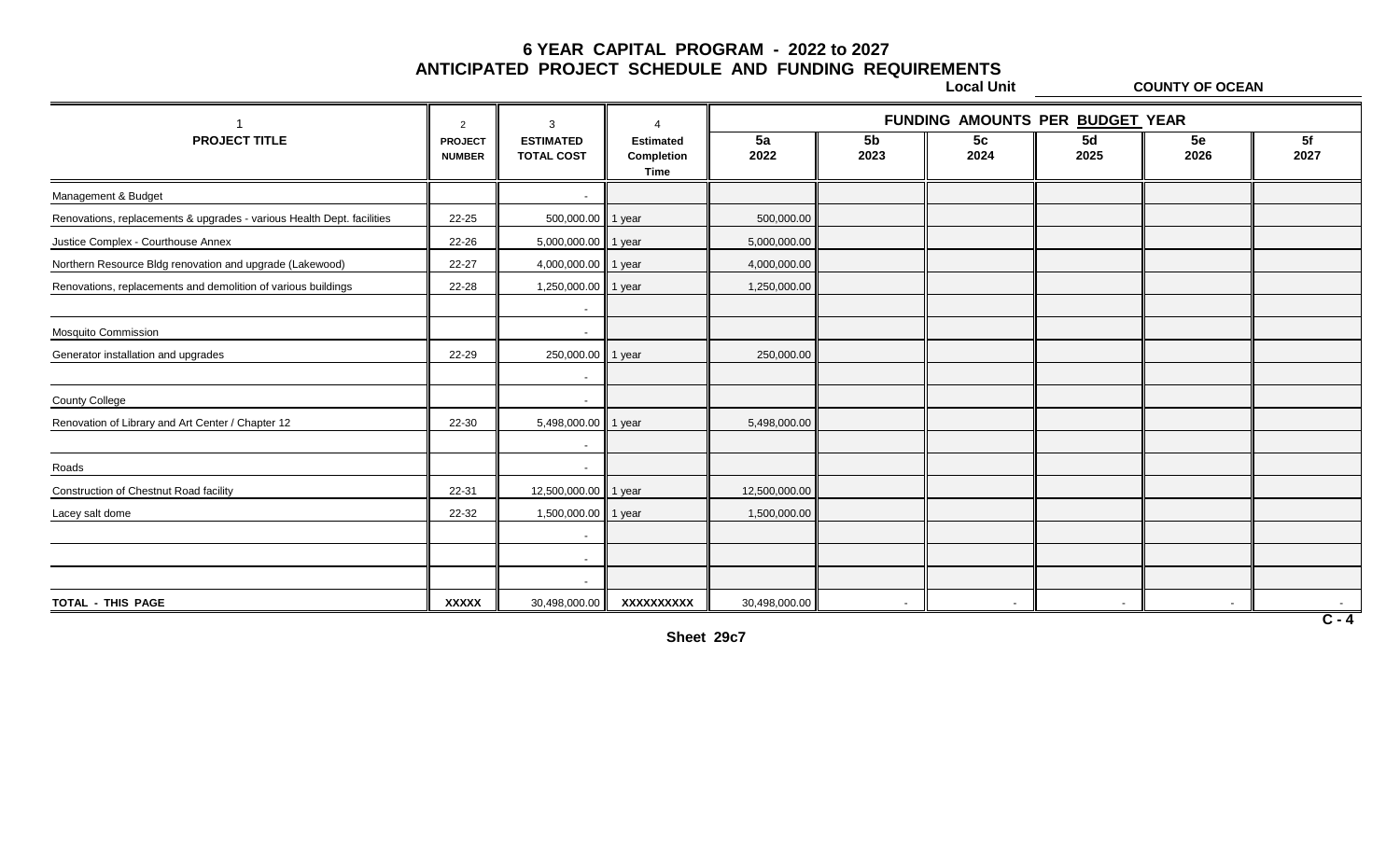**Local Unit COUNTY OF OCEAN**

| <b>PROJECT</b><br><b>NUMBER</b><br>22-33 | <b>ESTIMATED</b><br><b>TOTAL COST</b><br>$\overline{\phantom{a}}$ | <b>Estimated</b><br>Completion<br><b>Time</b> | 5a<br>2022                                                    | 5 <sub>b</sub><br>2023 | 5 <sub>c</sub><br>2024 | 5d<br>2025    | 5e<br>2026    | 5f                       |
|------------------------------------------|-------------------------------------------------------------------|-----------------------------------------------|---------------------------------------------------------------|------------------------|------------------------|---------------|---------------|--------------------------|
|                                          |                                                                   |                                               |                                                               |                        |                        |               |               | 2027                     |
|                                          |                                                                   |                                               |                                                               |                        |                        |               |               |                          |
|                                          | 1,000,000.00 1 year                                               |                                               | 1,000,000.00                                                  |                        |                        |               |               |                          |
|                                          | $\sim$                                                            |                                               |                                                               |                        |                        |               |               |                          |
|                                          | $\overline{a}$                                                    |                                               |                                                               |                        |                        |               |               |                          |
| 22-34                                    |                                                                   |                                               | 1,500,000.00                                                  |                        |                        |               |               |                          |
| 22-35                                    |                                                                   |                                               | 10,000,000.00                                                 |                        |                        |               |               |                          |
|                                          |                                                                   |                                               |                                                               |                        |                        |               |               |                          |
|                                          | $\sim$                                                            |                                               |                                                               |                        |                        |               |               |                          |
|                                          | $\overline{\phantom{0}}$                                          |                                               |                                                               |                        |                        |               |               |                          |
|                                          | $\sim$                                                            |                                               |                                                               |                        |                        |               |               |                          |
|                                          |                                                                   |                                               |                                                               |                        |                        |               |               |                          |
|                                          | $\sim$                                                            |                                               |                                                               |                        |                        |               |               |                          |
|                                          | $\overline{\phantom{0}}$                                          |                                               |                                                               |                        |                        |               |               |                          |
|                                          | $\overline{\phantom{a}}$                                          |                                               |                                                               |                        |                        |               |               |                          |
|                                          | $\sim$                                                            |                                               |                                                               |                        |                        |               |               |                          |
|                                          |                                                                   |                                               |                                                               |                        |                        |               |               |                          |
|                                          | $\sim$                                                            |                                               |                                                               |                        |                        |               |               |                          |
|                                          | $\sim$                                                            |                                               |                                                               |                        |                        |               |               |                          |
| <b>XXXXX</b>                             |                                                                   | XXXXXXXXX                                     | 106,193,372.00                                                | 39,500,000.00          | 39,300,000.00          | 37,500,000.00 | 38,600,000.00 | 33,400,000.00<br>$C - 4$ |
|                                          |                                                                   |                                               | 1,500,000.00 1 year<br>10,000,000.00 1 year<br>294,493,372.00 |                        |                        |               |               |                          |

**Sheet 29c - Totals**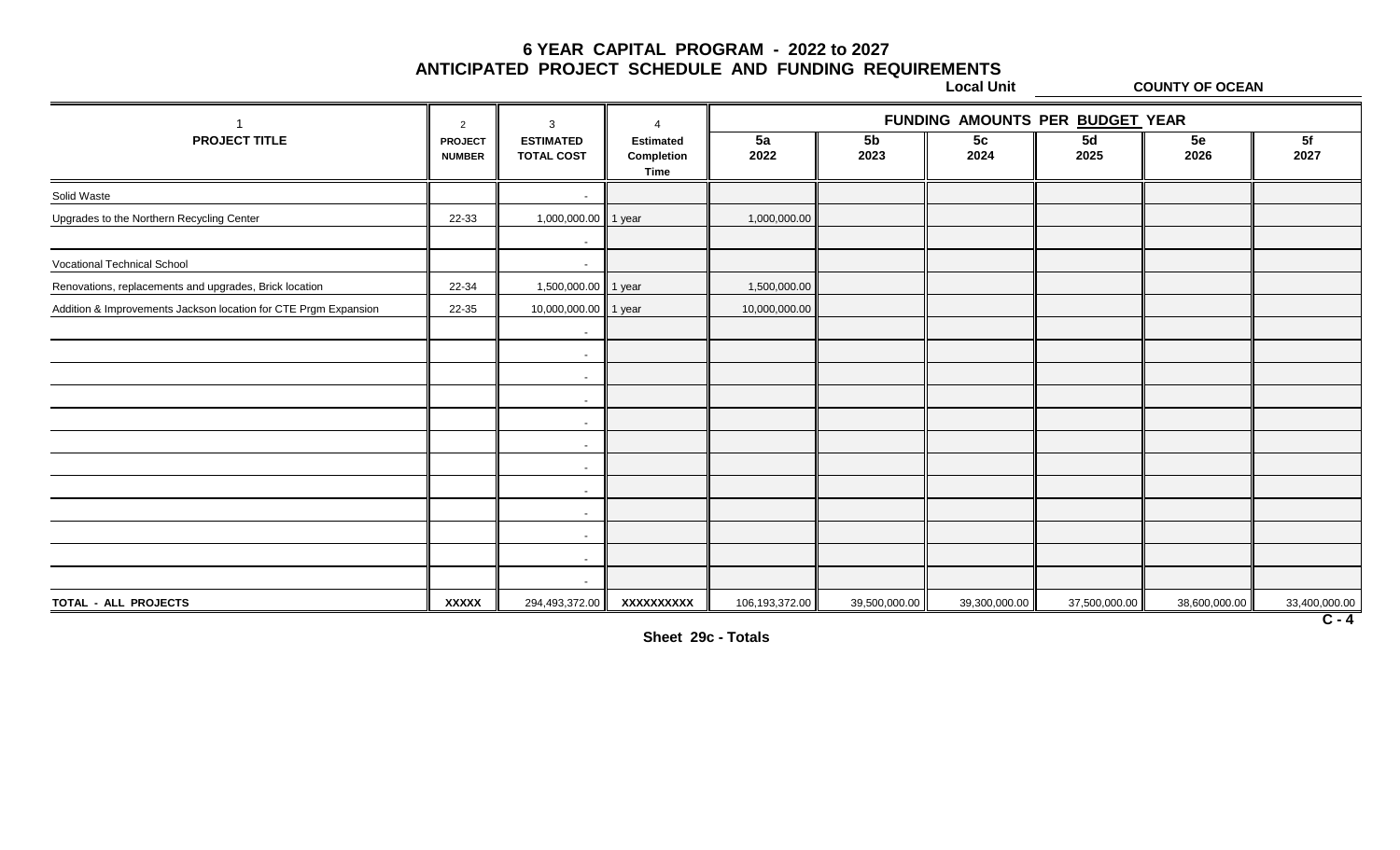|                                                                       |                                        |                                   |                                       |                                       |                           |                                                | <b>Local Unit</b> |                                  | <b>COUNTY OF OCEAN</b>  |              |
|-----------------------------------------------------------------------|----------------------------------------|-----------------------------------|---------------------------------------|---------------------------------------|---------------------------|------------------------------------------------|-------------------|----------------------------------|-------------------------|--------------|
|                                                                       | $\overline{2}$                         |                                   | <b>BUDGET APPROPRIATIONS</b>          |                                       |                           |                                                |                   |                                  | <b>BONDS AND NOTES</b>  |              |
| <b>Project Title</b>                                                  | <b>Estimated</b><br><b>Total Costs</b> | 3a<br><b>Current Year</b><br>2022 | 3 <sub>b</sub><br><b>Future Years</b> | Capital<br>Improvement<br><b>Fund</b> | Capital<br><b>Surplus</b> | Grants - in - Aid<br>and Other<br><b>Funds</b> | 7a<br>General     | 7b<br><b>Self</b><br>Liquidating | 7c<br><b>Assessment</b> | 7d<br>School |
| <b>Bridge Rehabilitation and Management</b>                           | 1,000,000.00                           |                                   |                                       | 50,000.00                             |                           |                                                | 950,000.00        |                                  |                         |              |
| Reconstruction & Resurfacing of Certain County Roads-Design           | 2,000,000.00                           |                                   |                                       | 100,000.00                            |                           |                                                | 1,900,000.00      |                                  |                         |              |
| Engineering, Road, and Bridge Improvements (ERB)                      | 5,000,000.00                           |                                   |                                       | 250,000.00                            |                           |                                                | 4,750,000.00      |                                  |                         |              |
| Stormwater Management                                                 | 2,000,000.00                           |                                   |                                       | 2,000,000.00                          |                           |                                                |                   |                                  |                         |              |
| Install New & Upgrade Traffic Control Devices                         | 3,000,000.00                           |                                   |                                       | 150,000.00                            |                           |                                                | 2,850,000.00      |                                  |                         |              |
| Recon. & Resurf. Certain County Roads                                 | 3,500,000.00                           |                                   |                                       | 175,000.00                            |                           |                                                | 3,325,000.00      |                                  |                         |              |
| Acq. of Right-of-Way or Easements for Road, Bridge and/or Drainage    | 2,000,000.00                           |                                   |                                       | 2,000,000.00                          |                           |                                                |                   |                                  |                         |              |
| Recon. & Resurf. of Certain Co Roads and Rep of Colonial Dr S Br      |                                        |                                   |                                       | $\overline{\phantom{a}}$              |                           |                                                |                   |                                  |                         |              |
| (No. 1518-018) and N Br (No. 1518-017), Manchester Twp (SA)           | 12,845,372.00                          |                                   |                                       | $\sim$                                |                           | 12,845,372.00                                  | 12,845,372.00     |                                  |                         |              |
| Rep of Duck Farm Bridge (No. 1506-013), Brick Twp (Local Bridge)      | 4,000,000.00                           |                                   |                                       | 200.000.00                            |                           | 1,723,491.00                                   | 3,800,000.00      |                                  |                         |              |
| Ocean County Signal Optimization, Various Municipalities (FA)         | 2,000,000.00                           |                                   |                                       | 100,000.00                            |                           | 1,612,104.00                                   | 1,900,000.00      |                                  |                         |              |
| Con of Traffic Signal at Brook Rd, E 7th St & Ridge Ave, Lakewood Twp | 750,000.00                             |                                   |                                       | 37,500.00                             |                           |                                                | 712,500.00        |                                  |                         |              |
| Recon of E Co Line Rd (C.R. 526) Apple St to Rt 549, Phase IV;        |                                        |                                   |                                       | $\sim$                                |                           |                                                |                   |                                  |                         |              |
| Ridge Avenue and Joe Parker Road, Lakewood Township                   | 2,500,000.00                           |                                   |                                       | 125,000.00                            |                           |                                                | 2,375,000.00      |                                  |                         |              |
| Con TS at Diamond Rd & Rt 526, W Commodore Rd, Jackson Twp            | 1,500,000.00                           |                                   |                                       | 75,000.00                             |                           |                                                | 1,425,000.00      |                                  |                         |              |
| Rep of Clubhouse Culvert (Structure No. 1518-015), Manchester Twp     | 750,000.00                             |                                   |                                       | 37,500.00                             |                           |                                                | 712,500.00        |                                  |                         |              |
| Rep of Farmingdale Rd Culvert (No. 1511-004), Jackson Township        | 1,500,000.00                           |                                   |                                       | 75,000.00                             |                           |                                                | 1,425,000.00      |                                  |                         |              |
| Recon of Ridge Ave (Brook Road to County Line Road), Lakewood Twp     | 600,000.00                             |                                   |                                       | 600,000.00                            |                           |                                                |                   |                                  |                         |              |
| TOTAL - THIS PAGE                                                     | 44,945,372.00                          | $\sim$                            | $\sim$                                | 5,975,000.00                          | $\sim$                    | 16,180,967.00                                  | 38,970,372.00     | $\sim$                           |                         |              |
|                                                                       |                                        |                                   |                                       |                                       |                           |                                                |                   |                                  |                         | $C - 5$      |

**Sheet 29d**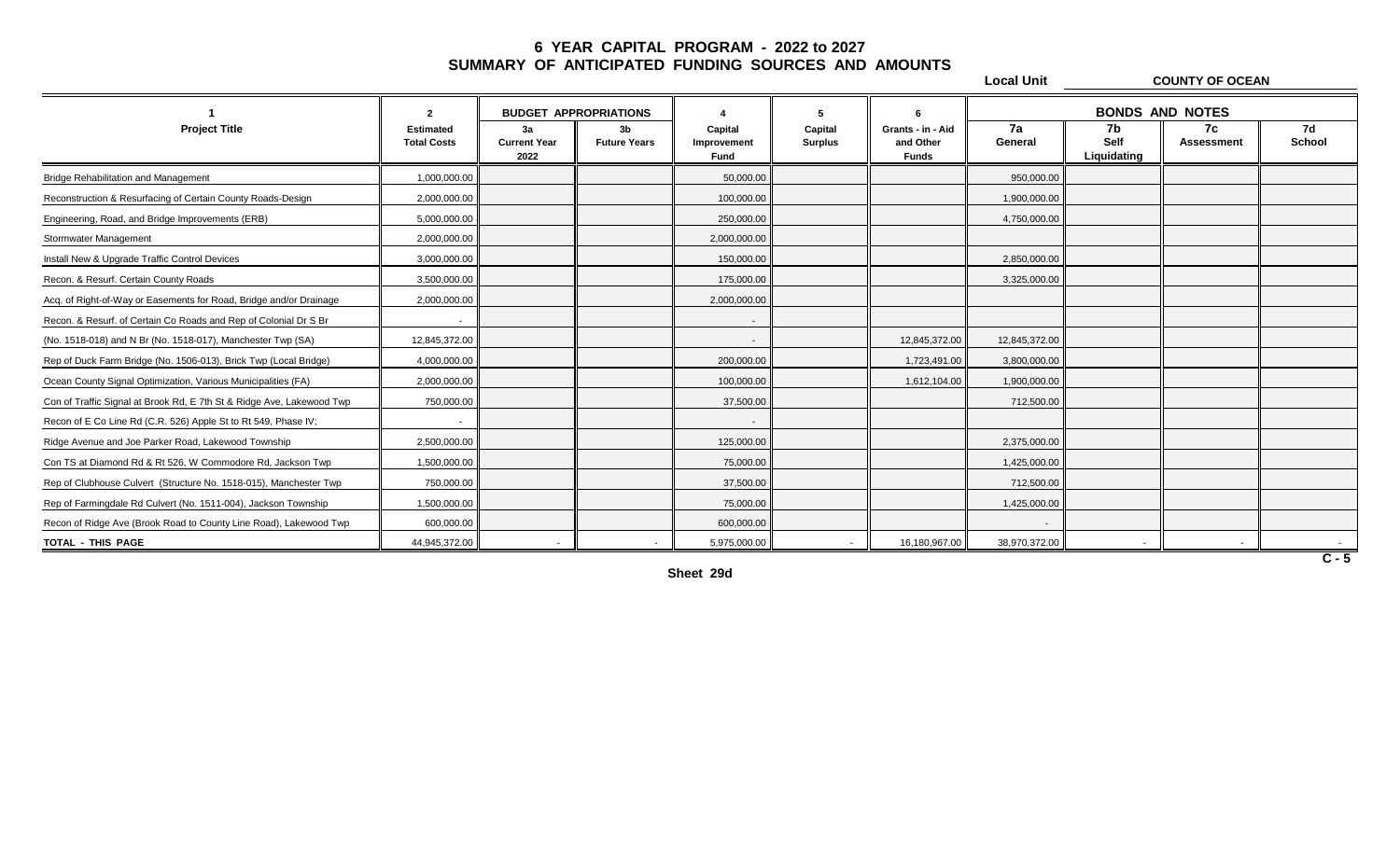**Local Unit COUNTY OF OCEAN 1 2 4 5 6 BUDGET APPROPRIATIONS BONDS AND NOTESProject Title Estimated 3a 3b Capital Capital Grants - in - Aid 7a 7b 7c 7d Total Costs Current Year Future Years Improvement Surplus and Other General Self Assessment School 2022 Fund Funds Liquidating** Bridge Rehabilitation and Management 2,000,000.00 100,000.00 1,900,000.00 Reconstruction and Resurfacing of Certain County Roads - Design 12,500,000.00 2,500,000.00 125,000.00 125,000.00 2,375,000.00 125,000.00 125,000.00 125,000.00 125,000.00 125,000.00 125,000.00 125,000.00 125,000.00 125,000. Engineering, Road, and Bridge Improvements (ERB)  $\parallel$  3,500,000.00  $\parallel$  3,500,000.00  $\parallel$  175,000.00  $\parallel$  3,175,000.00  $\parallel$  3,175,000.00  $\parallel$  3,325,000.00  $\parallel$ Stormwater Management 2000,000.00 3,000,000.00 3,000,000.00 3,000,000.00 3,000,000.00 3,000,000.00 3,000,000.00 Install New & Upgrade Traffic Control Devices 3,000,000.00 150,000.00 2,850,000.00 Recon. & Resurf. Certain County Roads 3,000,000.00 150,000.00 2,850,000.00 Acq. of Right-of-Way or Easements for Road, Bridge and/or Drainage 2,000,000.00 2,000,000.00 Replacement of Hurricane Bridge (No. 1518-012), Manchester Twp  $\parallel$  2,000,000.00  $\parallel$   $\parallel$   $\parallel$  1,000,000.00  $\parallel$  1,900,000.00  $\parallel$  1,900,000.00  $\parallel$  1,900,000.00 1,900,000.00 1,900,000.00 1,900,000.00 1,900,000.00 1,900,0 Reco of Church Rd (Old Freehold Rd to Hooper Ave), Toms River Twp  $\parallel$  2,500,000.00  $\parallel$  2,375,000.00  $\parallel$  2,375,000.00 2,375,000.00 2,375,000.00 2,375,000 2,375,000 2,375,000 2,375,000 2,375,000 2,375,000 2,375,000 2,375, Con of TS at Whitesville Rd (C.R. 527) and Faraday Ave, Jackson Twp  $\parallel$  2,000,000.00  $\parallel$  1,900,000.00  $\parallel$  1,900,000.00  $\parallel$  1,900,000.00  $\parallel$  1,900,000.00  $\parallel$  1,900,000.00 Recon Mantoloking Rd/Cedar Br Rd (GSPW to Adamston Rd), Brick Twp  $\parallel$  2,500,000.00  $\parallel$  2,500,000.00  $\parallel$  125,000.00  $\parallel$  125,000.00  $\parallel$  125,000.00  $\parallel$  125,000.00  $\parallel$  125,000.00  $\parallel$ Cons Roundabout at N Hope Chapel Rd/New Central Ave, **And The Chapel Art Ave Art Ave Art Ave Art Ave Art Ave Art Ave Art Ave Art Ave Art Ave Art Ave Art Ave Art Ave Art Ave Art Ave Art Ave Art Ave Art Ave Art Ave Art Ave A** Jackson Twp(FA) 2,500,000.00 125,000.00 2,500,000.00 2,375,000.00 Recon W Veterans Hwy (S Stump Tavern Rd to Hawkin Rd (CR 640)) - - Jackson Twp 1,000,000.00 50,000.00 950,000.00 Con of GS Pkway Interchange 83 Improvements, Toms River Twp (FA)  $\parallel$  6,000,000.00  $\parallel$  6,000,000.00  $\parallel$  5,700,000.00  $\parallel$  5,700,000.00 6,000,000.00 6,700,000.00 5,700,000.00 5,700,000.00 5,700,000.00 5,700,000.00 6,5700, Recon & Widening of North Hope Chapel Rd (E Veterans Highway - to Lakewood Twp Line), Jackson Twp 2,000,000.00 100,000.00 1,900,000.00 **TOTAL - THIS PAGE** 39,500,000.00 - - 6,725,000.00 - 10,191,601.00 32,775,000.00 - - -

**Sheet 29d1**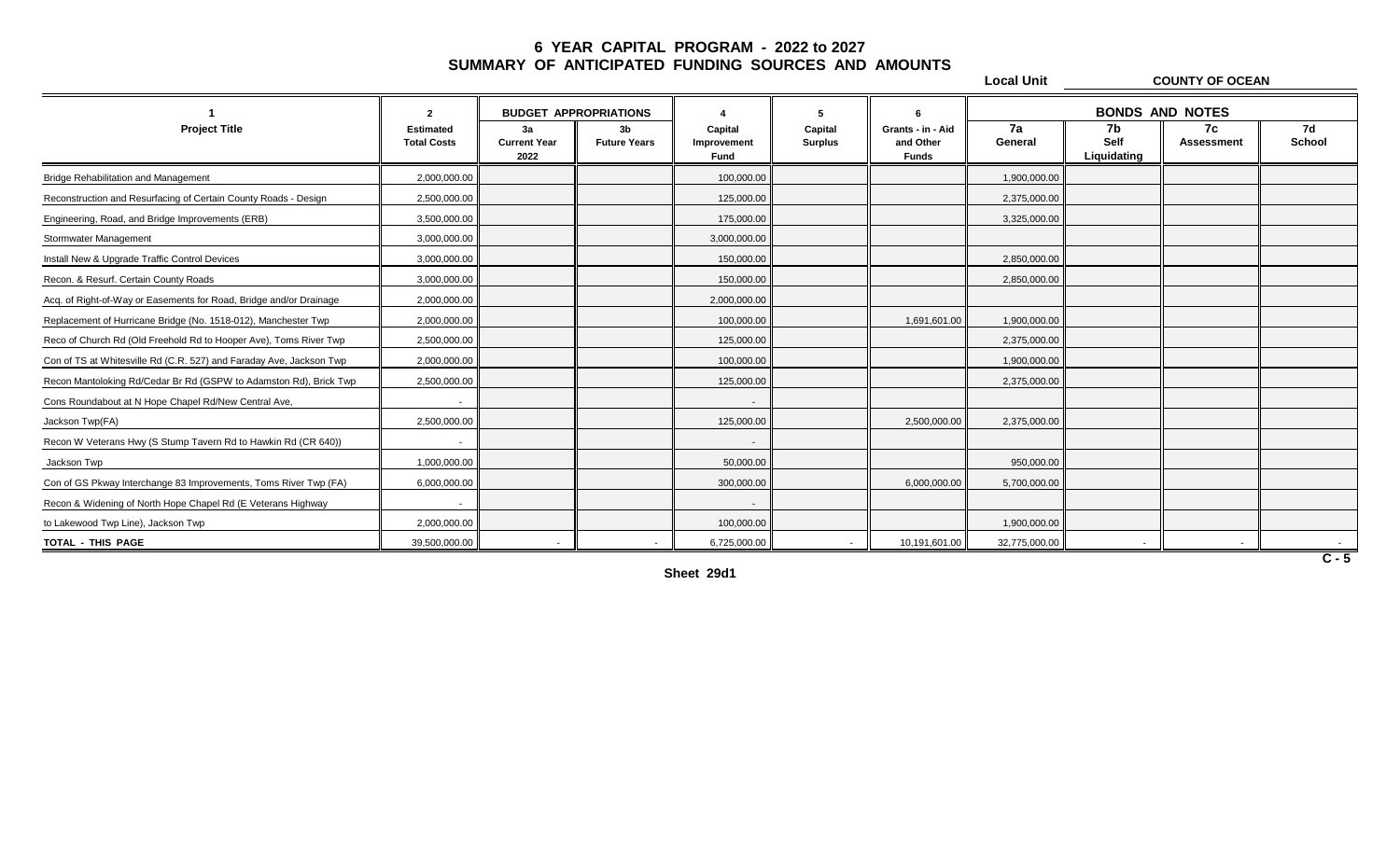|                                                                     |                                        |                                   |                                       |                                |                           |                                                | <b>Local Unit</b> |                           | <b>COUNTY OF OCEAN</b>   |              |
|---------------------------------------------------------------------|----------------------------------------|-----------------------------------|---------------------------------------|--------------------------------|---------------------------|------------------------------------------------|-------------------|---------------------------|--------------------------|--------------|
|                                                                     | $\mathbf{2}$                           | <b>BUDGET APPROPRIATIONS</b>      |                                       | $\boldsymbol{\Lambda}$         | -5                        |                                                |                   | <b>BONDS AND NOTES</b>    |                          |              |
| <b>Project Title</b>                                                | <b>Estimated</b><br><b>Total Costs</b> | 3a<br><b>Current Year</b><br>2022 | 3 <sub>b</sub><br><b>Future Years</b> | Capital<br>Improvement<br>Fund | Capital<br><b>Surplus</b> | Grants - in - Aid<br>and Other<br><b>Funds</b> | 7a<br>General     | 7b<br>Self<br>Liquidating | 7c<br><b>Assessment</b>  | 7d<br>School |
| <b>Bridge Rehabilitation and Management</b>                         | 2.000.000.00                           |                                   |                                       | 100,000.00                     |                           |                                                | 1,900,000.00      |                           |                          |              |
| Reconstruction and Resurfacing of Certain County Roads - Design     | 2,500,000.00                           |                                   |                                       | 125,000.00                     |                           |                                                | 2,375,000.00      |                           |                          |              |
| Engineering, Road, and Bridge Improvements (ERB)                    | 3,500,000.00                           |                                   |                                       | 175,000.00                     |                           |                                                | 3,325,000.00      |                           |                          |              |
| Stormwater Management                                               | 3,000,000.00                           |                                   |                                       | 3,000,000.00                   |                           |                                                |                   |                           |                          |              |
| Install New & Upgrade Traffic Control Devices                       | 2,000,000.00                           |                                   |                                       | 100,000.00                     |                           |                                                | 1,900,000.00      |                           |                          |              |
| Recon. & Resurf. Certain County Roads                               | 2,000,000.00                           |                                   |                                       | 100,000.00                     |                           |                                                | 1,900,000.00      |                           |                          |              |
| Acq. of Right-of-Way or Easements for Road, Bridge and/or Drainage  | 2,000,000.00                           |                                   |                                       | 2,000,000.00                   |                           |                                                |                   |                           |                          |              |
| Rep of Cedar Creek Br (Structure No. 1512-020), Lacey Township      | 3,000,000.00                           |                                   |                                       | 150,000.00                     |                           |                                                | 2,850,000.00      |                           |                          |              |
| Rep of Stafford Forge Bridge (No 1508-004), Eagleswood Township     | 2,500,000.00                           |                                   |                                       | 125,000.00                     |                           |                                                | 2,375,000.00      |                           |                          |              |
| Rep of Horicon Br (Structure No. 1513-003), Lakehurst Borough       | 2,000,000.00                           |                                   |                                       | 100,000.00                     |                           |                                                | 1,900,000.00      |                           |                          |              |
| Rep of Larsen Rd Culvert (Structure No. 1511-003), Jackson Township | 1,500,000.00                           |                                   |                                       | 75,000.00                      |                           |                                                | 1,425,000.00      |                           |                          |              |
| Recon & Widening Whitesville Rd (Ridgeway Rd to NJ 70),             |                                        |                                   |                                       | $\sim$                         |                           |                                                |                   |                           |                          |              |
| Toms River Twp                                                      | 7,000,000.00                           |                                   |                                       | 350,000.00                     |                           |                                                | 6,650,000.00      |                           |                          |              |
| Recon of Cedarbridge Ave (Rt 88 to GS Parkway), Lakewood Twp        | 6,300,000.00                           |                                   |                                       | 315,000.00                     |                           |                                                | 5,985,000.00      |                           |                          |              |
|                                                                     |                                        |                                   |                                       | $\sim$                         |                           |                                                |                   |                           |                          |              |
|                                                                     |                                        |                                   |                                       | $\sim$                         |                           |                                                |                   |                           |                          |              |
|                                                                     |                                        |                                   |                                       | $\sim$                         |                           |                                                |                   |                           |                          |              |
|                                                                     |                                        |                                   |                                       | $\sim$                         |                           |                                                |                   |                           |                          |              |
| TOTAL - THIS PAGE                                                   | 39,300,000.00                          |                                   |                                       | 6,715,000.00                   |                           |                                                | 32,585,000.00     | $\sim$                    | $\overline{\phantom{a}}$ |              |
|                                                                     |                                        |                                   |                                       |                                |                           |                                                |                   |                           |                          | $C - 5$      |

**Sheet 29d2**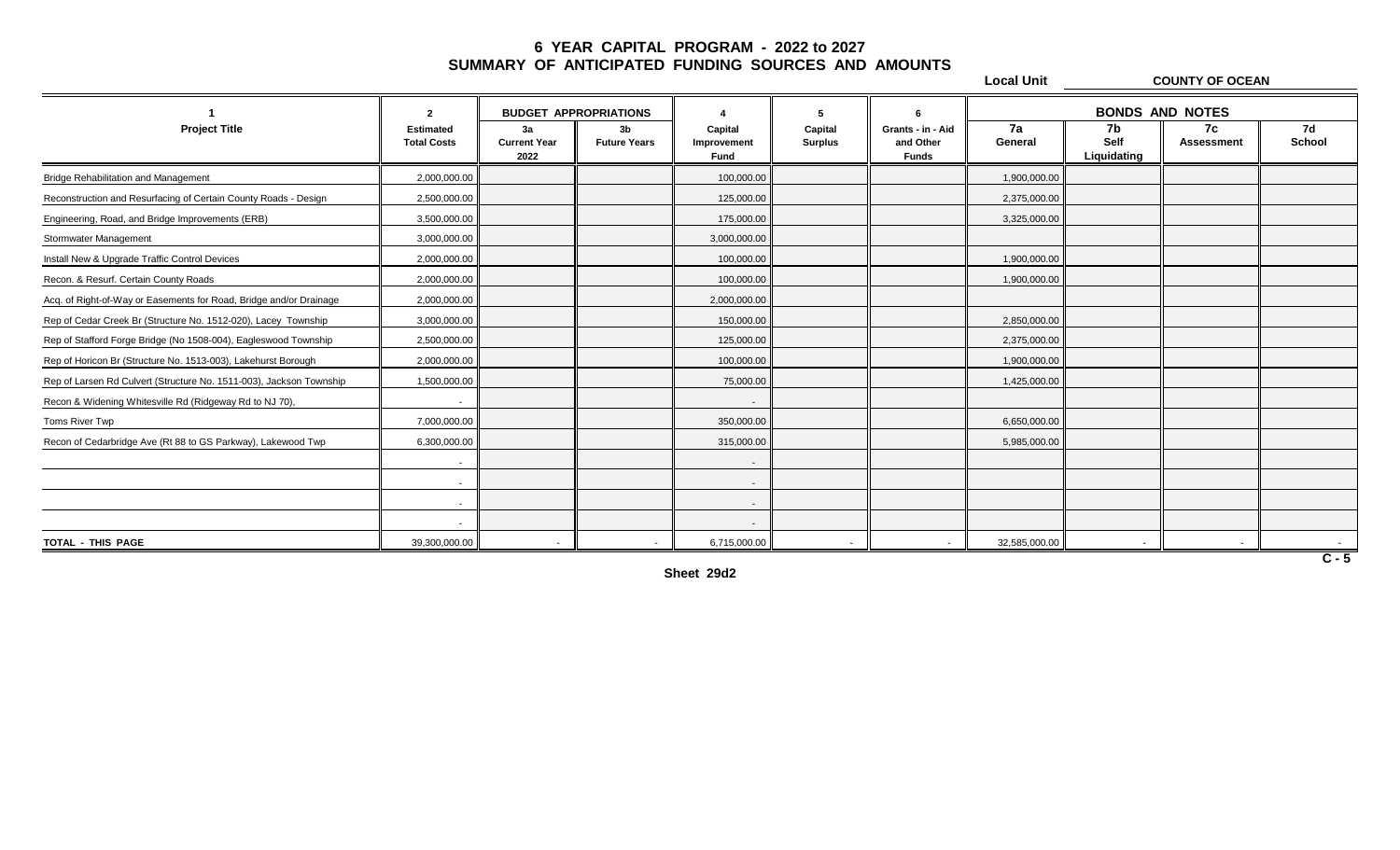|                                                                    |                                        |                                   |                                       |                                       |                           |                                                | <b>Local Unit</b>      |                           | <b>COUNTY OF OCEAN</b>  |                     |
|--------------------------------------------------------------------|----------------------------------------|-----------------------------------|---------------------------------------|---------------------------------------|---------------------------|------------------------------------------------|------------------------|---------------------------|-------------------------|---------------------|
|                                                                    | 2                                      | <b>BUDGET APPROPRIATIONS</b>      |                                       |                                       | 5                         | 6                                              | <b>BONDS AND NOTES</b> |                           |                         |                     |
| <b>Project Title</b>                                               | <b>Estimated</b><br><b>Total Costs</b> | 3a<br><b>Current Year</b><br>2022 | 3 <sub>b</sub><br><b>Future Years</b> | Capital<br>Improvement<br><b>Fund</b> | Capital<br><b>Surplus</b> | Grants - in - Aid<br>and Other<br><b>Funds</b> | 7a<br>General          | 7b<br>Self<br>Liquidating | 7c<br><b>Assessment</b> | 7d<br><b>School</b> |
| <b>Bridge Rehabilitation and Management</b>                        | 2,000,000.00                           |                                   |                                       | 100,000.00                            |                           |                                                | 1,900,000.00           |                           |                         |                     |
| Reconstruction and Resurfacing of Certain County Roads - Design    | 2,500,000.00                           |                                   |                                       | 125,000.00                            |                           |                                                | 2,375,000.00           |                           |                         |                     |
| Engineering, Road, and Bridge Improvements (ERB)                   | 3,500,000.00                           |                                   |                                       | 175,000.00                            |                           |                                                | 3,325,000.00           |                           |                         |                     |
| Stormwater Management                                              | 3,000,000.00                           |                                   |                                       | 3,000,000.00                          |                           |                                                |                        |                           |                         |                     |
| Recon. & Resurf. Certain County Roads                              | 2,000,000.00                           |                                   |                                       | 100,000.00                            |                           |                                                | 1,900,000.00           |                           |                         |                     |
| Install New & Upgrade Traffic Control Devices                      | 2,000,000.00                           |                                   |                                       | 100,000.00                            |                           |                                                | 1,900,000.00           |                           |                         |                     |
| Acq. of Right-of-Way or Easements for Road, Bridge and/or Drainage | 2,000,000.00                           |                                   |                                       | 2,000,000.00                          |                           |                                                |                        |                           |                         |                     |
| Rec of New Hampshire Ave (N. Maple Ave-Township Line to Route 88)  | $\sim$                                 |                                   |                                       | $\sim$                                |                           |                                                |                        |                           |                         |                     |
| and (Route 88 to Ridge Ave), Lakewood Township                     | 6,500,000.00                           |                                   |                                       | 325,000.00                            |                           |                                                | 6,175,000.00           |                           |                         |                     |
| Rep the Inward Thoroughfare Br (Chadwick Beach Island Br)          |                                        |                                   |                                       |                                       |                           |                                                |                        |                           |                         |                     |
| (No. 1507-007), Toms River Township (FA)                           | 10,000,000.00                          |                                   |                                       | 500,000.00                            |                           | 10,000,000.00                                  | 9,500,000.00           |                           |                         |                     |
| Rep of Nautilus Drive Bridge (No. 1533-009), Barnegat Township     | 2,000,000.00                           |                                   |                                       | 100,000.00                            |                           |                                                | 1,900,000.00           |                           |                         |                     |
| Rep of Clubhouse Bridge (No. 1518-014), Manchester Township        | 2,000,000.00                           |                                   |                                       | 100,000.00                            |                           |                                                | 1,900,000.00           |                           |                         |                     |
|                                                                    | $\sim$                                 |                                   |                                       | $\sim$                                |                           |                                                |                        |                           |                         |                     |
|                                                                    | $\sim$                                 |                                   |                                       | $\sim$                                |                           |                                                |                        |                           |                         |                     |
|                                                                    | $\sim$                                 |                                   |                                       | ۰.                                    |                           |                                                |                        |                           |                         |                     |
|                                                                    | $\sim$                                 |                                   |                                       | $\sim$                                |                           |                                                |                        |                           |                         |                     |
|                                                                    |                                        |                                   |                                       |                                       |                           |                                                |                        |                           |                         |                     |
| TOTAL - THIS PAGE                                                  | 37,500,000.00                          |                                   |                                       | 6,625,000.00                          | $\sim$                    | 10,000,000.00                                  | 30,875,000.00          |                           |                         |                     |

**Sheet 29d3**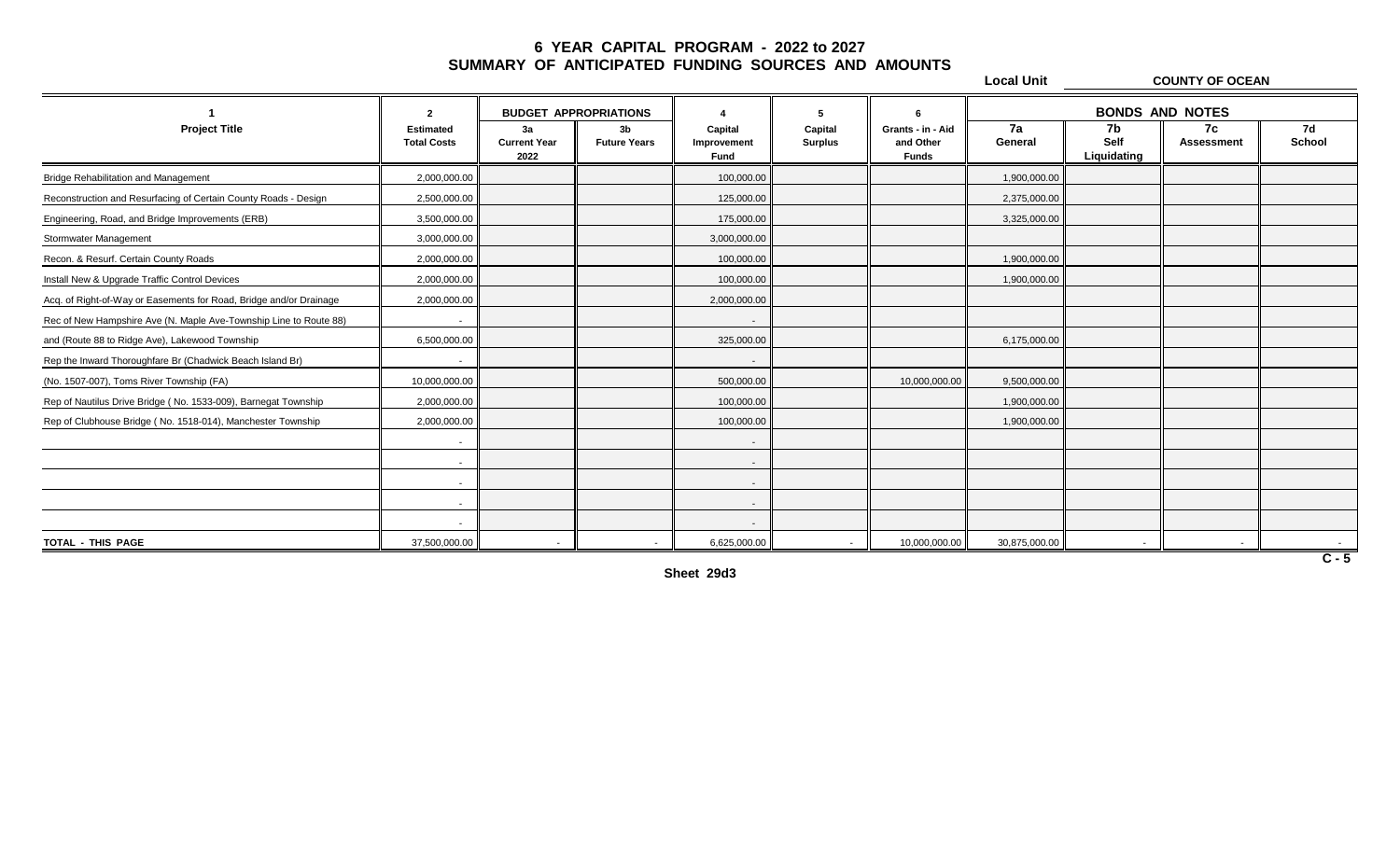|                                                                    |                                        |                                   |                                       |                                       |                           |                                                | <b>Local Unit</b> |                           | <b>COUNTY OF OCEAN</b>   |              |
|--------------------------------------------------------------------|----------------------------------------|-----------------------------------|---------------------------------------|---------------------------------------|---------------------------|------------------------------------------------|-------------------|---------------------------|--------------------------|--------------|
|                                                                    | $\overline{2}$                         | <b>BUDGET APPROPRIATIONS</b>      |                                       |                                       | 5                         |                                                |                   |                           | <b>BONDS AND NOTES</b>   |              |
| <b>Project Title</b>                                               | <b>Estimated</b><br><b>Total Costs</b> | 3a<br><b>Current Year</b><br>2022 | 3 <sub>b</sub><br><b>Future Years</b> | Capital<br>Improvement<br><b>Fund</b> | Capital<br><b>Surplus</b> | Grants - in - Aid<br>and Other<br><b>Funds</b> | 7a<br>General     | 7b<br>Self<br>Liquidating | 7c<br><b>Assessment</b>  | 7d<br>School |
| <b>Bridge Rehabilitation and Management</b>                        | 2,000,000.00                           |                                   |                                       | 100,000.00                            |                           |                                                | 1,900,000.00      |                           |                          |              |
| Reconstruction and Resurfacing of Certain County Roads - Design    | 2,500,000.00                           |                                   |                                       | 125,000.00                            |                           |                                                | 2,375,000.00      |                           |                          |              |
| Engineering, Road, and Bridge Improvements (ERB)                   | 3,000,000.00                           |                                   |                                       | 150,000.00                            |                           |                                                | 2,850,000.00      |                           |                          |              |
| Stormwater Management                                              | 3,000,000.00                           |                                   |                                       | 3,000,000.00                          |                           |                                                |                   |                           |                          |              |
| Recon. & Resurf. Certain County Roads                              | 2,000,000.00                           |                                   |                                       | 100,000.00                            |                           |                                                | 1,900,000.00      |                           |                          |              |
| Install New & Upgrade Traffic Control Devices                      | 2,000,000.00                           |                                   |                                       | 100,000.00                            |                           |                                                | 1,900,000.00      |                           |                          |              |
| Acq. of Right-of-Way or Easements for Road, Bridge and/or Drainage | 2,000,000.00                           |                                   |                                       | 2,000,000.00                          |                           |                                                |                   |                           |                          |              |
| Rep of Cedar Bridge (Structure No. 1533-003), Barnegat Township    | 1,000,000.00                           |                                   |                                       | 50,000.00                             |                           |                                                | 950,000.00        |                           |                          |              |
| Recon of Central Ave / New Egypt Rd Rt 528 (Cross St to Rt 9),     |                                        |                                   |                                       | $\overline{\phantom{a}}$              |                           |                                                |                   |                           |                          |              |
| Lakewood Twp                                                       | 6,000,000.00                           |                                   |                                       | 300,000.00                            |                           |                                                | 5,700,000.00      |                           |                          |              |
| Rep of Sta. 26+25 Bridge (Structure No. 1512-006), Lacey Township  | 1,500,000.00                           |                                   |                                       | 75,000.00                             |                           |                                                | 1,425,000.00      |                           |                          |              |
| Recon Route 527 (Faraday Avenue to Route 547) Jackson Township     | 2,000,000.00                           |                                   |                                       | 100,000.00                            |                           |                                                | 1,900,000.00      |                           |                          |              |
| Recon and Widening of Cooks Br Rd (Between N Hope Chapel Rd        |                                        |                                   |                                       | $\sim$                                |                           |                                                |                   |                           |                          |              |
| & N County Line Rd), Jackson Twp                                   | 5,600,000.00                           |                                   |                                       | 280,000.00                            |                           |                                                | 5,320,000.00      |                           |                          |              |
| Recon of County Line Rd (Heathwood Ave to Ridge Ave), Lakewood Twp | 6,000,000.00                           |                                   |                                       | 300,000.00                            |                           |                                                | 5,700,000.00      |                           |                          |              |
|                                                                    | $\sim$                                 |                                   |                                       | $\sim$                                |                           |                                                |                   |                           |                          |              |
|                                                                    |                                        |                                   |                                       | $\sim$                                |                           |                                                |                   |                           |                          |              |
|                                                                    |                                        |                                   |                                       | $\sim$                                |                           |                                                |                   |                           |                          |              |
| TOTAL - THIS PAGE                                                  | 38,600,000.00                          |                                   | $\sim$                                | 6,680,000.00                          | $\sim$                    |                                                | 31,920,000.00     |                           | $\overline{\phantom{a}}$ |              |

**Sheet 29d4**

 $\overline{\phantom{a}}$ 

**C - 5**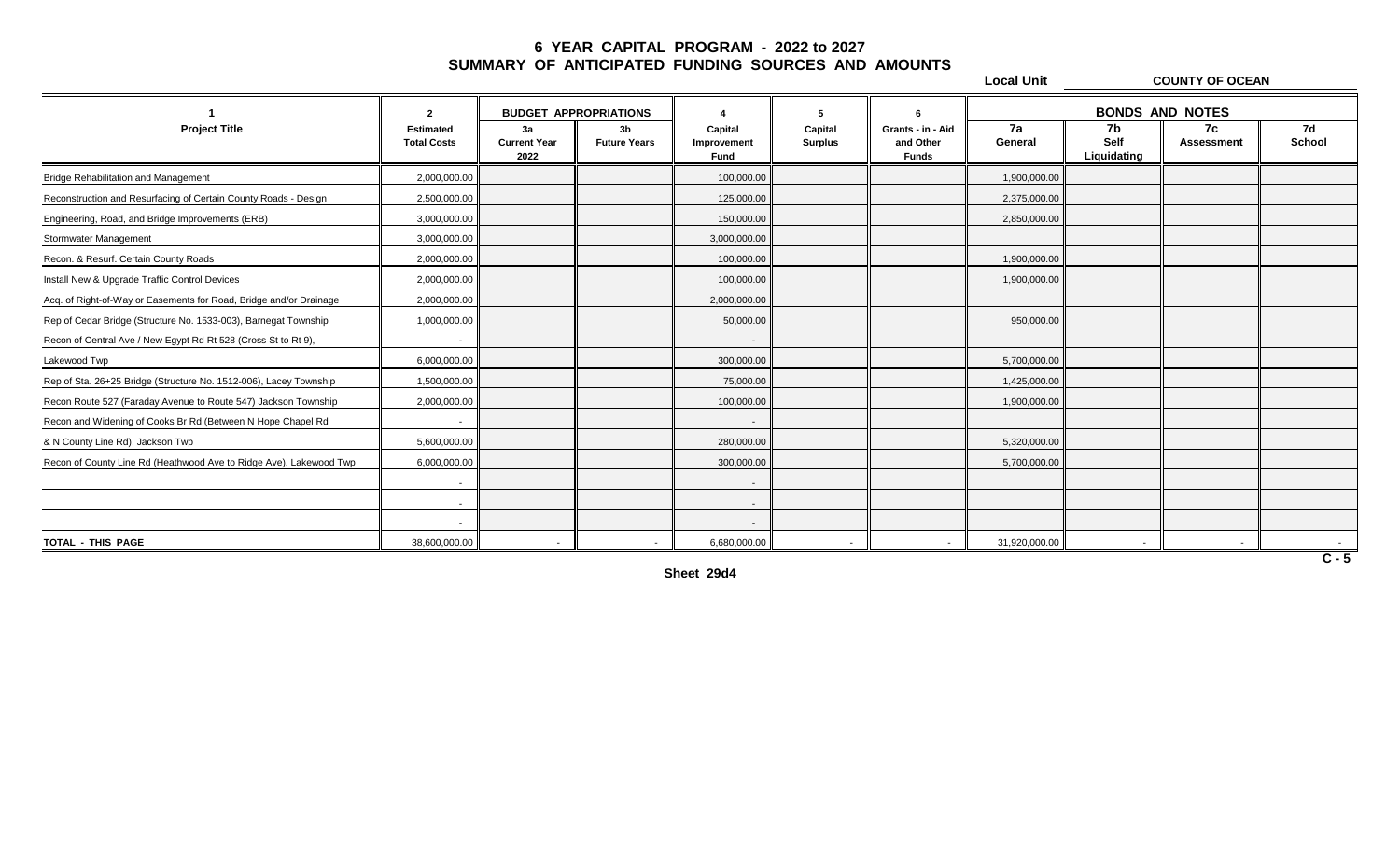**Local Unit COUNTY OF OCEAN 1 2 4 5 6 BUDGET APPROPRIATIONS BONDS AND NOTESProject Title Estimated 3a 3b Capital Capital Grants - in - Aid 7a 7b 7c 7d Total Costs Current Year Future Years Improvement Surplus and Other General Self Assessment School 2022 Fund Funds Liquidating** Bridge Rehabilitation and Management 2,000,000.00 1000,000.00 1000000 1000000 10000.000 1000,000.00 1,900,000.00 1,900,000.00 Reconstruction and Resurfacing of Certain County Roads - Design 12,500,000.00 2,500,000.00 125,000.00 125,000.00 2,375,000.00 125,000.00 125,000.00 125,000.00 125,000.00 125,000.00 125,000.00 125,000.00 125,000.00 125,000. Engineering, Road, and Bridge Improvements (ERB)  $\parallel$  3,500,000.00  $\parallel$  3,500,000.00  $\parallel$  175,000.00  $\parallel$  3,275,000.00  $\parallel$  3,325,000.00 Stormwater Management 2000,000.00 3,000,000.00 3,000,000.00 3,000,000.00 3,000,000.00 3,000,000.00 3,000,000.00 Recon. & Resurf. Certain County Roads 3,500,000.00 175,000.00 3,325,000.00 Install New & Upgrade Traffic Control Devices 3,000,000.00 150,000.00 2,850,000.00 Acq. of Right-of-Way or Easements for Road, Bridge and/or Drainage 2,000,000.00 2,000,000.00 2,000,000.00 2,000,000.00 Rep of Sta. 123+50 Bridge (Structure No. 1512-007), Lacey Township  $\parallel$  1,500,000.00  $\parallel$  1,500,000.00  $\parallel$  75,000.00  $\parallel$  75,000.00  $\parallel$  75,000.00  $\parallel$  1,425,000.00  $\parallel$  1,425,000.00 Rep of Marsha Drive Bridge (Structure 1530-011), Stafford Township  $\parallel$  3,000,000.00  $\parallel$  3,000,000.00  $\parallel$  150,000.00  $\parallel$  150,000.00  $\parallel$  150,000.00  $\parallel$  150,000.00  $\parallel$  150,000.00  $\parallel$ CR 549 (Hooper Ave. and Brick Blvd.) Adaptive Traffic Signals Design & - - Upgrades, Toms River Township 2,000,000.00 100,000.00 1,900,000.00 Recon of Hooper Ave (NJ Route 37 to Church Rd), Toms River Twp  $\parallel$  7,400,000.00  $\parallel$  7,400,000.00  $\parallel$  370,000.00  $\parallel$  370,000.00  $\parallel$  7030,000.00  $\parallel$  7,030,000.00 - - - - - - - - - - - - TOTAL - THIS PAGE || 33,400,000.00 || - || 6,420,000.00 || - || - || - || - || - |

**Sheet 29d5**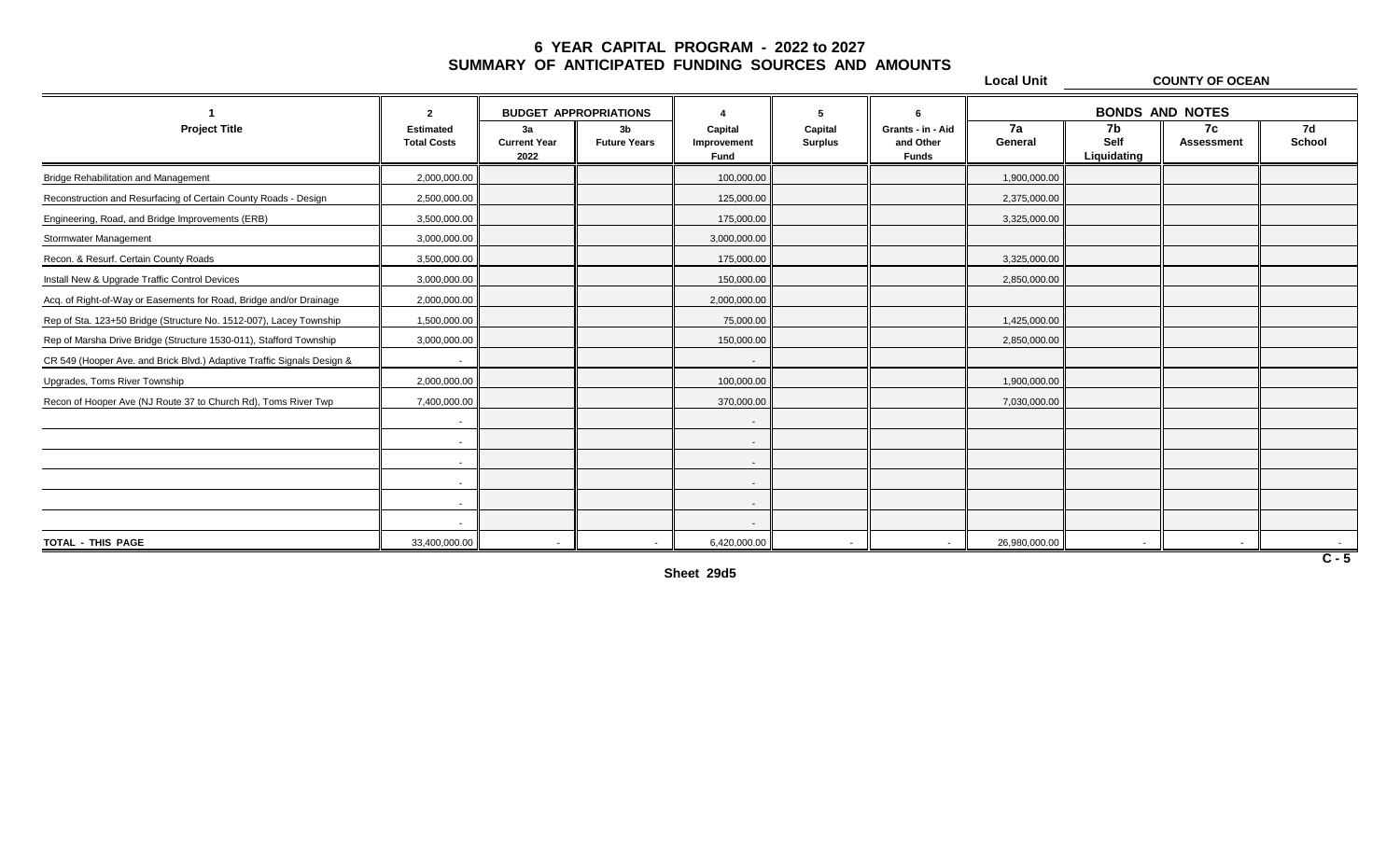**Local Unit COUNTY OF OCEAN**

|                                                                   | $\overline{2}$                         | <b>BUDGET APPROPRIATIONS</b>      |                                       |                                       |                           |                                                |               | <b>BONDS AND NOTES</b>    |                         |              |
|-------------------------------------------------------------------|----------------------------------------|-----------------------------------|---------------------------------------|---------------------------------------|---------------------------|------------------------------------------------|---------------|---------------------------|-------------------------|--------------|
| <b>Project Title</b>                                              | <b>Estimated</b><br><b>Total Costs</b> | 3a<br><b>Current Year</b><br>2022 | 3 <sub>b</sub><br><b>Future Years</b> | Capital<br>Improvement<br><b>Fund</b> | Capital<br><b>Surplus</b> | Grants - in - Aid<br>and Other<br><b>Funds</b> | 7a<br>General | 7b<br>Self<br>Liquidating | 7c<br><b>Assessment</b> | 7d<br>School |
| <b>Buildings and Grounds</b>                                      |                                        |                                   |                                       | $\overline{\phantom{a}}$              |                           |                                                |               |                           |                         |              |
| Wireless fire alarm system at various locations                   | 1,400,000.00                           |                                   |                                       | 1,400,000.00                          |                           |                                                |               |                           |                         |              |
|                                                                   | $\sim$                                 |                                   |                                       | $\sim$                                |                           |                                                |               |                           |                         |              |
| Corrections                                                       | $\sim$                                 |                                   |                                       | $\sim$                                |                           |                                                |               |                           |                         |              |
| Resurfacing outdoor rooftop inmate yard - Justice Complex         | 225,000.00                             |                                   |                                       | 225,000.00                            |                           |                                                |               |                           |                         |              |
| Renovations to housing area of Justice Complex including shower & | $\sim$                                 |                                   |                                       | $\sim$                                |                           |                                                |               |                           |                         |              |
| remote video court scheduling                                     | 400,000.00                             |                                   |                                       | 400,000.00                            |                           |                                                |               |                           |                         |              |
|                                                                   | $\sim$                                 |                                   |                                       | $\sim$                                |                           |                                                |               |                           |                         |              |
| Library                                                           | $\sim$                                 |                                   |                                       | $\sim$                                |                           |                                                |               |                           |                         |              |
| Stafford Library new construction                                 | 11,500,000.00                          |                                   |                                       | 335,000.00                            |                           | 4,824,000.00                                   | 11,165,000.00 |                           |                         |              |
| Renovations, replacements and upgrades to library facilities      | 475,000.00                             |                                   |                                       | 475,000.00                            |                           |                                                |               |                           |                         |              |
|                                                                   | $\sim$                                 |                                   |                                       | $\sim$                                |                           |                                                |               |                           |                         |              |
| Parks                                                             | $\sim$                                 |                                   |                                       | $\sim$                                |                           |                                                |               |                           |                         |              |
| Cox House phase 1                                                 | 2,250,000.00                           |                                   |                                       | $\sim$                                |                           | 2,250,000.00                                   |               |                           |                         |              |
| Historic Preservation Plan                                        | 500,000.00                             |                                   |                                       | 500,000.00                            |                           |                                                |               |                           |                         |              |
| Redevelopment of various parks                                    | 1,500,000.00                           |                                   |                                       | 1,500,000.00                          |                           |                                                |               |                           |                         |              |
|                                                                   | $\sim$                                 |                                   |                                       | $\sim$                                |                           |                                                |               |                           |                         |              |
|                                                                   | $\sim$                                 |                                   |                                       | $\sim$                                |                           |                                                |               |                           |                         |              |
| TOTAL - THIS PAGE                                                 | 18,250,000.00                          | $\sim$                            |                                       | 4,835,000.00                          | $\sim$                    | 7,074,000.00                                   | 11,165,000.00 |                           |                         | $\sim 100$   |

**Sheet 29d6**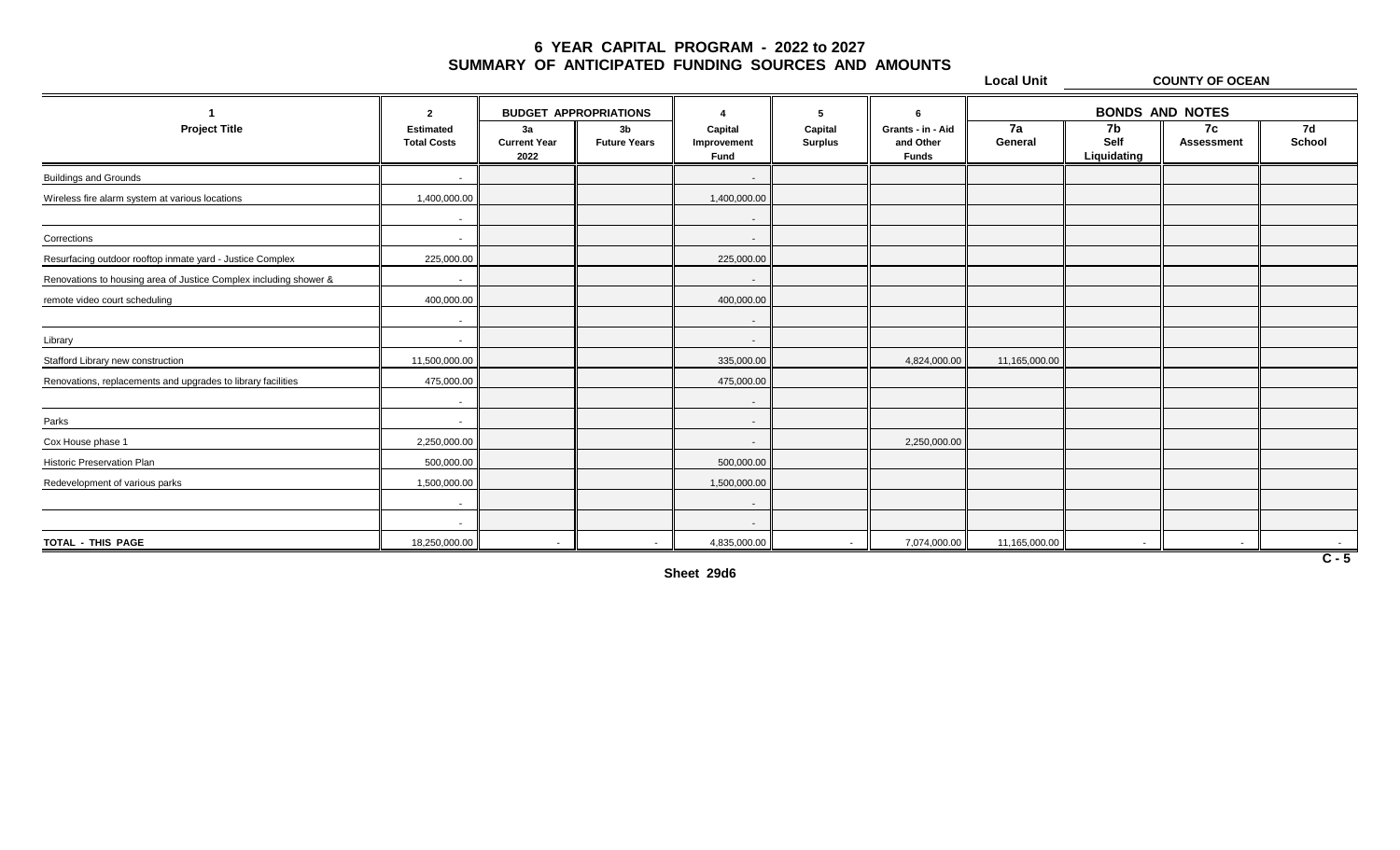**Local Unit COUNTY OF OCEAN 1 2 4 5 6 BUDGET APPROPRIATIONS BONDS AND NOTESProject Title Estimated 3a 3b Capital Capital Grants - in - Aid 7a 7b 7c 7d Total Costs Current Year Future Years Improvement Surplus and Other General Self Assessment School 2022 Fund Funds Liquidating** Management & Budget - - Renovations, replacements & upgrades - various Health Dept. facilities  $\parallel$  500,000.00  $\parallel$  500,000.00  $\parallel$  500,000.00 Justice Complex - Courthouse Annex 5,000,000 5,000,000 5,000,000.00 5,000,000.00 5,000,000.00 5,000,000.00 Northern Resource Bldg renovation and upgrade (Lakewood)  $\parallel$  4,000,000.00  $\parallel$  4,000,000.00  $\parallel$  4,000,000.00 Renovations, replacements and demolition of various buildings  $\|\cdot\|$  1,250,000.00  $\|\cdot\|$  1,250,000.00 1,250,000.00 - - Mosquito Commission - - Generator installation and upgrades 250,000.00 | 250,000.00 | 250,000.00 | 250,000.00 | 250,000.00 - - County College - - Renovation of Library and Art Center / Chapter 12 **2**,749,000.00  $\parallel$  5,498,000.00  $\parallel$  5,498,000.00  $\parallel$  2,749,000.00  $\parallel$  5,498,000.00 - - Roads - - Construction of Chestnut Road facility 12,500,000.00 1,100,000.00 11,400,000.00 Lacey salt dome 1,500,000.00 1,500,000.00 1,500,000.00 1,500,000.00 1,500,000.00 1,500,000.00 1,500,000.00 1,500 - - - - - - TOTAL-THIS PAGE 30,498,000.00 || - 13,600,000.00 || - || - - -

**Sheet 29d7**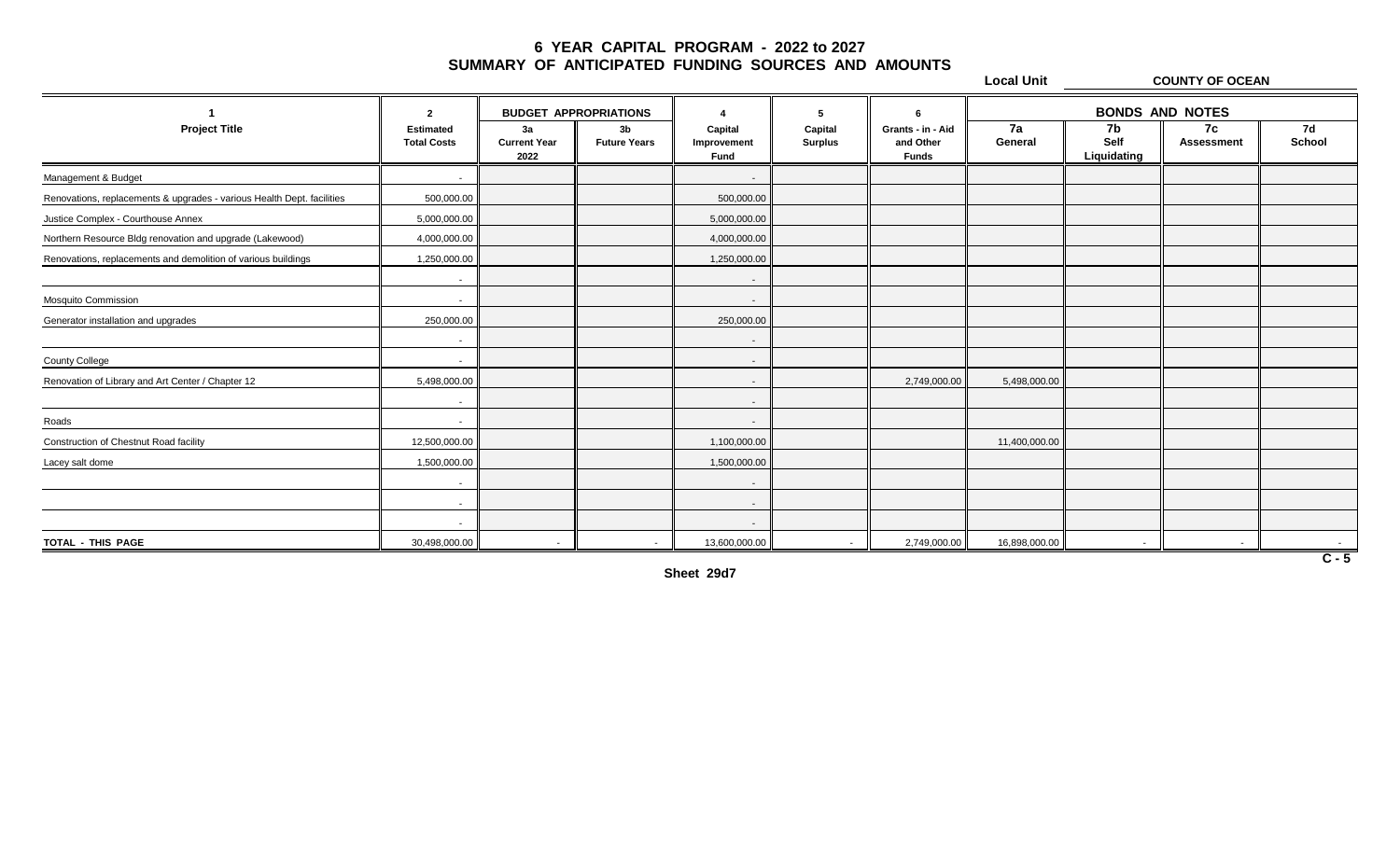**Local Unit COUNTY OF OCEAN**

|                                                                 | $\overline{2}$                  | <b>BUDGET APPROPRIATIONS</b>      |                                       |                                       | 5                         | -6                                             |                | <b>BONDS AND NOTES</b>    |                          |              |  |
|-----------------------------------------------------------------|---------------------------------|-----------------------------------|---------------------------------------|---------------------------------------|---------------------------|------------------------------------------------|----------------|---------------------------|--------------------------|--------------|--|
| <b>Project Title</b>                                            | Estimated<br><b>Total Costs</b> | 3a<br><b>Current Year</b><br>2022 | 3 <sub>b</sub><br><b>Future Years</b> | Capital<br>Improvement<br><b>Fund</b> | Capital<br><b>Surplus</b> | Grants - in - Aid<br>and Other<br><b>Funds</b> | 7a<br>General  | 7b<br>Self<br>Liquidating | 7c<br>Assessment         | 7d<br>School |  |
| Solid Waste                                                     | $\sim$                          |                                   |                                       | $\overline{\phantom{a}}$              |                           |                                                |                |                           |                          |              |  |
| Upgrades to the Northern Recycling Center                       | 1,000,000.00                    |                                   |                                       | 1,000,000.00                          |                           |                                                |                |                           |                          |              |  |
|                                                                 | $\sim$                          |                                   |                                       | $\sim$                                |                           |                                                |                |                           |                          |              |  |
| <b>Vocational Technical School</b>                              | $\sim$                          |                                   |                                       | $\sim$                                |                           |                                                |                |                           |                          |              |  |
| Renovations, replacements and upgrades, Brick location          | 1,500,000.00                    |                                   |                                       | 1,500,000.00                          |                           |                                                |                |                           |                          |              |  |
| Addition & Improvements Jackson location for CTE Prgm Expansion | 10,000,000.00                   |                                   |                                       | $\overline{\phantom{a}}$              |                           | 7,215,805.00                                   | 10,000,000.00  |                           |                          |              |  |
|                                                                 | $\sim$                          |                                   |                                       | $\sim$                                |                           |                                                |                |                           |                          |              |  |
|                                                                 | $\sim$                          |                                   |                                       | $\sim$                                |                           |                                                |                |                           |                          |              |  |
|                                                                 | $\sim$                          |                                   |                                       | $\overline{\phantom{a}}$              |                           |                                                |                |                           |                          |              |  |
|                                                                 | $\sim$                          |                                   |                                       | $\sim$                                |                           |                                                |                |                           |                          |              |  |
|                                                                 | $\sim$                          |                                   |                                       | $\sim$                                |                           |                                                |                |                           |                          |              |  |
|                                                                 | $\sim$                          |                                   |                                       | $\overline{\phantom{a}}$              |                           |                                                |                |                           |                          |              |  |
|                                                                 | $\sim$                          |                                   |                                       | $\sim$                                |                           |                                                |                |                           |                          |              |  |
|                                                                 | $\sim$                          |                                   |                                       | $\sim$                                |                           |                                                |                |                           |                          |              |  |
|                                                                 | $\sim$                          |                                   |                                       | $\overline{\phantom{a}}$              |                           |                                                |                |                           |                          |              |  |
|                                                                 | $\sim$                          |                                   |                                       | $\sim$                                |                           |                                                |                |                           |                          |              |  |
|                                                                 | $\sim$                          |                                   |                                       | $\sim$                                |                           |                                                |                |                           |                          |              |  |
|                                                                 | $\sim$                          |                                   |                                       | $\sim$                                |                           |                                                |                |                           |                          |              |  |
| TOTAL - ALL PROJECTS                                            | 294,493,372.00                  | $\sim$                            | $\sim$                                | 60,075,000.00                         | $\sim$                    | 53,411,373.00                                  | 232,168,372.00 | $\sim$                    | $\overline{\phantom{a}}$ |              |  |

**Sheet 29d - Totals**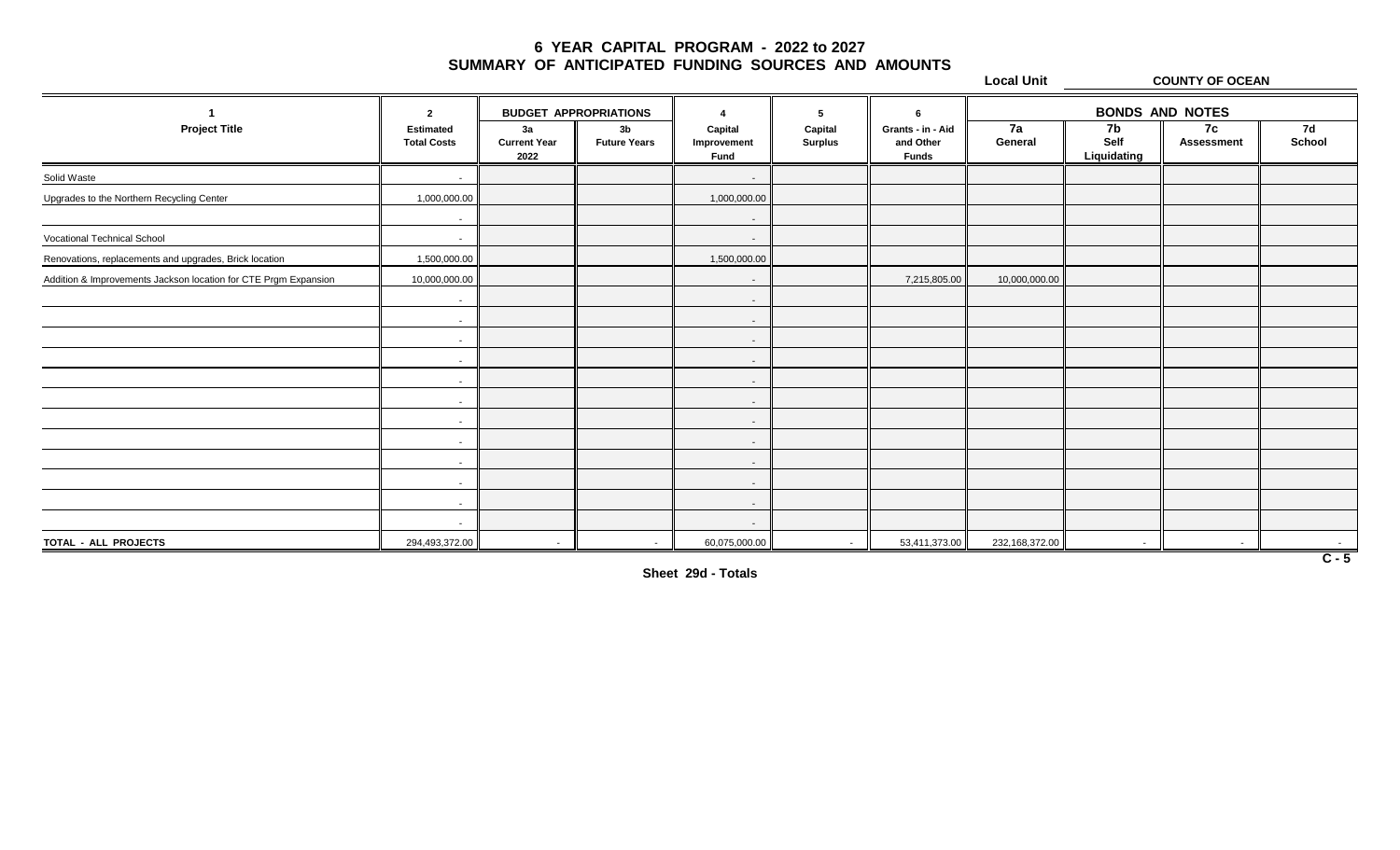## **SECTION 2 - UPON ADOPTION FOR YEAR 2022**

**RESOLUTION** 

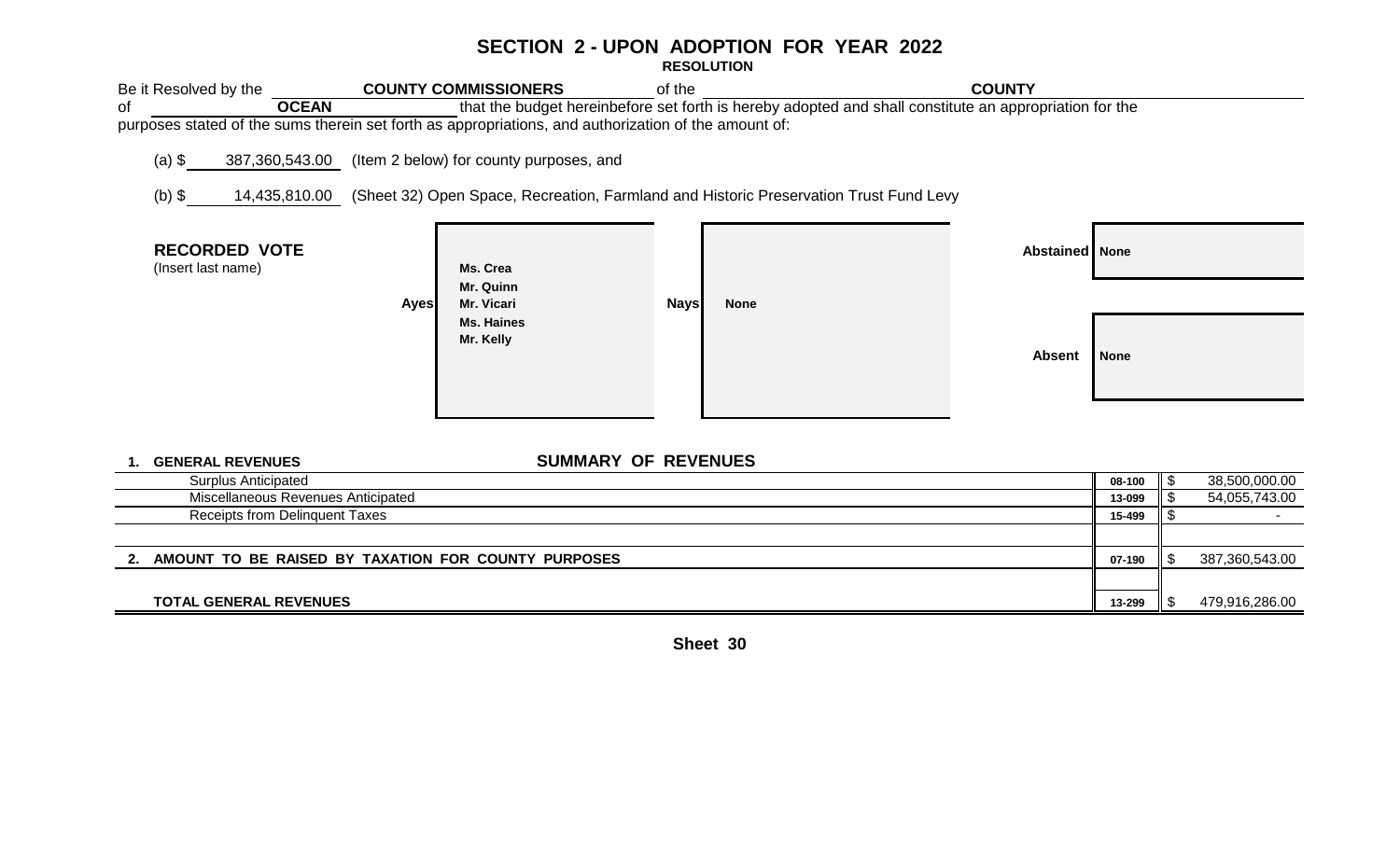# **SUMMARY OF APPROPRIATIONS**

| 5. GENERAL APPROPRIATIONS:                               | <b>XXXXXX</b> | XXXXXXXXXXXXX                              |
|----------------------------------------------------------|---------------|--------------------------------------------|
|                                                          | <b>XXXXXX</b> | <b>XXXXXXXXXXXXX</b>                       |
| (a & b) Operations Including Contingent                  |               | 333,228,100.00<br>\$                       |
| (c) Capital Improvements                                 |               | \$<br>51,542,490.00                        |
| (d) County Debt Service                                  |               | 55,762,783.00<br>\$                        |
| (e) Deferred Charges and Statutory Expenditures - County |               | $\boldsymbol{\mathsf{S}}$<br>39,382,913.00 |
| (f) Judgments                                            |               |                                            |
| (g) Cash Deficit                                         |               |                                            |
|                                                          | <b>XXXXXX</b> | XXXXXXXXXXXXX                              |
| <b>Total General Appropriations</b>                      | 34-499        | \$<br>479,916,286.00                       |

It is hereby certified that the within budget is a true copy of the budget finally adopted by resolution of the Board of County Commissioners on the 6th day of **, 2022. It is further certified that each item of revenue and appropriation is set forth in the same amount and by the same title as appeared in the 2022 approved budget and all amendments thereto, if any, which have been previously approved by the Director of Local Government Services. April**

**Certified by me this 6th day of April , 2022, , Clerk mgunther@co.ocean.nj.us** *Signature*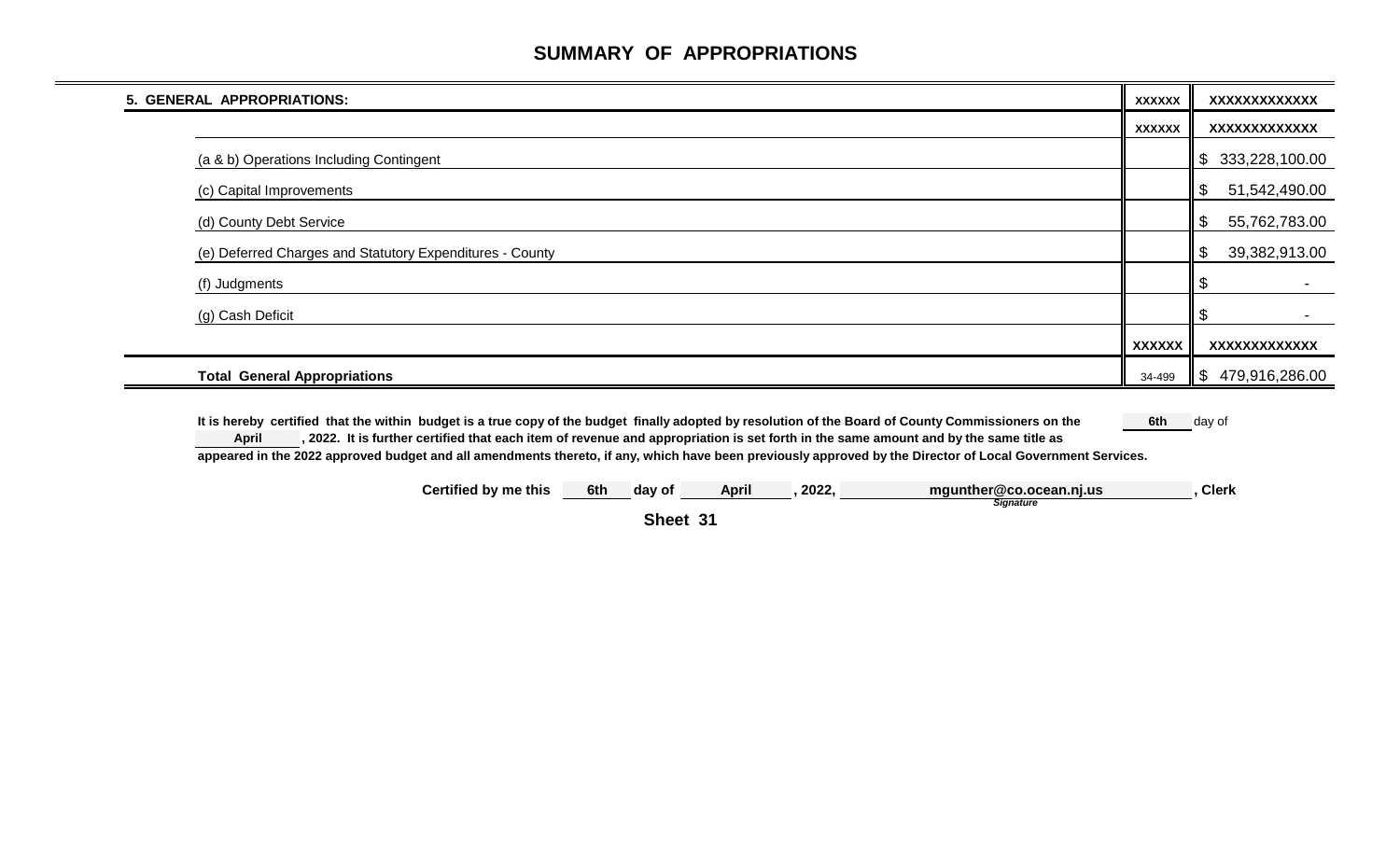#### **COUNTY OF OCEAN**

#### **OPEN SPACE, RECREATION, FARMLAND AND HISTORIC PRESERVATION TRUST FUND**

|                                                                                          |             |                           |                   |                                    |                                                                        |               | Appropriated      |                   | Expended 2021      |                   |  |
|------------------------------------------------------------------------------------------|-------------|---------------------------|-------------------|------------------------------------|------------------------------------------------------------------------|---------------|-------------------|-------------------|--------------------|-------------------|--|
| <b>IDEDICATED REVENUES</b><br><b>FROM TRUST FUND</b>                                     | <b>FCOA</b> | Anticipated<br>2022       | 2021              | <b>Realized in</b><br>Cash in 2021 | <b>APPROPRIATIONS</b>                                                  | <b>FCOA</b>   | for 2022          | for 2021          | Paid or<br>Charged | <b>Reserved</b>   |  |
| <b>Amount to be Raised</b><br><b>By Taxation</b>                                         | 54-190      | 14,435,810.00             | 13,200,468.00     | 13,200,468.00                      | Development of Lands for<br><b>Recreation and Conservation:</b>        |               | XXXXXXXXX         | <b>XXXXXXXXXX</b> | <b>XXXXXXXXXX</b>  | <b>XXXXXXXXXX</b> |  |
| <b>Added &amp; Omitted Taxes</b>                                                         |             | 98,382.62                 | 68,388.95         | 70,884.11                          | Salaries & Wages                                                       | 54-385-1      |                   |                   |                    |                   |  |
| Interest Income                                                                          | 54-113      | 12,640.33                 | 481,157.41        | 12,640.33                          | Other Expenses                                                         | 54-385-2      | 500,000.00        | 500.000.00        | 308,601.40         | 191,398.60        |  |
|                                                                                          |             |                           |                   |                                    | <b>Maintenance of Lands for</b><br><b>Recreation and Conservation:</b> |               | XXXXXXXXX         | <b>XXXXXXXXXX</b> | <b>XXXXXXXXXX</b>  | xxxxxxxxxx        |  |
| <b>Reserve Funds:</b>                                                                    | 54-101      | 52,447,670.77             | 46,820,778.91     | 1,953,065.00                       | Salaries & Wages                                                       | 54-375-1      | 200,000.00        | 200,000.00        | 158,666.05         | 41,333.95         |  |
|                                                                                          |             |                           |                   |                                    | <b>Other Expenses</b>                                                  | 54-372-2      |                   |                   |                    |                   |  |
|                                                                                          |             |                           |                   |                                    | <b>Historic Preservation:</b>                                          |               | XXXXXXXXX         | <b>XXXXXXXXXX</b> | XXXXXXXXX          | <b>XXXXXXXXXX</b> |  |
|                                                                                          |             |                           |                   |                                    | Salaries & Wages                                                       | 54-176-1      |                   |                   |                    |                   |  |
|                                                                                          |             |                           |                   |                                    | Other Expenses                                                         | 54-176-2      |                   |                   |                    |                   |  |
|                                                                                          |             |                           |                   |                                    |                                                                        |               |                   |                   |                    |                   |  |
|                                                                                          |             |                           |                   |                                    | <b>Acquisition of Lands for</b><br><b>Recreation and Conservation</b>  | 54-915-2      | 25,000,000.00     | 25,000,000.00     | 7,655,855.05       | 17,344,144.95     |  |
| <b>Total Trust Fund Revenues:</b>                                                        | 54-299      | 66,994,503.72             | 60,570,793.27     | 15,237,057.44                      | <b>Acquisition of Farmland</b>                                         | 54-916-2      |                   |                   |                    | $\sim$            |  |
|                                                                                          |             | <b>Summary of Program</b> |                   |                                    | Down Payments on Improvements                                          | 54-902-2      |                   |                   |                    |                   |  |
| Year Referendum Passed/Implemented:                                                      |             |                           | 1997/1998         |                                    | <b>Debt Service:</b>                                                   |               | <b>XXXXXXXXXX</b> | XXXXXXXXX         | <b>XXXXXXXXXX</b>  | <b>XXXXXXXXXX</b> |  |
| <b>Rate Assessed:</b>                                                                    |             |                           | (Date)            | 1.2 cents per \$100                | Payment of Bond Principal                                              | 54-920-2      |                   |                   |                    | <b>XXXXXXXXXX</b> |  |
| <b>Total Tax Collected to date:</b>                                                      |             |                           |                   | 240,075,699.90                     | Payment of Bond Anticipation<br>Notes and Capital Notes                | 54-925-2      |                   |                   |                    | XXXXXXXXXX        |  |
| <b>Total Expended to date:</b><br>29,692.9200<br><b>Total Acreage Preserved to date:</b> |             |                           | 224,904,666.57    | Interest on Bonds                  | 54-930-2                                                               |               |                   |                   | <b>XXXXXXXXXX</b>  |                   |  |
| (Acres)<br>346.9300<br>Recreation land preserved in 2021:                                |             |                           |                   | Interest on Notes                  | 54-935-2                                                               |               |                   |                   | <b>XXXXXXXXXX</b>  |                   |  |
| (Acres)                                                                                  |             |                           |                   | <b>Reserve for Future Use</b>      | 54-950-2                                                               | 41,294,503.72 | 34,870,793.27     |                   | 34,870,793.27      |                   |  |
| Farmland preserved in 2021:                                                              |             |                           | 9.0700<br>(Acres) |                                    | <b>Total Trust Fund Appropriations:</b>                                | 54-499        | 66,994,503.72     | 60,570,793.27     | 8,123,122.50       | 52,447,670.77     |  |